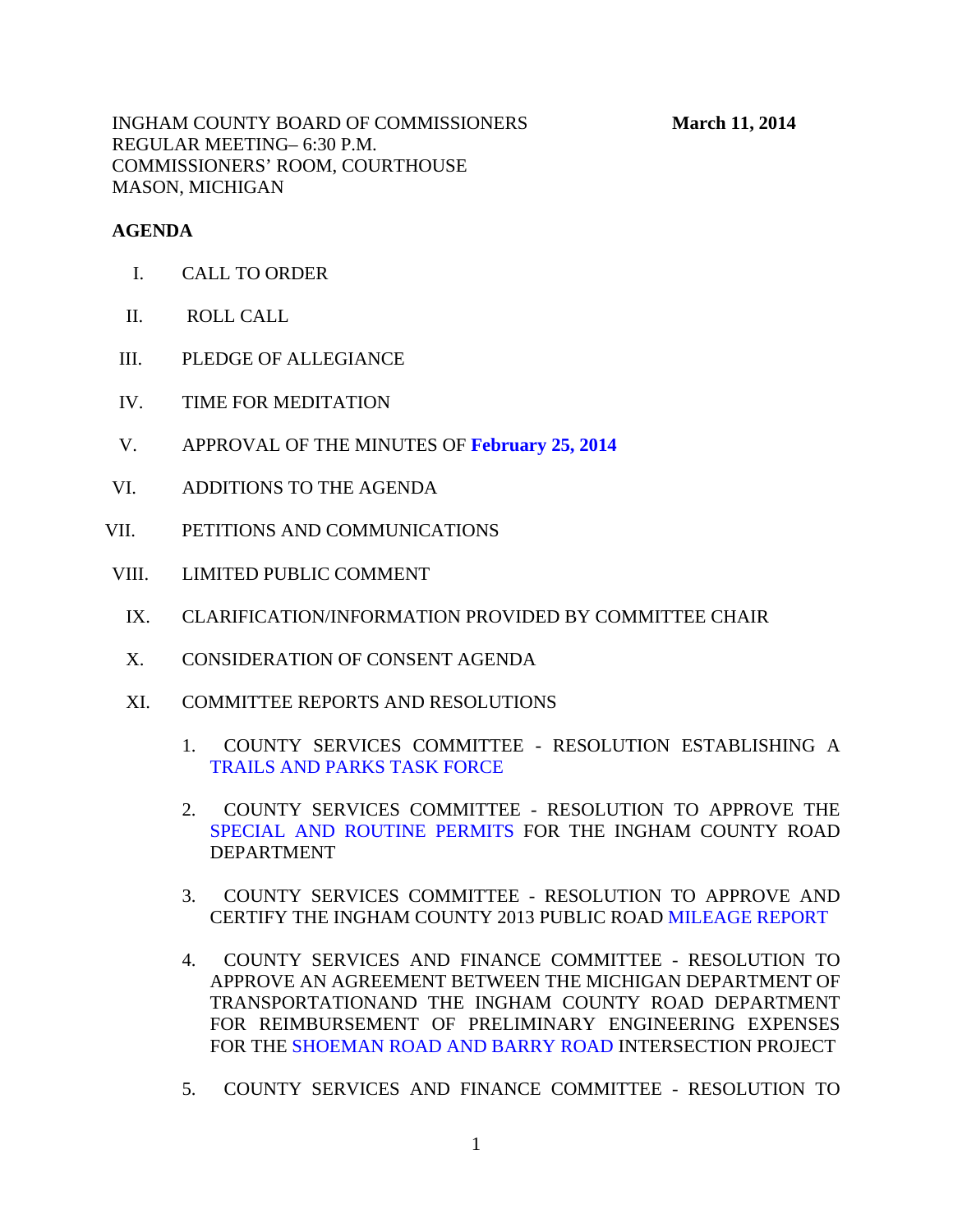#### APPROVE THE PURCHASE OF [A NEW SUN SERVER FROM M](#page-82-0)YTHICS

- 6. FINANCE COMMITTEE RESOLUTION ESTABLISHING THE BUDGET [CALENDAR FOR 2015](#page-83-0)
- 7. HUMAN SERVICES AND FINANCE COMMITTEES RESOLUTION AUTHORIZING ENTERING INTO A CONTRACT WITH THE ARCHITECTURAL AND ENGINEERING FIRM OF HOBBS AND BLACK TO PROVIDE ARCHITECTURAL AND ENGINEERING SERVICES FOR THE INGHAM COUNTY [COMMUNITY HEALTH CENTER \(MCLAR](#page-85-0)EN) RENOVATION PROJECT
- 8. HUMAN SERVICES AND FINANCE COMMITTEES RESOLUTION TO EXTEND THE AG[REEMENT WITH EDWARD W. SPARROW HOSP](#page-86-0)ITAL ASSOCIATION FOR PHYSICIAN AND MEDICAL DIRECTION SERVICES FOR WOMEN'S HEALTH
- 9. HUMAN SERVICES AND FINANCE COMMITTEES RESOLUTION TO AUTHORIZE AN AMENDMENT TO T[HE LEASE OF THE FACILITY AT 5656](#page-87-0) S. CEDAR STREET
- 10. HUMAN SERVICES AND FINANCE COMMITTEES RESOLUTION TO EXTEND T[HE AGREEMENT WITH MEDICAL STA](#page-89-0)FFING NETWORK FOR PER DIEM PROFESSIONAL STAFFING FOR MEDICATION PASSING SERVICES AT THE INGHAM COUNTY JAIL
- 11. HUMAN SERVICES, COUNTY SERVICES AND FINANCE COMMITTEES RESOLUTION TO AMEND RESOLUTION #12-285 TO AUTHORIZE THE USE OF G[RANT FUNDS FOR SUBCONTRACT SERV](#page-90-0)ICES, TEMPORARY STAFF AND MARKETING AND MEDIA NEEDS
- 12. HUMAN SERVICES, COUNTY SERVICES AND FINANCE COMMITTEES RESOLUTION APPOINTING [THE INGHAM COUNTY HEALTH OFFICER](#page-92-0)
- 13. LAW AN[D COURTS COMMITT](#page-93-0)EE RESOLUTION HONORING DETECTIVE RODNEY BEALS OF THE INGHAM COUNTY SHERIFF'S **OFFICE**
- 14. LAW AND COURTS COMMITTEE RESOLUTION TO HONOR DEPUTY EVAN BENNEHOFF OF T[HE INGHAM COUNTY SHERIFF'S OFFICE](#page-95-0)
- 15. LAW AND COURTS AND FINANCE COMMITTEES RESOLUTION TO ENTER INTO A CONTRACT WITH [MID MICHIGAN KENNELS TO](#page-97-0) PURCHASE AND TRAIN A NEW K-9 DOG
- 16. LAW AND COURTS AND FINANCE COMMITTEES RESOLUTION TO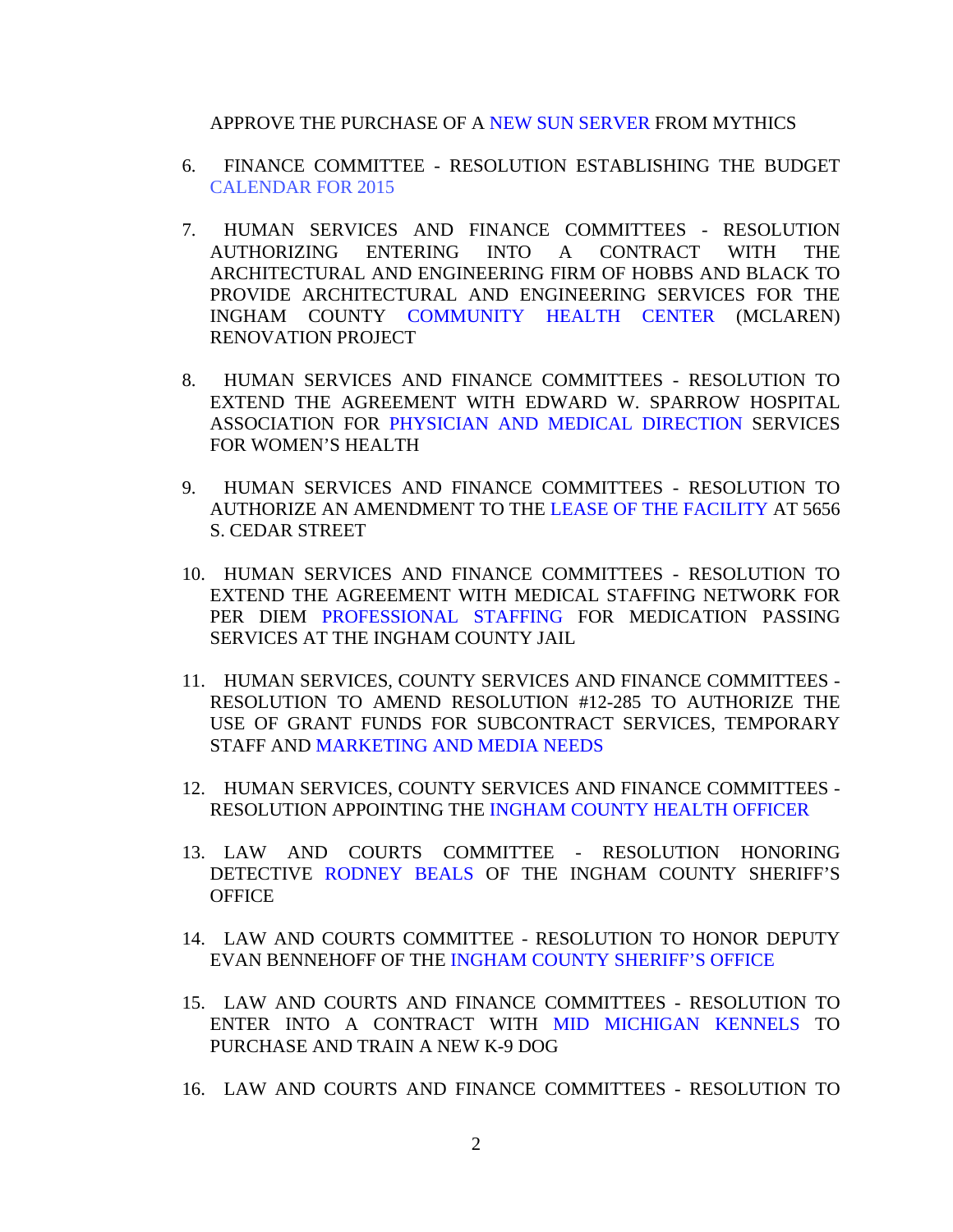ENTER INTO A CO[NTRACT WITH THE CITY OF LANSIN](#page-99-0)G AND TO ACCEPT THE FY 2013 HOMELAND SECURITY GRANT PROGRAM FUNDS FOR THE REGIONAL PLANNER GRANT

- 17. LAW AND COURTS AND FINANCE COMMITTEES RESOLUTION TO RENEW [THE CIRCUIT COURT SERVICE CONTRACT WI](#page-101-0)TH TeL SYSTEMS
- 18. LAW AND COURTS AND FINANCE COMMITTEES RESOLUTION FOR AUTHORIZATION TO ENTER INTO A THREE YEAR CONTRACT WITH [CHARLEVOIX COUNTY 7TH PROBA](#page-102-0)TE COURT
- XII. SPECIAL ORDERS OF THE DAY
- XIII. PUBLIC COMMENT
- XIV. COMMISSIONER ANNOUNCEMENTS
- XV. CONSIDERATION AND ALLOWANCE OF CLAIMS
- XVI. ADJOURNMENT

THE COUNTY OF INGHAM WILL PROVIDE NECESSARY REASONABLE AUXILIARY AIDS AND SERVICES, SUCH AS INTERPRETERS FOR THE HEARING IMPAIRED AND AUDIO TAPES OF PRINTED MATERIALS BEING CONSIDERED AT THE MEETING FOR THE VISUALLY IMPAIRED, FOR INDIVIDUALS WITH DISABILITIES AT THE MEETING UPON FIVE (5) WORKING DAYS NOTICE TO THE COUNTY OF INGHAM. INDIVIDUALS WITH DISABILITIES REQUIRING AUXILIARY AIDS OR SERVICES SHOULD CONTACT THE COUNTY OF INGHAM IN WRITING OR BY CALLING THE FOLLOWING: INGHAM COUNTY BOARD OF COMMISSIONERS, P.O. BOX 319, MASON, MI 48854, 517- 676-7200.

### **PLEASE TURN OFF CELL PHONES AND OTHER ELECTRONIC DEVICES OR SET TO MUTE OR VIBRATE TO AVOID DISRUPTION DURING THE MEETING**

#### **FULL BOARD PACKETS ARE AVAILABLE AT: www.ingham.org**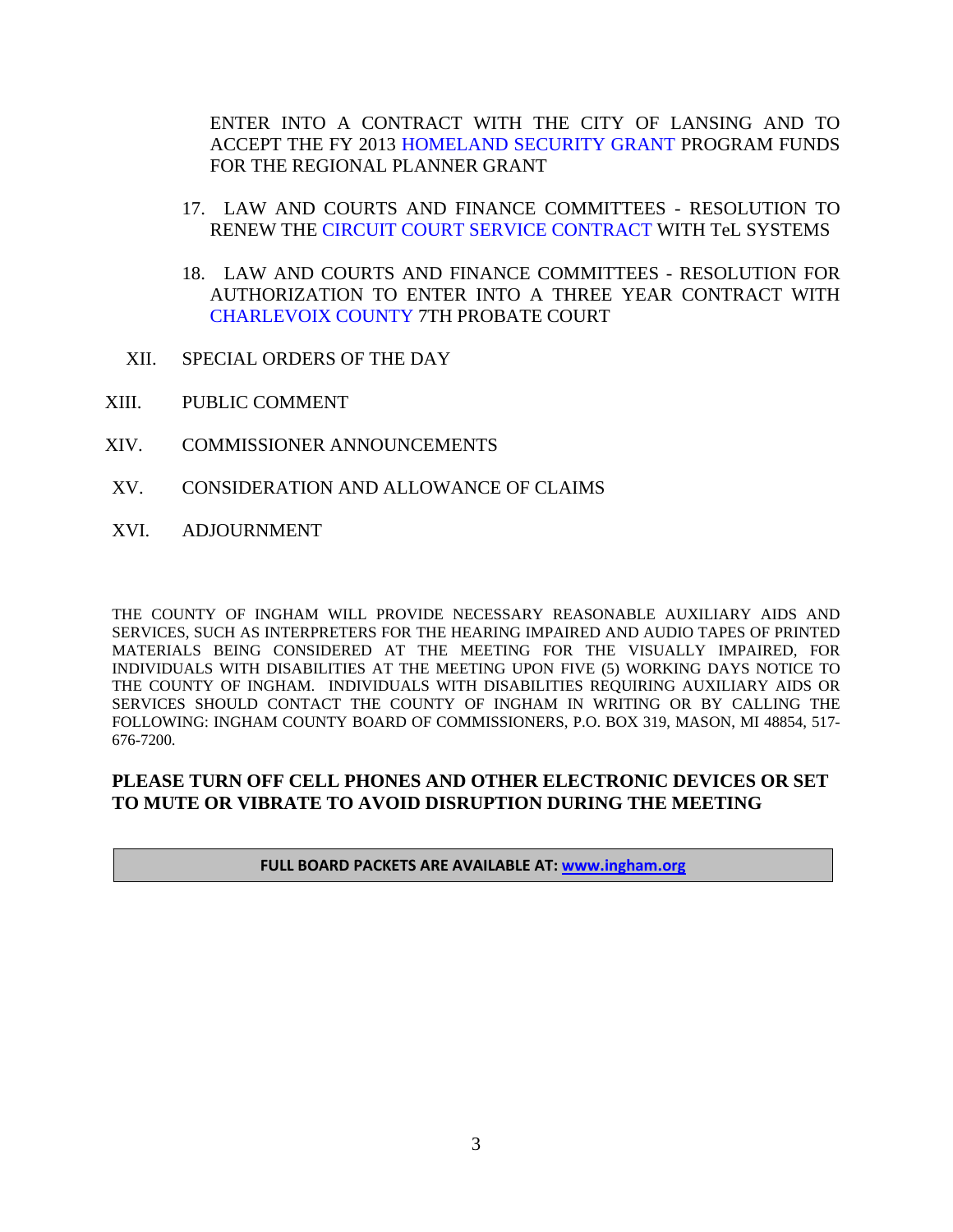Board of Commissioners Room – Courthouse  $Mason - 6:30 p.m.$ February 25, 2014

# <span id="page-3-0"></span>**CALL TO ORDER:**

Vice-Chairperson McGrain called the February 25, 2014 regular meeting of the Ingham County Board of Commissioners to order at 6:31 p.m.

Members Present at Roll Call: Anthony, Bahar-Cook, Crenshaw, Holman, Hope, Koenig, Maiville, McGrain, Schafer, Tsernoglou and Vickers.

Members Absent: Commissioners Celentino and Tennis.

A quorum was present.

#### **PLEDGE OF ALLEGIANCE:**

Vice-Chairperson McGrain called on the Honorable Donald L. Allen Jr. to lead the Board in the Pledge of Allegiance.

#### **MEDIATION:**

Vice-Chairperson McGrain asked those present to remain standing for a moment of silence or prayer.

#### **APPROVAL OF MINUTES OF JANUARY 28, 2014:**

Commissioner Crenshaw moved to approve the minutes of the February 11, 2014 meeting. Commissioner Schafer seconded the motion.

Motion to approve the minutes, as presented, carried unanimously. Absent: Commissioners Celentino and Tennis.

#### **ADDITIONS TO THE AGENDA:**

Vice-Chairperson McGrain indicated that without objection, the following resolution would be added to the agenda as item No. 10.5:

Finance Committee – 2014 Borrowing Resolution (2013 Delinquent Taxes)

#### **PRESENTATION – DISTRICT COURT RESOLUTIONS:**

Commissioner Bahar-Cook presented resolutions to Robin Kelly and James Pahl who retired from the 55<sup>th</sup> Distrist Court.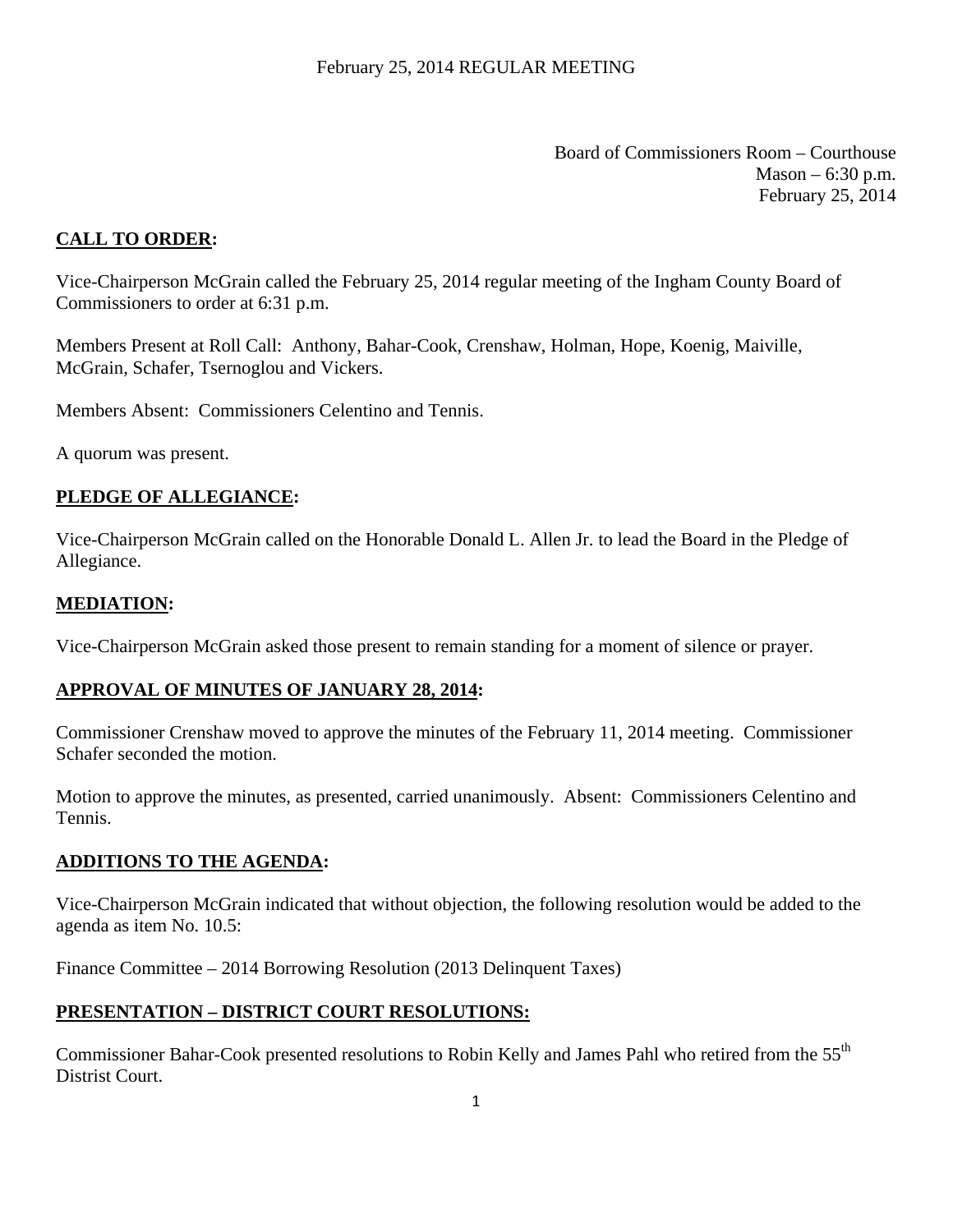# **PETITIONS AND COMMUNICATIONS:**

There were no petitions or communications.

# **LIMITED PUBLIC COMMENT**:

Sandy Dargatz, Executive Director of the Fair Office addressed the Board and expressed her gratitude to Angie Park from D and G Equipment Inc., who was also present, for their donation of push mowers.

# **CLARIFICATION/INFORMATION PROVIDED BY COMMITTEE CHAIR**:

None.

# **CONSIDERATION OF CONSENT AGENDA**:

Commissioner Maiville moved to adopt a consent agenda consisting of all items except Agenda Item Nos. 7, 10 and 10.5. Commissioner Schafer seconded the motion.

Motion carried unanimously. Absent: Commissioners Celentino and Tennis.

Items on the consent agenda were adopted by unanimous roll call vote. Items voted on separately are so noted in the minutes. Absent: Commissioners Celentino and Tennis.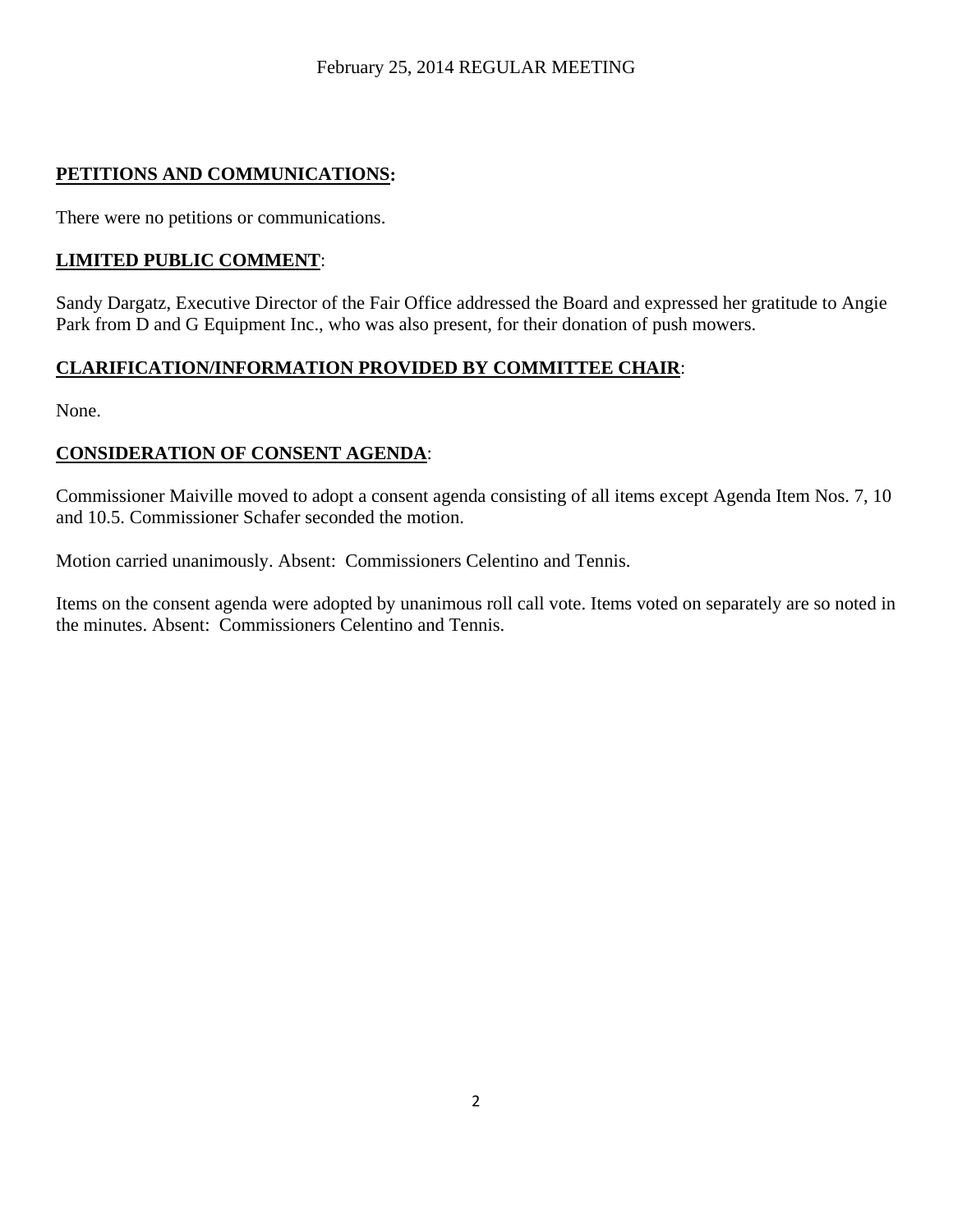Introduced by the County Services Committee of the:

### INGHAM COUNTY BOARD OF COMMISSIONERS

### **RESOLUTION MAKING APPOINTMENTS TO THE YOUTH COMMISSION**

#### **RESOLUTION # 14 – 062**

WHEREAS, several vacancies exist on the Ingham County Youth Commission; and

WHEREAS, the County Services Committee has interviewed applicants interested in serving on the Commission.

THEREFORE BE IT RESOLVED, that the Ingham County Board of Commissioners hereby appoints:

An Nguyen, 5743 Haverhill Drive, Lansing, 48910

to a term expiring August 31, 2015; and

Ashley Dyer, 1600 Bass Street, Haslett, 48840 Alex Champlin, 534 Isbell, Lansing, 48910 Ja'QaySha Benson, 914 Wisconsin Avenue, Lansing, 48906

to terms expiring August 31, 2016.

**COUNTY SERVICES: Yeas:** Holman, Tsernoglou, Crenshaw, Nolan, Koenig, Celentino, Maiville **Nays**: None **Absent:** None **Approved 2/18/14**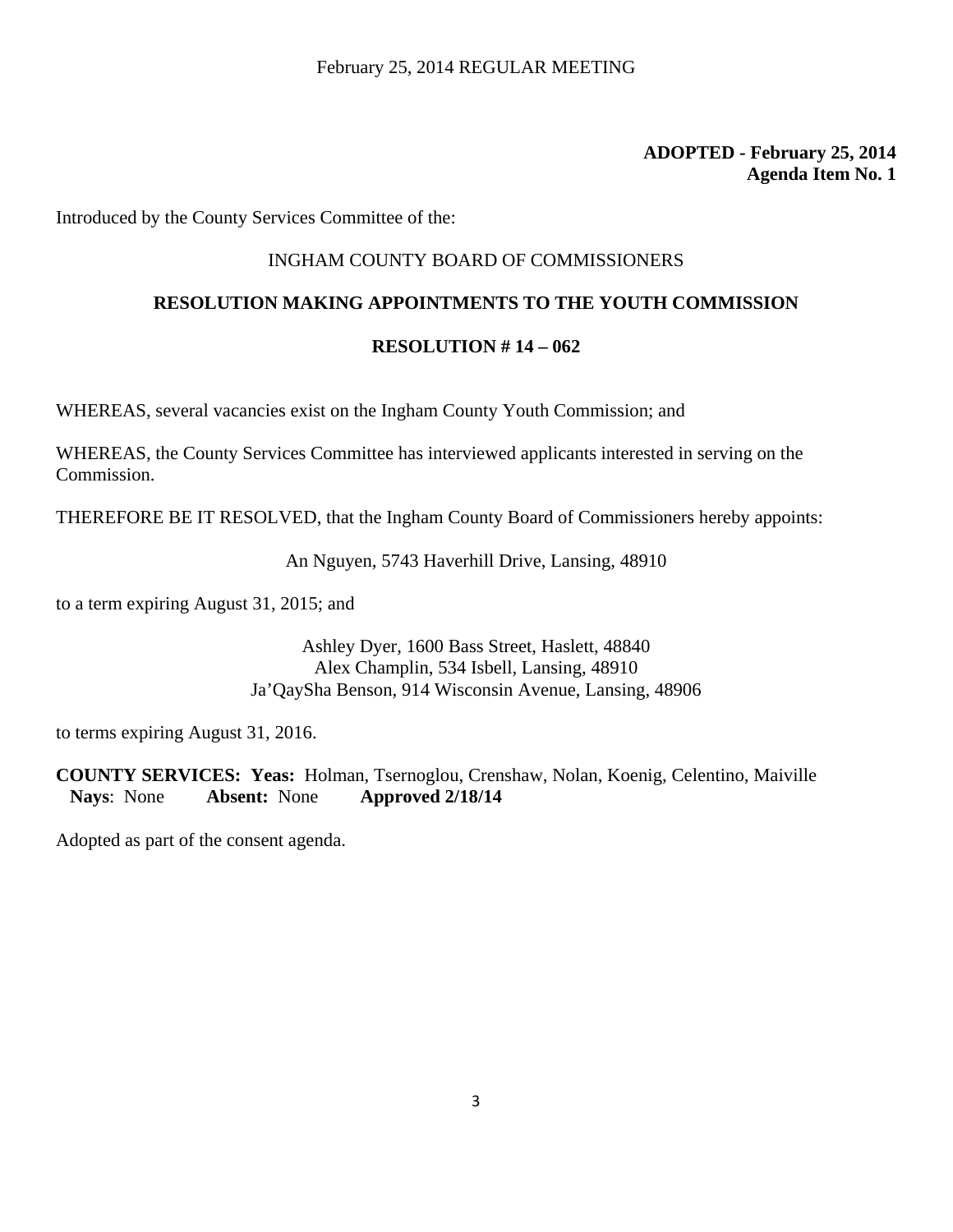Introduced by the County Services Committee of the:

#### INGHAM COUNTY BOARD OF COMMISSIONERS

#### **RESOLUTION HONORING BRIAN JANETZKE**

#### **RESOLUTION # 14 – 063**

WHEREAS, Brian Janetzke graduated in June of 2013 from Everett where he received his Varsity Letters in Swimming and Band and the "4 Year Award" in Swimming; and

WHEREAS, he began his scouting career as a Cub Scout at Maple Grove School in 2001 then moved to North School in 2004 where he earned his Arrow of Light in 2006; and

WHEREAS, Brian then moved up to Troop 411 in the spring of 2006 participating under Scoutmasters Joe Demorest, Chuck Dye, and more recently Joe Prevo Jr. where he had been active up to his 18<sup>th</sup> birthday holding the positions of Assistant Patrol Leader, Senior Patrol Leader and instructor; and

WHEREAS, Brian has applied with the BSA to become and Assistant Scoutmaster at Troop 33 out of Judson Memorial Baptist Church; and

WHEREAS, with the help of Fenner Nature Center, family, friends, and fellow scouts under the direction of Jason Meyer of the Nature Center, Brian completed an eagle project consisting of re-building and relocating the Nature Center sign, constructing a park informational bulletin board and creating and installing a "Rock" Garden" in the design of the new Fenner logo at Fenner Nature Center; and

WHEREAS, Brian supervised over 18 youths and adults who spent 292 hours planning and completing the project; and

WHEREAS, Brian has recently earned the highest rank attainable in Scouting, the Eagle Scout; and

WHEREAS, to achieve the Eagle rank, a scout must demonstrate leadership and citizenship while earning 21 merit badges before reaching the age of 18.

THEREFORE BE IT RESOLVED, that the Ingham County Board of Commissioners congratulates Brian Janetzke for earning the rank of Eagle Scout and extends its sincere appreciation to Brian for serving as a positive role model for the youth in our community.

**COUNTY SERVICES: Yeas:** Holman, Tsernoglou, Crenshaw, Nolan, Koenig, Celentino, Maiville **Nays**: None **Absent:** None **Approved 2/18/14**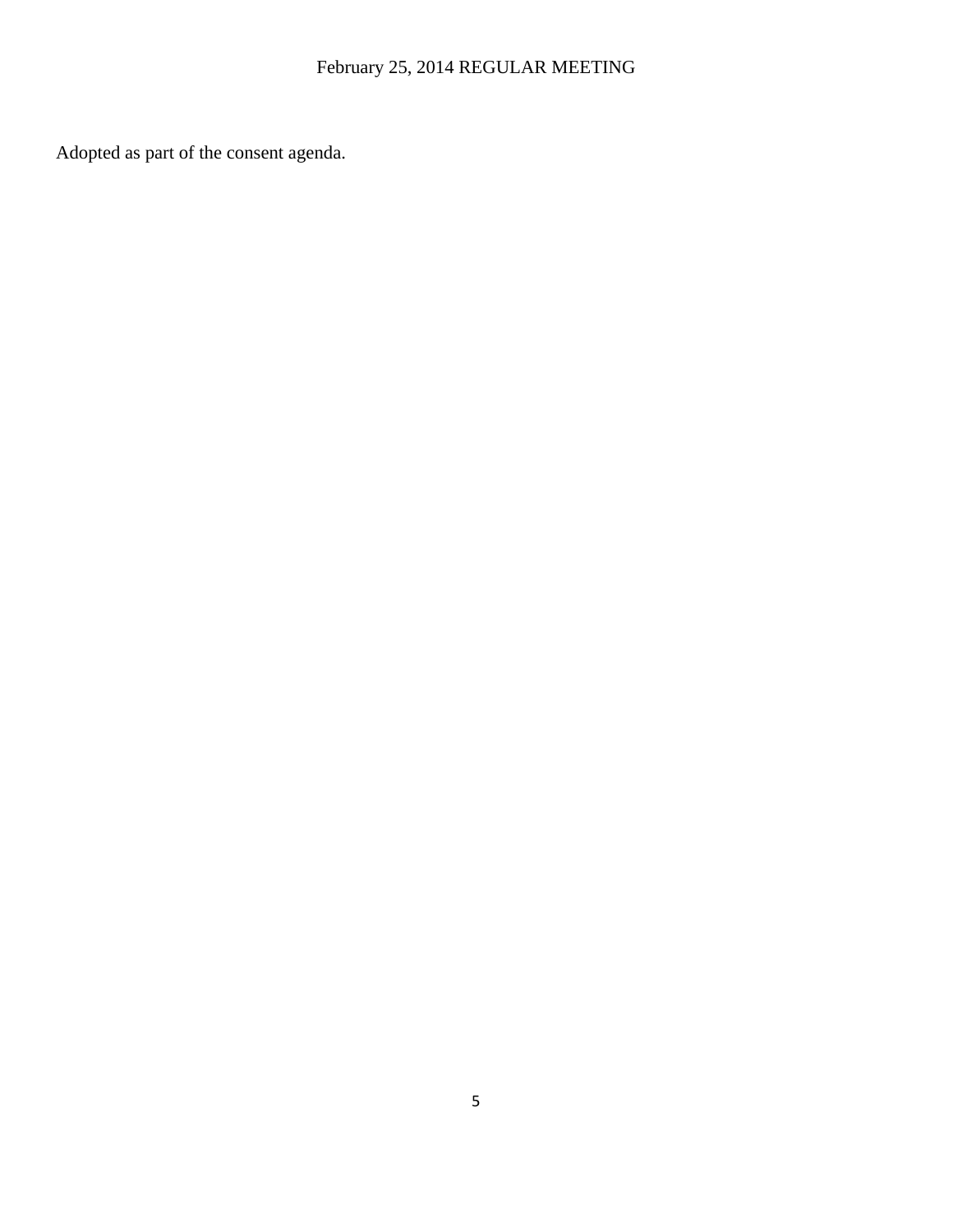Introduced by the County Services Committee of the:

# INGHAM COUNTY BOARD OF COMMISSIONERS

# **RESOLUTION TO APPROVE THE SPECIAL AND ROUTINE PERMITS FOR THE INGHAM COUNTY ROAD DEPARTMENT**

# **RESOLUTION # 14 – 064**

WHEREAS, as of July 23, 2013, the Ingham County Department of Transportation and Roads became the Ingham County Road Department per Resolution #13-289; and

WHEREAS, the Ingham County Road Commission periodically approved Special and Routine permits as part of their roles and responsibilities; and

WHEREAS, it is now the responsibility of the Board of Commissioners to approve these permits as necessary.

THEREFORE BE IT RESOLVED, that the Ingham County Board of Commissioners approves the attached list of Special and Routine Permits dated February 6, 2014 as submitted.

**COUNTY SERVICES: Yeas:** Holman, Tsernoglou, Crenshaw, Nolan, Koenig, Celentino, Maiville **Nays**: None **Absent:** None **Approved 2/18/14**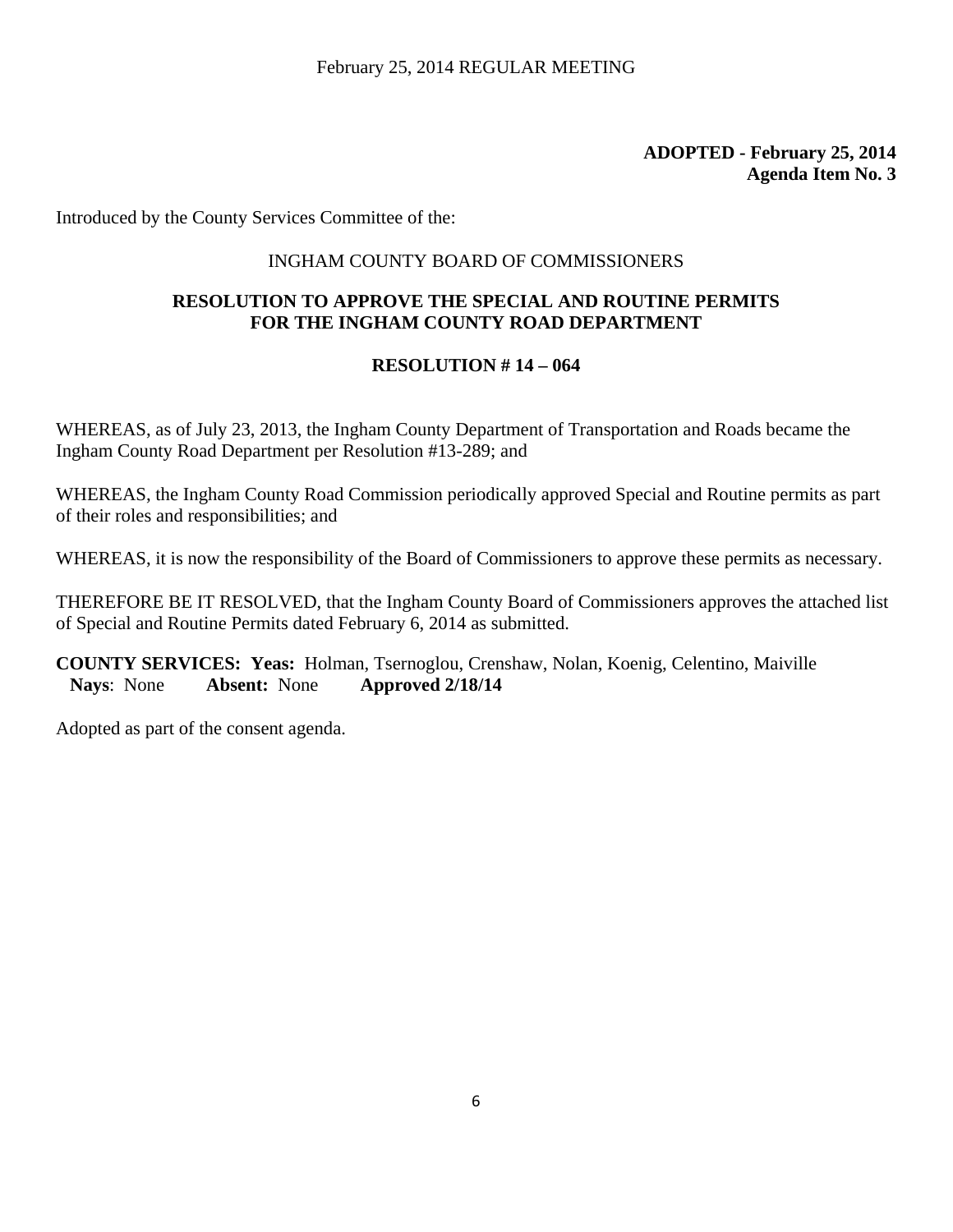#### **INGHAM COUNTY ROAD DEPARTMENT**

DATE: February 6, 2014

#### LIST OF CURRENT PERMITS ISSUED

| <b>R/W PERMIT#</b>         | <b>R/W APPLICANT /CONTRACTOR</b> | <b>R/W WORK</b>       | <b>R/W LOCATION</b>                 | R/W CITY/TWP.      | <b>R/W SECTION</b> |
|----------------------------|----------------------------------|-----------------------|-------------------------------------|--------------------|--------------------|
| 2014-027                   | <b>MASON ELEVATOR COMPANY</b>    | <b>AGRICULTURAL</b>   | <b>VARIOUS</b>                      | VARIOUS            |                    |
|                            |                                  | <b>MULTIPLE MOVE</b>  |                                     |                    |                    |
| 2014-030                   | <b>BLACKHAWK PRODUCE</b>         | <b>AGRICULTURAL</b>   | <b>VARIOUS</b>                      | <b>STOCKBRIDGE</b> |                    |
|                            |                                  | <b>MULTIPLE MOVE</b>  |                                     |                    |                    |
| 2014-031                   | <b>LANSING CHARTER TOWNSHIP</b>  | <b>WATERMAIN</b>      | ANDRUS AVE BET MACON AVE &          | LANSING            |                    |
|                            |                                  |                       | <b>MITCHELL RD</b>                  |                    |                    |
| 2014-033                   | AT & T                           | CABLE/UG              | <b>HOGSBACK RD &amp; COLLEGE RD</b> | <b>ALAIEDON</b>    | 31                 |
| 2014-034                   | AT & T                           | CABLE/UG              | <b>HASLETT RD &amp; SHAW ST</b>     | <b>MERIDIAN</b>    | 10                 |
| 2014-035                   | <b>FRONTIER</b>                  | <b>ANNUAL BLANKET</b> | <b>VARIOUS</b>                      | <b>VARIOUS</b>     |                    |
| 2014-036<br><b>ACD.NET</b> |                                  | CABLE/UG & OH         | CEDAR ST BET WILLOUGHBY RD &        | <b>DELHI</b>       |                    |
|                            |                                  |                       | <b>AURELIUS RD</b>                  |                    |                    |
| 2014-037                   | LANSING CHARTER TOWNSHIP         | <b>WATERMAIN</b>      | DEERFIELD AVE BET MICHIGAN          | <b>LANSING</b>     | 18                 |
|                            |                                  |                       | AVE & IONIA ST                      |                    |                    |
| 2014-040                   | <b>ACD.NET</b>                   | CABLE/UG              | OKEMOS RD & COYOTE CREEK DR         | <b>MERIDIAN</b>    | 33                 |
| 2014-042                   | <b>LANSING CHARTER TOWNSHIP</b>  | <b>WATERMAIN</b>      | CORNELIA DR BET MORRIS AVE &        | LANSING            |                    |
|                            |                                  |                       | <b>MITCHEL AVE</b>                  |                    |                    |
| 2014-043                   | <b>LANSING CHARTER TOWNSHIP</b>  | <b>WATERMAIN</b>      | <b>SYLVAN AVVE BET MORRIS AVVE</b>  | <b>LANSING</b>     |                    |
|                            |                                  |                       | & MITCHEL AVE                       |                    |                    |
| 2014-044                   | <b>CONSUMERS ENERGY</b>          | <b>GAS</b>            | DOGWOOD RD & EIFERT RD              | <b>DELHI</b>       | 22                 |
|                            |                                  |                       |                                     |                    |                    |

**PERMIT SUPERVISOR: \_\_\_\_\_\_\_\_\_\_\_\_\_\_\_\_\_\_\_\_\_\_\_\_\_\_\_\_\_\_ MANAGING DIRECTOR: \_\_\_\_\_\_\_\_\_\_\_\_\_\_\_\_\_\_\_\_\_\_\_\_\_\_\_\_\_\_**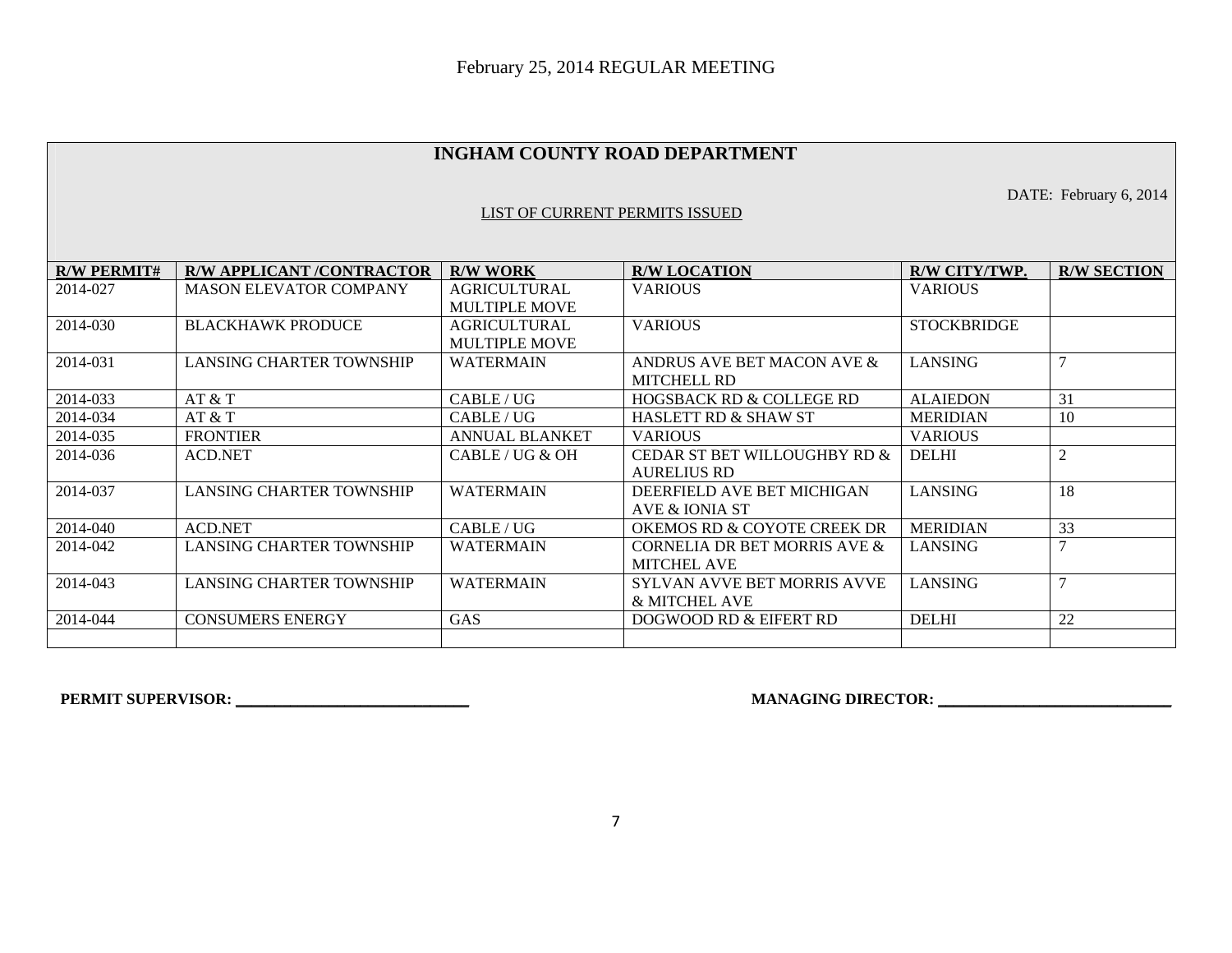Introduced by the County Services Committee of the:

#### INGHAM COUNTY BOARD OF COMMISSIONERS:

### **RESOLUTION APPROVING THE FARMLAND AND OPEN SPACE PRESERVATION BOARD'S RECOMMENDED SELECTION CRITERIA (SCORING SYSTEM) FOR THE 2014 FARMLAND AND OPEN SPACE APPLICATION CYCLES AND APPROVE THE FARMLAND AND OPEN SPACE PRESERVATION BOARD TO HOST A 2014 APPLICATION CYCLE**

#### **RESOLUTION # 14 – 065**

WHEREAS, Ingham County desires to provide for the effective long-term protection and preservation of farmland in Ingham County from the pressure of increasing residential and commercial development; and

WHEREAS, the Ingham County Board of Commissioners adopted the Ingham County Farmland and Open Space Preservation Ordinance in July 2004 and amended it in 2010 (Board of Commissioner Resolution #10-99); and

WHEREAS, the Ingham County Farmland and Open Space Preservation Ordinance authorized the establishment of the Ingham County Farmland and Open Space Preservation Board to oversee the Farmland and Open Space Preservation Program; and

WHEREAS, Ingham County voters passed a millage of .14 mils in 2008 to fund purchases of agricultural conservation easements through the Ingham County Farmland and Open Space Preservation Program; and

WHEREAS, in the course of implementing the Ordinance, the Ingham County Farmland and Open Space Preservation Board has established Selection Criteria for ranking landowner applications to the Ingham County Farmland and Open Space Preservation Program; and

WHEREAS, the Ingham County Ordinance requires that the Farmland and Open Space Selection Criteria's be approved by the Ingham County Board of Commissioners; and

WHEREAS, the Ingham County Farmland and Open Space Preservation Board approved the 2014 Farmland and Open Space Selection Criteria's on January 21, 2014.

THEREFORE BE IT RESOLVED, that the Ingham County Board of Commissioners approves the attached 2014 Farmland and Open Space Selection Criteria developed by the Ingham County Farmland and Open Space Preservation Board as set forth in the Farmland and Open Space Preservation Ordinance passed July 27, 2004.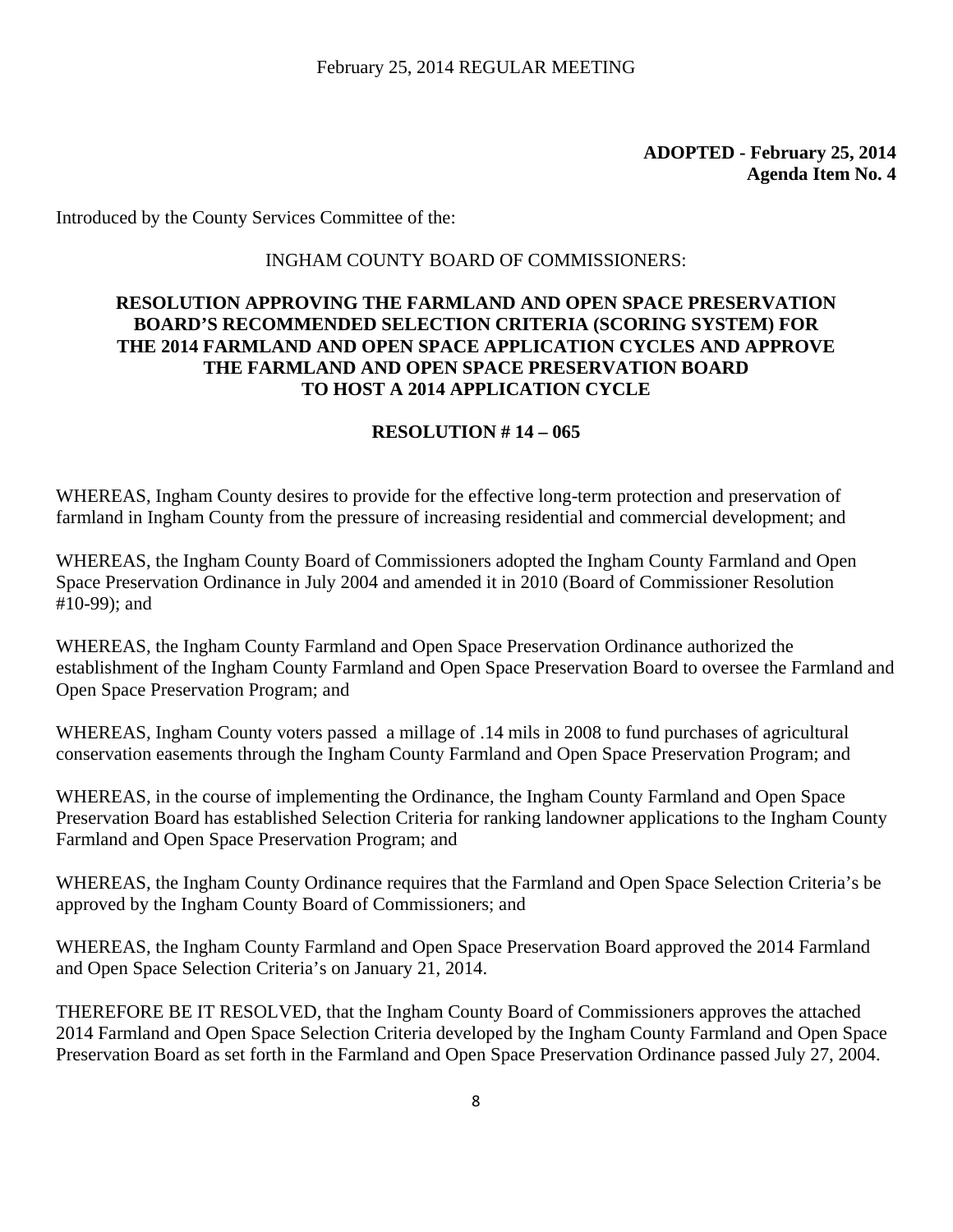BE IT FURTHER RESOLVED, that the Ingham County Board of Commissioners approves the Ingham County Farmland and Open Space Preservation Board hosting a 2014 farmland and open space preservation application cycle.

**COUNTY SERVICES: Yeas:** Holman, Tsernoglou, Crenshaw, Nolan, Koenig, Celentino, Maiville **Nays**: None **Absent:** None **Approved 2/18/14**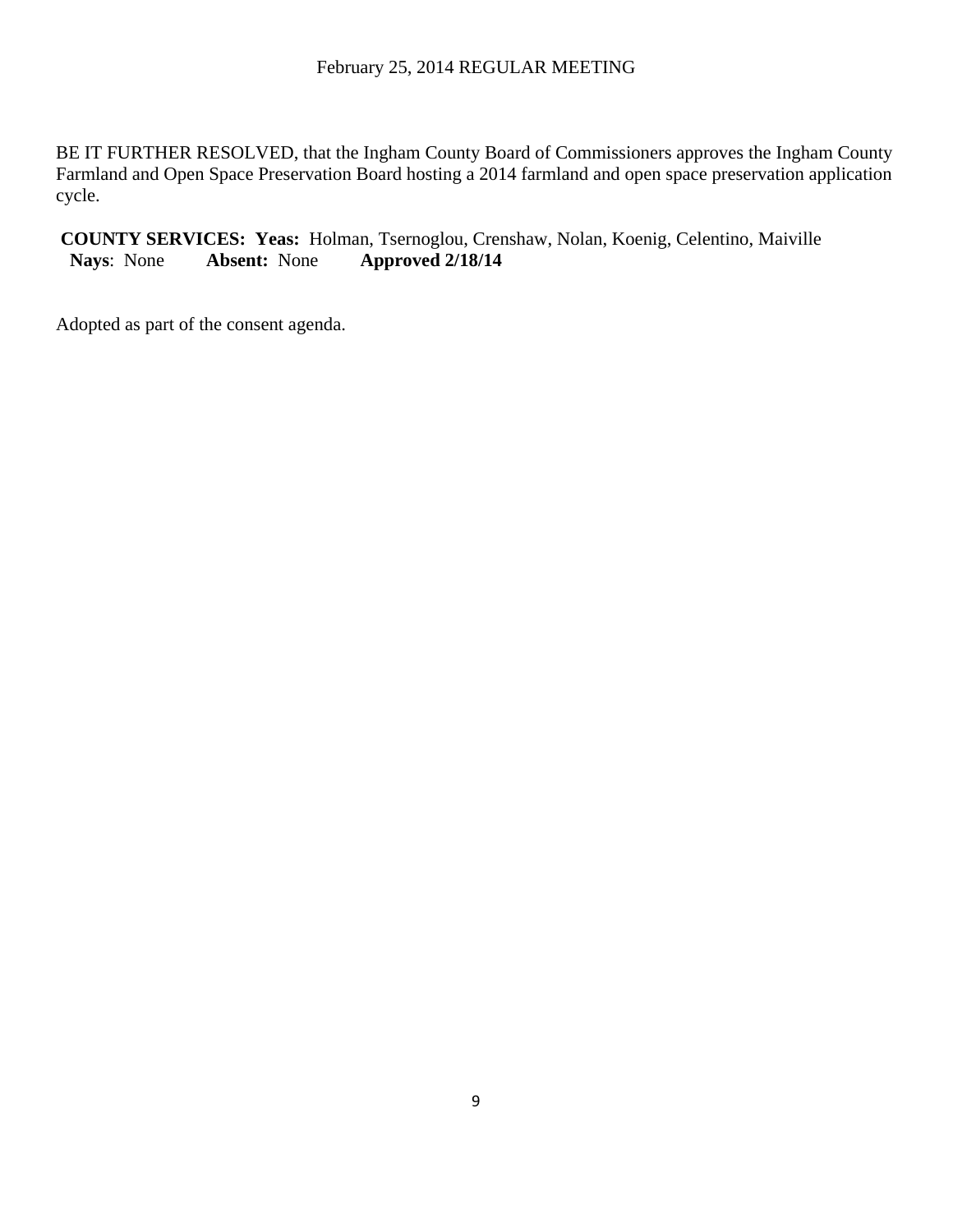(last revised January 21, 2014)

# Selection Criteria for Farmland Preservation Program 2014 Application Cycle

|                                                                | <b>Tier I Criteria</b> |
|----------------------------------------------------------------|------------------------|
| Agricultural Characteristics                                   | 57 points              |
| <b>Development Pressure</b>                                    | 48 points              |
| $\sim$ $ \sim$<br>A CDICUI TUDAL CILADA CTEDICTICS (57 DOINTS) | $\cdots$               |

# **AGRICULTURAL CHARACTERISTICS (57 POINTS)**

### 1) **Agricultural Productivity – Prime and Unique Soils Maximum Points: 20**

Prime and Unique Soils Prime under all circumstances 20 points Prime if adequately drained 15 points Not prime or unique 0 points 0 points *Example: 70% of parcel is prime under all circumstances (0.70 x 20 pts) = 14 points 30% of parcel is prime if adequately drained (0.30 x15 pts) = 4.5 points Total points = 18.5 points* 

# 2) **Size of Parcel (s) Maximum Points: 20**

Points for parcels between 15 and 200 acres are calculated by multiplying 0.1 times the parcel size. Any parcel above 200 acres receives 20 points. Parcels between 15 and 39.99 acres *must* be in specialty crop production. Parcels that are 0-14.99 acres receive 0 points.

*Example: Parcel size is 150 acres: 150 x 0.1 = 15 Example: Parcel is 85 acres: 85 x 0.1 = 8.5 Example: Parcel is 350 acres: 350 x0.1 = 35; 20 points, the maximum possible Example: Parcel is 13 acres: (0 points for parcel less than 14.99 acres)* 

# *3*) **Additional Agricultural Income** Maximum Points: 5

Points will be awarded to operations that have "value-added" agriculture either through animal related production or through production of a specialty crop (crops other than corn, wheat, soybeans), or both, with total sales over \$10,000.00 annually.

*Example: Parcel is integral to farm operation that produces a specialty crop, which grosses over \$15,000 annually. Total points = 5 points* 

# 4) **Proximity to Existing Livestock Farms Maximum Points: 5**

A livestock operation for this purpose means a farm with more than 50 animal units (EPA definition: 1000 lbs = 1 unit)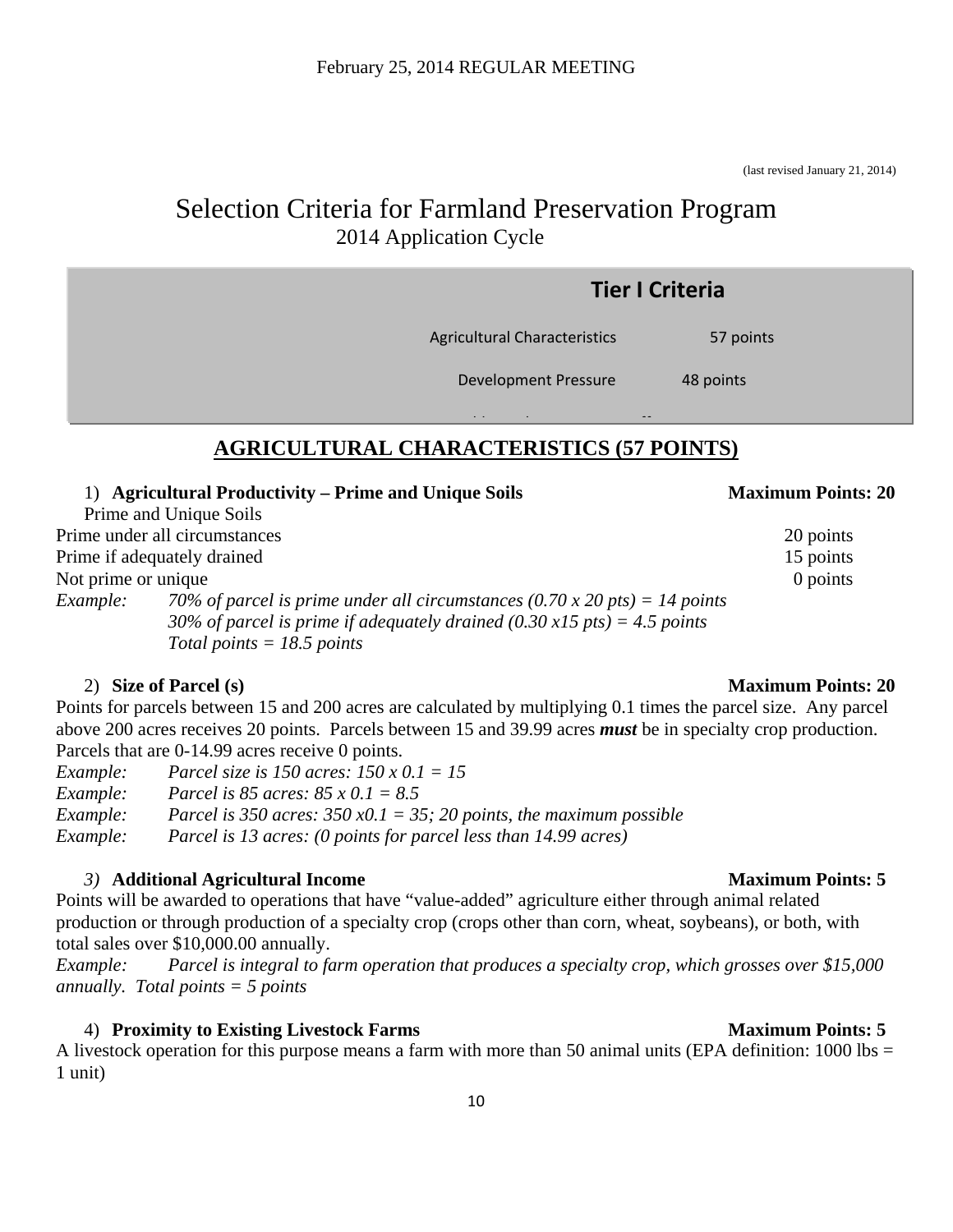| Parcel is contiguous to an existing livestock operation                                                        | 5 points   |
|----------------------------------------------------------------------------------------------------------------|------------|
| Parcel is located between 0.5 miles and 1 mile of an existing livestock operation                              | 3 points   |
| Parcel is located further than 1 mile from an existing livestock operation                                     | $0$ points |
| *Contiguous for this section means no other parcel is located between the parcels. Parcels separated only by a |            |
| road are considered contiguous.                                                                                |            |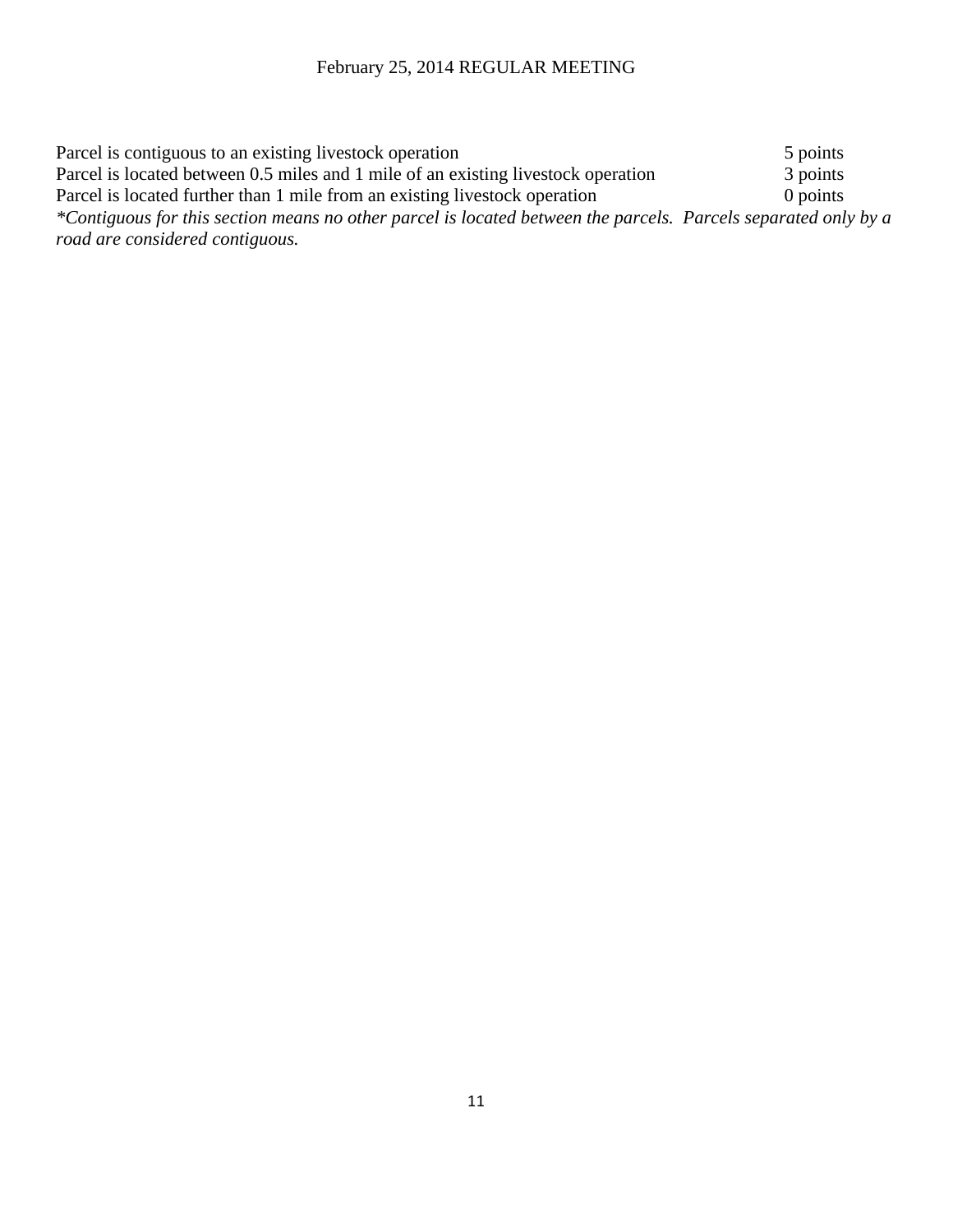#### Amount of Undeveloped\* Land in the Surrounding Area Maximum Points: 7

A circle with a 1 mile radius and with a centroid (center point) generated by computer is used to calculate the points in this section.

| 75 % or more of the surrounding area is undeveloped land                                                              | 7 points |
|-----------------------------------------------------------------------------------------------------------------------|----------|
| 50% or more but less than 75% of the surrounding area is undeveloped land                                             | 5 points |
| 25% or more but less than 50% of the surrounding area is undeveloped land                                             | 2 points |
| Less than 25% of the surrounding area is undeveloped land                                                             | 0 points |
| *For the purposes of this section, "undeveloped" means no permanent buildings, residential, commercial, industrial or |          |
| otherwise.                                                                                                            |          |

# **DEVELOPMENT PRESSURE (48 POINTS)**

### 5) **Proximity to Existing Public Sanitary Sewer or Water, or Both Maximum Points: 10**

Linear (straight line) distance to existing, usable public sanitary sewer, or water services, or both, will result in the following scoring options:

| Less than one-half $(1/2)$ mile from sewer or water                                                                                                                                                                                                                                                         | 5 points  |
|-------------------------------------------------------------------------------------------------------------------------------------------------------------------------------------------------------------------------------------------------------------------------------------------------------------|-----------|
| One-half $(1/2)$ mile or more but less than 1 mile                                                                                                                                                                                                                                                          | 7 points  |
| One (1) mile or more but less than 2 miles                                                                                                                                                                                                                                                                  | 10 points |
| Two (2) miles or more but less than 5 miles                                                                                                                                                                                                                                                                 | 5 points  |
| More than 5 miles                                                                                                                                                                                                                                                                                           | 0 points  |
| $\mathbf{r}$ , $\mathbf{r}$ , $\mathbf{r}$ , $\mathbf{r}$ , $\mathbf{r}$ , $\mathbf{r}$ , $\mathbf{r}$ , $\mathbf{r}$ , $\mathbf{r}$ , $\mathbf{r}$ , $\mathbf{r}$ , $\mathbf{r}$ , $\mathbf{r}$ , $\mathbf{r}$ , $\mathbf{r}$ , $\mathbf{r}$ , $\mathbf{r}$ , $\mathbf{r}$ , $\mathbf{r}$ , $\mathbf{r}$ , |           |

*Example: Parcel is located 3 miles from existing sewer lines. Total points = 5 points.* 

#### 6) **Proximity to Designated Population Center in Ingham County (As Defined in "Regional Growth: Choices For Our Future", Summary Report, Tri-County Regional Planning Commission, September 2005** Maximum Points: 30

| Farm boundary is 1 mile from, or within the population center                                            | 30 points |
|----------------------------------------------------------------------------------------------------------|-----------|
| Farm boundary is within 1 to 2 miles from population center                                              | 28 points |
| Farm boundary is within 2 to 3 miles from population center                                              | 26 points |
| Farm boundary is within 3 to 4 miles from population center                                              | 24 points |
| Farm boundary is within 4 to 5 miles from population center                                              | 22 points |
| Farm boundary is more than 5 miles from population center                                                | 0 points  |
| Farm is located 2 miles from "designated population center". Total points = 28 points<br><i>Example:</i> |           |

# 7) **Road Frontage (paved or gravel) Maximum Points: 8**

Emphasis is placed on parcels with greater linear distance of road frontage, placing the farmland under a greater threat of fragmented development. Frontage can be gravel, paved, or both and must be adjacent to the subject parcel.

| Road frontage of 5280 feet (1 mile) or more                                      | 8 points  |
|----------------------------------------------------------------------------------|-----------|
| Road frontage of 2640 feet $(1/2$ mile) to 5279 (just under 1 mile)              | 6 points  |
| Road frontage of 1320 feet ( $1/4$ mile) to 2639 (just under $\frac{1}{2}$ mile) | 4 points  |
| Road frontage less than $\frac{1}{4}$ mile                                       | $0$ point |
| Parcel has 1 mile of road frontage. Total points $= 8$ points<br><i>Example:</i> |           |

# **ADDITIONAL AGRICULTURAL PROTECTION EFFORTS (38 POINTS)**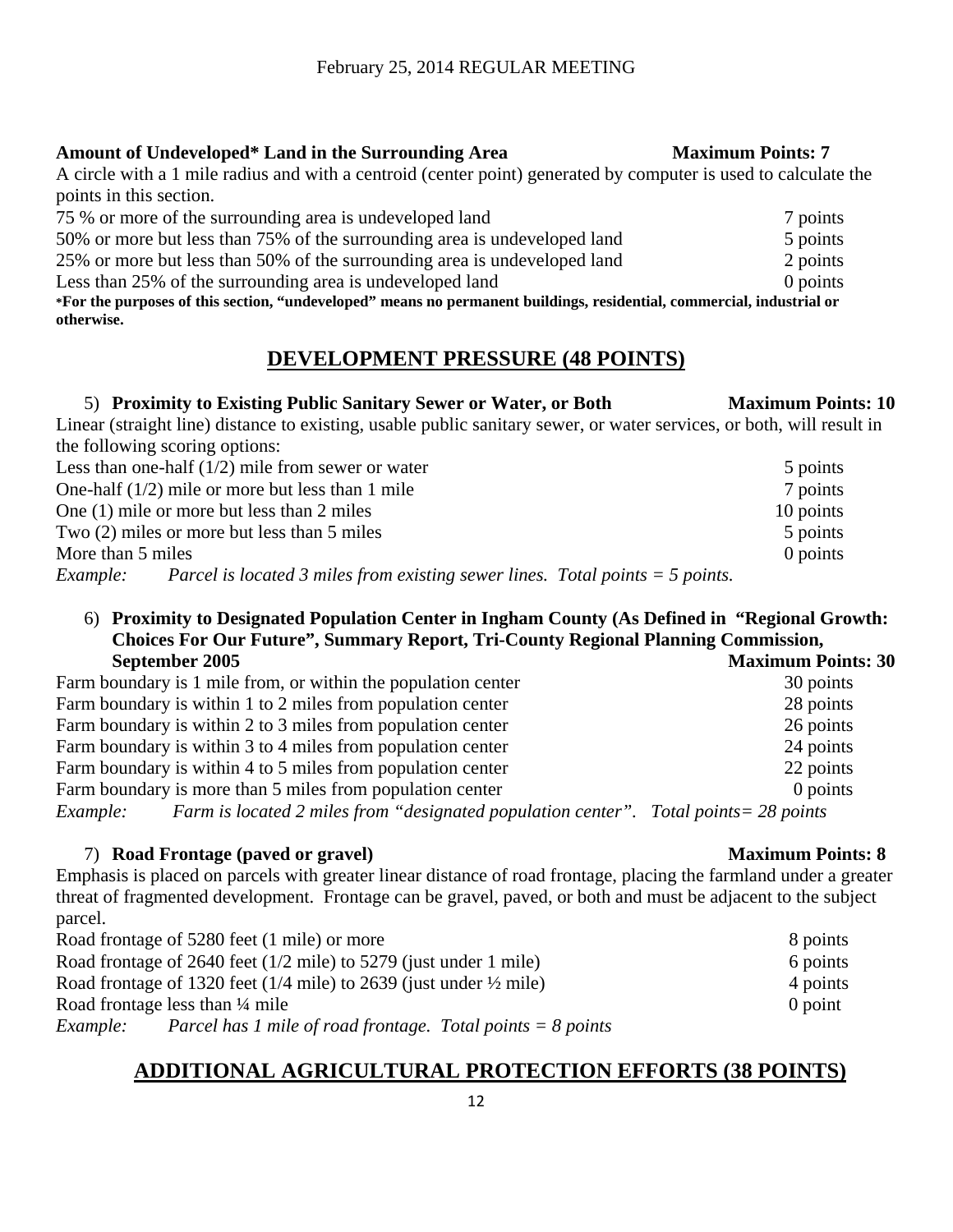### 8) **Location to Protected Property Maximum Points: 20**

Parcel is near other private land which has been permanently protected from development through a conservation easement or deed restriction (development rights may have been purchased, transferred or donated). Linear distance is used from nearest farm boundary. Parcel is adjacent to protected land 20 points 20 points Parcel is not adjacent but within  $1/2$  mile of protected land 15 points 15 points

Parcel is not adjacent but within 1 mile of protected land 10 points 10 points Parcel is not adjacent but within 2 miles of protected land 5 points 5 points *Example: Parcel is adjacent to property under a permanent conservation easement = 20 points* 

# 9) **Agricultural District Zoning Maximum Points: 3**

| Additional points are given to a parcel that is in a designated agricultural district.                 |          |  |  |  |  |  |  |
|--------------------------------------------------------------------------------------------------------|----------|--|--|--|--|--|--|
| Exclusive Agricultural District A-1: (Restricts residential development)                               |          |  |  |  |  |  |  |
| General Agricultural District A-2: (Rural residential zoning)                                          |          |  |  |  |  |  |  |
| Non-Agricultural District                                                                              | 0 points |  |  |  |  |  |  |
| Example: Parcel has been designated as an exclusive agricultural district, A-1 (maximum density 1 unit |          |  |  |  |  |  |  |
| per 20 acres) under current zoning. Total Points = 3 points                                            |          |  |  |  |  |  |  |

### 10) **Block Applications Maximum Points: 15**

Emphasis is placed on applications which consist of one or more landowners who create a 50-acre or more block of contiguous farmland. Contiguous blocks of farmland have a greater potential for creating a long-term business environment for agriculture. Parcels included in a block application must be contiguous (touching but may be separated by a road). Each applicant in the block application will receive points for this section. One or more landowners apply together to create 1000 or more contiguous acres 15 points

| One or more landowners apply together to create 750 to 999 contiguous acres | 10 points  |
|-----------------------------------------------------------------------------|------------|
| One or more landowners apply together to create 500 to 749 contiguous acres | 8 points   |
| One or more landowners apply together to create 300 to 499 contiguous acres | 6 points   |
| Contiguous acreage of 299 acres or less                                     | $0$ points |

*Example: Four landowners, with varying parcel acreage, submit a block-application of about 800 contiguous acres. (Each of the four landowners would receive 10 points for this section).* 

*Note: If a parcel in a block application is preserved, the remaining landowners will continue to receive full points for this section of the scoring criteria in future cycles, provided they still wish to participate in the block application.* 

# **OTHER CRITERIA (10 POINTS)**

11) **Additional Agricultural Characteristics Maximum Points: 5** Additional agricultural characteristics are USDA certified organic farm or Centennial farm. Parcel has one or more additional agricultural features 5 points 5 points Parcel does not have an additional agricultural feature 0 points 0 points

# 12) Michigan Agricultural Environmental Assurance Program (MAEAP) Maximum Points: 5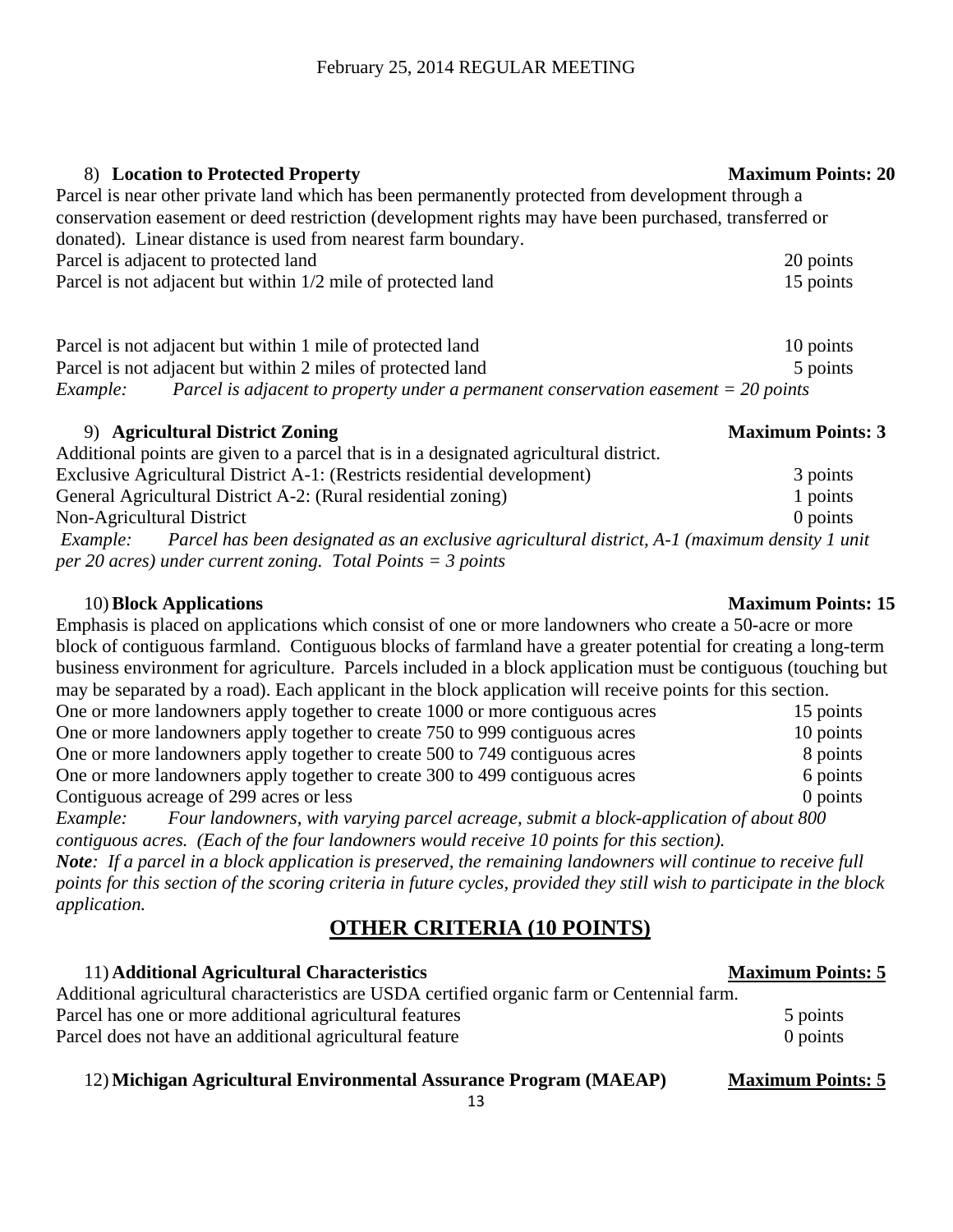Participation in the MAEAP demonstrates a commitment to environmental stewardship above and beyond a conservation plan. The State Agriculture Preservation Board has identified the MAEAP as a priority to providing matching funds. Farms verified under the MAEAP must show *verification* to receive points. Farm is MAEAP verified 5 points 5 points Farm is not MAEAP verified 0 points 0 points

# **TIER I: TOTAL POINTS POSSIBLE IS 153**

(last revised January 21, 2014)

Selection Criteria for **Open Space** Land Preservation Program 2014 Application Cycle

| <b>Tier I Criteria Sections</b>                                                                                                                                                                                                           |                                                         |
|-------------------------------------------------------------------------------------------------------------------------------------------------------------------------------------------------------------------------------------------|---------------------------------------------------------|
| Ecological, scenic, geological criteria                                                                                                                                                                                                   | 56 points                                               |
| A. Potential Conservation Area(s) (from the Greening Mid-Michigan Project)<br>1. High Potential<br>2. Medium Potential<br>3. Low Potential<br><i>Example: parcel fall within a Medium Potential Conservation Area</i> $= 8$ <i>points</i> | maximum points: 10<br>10 points<br>8 points<br>6 points |
| <b>B.</b> Water quality values                                                                                                                                                                                                            |                                                         |
| 1. Riparian land                                                                                                                                                                                                                          | maximum points: 5                                       |
| Property with a water frontage of 200 linear feet or greater receives 5 points. Points for a property with water                                                                                                                          |                                                         |
| frontage of less than 200 linear feet are: 5 x linear feet of water frontage/200 = points.                                                                                                                                                |                                                         |
| Example: parcel has 75 feet of water frontage on the Red Cedar River: $5 \times 75 = 375/200 = 1.875$ points                                                                                                                              |                                                         |
| 2. Land in the 100-year flood plain                                                                                                                                                                                                       | maximum points: 8                                       |
| Property that is 100% in the flood plain receives 8 points. Points for a property with less than 100% in the flood                                                                                                                        |                                                         |
| plain are: $8 \times$ percent in flood plain = points.                                                                                                                                                                                    |                                                         |

*Example: 20 acres of an 80 acre parcel is in the 100-year flood plain: 8 x 25/100 (20/80 = 0.25) = 200/100 = 2 points* 

**3. Wetlands, including buffer area maximum points: 4** 

# 14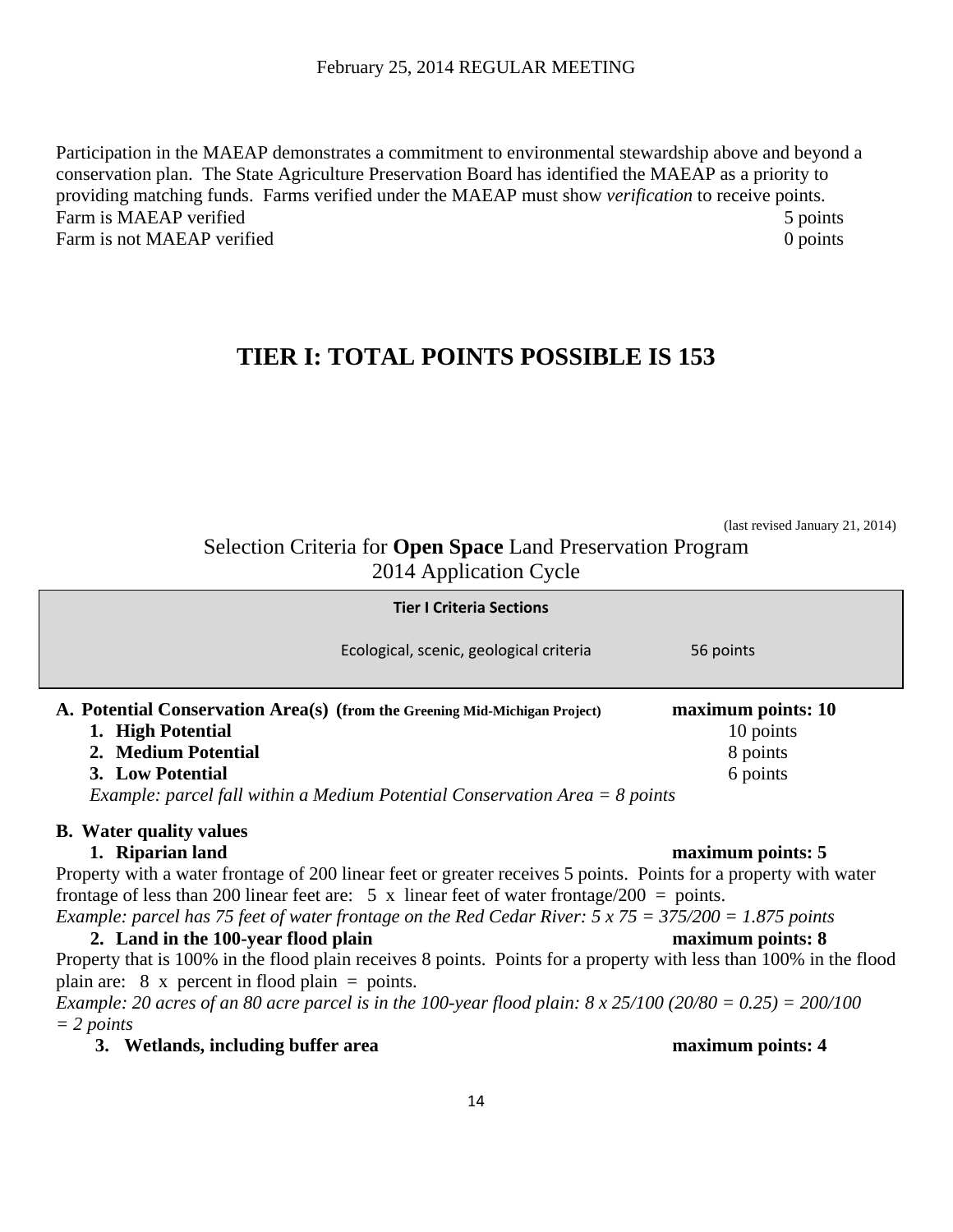Property that is 100% wetland receives 4 points. Points for a property with less than 100% wetland are: 4 x percent in wetland = points.

*Example: 5 acres of an 40 acre parcel is wetland: 4 x 12.5/100 (5/40= 0.125) = 50/100 =0 .5 points* 

### **4. Aquifer recharge land maximum points: 8**

Property that is qualified by the MSU RS&GIS model as aquifer recharge land will receive points based on the following formula; Eight x percent aquifer recharge land  $=$  points.

*Example: 10 acres of a 20 acre parcel is aquifer recharge land: 8 x 50/100 (10/20= 0.50) = 400/100 = 4 points* 

### **C. Habitats**

Property that is 100% forest land receives 5 points. Points for a property with less than 100% forest land are: 5 x percent in forest land  $=$  points.

*Example: 15 acres of a 20 acres parcel is wooded: 5 x 75/100 (15/20 = 0.75) = 375/100 = 3.75 points*  **2. Others – grassland, shrub land, etc. maximum points: 3**

Property that is 100% in other types of natural habitat receives 3 points. Points for a property with less than 100% in other types of habitat are:  $3 \times$  percent in other types of habitat = points. *Example: 10 acres of a 15 acre parcel is grassland: 3 x 66/100 (10/15= 0.66) = 198/100 = 1.98 points* 

### **D. Rare species maximum points: 10**

# **1. State and federal threatened and endangered species on the property**

Up to 10 points may be given depending on rarity category; the higher the rarity category the more points given. *Example: Parcel has a Copperbelly water snake on the property: =10 points* 

# **E. Physically (geologically) significant features maximum points: 3**

*Up to 3 points may be given. Example: property has a terminal marine.* 

#### **1. Forestland maximum points: 5**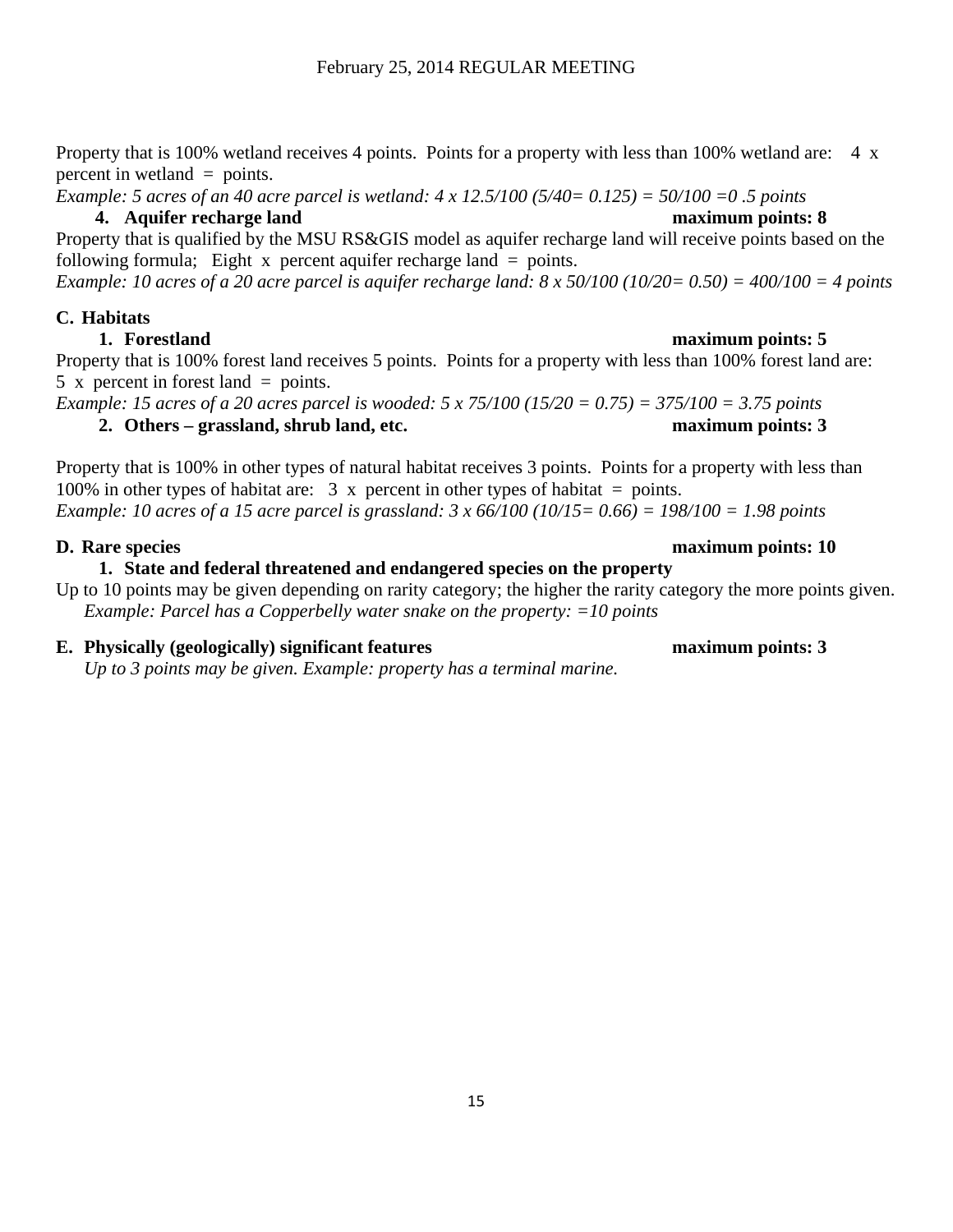#### **PROPERTY SIZE and LOCATION CRITERIA (45 points)**

#### **F. Parcel size maximum points: 25**

Parcels of 100 acres or greater receives 25 points. Points for a property of less than 100 acres are: 25 x acreage of parcel/100  $=$  points.

*Example: Parcel is 40 acres in size: 25 x 40 = 1000/100 = 10 points* 

#### **G. Proximity to Designated Population Center in Ingham County (As Defined in "Regional Growth: Choices For Our Future", Summary Report, Tri-County Regional Planning Commission, Sept. 2005) maximum points: 5**

|                                                                                                 | шалшиш рош |
|-------------------------------------------------------------------------------------------------|------------|
| Farm boundary is 1 mile from, or within the population center                                   | 5 points   |
| Farm boundary is within 1 to 2 miles from population center                                     | 4 points   |
| Farm boundary is within 2 to 3 miles from population center                                     | 3 points   |
| Farm boundary is within 3 to 4 miles from population center                                     | 2 points   |
| Farm boundary is within 4 to 5 miles from population center                                     | 1 points   |
| Farm boundary is more than 5 miles from population center                                       | 0 points   |
| Example: Parcel is located 2 miles from "designated population center." Total points = 4 points |            |

#### **H. Location with respect to other protected property maximum points: 10**

Permanently protected land is property with a conservation easement or a deed restriction that permanently prohibits development on the property. Linear distance is from nearest land boundaries. Property is adjacent to protected land 10 points 10 points Property is not adjacent but within  $1/2$  mile of protected land 8 points Property is not adjacent but within 1 mile of protected land 6 points 6 points Property is not adjacent but within 2 miles of protected land 4 points 4 points *Example: Parcel is within 1 mile of an already protected property = 6 points* 

#### **I. Road frontage (paved or gravel) maximum points: 2**

Road frontage of 1320 feet (1/4 mile) or greater receives 2 points. Points for road frontage of less than 1320 feet are: 2 x feet of road frontage/1320 = points. *Example: Parcel has 500 feet of road frontage: 2 x 500 = 1000/1320 = 0.76 points* 

#### **J. Block applications maximum points: 3**

Properties applying in a block application must be contiguous (they may be separated by a road). Each applicant in the block application will receive the stated points.

Two or more landowners applying together and submitting 300 or more contiguous acres each receives 3 points. Points for two or more landowners submitting less than 300 acres are: 3 x number of contiguous acres submitted/300 = points.

*Example: Parcel is applying with three other landowners to make a 450 acre block of land: 3 x 450 = 1350/300 = 4.5 therefore the points received are 3, the maximum.* 

**Note**: If only one property in a block application is preserved, the remaining landowners will continue to receive full points for this section of the scoring criteria in future cycles, provided the remaining landowners still wish to participate in the block application.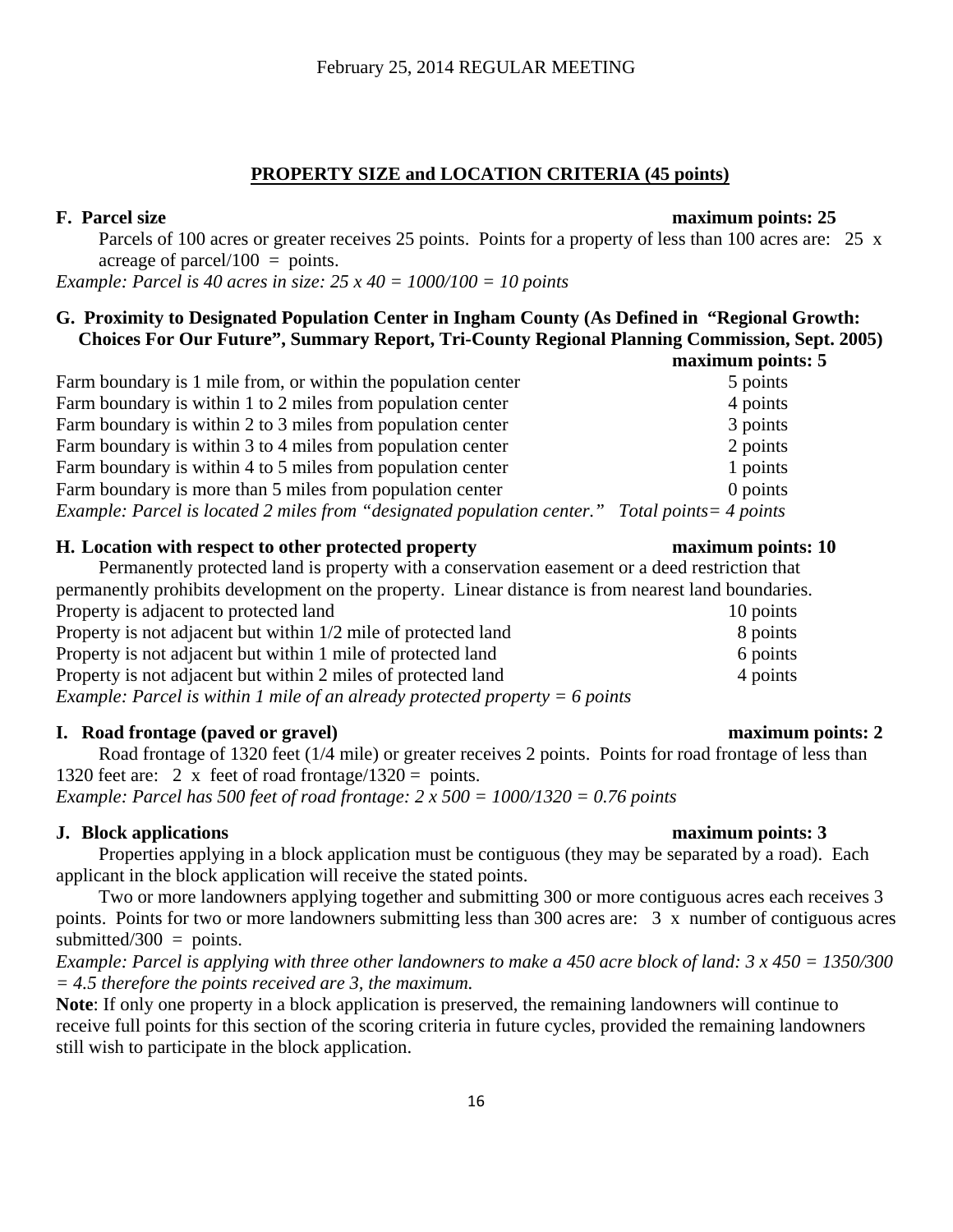#### **TOTAL TIER I POINTS POSSIBLE – 101**

**Applicants note**: Landowners who accept federal, state or local matching funds to protect their open space land may be selected for the program before landowners who do not accept such funds, regardless of their relative ranking based on the above "Selection Criteria for Protection of Open Space Land".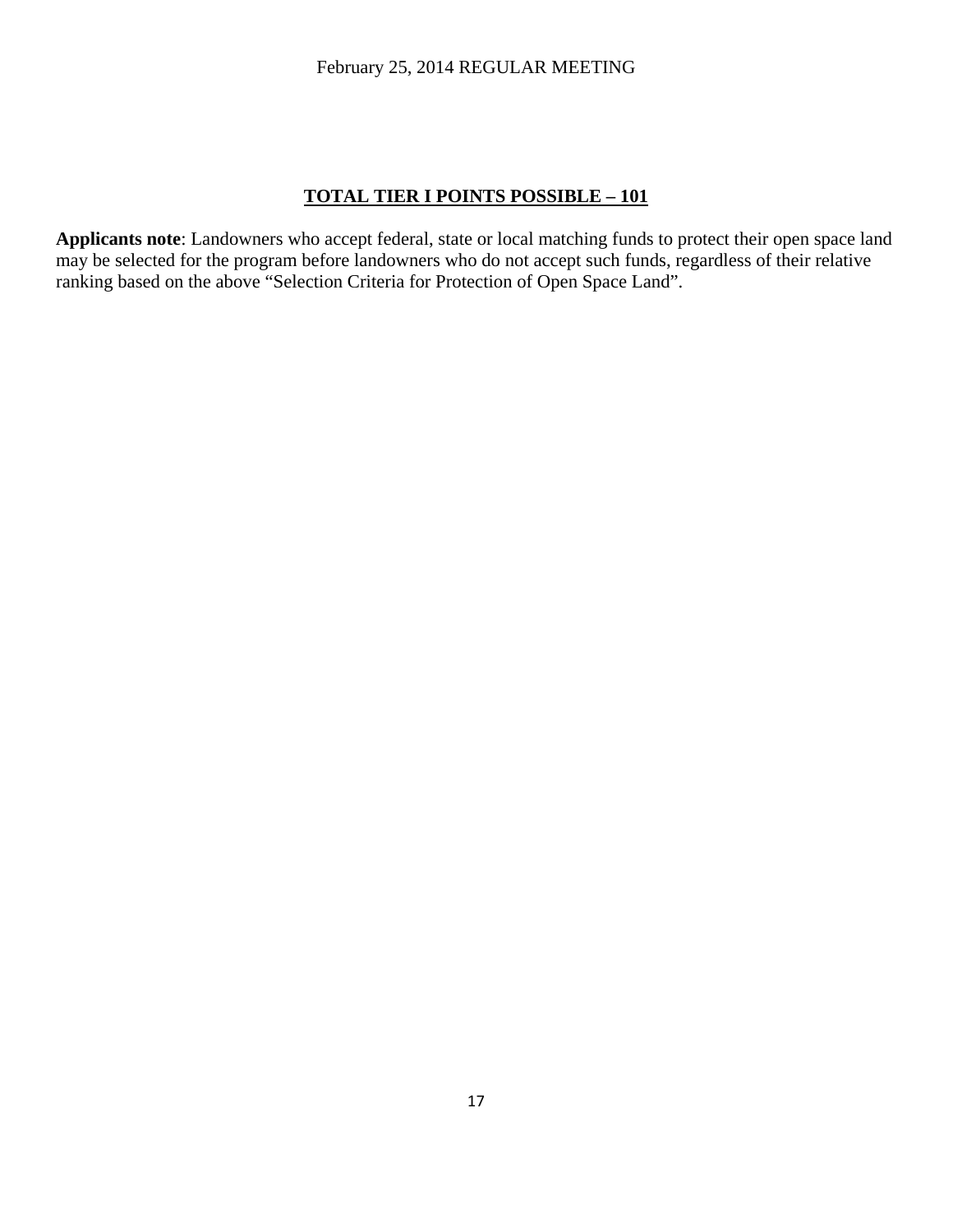Introduced by the County Services and Finance Committees of the:

# INGHAM COUNTY BOARD OF COMMISSIONERS

# **RESOLUTION TO ACCEPT THE DONATION OF \$2,200 OF NEW LAWN MAINTENANCE EQUIPMENT FROM D & G EQUIPMENT OF MASON**

# **RESOLUTION # 14 – 066**

WHEREAS, the two existing push mowers have surpassed their useful lifespan and have begun to fail and become unreliable in their performance; and

WHEREAS, there is not existing funding to cover the purchase of two new push mowers for the 2014 season at the cost of \$1,100 each; and

WHEREAS, D & G Equipment of Mason is a strong supporter of the Ingham County Fairgrounds and is currently the preferred provider of lawn equipment with Ingham County; and

WHEREAS, D & G Equipment of Mason has generously donated two Exmark walk behind mowers valued at more than \$1,100 each to the Ingham County Fairgrounds.

THEREFORE BE IT RESOLVED, that the Board of Commissioners authorizes the acceptance of the donation of \$2,200 in new lawn maintenance equipment from D & G Equipment of Mason.

BE IT FURTHER RESOLVED, the Ingham County Board of Commissioners extends its appreciation to D & G Equipment for their generous donation of lawn equipment and their continued partnership with Ingham County.

**COUNTY SERVICES: Yeas:** Holman, Tsernoglou, Crenshaw, Nolan, Koenig, Celentino, Maiville **Nays**: None **Absent:** None **Approved 2/18/14**

**FINANCE: Yeas:** Koenig, Anthony, Tennis, McGrain, Bahar-Cook, Vickers  **Nays:** None **Absent:** Schafer **Approved 2/19/14**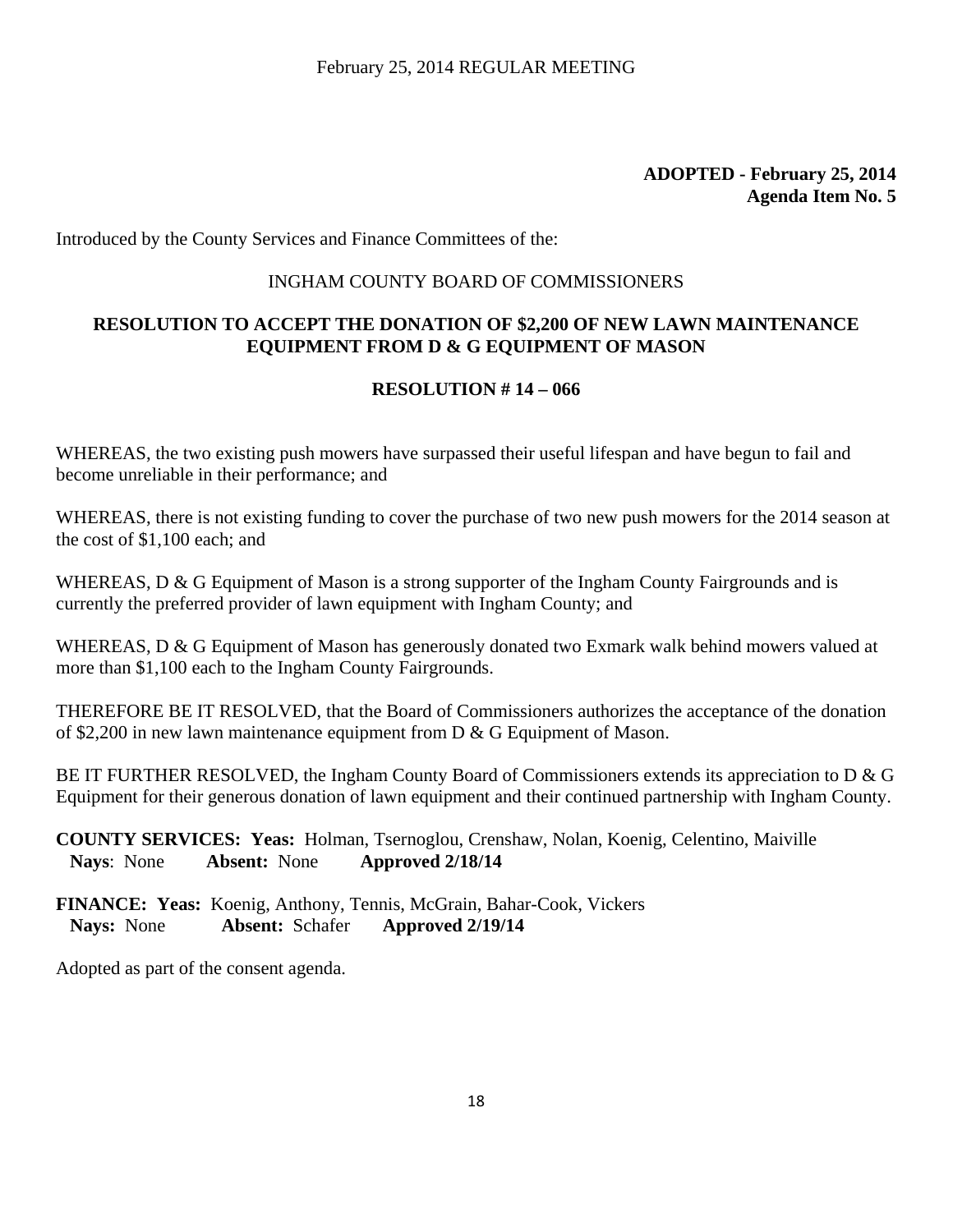Introduced by the County Services and Finance Committees of the:

### INGHAM COUNTY BOARD OF COMMISSIONERS

### **RESOLUTION TO AUTHORIZE A BRIDGE DESIGN PROFESSIONAL ENGINEERING SERVICES CONTRACT WITH MANNIK & SMITH GROUP, INC.**

### **RESOLUTION # 14 – 067**

WHEREAS, the Ingham County Road Department (ROAD DEPARTMENT) received 2015 Local Bridge Program to remove and replace the Hull Road Bridge over Sycamore Creek; and

13)

14) WHEREAS, the ROAD DEPARTMENT solicited proposals from Michigan Department of Transportation pre-qualified design consultants to provide professional engineering services for the replacement of the Hull Road Bridge; and

15)

16) WHEREAS, the Ingham County Purchasing Department advertised for Hull Road Bridge Professional Engineering Services and received six (6) proposals; and 17)

18) WHEREAS, the ROAD DEPARTMENT and Purchasing Department staff evaluated the submitted proposals and recommend that the Board of Commissioners authorize a professional services contract with Mannik & Smith Group, Inc.

THEREFORE BE IT RESOLVED, that the Ingham County Board of Commissioners authorizes entering into a contract with Mannik & Smith Group, Inc., 721 N. Capital Avenue, Suite 2, Lansing, Michigan, based on its proposal dated December 19, 2013 for Hull Road Bridge Replacement Project Professional Engineering Services.

BE IT FURTHER RESOLVED, that the Chairperson of the Ingham County Board of Commissioners is hereby authorized to sign any necessary contract documents on behalf of the County after approved as to form by the County Attorney.

**COUNTY SERVICES: Yeas:** Holman, Tsernoglou, Crenshaw, Nolan, Koenig, Celentino, Maiville **Nays**: None **Absent:** None **Approved 2/18/14**

**FINANCE: Yeas:** Koenig, Anthony, Tennis, McGrain, Bahar-Cook, Vickers  **Nays:** None **Absent:** Schafer **Approved 2/19/14**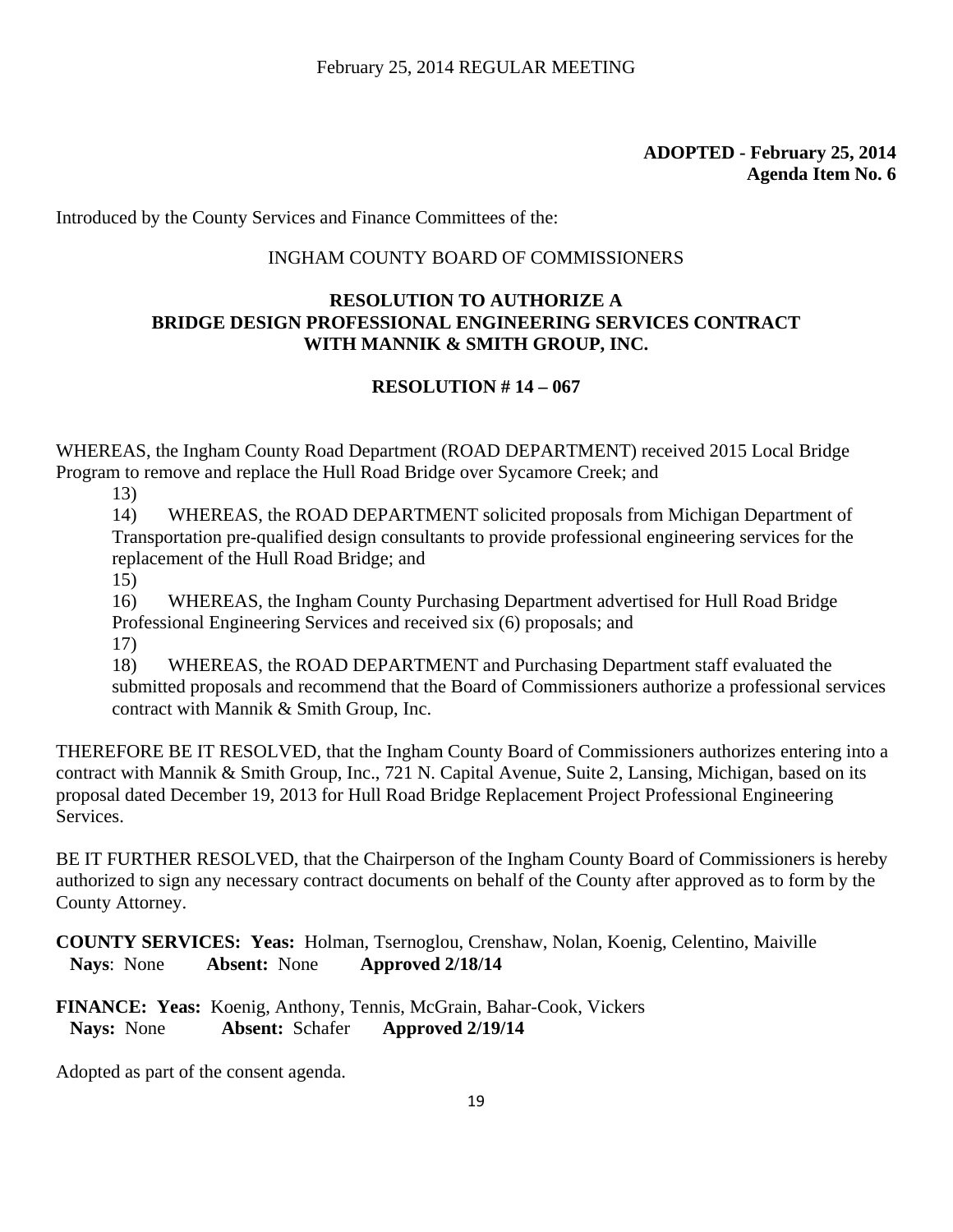Introduced by County Services and Finance Committees of the:

#### INGHAM COUNTY BOARD OF COMMISSIONERS

### **AMENDMENT TO RESOLUTION #13-476 APPROVING THE RANKING OF THE 2013 FARMLAND AND OPEN SPACE PRESERVATION PROGRAMS APPLICATION CYCLE RANKING AND RECOMMENDATION TO PURCHASE PERMANENT CONSERVATION EASEMENT DEEDS ON THE TOP RANKED PROPERTIES**

#### **RESOLUTION # 14 – 068**

WHEREAS, Resolution #13-476 approved the ranking of the 2013 Farmland and Open Space Preservation Programs application cycle ranking and recommended to purchase permanent conservation easement deeds on the top ranked properties; and

WHEREAS, three new applications were received in December 2013 and the Farmland and Open Space Preservation Board wishes to include them in the 2013 ranking.

THEREFORE BE IT RESOLVED, that the Ingham County Board of Commissioners approves amending resolution #13-476 to include three new applications, the Fogle, Schwab #2, and Koelling Farms as attached.

BE IT FURTHER RESOLVED, that the Ingham County Board of Commissioners authorizes the Ingham County Farmland and Open Space Preservation Board to proceed with negotiations on the top ranked Agricultural and Open Space properties.

**COUNTY SERVICES: Yeas:** Holman, Tsernoglou, Crenshaw, Nolan, Koenig, Celentino, Maiville **Nays**: None **Absent:** None **Approved 2/18/14**

**FINANCE: Yeas:** Koenig, Anthony, Tennis, McGrain, Bahar-Cook, Vickers  **Nays:** None **Absent:** Schafer **Approved 2/19/14** 

Commissioner Holman moved the resolution. Commissioner Vickers seconded the motion.

Commissioner Maiville disclosed that he has an agribusiness and social connection with two of the farmers listed in the 2013 application cycle ranking.

The motion carried. **Yeas:** Anthony, Bahar-Cook, Crenshaw, Holman, Hope, Koenig, Maiville, McGrain, Nolan, Schafer, Tsernoglou and Vickers. **Nays:** None. **Absent:** Celentino and Tennis.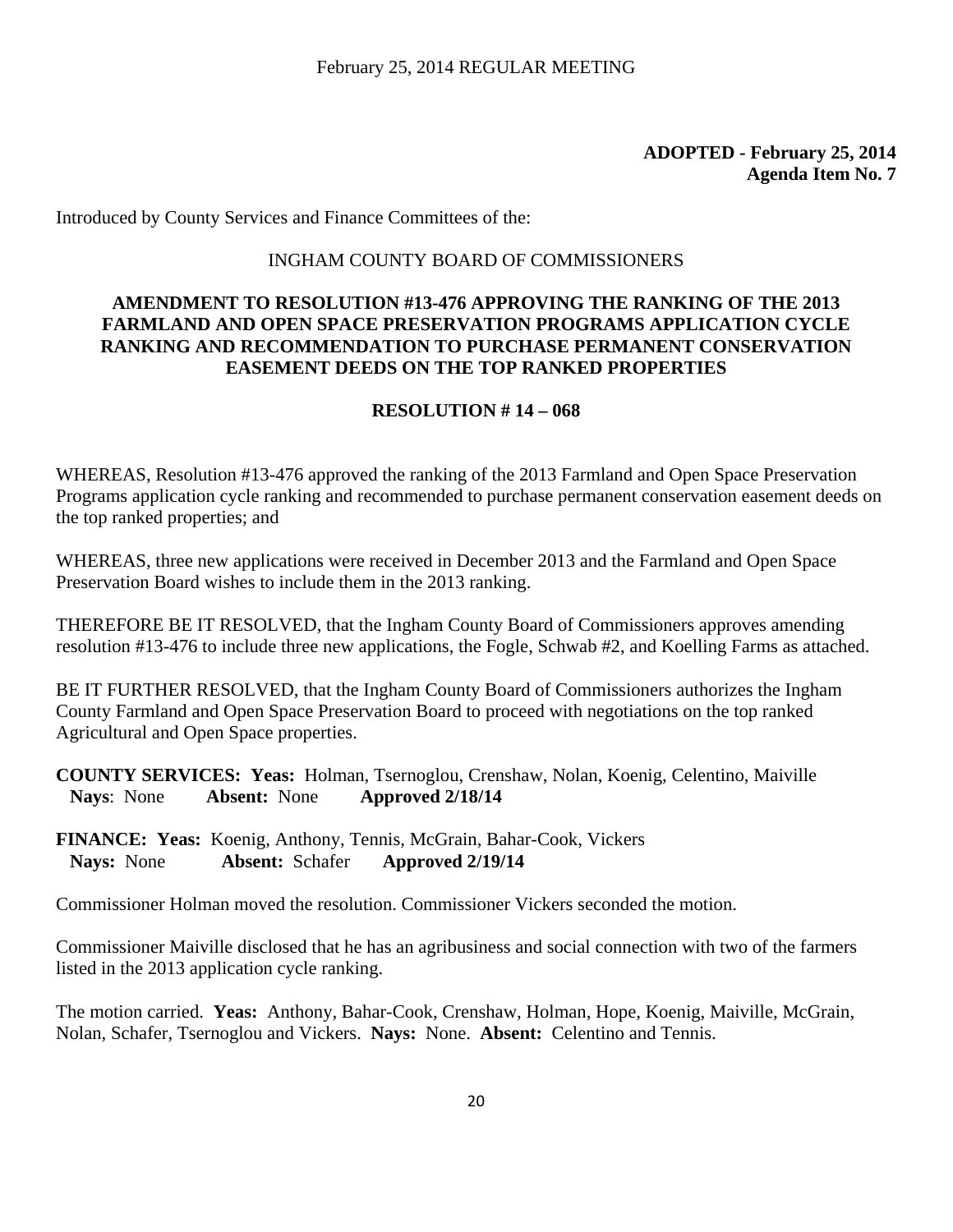| 35 Zimmerman            | 34 Hale           | 33 Klicker    | 32 Cheney                | 31 Andrus    | 22 Cavanaugh     | 21<br>Ball       | 20 Clark R.  | 19 Miner    | 18 Shaw T.        | 17 Brake                | 16 Fitzgerald       | 15 Morehouse                                                                                                                                                                                                                                                                                                                                                                                                                                                                         | 14 Hutchinson              | 13 Shaw D.   | 12 Shaw L.   | 11 Cavanaugh       | 10 Hector    | 9 Richardson         | 8 Rogers                        | Snow            | 37 Haynes #3               | $\frac{36}{26}$<br>Koelling | 14 Halmrich Sod Farm | 13 Kranz                 | 5<br>Thorburn              | $\frac{11}{2}$<br><b>Collar</b> | 10 Peplowski                                                      | g Johnson           | 8 Rogers, M,D (formally Todd) | 6 Nussdorfer                | 38<br>Schwab #2  | 5 Medema          | <b>Hudson</b>                 | 37<br><b>Fogle</b>                              | ω<br><b>Schwab</b>         | <b>Shannon</b>                    | Powell                | Last Name                                                             |
|-------------------------|-------------------|---------------|--------------------------|--------------|------------------|------------------|--------------|-------------|-------------------|-------------------------|---------------------|--------------------------------------------------------------------------------------------------------------------------------------------------------------------------------------------------------------------------------------------------------------------------------------------------------------------------------------------------------------------------------------------------------------------------------------------------------------------------------------|----------------------------|--------------|--------------|--------------------|--------------|----------------------|---------------------------------|-----------------|----------------------------|-----------------------------|----------------------|--------------------------|----------------------------|---------------------------------|-------------------------------------------------------------------|---------------------|-------------------------------|-----------------------------|------------------|-------------------|-------------------------------|-------------------------------------------------|----------------------------|-----------------------------------|-----------------------|-----------------------------------------------------------------------|
| 2011                    | 2009              | 2009          | 2012                     | 2011         | 2007             | 2010             | 5009         | 2012        | 2007              | 2010                    | 2010                | 2009                                                                                                                                                                                                                                                                                                                                                                                                                                                                                 | 2006                       | 2007         | 2007         | 2006<br>2006       |              | 2007                 | 2007                            | 5009            | 2009                       | 2013                        | 2011                 | 2012                     | 2011                       | 2012                            | 5009                                                              | 2012                | 2007                          | 2011                        | 2013             | 2011              | 2011                          | 201                                             | 2011                       | 2010                              | 5009                  | l <sup>Application Cycle</sup>                                        |
|                         |                   |               |                          |              |                  | $\frac{25}{2}$   |              |             |                   | 75                      |                     |                                                                                                                                                                                                                                                                                                                                                                                                                                                                                      |                            | 140          | I61.66 Vevay |                    | 80           |                      |                                 | 319.52 Vevay    |                            | $\overline{50}$             |                      |                          |                            |                                 |                                                                   |                     |                               |                             | 77.41 Delhi      |                   | 107.19 Delhi                  | 79.8                                            | 191.1 Delhi                |                                   |                       | $A_{Cre_S}$                                                           |
| 80 Bunkerhill           | 100 Stockbridge   | 37 Whiteoak   | 40 Vevay                 | 65.1 Locke   | 39.99 Bunkerhill | Locke            | 52.95 Leslie | 95 Leslie   | 60 Vevay          | Locke                   | 56.44 Locke         | 109.57 Bunkerhill                                                                                                                                                                                                                                                                                                                                                                                                                                                                    | 77 Onondaga                | Vevay        |              | 239 Bunkerhill     |              | 60 Onondaga          | 331.1 Onondaga                  |                 | 77 Aurelius                | <b>Alaeidon</b>             | 57.77 Meridian       | 72 Vevay                 | 102.1 Alaeidon             | 40 Alaeidon                     | 141.7 Locke                                                       | 121 Aurelius        | 216.33 Onondaga               | 140.78 Aurelius             |                  | 280.42 Aurelius   |                               | <b>Alaeidon</b>                                 |                            | 211.4 Williamstown                | 395.03 Williamstown   | Township                                                              |
| 11.75                   | 10.053            | $\frac{1}{8}$ | 13.8                     | 16.7         | 11.55            | 15.4             | 12.36        |             | 15.74             | 15.6                    | $\overline{20}$     | 19.59                                                                                                                                                                                                                                                                                                                                                                                                                                                                                | 14.69                      | 14.57        | 18.58        | 9.79               | 14.98        | 14.16                | 14.96                           | 18.79           | 16.21                      | ã                           | 5                    | 16.7                     | 11.85                      | 19.55                           | 13.38                                                             | 9.35                | 15.03                         | 4.75                        | ã                | $\circ$           | 9.604                         |                                                 | 11.57                      | $\overline{\circ}$                | 16.55                 | <sup>  Ag p</sup> roductivity - 20                                    |
| 8                       | <b>12.5</b>       | 4.62          | $\overline{\phantom{a}}$ | 6.5          | u                | 3.125            | E.61         | 9.5         | $\frac{2}{3}$     | 9.375                   | 7.055               | 13.69                                                                                                                                                                                                                                                                                                                                                                                                                                                                                | 9.782                      | 17.61        | 20.2         | $\frac{10.01}{25}$ |              | 7.5                  | <b>25</b>                       | <b>25</b>       | 569'6                      | $\overline{N}$              | 5.77                 | 7.2                      | 10.2                       |                                 | 17.71                                                             | $\frac{12.1}{2}$    | 25                            | 14.078                      | 7.74             | $\frac{25}{2}$    | 10.7                          | 7.98                                            | 19.1                       | 25                                | $\frac{25}{2}$        | l <sup>Parcel</sup> Size - 20                                         |
|                         |                   |               |                          |              |                  |                  |              |             |                   |                         |                     |                                                                                                                                                                                                                                                                                                                                                                                                                                                                                      |                            |              |              |                    |              |                      |                                 |                 |                            |                             |                      |                          |                            |                                 |                                                                   |                     |                               |                             |                  |                   |                               |                                                 |                            |                                   |                       | Ag <sub>Income - 5</sub>                                              |
| $\circ$                 | $\circ$           | c             |                          |              |                  |                  |              |             |                   |                         |                     |                                                                                                                                                                                                                                                                                                                                                                                                                                                                                      |                            |              |              |                    |              |                      |                                 |                 |                            |                             |                      |                          |                            |                                 |                                                                   |                     |                               |                             |                  |                   |                               |                                                 |                            |                                   |                       | Proximity to Livestock - 5                                            |
|                         |                   |               |                          |              |                  |                  |              |             |                   |                         |                     |                                                                                                                                                                                                                                                                                                                                                                                                                                                                                      |                            |              |              |                    |              |                      |                                 |                 |                            |                             |                      | UΠ                       |                            |                                 |                                                                   |                     |                               |                             |                  |                   |                               |                                                 | JП                         |                                   |                       | <sup>Surrounding Land - 7</sup>                                       |
| 0∣⊙                     |                   | ∣⇔            | S                        | $\circ$      | $\circ$          | $\sigma$         | 5            | u           | C                 | e                       | Ō                   | G                                                                                                                                                                                                                                                                                                                                                                                                                                                                                    | $\circ$                    | C            | $\infty$     | G                  | G            | $\infty$             | $\circ$                         | ⊝  ∞            |                            | 5                           | S.                   | $\overline{\phantom{0}}$ | 5                          | CJ.                             | 5                                                                 | $\overline{ }$      | $\circ$                       | u,                          | 5                | 7                 |                               | 5                                               | $\overline{5}$             | $\circ$                           | 5                     | Sewer/W <sub>ater - 10</sub>                                          |
| $\circ$                 | $\circ$           | $\circ$       | $\circ$                  | 0            | 0                | 0                |              | 0           | 0                 | 0                       | 0                   | 0                                                                                                                                                                                                                                                                                                                                                                                                                                                                                    | 0                          | 0            | $\circ$      | $\circ$            | $\circ$      | $\circ$              | $\circ$                         | $\circ$         | $\circ$                    | 30                          |                      |                          |                            | $\frac{26}{30}$ $\frac{24}{30}$ | $\frac{28}{22}$                                                   |                     | $\circ$                       | $\frac{2}{2}$               | $\overline{28}$  | $\frac{24}{3}$    | 30                            | æ                                               | $\frac{30}{28}$            |                                   | 30                    | <sup>Pop. Center - 30</sup>                                           |
| 1.86                    | 0.55              |               |                          |              | $\frac{3.86}{4}$ |                  |              |             |                   |                         |                     | $\frac{1}{\infty} \left  \frac{1}{\infty} \right  \left  \frac{1}{\infty} \right  \left  \frac{1}{\infty} \right  \left  \frac{1}{\infty} \right  \left  \frac{1}{\infty} \right  \left  \frac{1}{\infty} \right  \left  \frac{1}{\infty} \right  \left  \frac{1}{\infty} \right  \left  \frac{1}{\infty} \right  \left  \frac{1}{\infty} \right  \left  \frac{1}{\infty} \right  \left  \frac{1}{\infty} \right  \left  \frac{1}{\infty} \right  \left  \frac{1}{\infty} \right  \$ |                            |              |              |                    |              |                      |                                 |                 |                            | 1.491                       |                      |                          |                            |                                 |                                                                   |                     |                               |                             | 124              | $\infty$          | 6.84                          | $\frac{1}{\infty}$ $\left  \frac{1}{2} \right $ |                            |                                   |                       | $\frac{\left   Rd \right  }{\left   Fron_{\text{tage}} \right  }$ . 8 |
| $\circ$ $\circ$ $\circ$ |                   |               | $\circ$                  | $\circ$      | $\circ$          | $\circ$          | $\circ$      |             | $\circ$   $\circ$ |                         | $  \circ   \circ  $ |                                                                                                                                                                                                                                                                                                                                                                                                                                                                                      | $rac{12}{0}$               | $\circ$      |              | $\frac{5}{10}$ o   |              | 15                   | $\frac{1}{10}$ o $\frac{1}{10}$ |                 |                            | <b>u</b>                    |                      |                          |                            |                                 | <u> ¤ ∘ ∘ ∘ </u>                                                  | ᆔ                   |                               | 50                          | 2Q               | $\frac{15}{12}$   | 15                            | S.                                              | $\frac{15}{15}$            |                                   | ۵                     | Protected Prop - 20                                                   |
|                         |                   |               |                          |              |                  |                  |              |             |                   |                         |                     |                                                                                                                                                                                                                                                                                                                                                                                                                                                                                      |                            |              |              |                    |              |                      |                                 |                 |                            |                             |                      |                          |                            |                                 |                                                                   |                     |                               |                             |                  |                   |                               |                                                 |                            |                                   |                       | Ag Zoning - 3                                                         |
| $\circ$                 | $\circ$           | $\circ$       |                          | $\circ$      | 0                |                  |              | $\circ$     | 0                 | $\circ$                 | $\circ$             | $\circ$                                                                                                                                                                                                                                                                                                                                                                                                                                                                              | $\circ$                    | $\circ$      | $\circ$      | $\circ$            | $\circ$      | $\infty$             | $\infty$                        | 0               | $\circ$                    |                             | $\circ$              | $\circ$                  | $\circ$                    |                                 | $\circ$                                                           | $\circ$             | $\infty$                      | $\circ$                     |                  | $\circ$           | $\circ$                       |                                                 | $\circ$                    | $\circ$                           |                       | $B$ lock Apps - 15                                                    |
|                         |                   |               |                          |              |                  |                  |              |             |                   |                         |                     |                                                                                                                                                                                                                                                                                                                                                                                                                                                                                      |                            |              |              |                    |              |                      |                                 |                 |                            |                             |                      |                          |                            |                                 |                                                                   |                     |                               |                             |                  |                   |                               |                                                 |                            |                                   |                       | Ag Charact. - 5                                                       |
| $\circ$                 | $\circ$           | $\circ$       |                          | 0            | $\circ$          |                  |              | 0           | $\circ$           | $\circ$                 | 0                   | $\circ$                                                                                                                                                                                                                                                                                                                                                                                                                                                                              | $\circ$                    | 0            | 0            | $\circ$            | $\circ$      | $\circ$              | $\circ$                         | O               | $\circ$                    |                             | O                    | $\circ$                  | $\circ$                    | c                               | $\circ$                                                           | $\circ$             | $\circ$                       | $\circ$                     |                  | $\circ$           |                               |                                                 | $\circ$                    | $\circ$                           |                       | $M_{AB}$ $\sim$ 5                                                     |
| $\circ$                 | $\circ$   $\circ$ |               | $\circ$                  | $\circ$      | $\circ$          | $\circ$          | $\circ$      | $\circ$     | $\circ$           | $\circ$                 | $\circ$             |                                                                                                                                                                                                                                                                                                                                                                                                                                                                                      | <u>0   0 </u>              | $\circ$      | ∘∣           | $\circ$ $\circ$    |              | $\circ$              | $\circ$                         | $\circ$ $\circ$ |                            | $\circ$                     | $\circ$              | $\circ$                  | $\circ$                    | $\circ$                         |                                                                   | $\circ \circ \circ$ |                               | $\circ$                     | $\bullet$        | $\circ$           | $\circ$                       | $\overline{\phantom{0}}$                        | $\circ$                    | $\circ$                           | $\circ$               | $r_{\mathrm{otaj}}$                                                   |
| 29.61 Active            | 30.893 Active     | 31.17 Active  | 34.8 Active              | 37.06 Active | 37.55 Active     | 38.525<br>Active | 39.97 Active | 40.5 Active | 43.11 Active      | 45.975<br><b>Active</b> | 54.055 Active       | 55.28 Active                                                                                                                                                                                                                                                                                                                                                                                                                                                                         | 57.472 Pending Spring 2014 | 61.18 Active | 65.78 Active | 66.79 Active       | 66.99 Active | 68.66 Declined offer | 68.96 peclined offer            | 69.79 Active    | 69.905 Pending Spring 2014 | 71.491<br><b>Active</b>     | 75.77 Active         | 76.9 Pending Spring 2014 | 76.97 Closed February 2013 | 77.55 Pending Spring 2014       | <u>80.45 Pending Sp</u> ring 2014<br><u>79.09 Declined o</u> ffer |                     | 82.03<br>Declined offer       | 84.828 Closed December 2013 | 86.864<br>Active | 88 Declined offer | 88.144                        | 91.98<br>Active                                 | 98.88 Closed December 2013 | $\frac{111}{2}$<br>Declined offer | 127.55 Declined offer | $s_{t at u s}$                                                        |
|                         |                   |               |                          |              |                  |                  |              |             |                   |                         |                     |                                                                                                                                                                                                                                                                                                                                                                                                                                                                                      |                            |              |              |                    |              |                      |                                 |                 |                            |                             |                      |                          |                            |                                 |                                                                   |                     |                               |                             |                  |                   | Declined offer - reappraising |                                                 |                            |                                   |                       |                                                                       |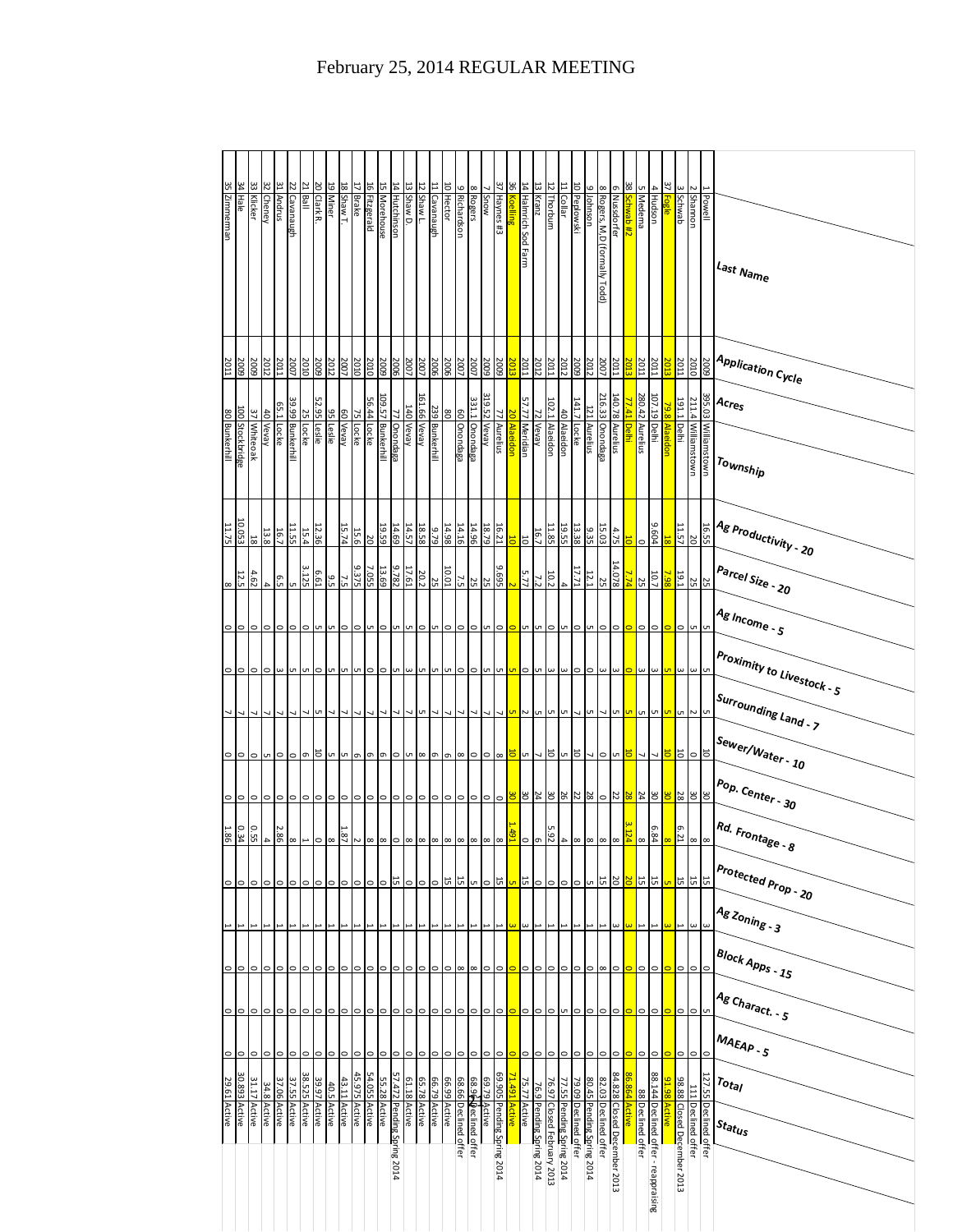Introduced by the County Services and Finance Committees of the:

#### INGHAM COUNTY BOARD OF COMMISSIONERS

### **RESOLUTION AUTHORIZING A CONTRACT WITH CIC BENEFIT CONSULTING GROUP FOR HEALTH CARE CONSULTING SERVICES**

#### **RESOLUTION # 14 – 069**

WHEREAS, the County and the Health Care Coalition require health care consulting services which will provide cost efficient benefit plan options, high quality assessment services, exceptional customer service, and timely and accurate reporting; and

WHEREAS, the Ingham County Purchasing Department has conducted a Request for Proposals process and the responses have been reviewed by a sub-committee of the Health Care Coalition; and

WHEREAS, this sub-committee recommends the selection of CIC Benefit Consulting Group.

THEREFORE BE IT RESOLVED, that the Ingham County Board of Commissioners authorizes a threeyear contract with CIC Benefit Consulting Group at a cost not to exceed \$225,000 with the County's funding to come from the Employee Benefit Fund.

BE IT FURTHER RESOLVED, that the Board Chairperson is authorized to sign any appropriate documents on behalf of the county after approval as to form by the County Attorney.

**COUNTY SERVICES: Yeas:** Holman, Tsernoglou, Crenshaw, Nolan, Koenig, Celentino, Maiville **Nays**: None **Absent:** None **Approved 2/18/14**

**FINANCE: Yeas:** Koenig, Anthony, Tennis, McGrain, Bahar-Cook, Vickers  **Nays:** None **Absent:** Schafer **Approved 2/19/14**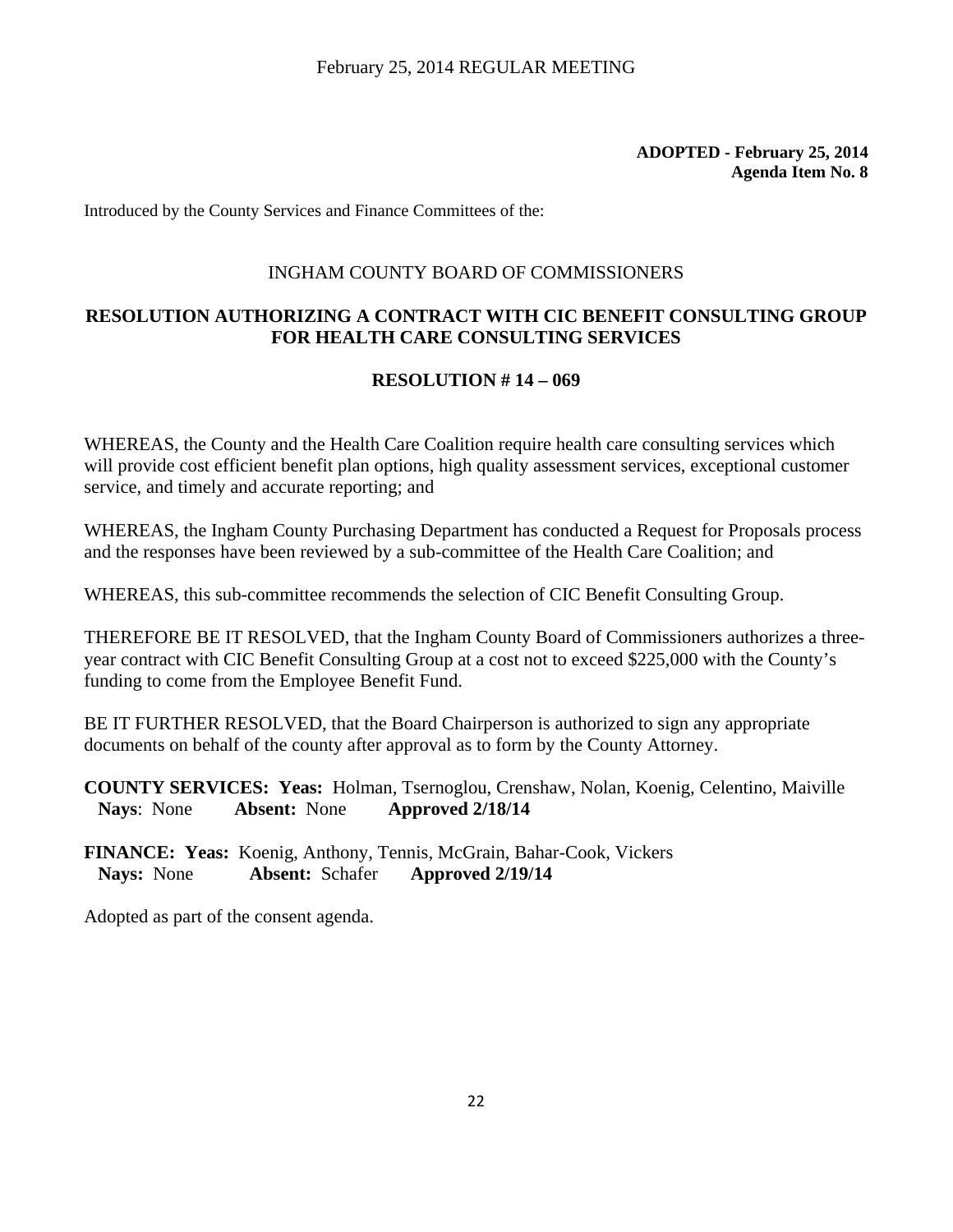Introduced by the County Services and Finance Committees of the:

#### INGHAM COUNTY BOARD OF COMMISSIONERS

#### **RESOLUTION TO PROVIDE FUNDING FOR LOW INCOME TAX PREPARATION**

#### **RESOLUTION # 14 – 070**

WHEREAS, the Asset Independence Coalition (AIC), under the umbrella of the Power of We Consortium (Ingham County Human Services Collaborative), coordinates a Volunteer Income Tax Assistance (VITA) income tax preparation program for low and moderate income citizens; and

WHEREAS, the group has successfully assisted thousands of low and moderate income taxpayers and helped achieve refunds over several million dollars, including substantial amounts from the Earned Income Tax Credit; and

WHEREAS, these efforts continue to need a coordinator position hosted and administered by the United Way; and

WHEREAS, the request for this base funding is being made to the Counties of Clinton, Eaton and Ingham and the City of Lansing; and

WHEREAS, these efforts assist the economic condition of low and moderate income citizens and income tax refunds to this group of citizens facilitates payment of delinquent property taxes owed to Ingham County.

THEREFORE BE IT RESOLVED, that the County Board of Commissioners authorize funding for the AIC's VITA coordination efforts of \$12,000 from the Delinquent Tax Administration fund (516-25601).

BE IT FURTHER RESOLVED, that the County Controller/Administrator is directed to make all necessary budget adjustments consistent with this resolution to strengthen the capacity within Ingham County for low and moderate income tax preparation assistance and asset building.

BE IT FURTHER RESOLVED, that the Board Chairperson and County Clerk are authorized to sign any necessary contracts upon approval as to form by the County Attorney.

BE IT FURTHER RESOLVED, that a copy of this Resolution shall be forwarded to all local taxing authorities in Ingham County.

**COUNTY SERVICES: Yeas:** Holman, Tsernoglou, Crenshaw, Nolan, Koenig, Celentino, Maiville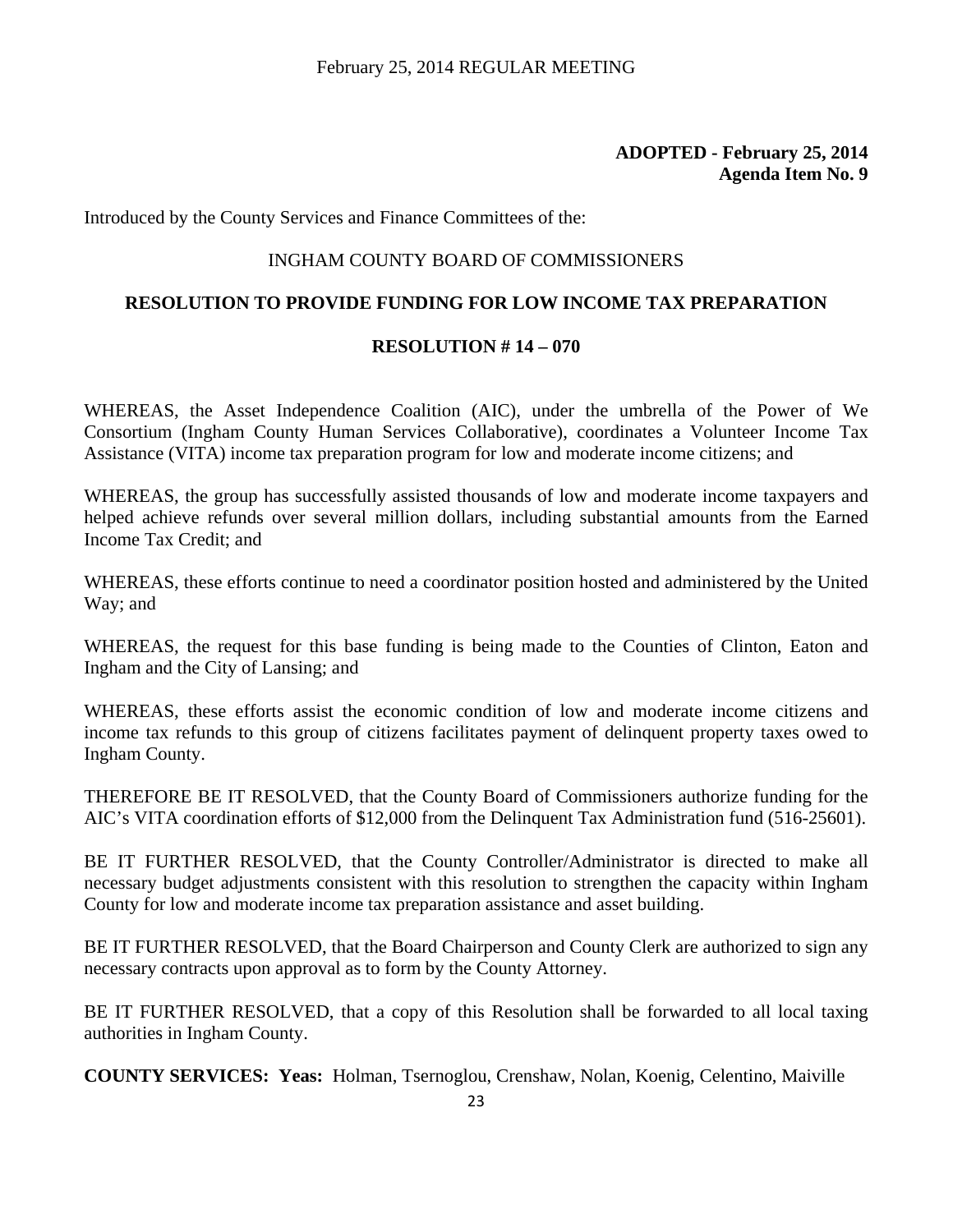**Nays**: None **Absent:** None **Approved 2/18/14**

FINANCE: Yeas: Koenig, Anthony, Tennis, McGrain, Bahar-Cook, Vickers<br>Nays: None **Absent: Schafer Approved 2/19/14 Nays:** None **Absent:** Schafer **Approved 2/19/14**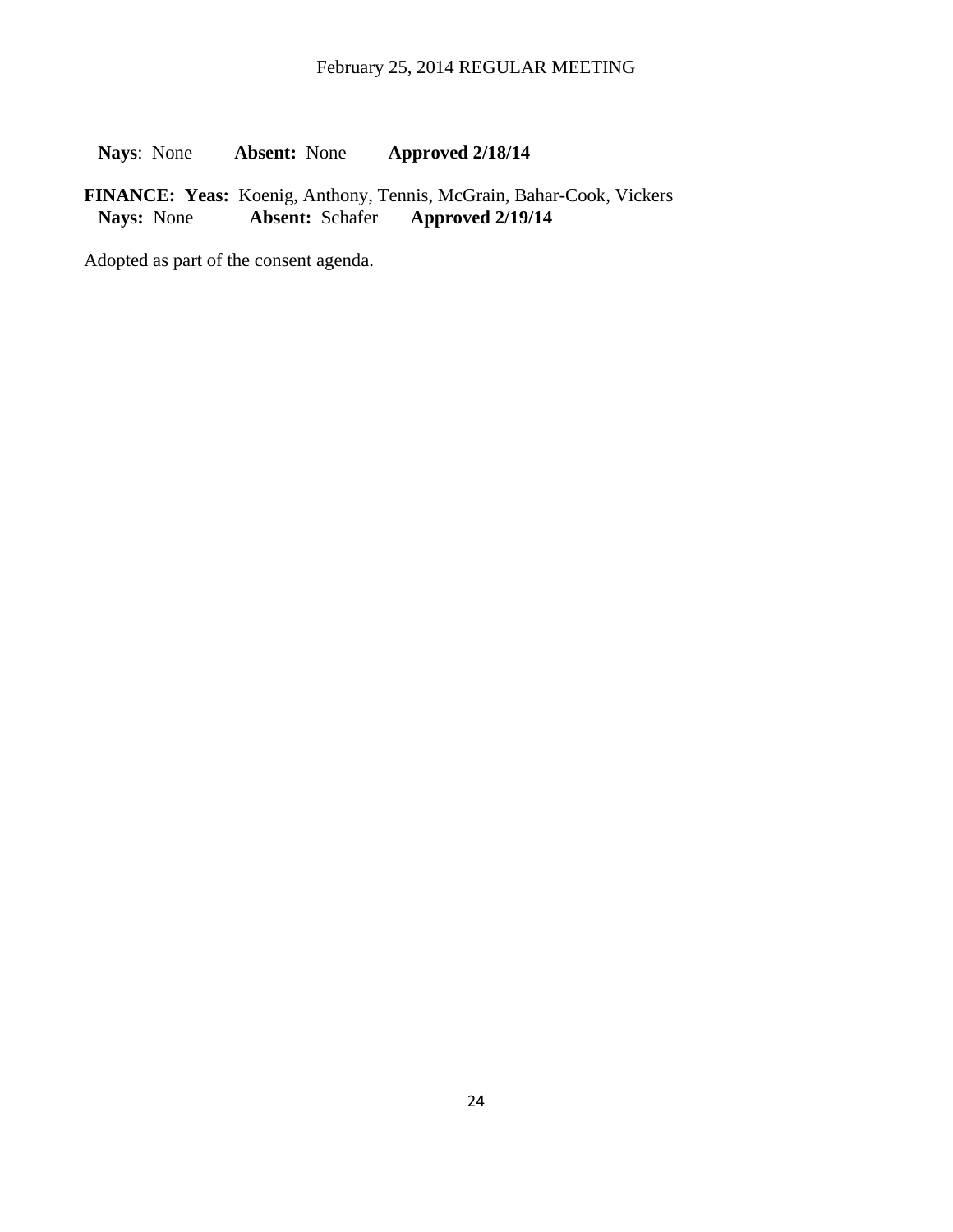Introduced by the Finance Committee of the:

#### INGHAM COUNTY BOARD OF COMMISSIONERS

#### **RESOLUTION AUTHORIZING 2014 ADMINISTRATIVE FUND**

#### **RESOLUTION #14-071**

 A regular meeting of the Board of Commissioners of the County of Ingham, Michigan (the "County"), was held in Mason, Michigan, on February 25,2014. The following Commissioners were

- PRESENT: Anthony, Bahar-Cook, Crenshaw, Holman, Hope, Koenig, Maiville, McGrain, Nolan, Schafer, Tsernoglou and Vickers
- ABSENT: Celentino and Tennis

#### **RESOLUTION AUTHORIZING 2014 ADMINISTRATIVE FUND**

 IT IS RESOLVED BY THE INGHAM COUNTY BOARD OF COMMISSIONERS AS FOLLOWS:

 The County Treasurer, pursuant to Section 87c, Subsection (2), of Act 206, is designated as Agent for the County, and the Treasurer's office shall receive all such sums as are provided in Section 87c, Subsection (3), to cover administrative expenses so long as Treasurer waives right to receive such sums as would be payable to his under Section 87c, Subsection (3).

 Discussion followed. A vote was thereupon taken on the foregoing resolution and was as follows:

AYES: Anthony, Bahar-Cook, Crenshaw, Holman, Hope, Koenig, Maiville, McGrain, Nolan, Schafer, Tsernoglou and Vickers

NAYS: None

ABSTAIN: None

 A sufficient majority having voted therefor, the resolution appearing above was adopted.

STATE OF MICHIGAN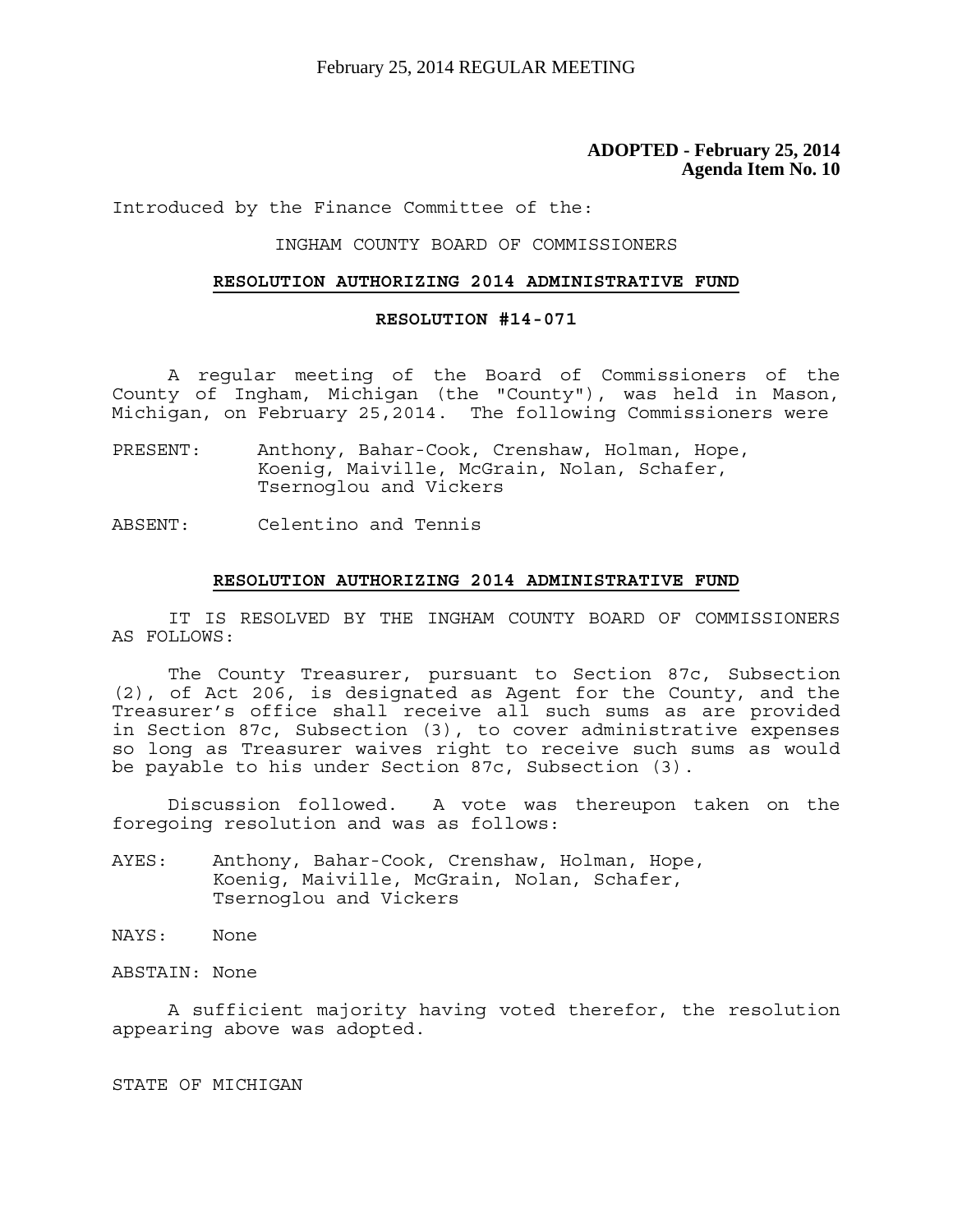COUNTY OF INGHAM

 I certify that the foregoing is a true and accurate copy of the resolution adopted by the Ingham County Board of Commissioners, that such resolution was duly adopted at a regular meeting held on the day of the state of that notice of such meeting was given as required by law.

 $\overline{\phantom{a}}$  ,  $\overline{\phantom{a}}$  ,  $\overline{\phantom{a}}$  ,  $\overline{\phantom{a}}$  ,  $\overline{\phantom{a}}$  ,  $\overline{\phantom{a}}$  ,  $\overline{\phantom{a}}$  ,  $\overline{\phantom{a}}$  ,  $\overline{\phantom{a}}$  ,  $\overline{\phantom{a}}$  ,  $\overline{\phantom{a}}$  ,  $\overline{\phantom{a}}$  ,  $\overline{\phantom{a}}$  ,  $\overline{\phantom{a}}$  ,  $\overline{\phantom{a}}$  ,  $\overline{\phantom{a}}$ Ingham County Clerk

 $\mathcal{L}_\text{max}$ 

[SEAL]

elk.GR-ING2014.doc

**FINANCE: Yeas:** Koenig, Anthony, Tennis, McGrain, Bahar-Cook, Vickers  **Nays:** None **Absent:** Schafer **Approved 2/19/14**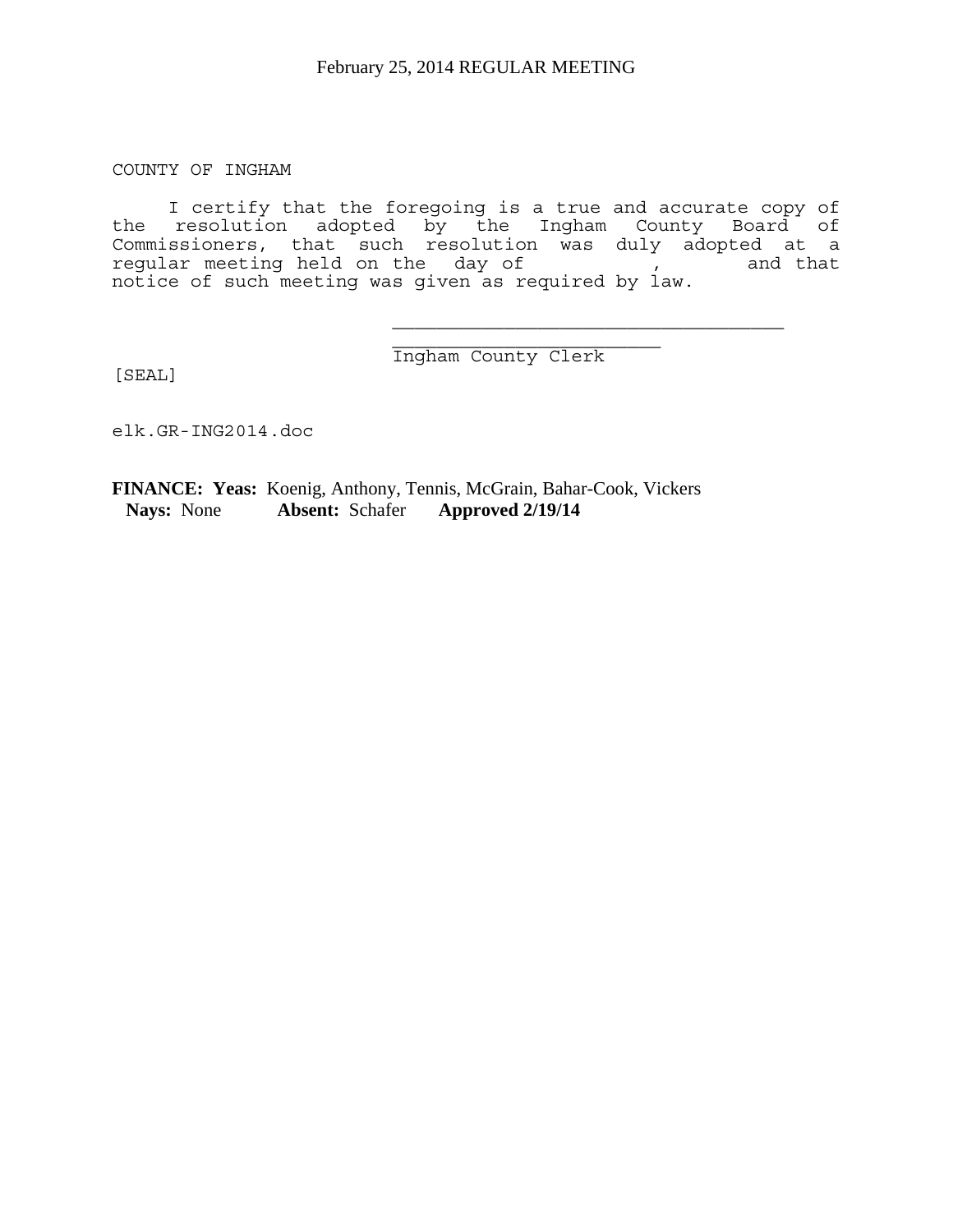Introduced by the Finance Committee of the:

INGHAM COUNTY BOARD OF COMMISSIONERS

#### **2014 BORROWING RESOLUTION (2013 DELINQUENT TAXES)**

#### **RESOLUTION #14-072**

 A regular meeting of the Board of Commissioners of the County of Ingham, Michigan (the "County"), was held in Mason, Michigan, on February,25, 2014. The following Commissioners were

- PRESENT: Anthony, Bahar-Cook, Crenshaw, Holman, Hope, Koenig, Maiville, McGrain, Nolan, Schafer, Tsernoglou and Vickers
- ABSENT: Celentino and Tennis

The preambles and resolution set forth below were offered by Commissioner Koenig and were seconded by Commissioner Hope.

#### **2014 BORROWING RESOLUTION (2013 DELINQUENT TAXES)**

 WHEREAS, ad valorem real property taxes are imposed by the County and the local taxing units within the County on July 1 and/or December 1 of each year; and

 WHEREAS, a certain portion of these taxes remain unpaid and uncollected on March 1 of the year following assessment, at which time they are returned delinquent to the County's treasurer (the "Treasurer"); and

 WHEREAS, the Treasurer is bound to collect all delinquent taxes, interest and property tax administration fees which would otherwise be payable to the local taxing units within the County; and

 WHEREAS, the statutes of the State of Michigan authorize the County to establish a fund, in whole or in part from borrowed proceeds, to pay local taxing units within the County their respective shares of delinquent ad valorem real property taxes in anticipation of the collection of those taxes by the Treasurer; and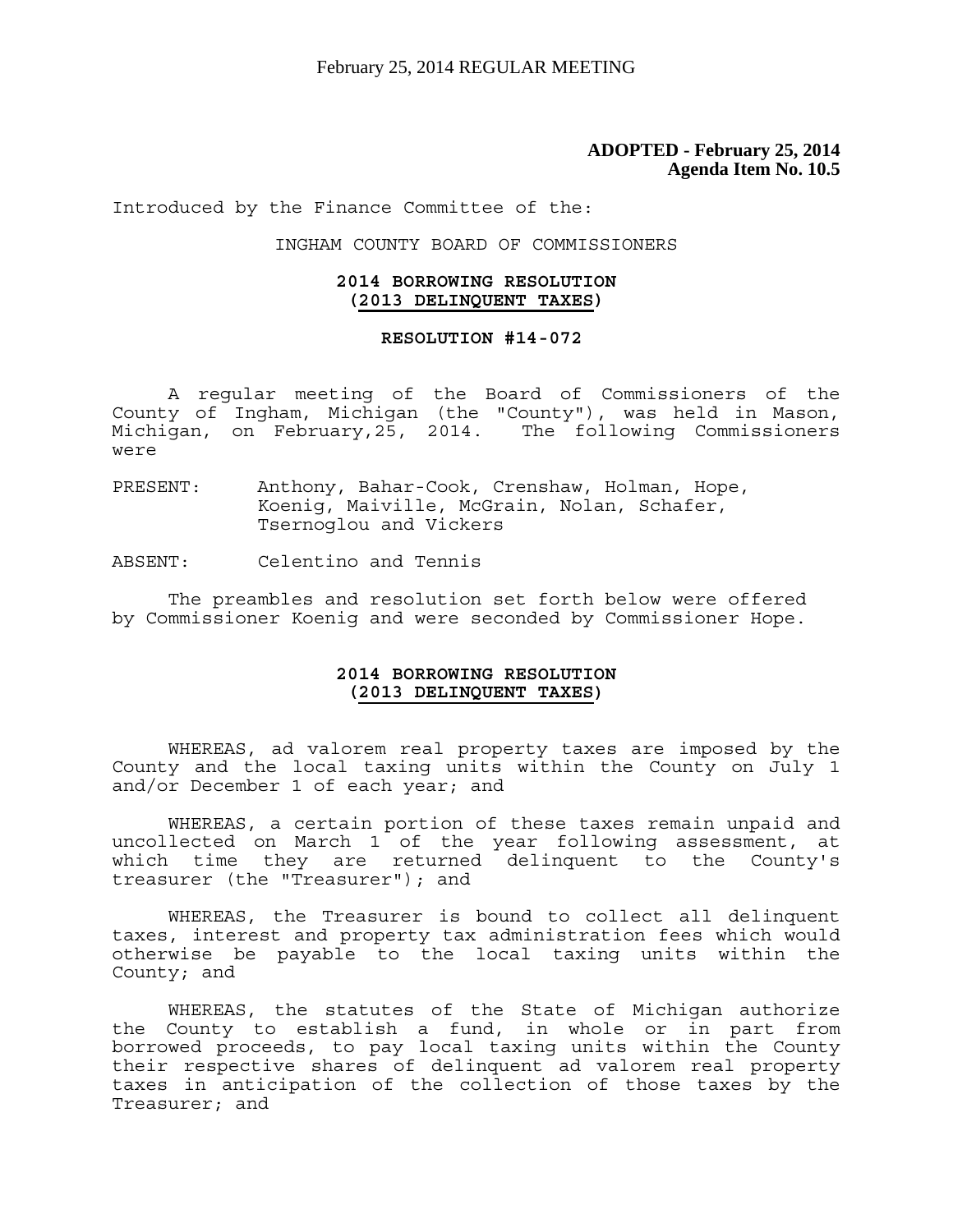WHEREAS, the County Board of Commissioners (the "Board") has adopted a resolution authorizing the County's Delinquent Tax Revolving Fund (the "Revolving Fund Program"), pursuant to Section 87b of Act No. 206, Michigan Public Acts of 1893, as amended ("Act 206"); and

 WHEREAS, such fund has been established to provide a source of monies from which the Treasurer may pay any or all delinquent ad valorem real property taxes which are due the County, and any city, township, school district, intermediate school district, community college district, special assessment district, drainage district, or other political unit within the geographical boundaries of the County participating in the County's Revolving Fund Program pursuant to Act 206 ("local  $units'$ ); and

 WHEREAS, the Treasurer is authorized under Act 206, and has been directed by the Board, to make such payments with respect to delinquent ad valorem real property taxes (including the property tax administration fees assessed under subsection (6) of Section 44 of Act 206) owed in 2013 to the County and the local units (collectively, the "taxing units") which will have remained unpaid on March 1, 2014 and the Treasurer is authorized to pledge these amounts in addition to any amounts not already pledged for repayment of prior series of notes (or after such prior series of notes are retired as a secondary pledge) all as the Treasurer shall specify in an order when the notes authorized hereunder are issued (the "Delinquent Taxes"); and

 WHEREAS, the Board has determined that in order to raise sufficient monies to adequately fund the Revolving Fund, the County must issue its General Obligation Limited Tax Notes, Series 2014 in one or more series, in accordance with Sections 87c, 87d, 87g and 89 of Act 206 and on the terms and conditions set forth below.

NOW, THEREFORE, IT IS RESOLVED BY THE BOARD AS FOLLOWS:

#### **I. GENERAL PROVISIONS**

 101. Establishment of 2014 Revolving Fund. In order to implement the continuation of the Revolving Fund Program and in accordance with Act 206, the County hereby establishes a 2014 Delinquent Tax Revolving Fund (the "Revolving Fund") as a separate and segregated fund within the existing Delinquent Tax Revolving Fund of the County previously established by the Board pursuant to Section 87b of Act 206.

 102. Issuance of Notes. The County shall issue its General Obligation Limited Tax Notes, Series 2014 in one or more series (the "Notes"), in accordance with this Resolution and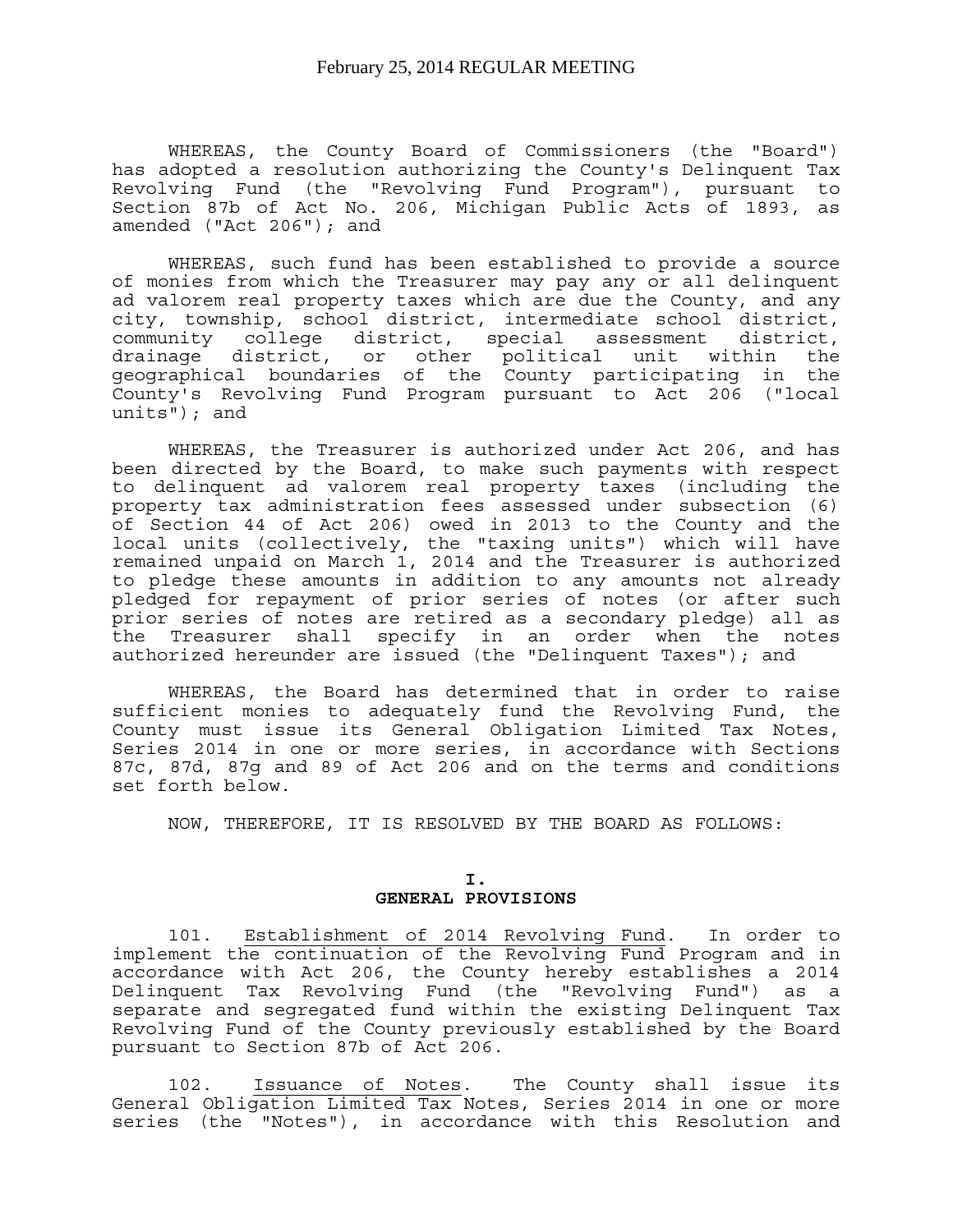Sections 87c, 87d, 87g and 89 of Act 206, payable in whole or in part from the Delinquent Taxes and/or from the other sources specified below.

#### 103. Aggregate Amount of Notes.

 (a) The Notes shall be issued in an aggregate amount to be determined in accordance with this Section by the Treasurer.

 (b) The aggregate amount of the Notes shall not be less than the amount by which the actual or estimated Delinquent Taxes exceeds (i) the County's participating share of Delinquent Taxes, and (ii) any sums otherwise available to fund the Tax Payment Account established under Section 702 (including any monies held in respect of Section 704(c)).

 (c) The aggregate amount of the Notes shall not be greater than the sum of (i) the actual amount of the Delinquent Taxes pledged to the payment of debt service on the Notes, plus (ii) the amount determined by the Treasurer to be allocated to a reserve fund. Original proceeds of the Notes devoted to a reserve fund shall not exceed the lesser of (A) the amount reasonably required for those of the Notes secured by the reserve fund, (B) 10% of the proceeds of such Notes, (C) the maximum amount of annual debt service on such Notes, or (D) 125% of average annual debt service on such Notes.

 (d) The aggregate amount of the Notes shall be designated by the Treasurer by written order after (i) the amount of the Delinquent Taxes, or the amount of Delinquent Taxes to be funded by the issuance of the Notes, has been estimated or determined, and (ii) the amount of the reasonably required reserve fund has been calculated. Delinquent Taxes shall be estimated based on delinquencies experienced during the past three fiscal years and on demographic and economic data relevant to the current tax year, and shall be determined based on certification from each of the taxing units. The amount of the reasonably required reserve fund shall be calculated pursuant to such analyses and certificates as the Treasurer may request.

 104. Proceeds. If the Notes are issued and sold before the Treasurer has received certification from the taxing units of the amount of the Delinquent Taxes and if such certification is not reasonably anticipated to occur to allow distribution of the proceeds of the Notes within 20 days after the date of issue, the proceeds of the Notes shall be deposited in the County's 2014 Delinquent Tax Project Account and thereafter used to fund the whole or a part of the County's 2014 Tax Payment Account, 2014 Note Reserve Account and/or 2014 Note Payment Account, subject to and in accordance with Article VII. If the Notes are issued and sold on or after such time, the proceeds of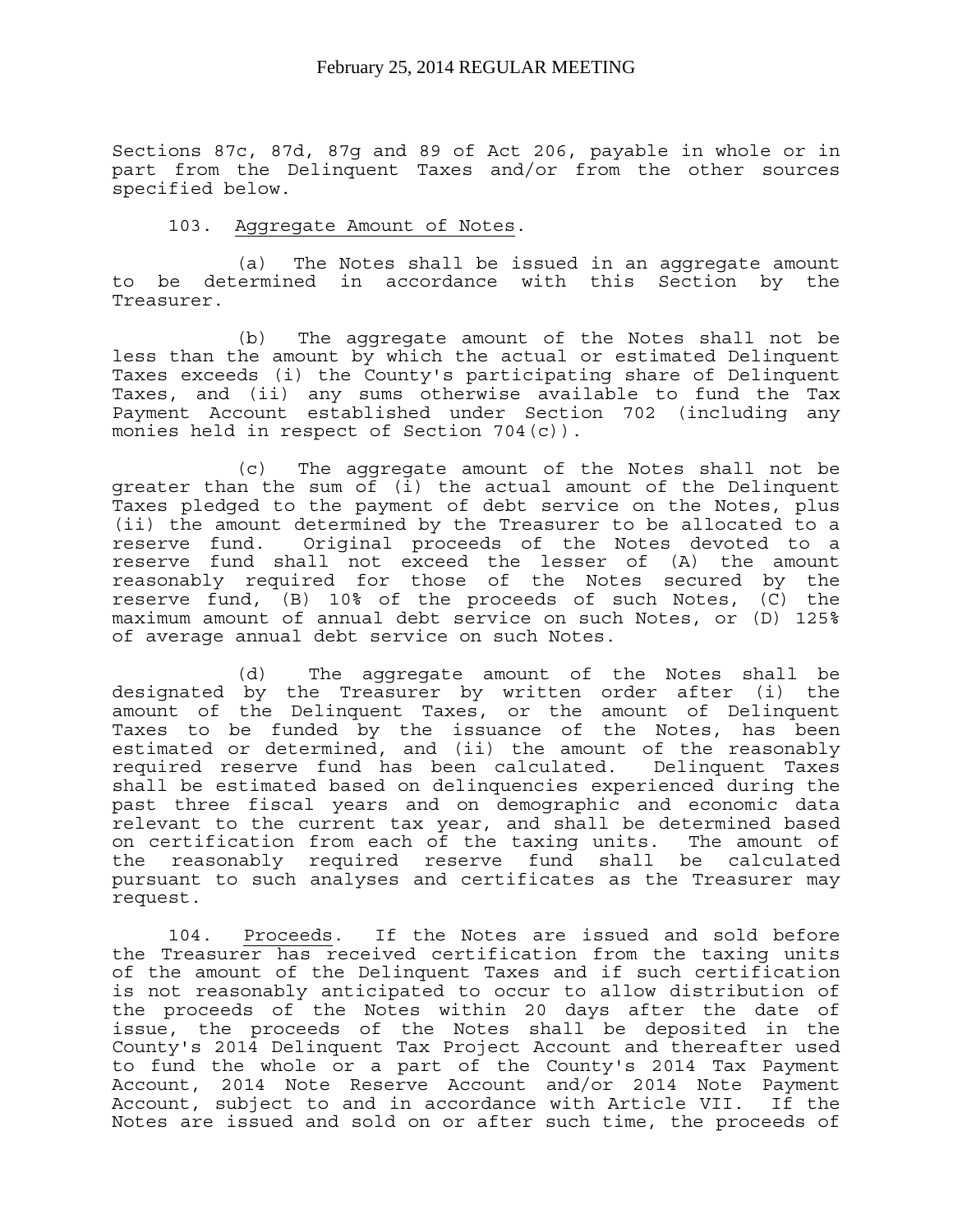the Notes shall be deposited directly into the County's 2014 Tax Payment Account, 2014 Note Reserve Account and/or 2014 Note Payment Account, as provided in Article VII.

 105. Treasurer's Order Authorizing Notes and Establishing Delinquent Taxes. At or prior to the time any Notes are issued pursuant to this resolution, the Treasurer, as authorized by Act 206, may issue a written order specifying the amount and character of the Delinquent Taxes, the Article or Articles under which the Notes are being issued and any other matters subject to the Treasurers control under either this resolution or Act 206.

> **II. FIXED MATURITY NOTES**

 201. Authority. At the option of the Treasurer, exercisable by written order, the Notes may be issued in accordance with this Article II. All reference to "Notes" in Article II refers only to Notes issued pursuant to Article II, unless otherwise specified.

 202. Date. The Notes shall be dated as of the date of issue or as of such earlier date specified by written order of the Treasurer.

 203. Maturity and Amounts. Notes issued pursuant to this Article II shall be structured in accordance with subsections (a) or (b) below as determined by the Treasurer pursuant to written order.

 (a) The first maturity of the Notes or of a series of the Notes shall be determined by the Treasurer pursuant to written order, but shall not be later than four years after the date of issue. Later maturities of the Notes shall be on the first anniversary of the preceding maturity or on such earlier date as the Treasurer may specify by written order. The Notes shall be structured with the number of maturities determined by the Treasurer to be necessary or appropriate, and the last maturity shall be scheduled for no later than the sixth anniversary of the date of issue. The amount of each maturity or of any mandatory or optional call date shall be set by the Treasurer when the amount of Delinquent Taxes is determined by the Treasurer or when a reliable estimate of the Delinquent Taxes is available to the Treasurer. In determining the exact amount of each maturity or of any mandatory or optional call date the Treasurer shall consider the schedule of delinquent tax collections prepared for the tax years ending December 31, 2013, or after any other years and the corollary schedule setting forth the anticipated rate of collection of those Delinquent Taxes which are pledged to the repayment of the Notes. The amount of each maturity and the scheduled maturity dates of the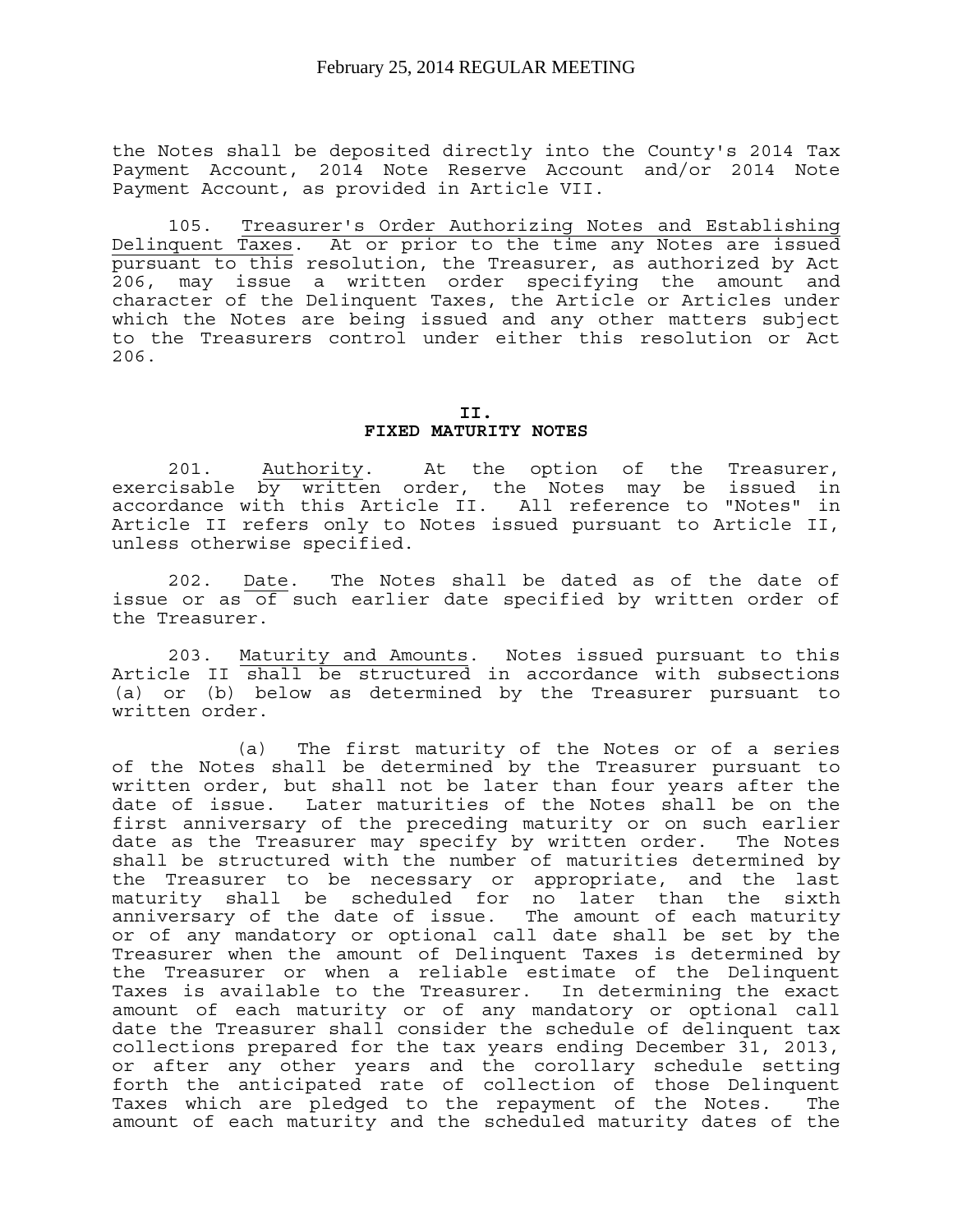Notes shall be established to take into account the dates on which the Treasurer reasonably anticipates the collection of such Delinquent Taxes and shall allow for no more than a 15% variance between the debt service payable on each maturity date, the Notes, and the anticipated amount of pledged monies available on such maturity date to make payment of such debt service.

 (b) Alternatively, the Notes or a series of the Notes may be structured with a single stated maturity falling not later than the fourth anniversary of the date of issue. Notes issued under this subsection (b) shall be subject to redemption on such terms consistent with the applicable parts of subsection (a) of this section and with Section 209 as shall be ordered by the Treasurer, but in no event shall such Notes be subject to redemption less frequently than annually.

#### 204. Interest Rate and Date of Record.

 (a) Except as otherwise provided in this paragraph, Notes issued pursuant to subsection (a) of Section 203 shall bear interest payable semi-annually, with the first interest payment to be payable (i) on the first date, after issuance, corresponding to the day and month on which the maturity of such Notes falls, or (ii) if the Treasurer so orders, six months before such date. In the event (i) any maturity of the Notes arises either less than six months before the succeeding maturity date or less than six months after the preceding maturity date and (ii) the Treasurer so orders in writing, interest on the Notes shall be payable on such succeeding or preceding maturity date. Subject to the following sentence, Notes issued pursuant to subsection (b) of Section 203 shall, pursuant to written order of the Treasurer, bear interest monthly, quarterly, or semiannually, as provided by written order of the Treasurer. If Notes issued under this Article II are sold with a variable rate feature as provided in Article IV, such Notes may, pursuant to written order of the Treasurer, bear interest weekly, monthly, quarterly or on any put date, or any combination of the foregoing, as provided by written order of the Treasurer.

 (b) Interest shall not exceed the maximum rate permitted by law.

 (c) Interest shall be mailed by first class mail to the registered owner of each Note as of the applicable date of record, provided, however, that the Treasurer may agree with the Registrar (as defined below) on a different method of payment.

 (d) Subject to Section 403 in the case of variable rate Notes, the date of record shall be not fewer than 14 nor more than 31 days before the date of payment, as designated by the Treasurer prior to the sale of the Notes.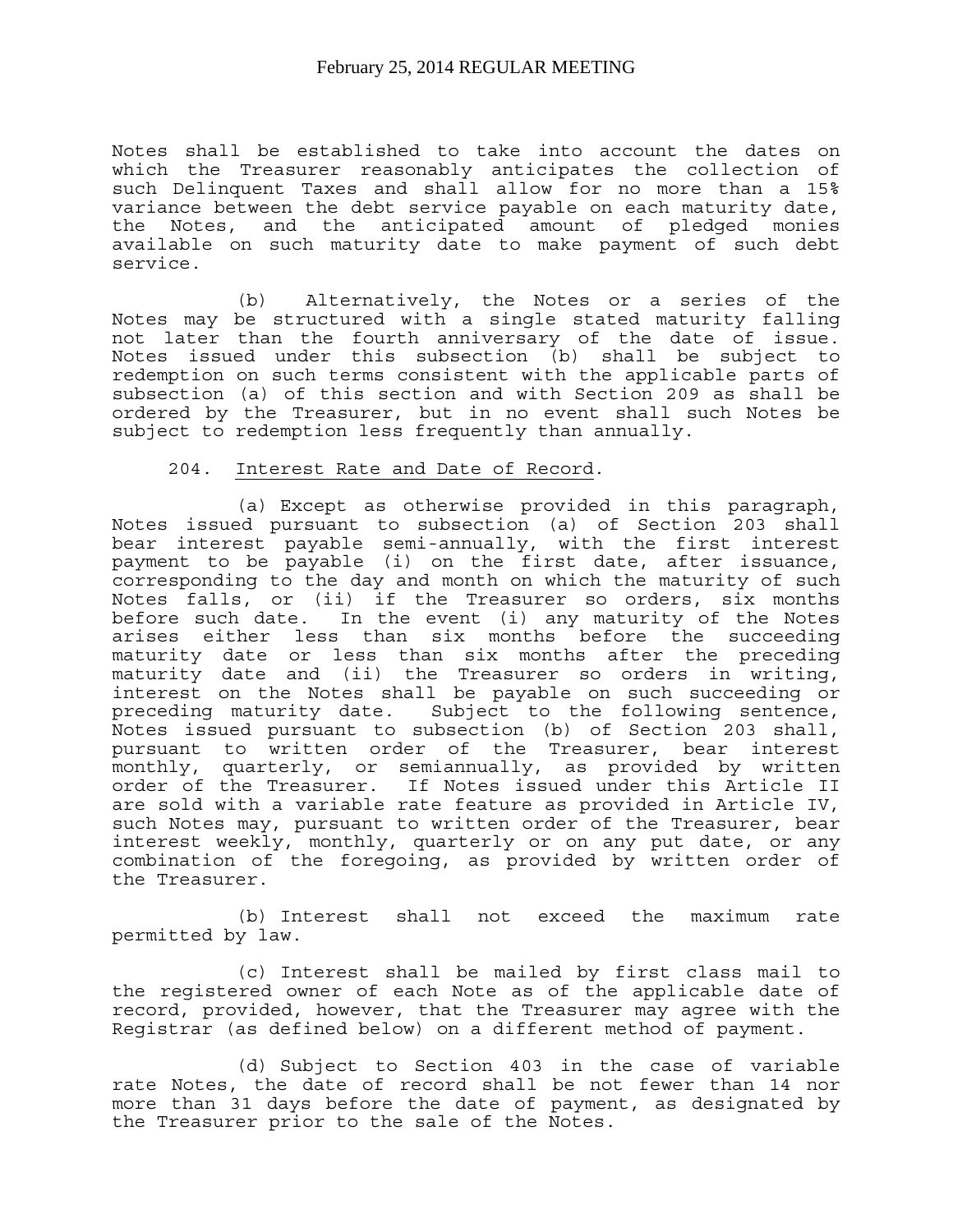205. Note Form. The form of Note shall be consistent with the prescriptions of this Resolution and shall reflect all material terms of the Notes. Unless the Treasurer shall by written order specify the contrary, the Notes shall be issued in fully registered form both as to principal and interest, registrable upon the books of a note registrar (the "Registrar") to be named by the Treasurer. If the Notes are issued in bearer form the Treasurer shall appoint a paying agent (the "Paying Agent"). (The Registrar or Paying Agent so named may be any bank or trust company or other entity, including the County, offering the necessary services pertaining to the registration and transfer of negotiable securities.)

 206. Denominations and Numbers. The Notes shall be issued in one or more denomination or denominations of \$1,000 each or any integral multiple of \$1,000 in excess of \$1,000, as determined by the Treasurer. Notwithstanding the foregoing, however, in the event the Notes are deposited under a book entry depository trust arrangement pursuant to Section 208, the Notes may, if required by the depository trustee, be issued in denominations of \$5,000 each or any integral multiple of \$5,000. The Notes shall be numbered from one upwards, regardless of maturity, in such order as the Registrar shall determine.

#### 207. Transfer or Exchange of Notes.

 (a) Notes issued in registered form shall be transferable on a note register maintained with respect to the Notes upon surrender of the transferred Note, together with an assignment executed by the registered owner or his or her duly authorized attorney-in-fact in form satisfactory to the Registrar. Upon receipt of a properly assigned Note, the Registrar shall authenticate and deliver a new Note or Notes in equal aggregate principal amount and like interest rate and maturity to the designated transferee or transferees.

 (b) Notes may likewise be exchanged for one or more other Notes with the same interest rate and maturity in authorized denominations aggregating the same principal amount as the Note or Notes being exchanged, upon surrender of the Note or Notes and the submission of written instructions to the Registrar or, in the case of bearer Notes, to the Paying Agent. Upon receipt of a Note with proper written instructions the Registrar or Paying Agent shall authenticate and deliver a new Note or Notes to the owner thereof or to the owner's attorneyin-fact.

 (c) Any service charge made by the Registrar or Paying Agent for any such registration, transfer or exchange shall be paid for by the County as an expense of borrowing, unless otherwise agreed by the Treasurer and the Registrar or Paying Agent. The Registrar or Paying Agent may, however,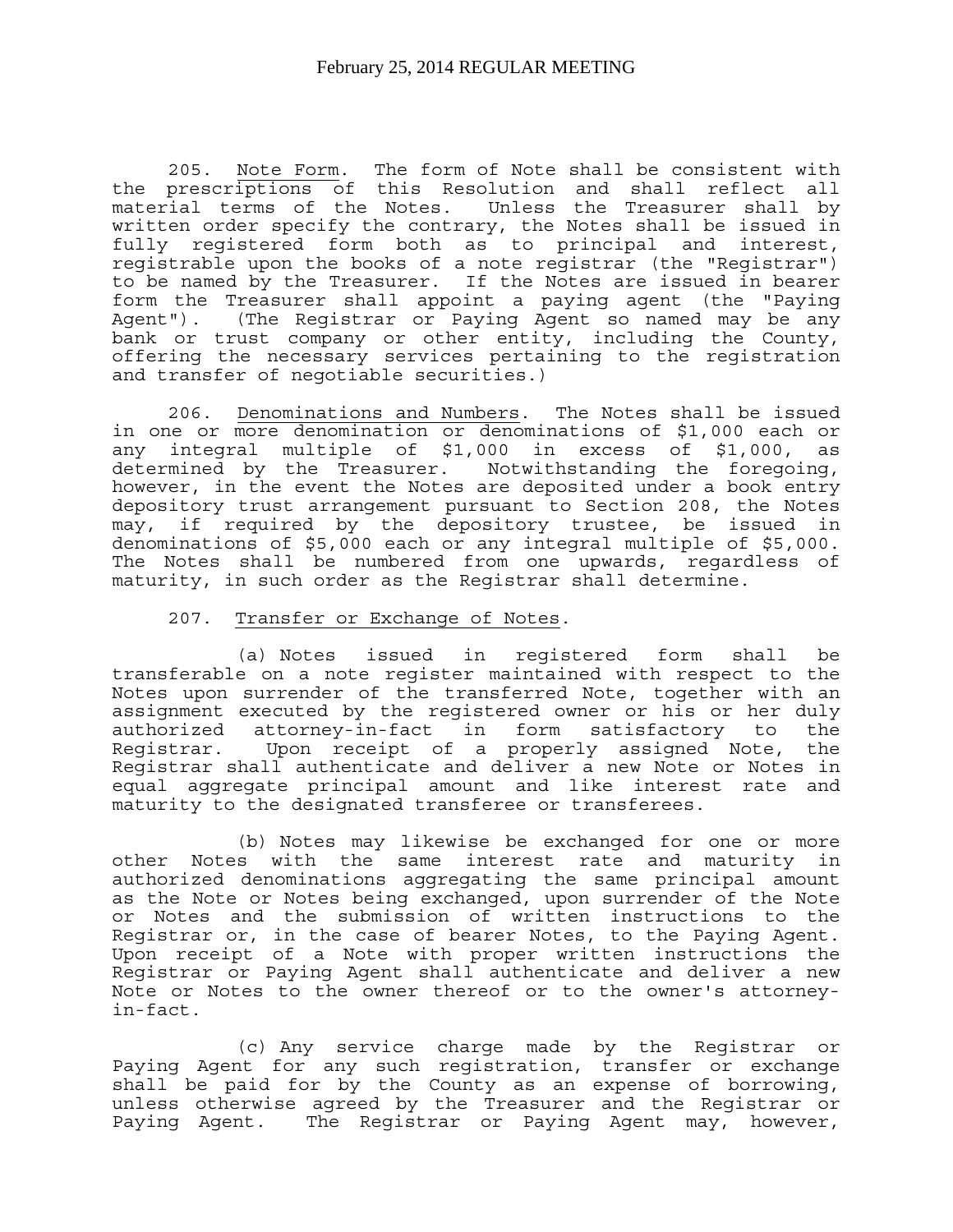require payment by a noteholder of a sum sufficient to cover any tax or other governmental charge payable in connection with any such registration, transfer or exchange.

 208. Book Entry Depository Trust. At the option of the Treasurer, and notwithstanding any contrary provision of Section 212, the Notes may be deposited, in whole or in part, with a depository trustee designated by the Treasurer who shall transfer ownership of interests in the Notes by book entry and who shall issue depository trust receipts or acknowledgments to owners of interests in the Notes. Such book entry depository trust arrangement, and the form of depository trust receipts or acknowledgments, shall be as determined by the Treasurer after consultation with the depository trustee. The Treasurer is authorized to enter into any depository trust agreement on behalf of the County upon such terms and conditions as the Treasurer shall deem appropriate and not otherwise prohibited by the terms of this Resolution. The depository trustee may be the same as the Registrar otherwise named by the Treasurer, and the Notes may be transferred in part by depository trust and in part by transfer of physical certificates as the Treasurer may determine.

209. Redemption.

 (a) Subject to the authority granted the Treasurer pursuant to subsection (c) of this Section (in the case of fixed rate Notes) and to the authority granted the Treasurer pursuant to Section 404 (in the case of variable rate Notes), the Notes or any maturity or maturities of the Notes shall be subject to redemption prior to maturity on the terms set forth in subsection (b) below.

 (b) Notes scheduled to mature after the first date on which any Notes of the series are scheduled to mature shall be subject to redemption, in inverse order of maturity, on each interest payment date arising after the date of issue.

 (c) If the Treasurer shall determine such action necessary to enhance the marketability of the Notes or to reduce the interest rate to be offered by prospective purchasers on any maturity of the Notes, the Treasurer may, by written order prior to the issuance of such Notes, (i) designate some or all of the Notes as non-callable, regardless of their maturity date, and/or (ii) delay the first date on which the redemption of callable Notes would otherwise be authorized under subsection (b) above.

 (d) Notes of any maturity subject to redemption may be redeemed before their scheduled maturity date, in whole or in part, on any permitted redemption date or dates, subject to the written order of the Treasurer. Notes called for redemption shall be redeemed at par, plus accrued interest to the redemption date, plus, if the Treasurer so orders, a premium of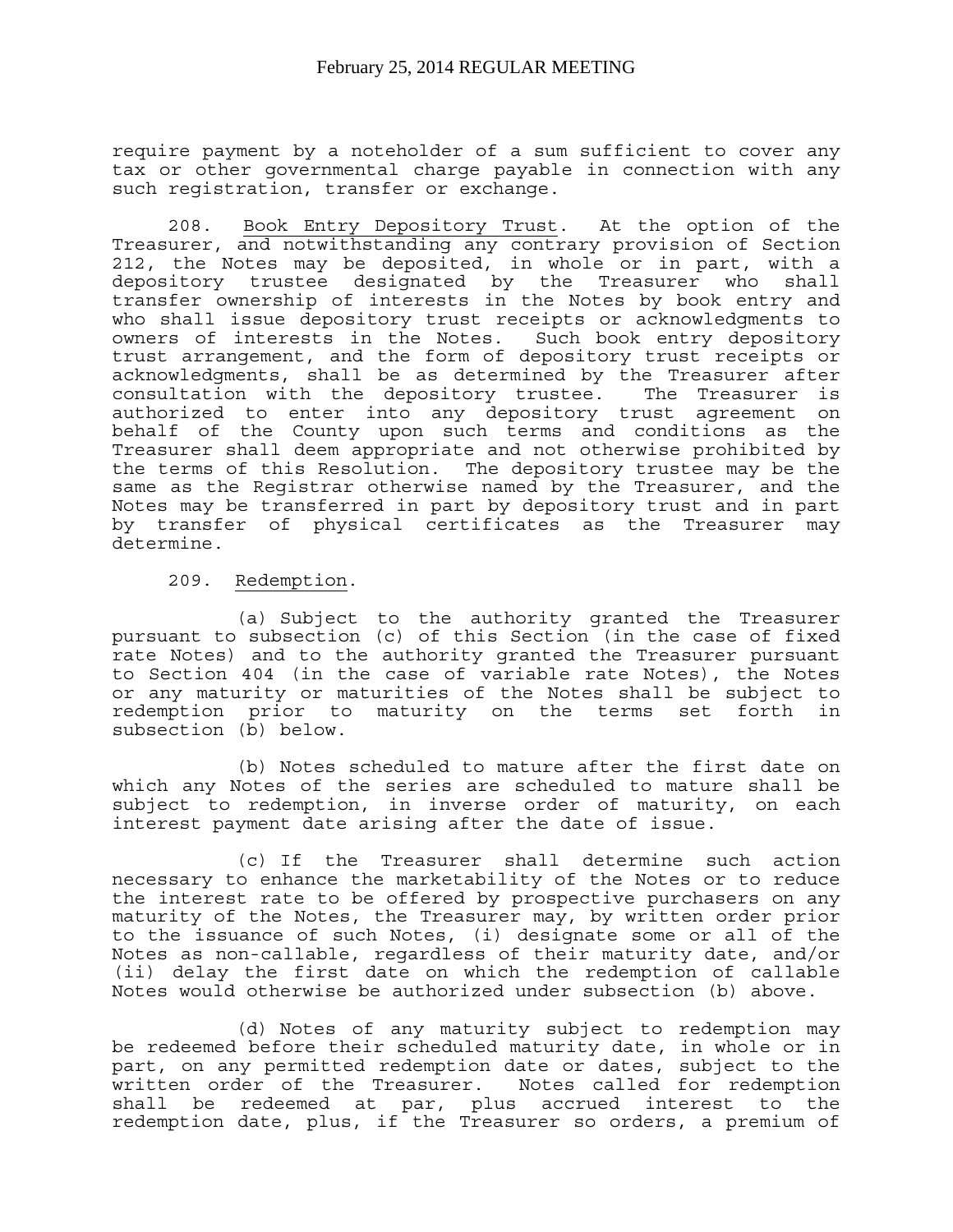not more than 1%. Redemption may be made by lot or pro rata, as shall be determined by the Treasurer.

 (e) With respect to partial redemptions, any portion of a Note outstanding in a denomination larger than the minimum authorized denomination may be redeemed, provided such portion as well as the amount not being redeemed constitute authorized<br>denominations. In the event less than the entire principal In the event less than the entire principal amount of a Note is called for redemption, the Registrar or Paying Agent shall, upon surrender of the Note by the owner thereof, authenticate and deliver to the owner a new Note in the principal amount of the principal portion not redeemed.

 (f) Notice of redemption shall be by first class mail 30 days prior to the date fixed for redemption, or such shorter time prior to the date fixed for redemption as may be consented to by the holders of all outstanding Notes to be called for redemption. Such notice shall fix the date of record with respect to the redemption if different than otherwise provided in this Resolution. Any defect in any notice shall not affect the validity of the redemption proceedings. Notes so called for redemption shall not bear interest after the date fixed for redemption, provided funds are on hand with a paying agent to redeem the same.

 210. Discount. At the option of the Treasurer, the Notes may be offered for sale at a discount not to exceed 2%.

 211. Public or Private Sale. The Treasurer may, at the Treasurer's option, conduct a public sale of the Notes after which sale the Treasurer shall either award the Notes to the lowest bidder or reject all bids. The conditions of sale shall be as specified in a published Notice of Sale prepared by the Treasurer announcing the principal terms of the Notes and the offering. Alternatively, the Treasurer may, at the Treasurer's option, negotiate a private sale of the Notes as provided in Act 206. If required by law, or if otherwise determined by the Treasurer to be in the best interest of the County, (a) the Notes shall be rated by a national rating agency selected by the Treasurer, (b) a good faith deposit shall be required of the winning bidder, and/or (c) CUSIP numbers shall be assigned to the Notes. If a public sale is conducted or if otherwise required by law or the purchaser of the Notes, the Treasurer shall prepare or cause to be prepared and disseminated an offering memorandum or official statement containing all material terms of the offer and sale of the Notes. Pursuant to any sale of the Notes, the County shall make such filings, shall solicit such information and shall obtain such governmental approvals as shall be required pursuant to any state or federal law respecting back-up income tax withholding, securities regulation, original issue discount or other regulated matter.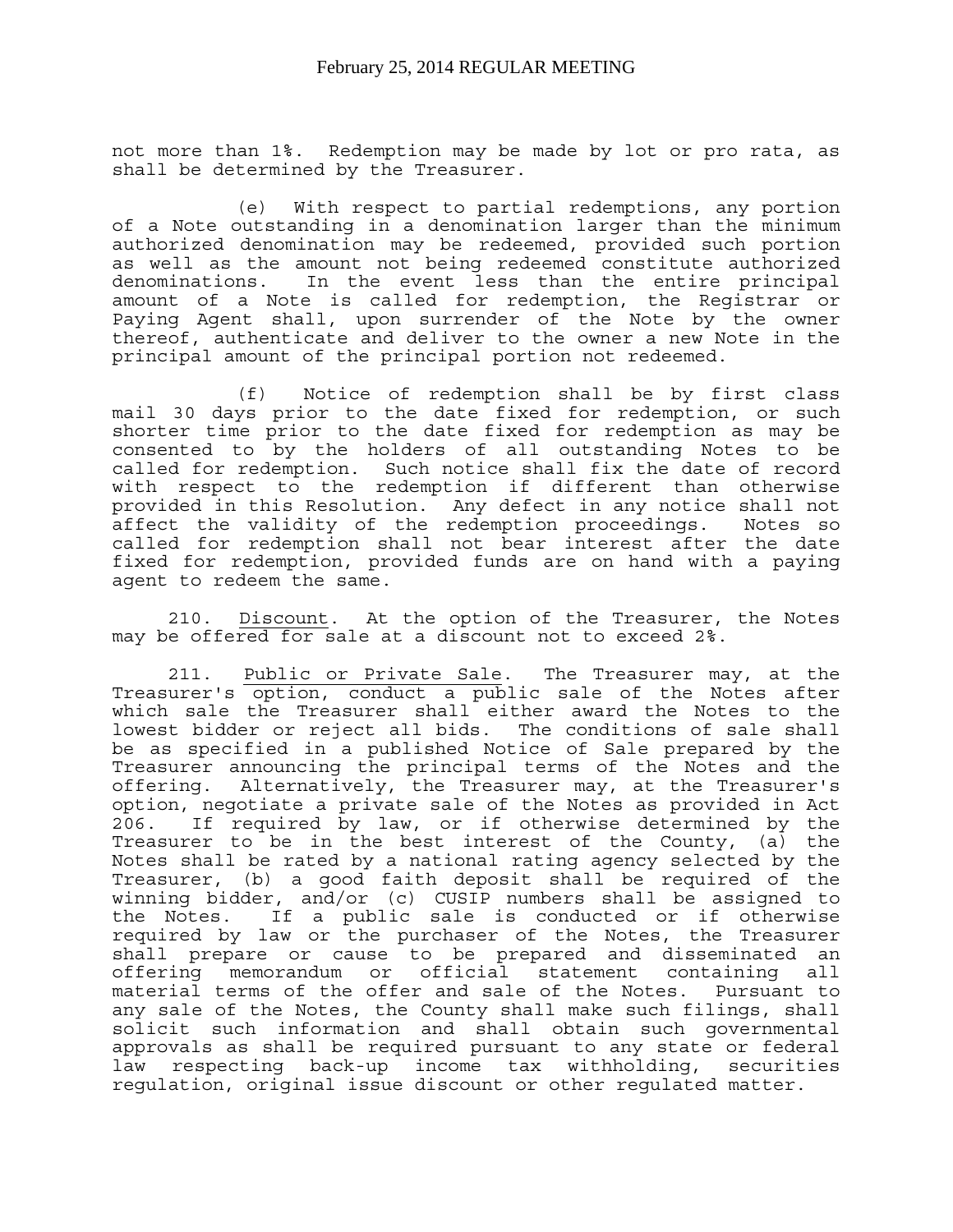212. Execution and Delivery. The Treasurer is authorized and directed to execute the Notes on behalf of the County by manual or facsimile signature, provided that if the facsimile signature is used the Notes shall be authenticated by the Registrar or any tender agent as may be appointed pursuant to Section  $801(c)$ . The Notes shall be sealed with the County seal or imprinted with a facsimile of such seal. The Treasurer is authorized and directed to then deliver the Notes to the purchaser thereof upon receipt of the purchase price. The Notes shall be delivered at the expense of the County in such city or cities as may be designated by the Treasurer.

 213. Renewal, Refunding or Advance Refunding Notes. If at any time it appears to be in the best interests of the County, the Treasurer, by written order, may authorize the issuance of renewal, refunding or advance refunding Notes. The terms of such Notes, and the procedures incidental to their issuance, shall be set subject to Section 309 and, in appropriate cases, Article X.

#### **III. SHORT-TERM NOTES**

 301. Authority. At the option of the Treasurer, exercisable by written order, Notes may be issued in accordance with this Article III. All references to "Notes" in Article III refer only to Notes issued pursuant to Article III, unless otherwise specified.

 302. Date and Maturity. The Notes shall be dated as of their date of issuance or any prior date selected by the Treasurer and shall mature on such date not exceeding three years from the date of their issuance as may be specified by written order of the Treasurer.

 303. Interest and Date of Record. The Notes shall bear interest payable monthly, quarterly, or semi-annually and at maturity at such rate or rates as may be determined by the Treasurer not exceeding the maximum rate of interest permitted by law on the date the Notes are issued. The date of record shall be not fewer than two nor more than 31 days before the date of payment, as designated by the Treasurer prior to the sale of the Notes.

 304. Note Form. The form of Note shall be consistent with the prescriptions of this Resolution and shall reflect all material terms of the Notes. The Notes shall, in the discretion of the Treasurer and consistent with Section 205, either be payable to bearer or be issued in registered form. If issued in registered form, the Notes may be constituted as book-entry securities consistent with Section 208, notwithstanding any contrary provision of Section 308.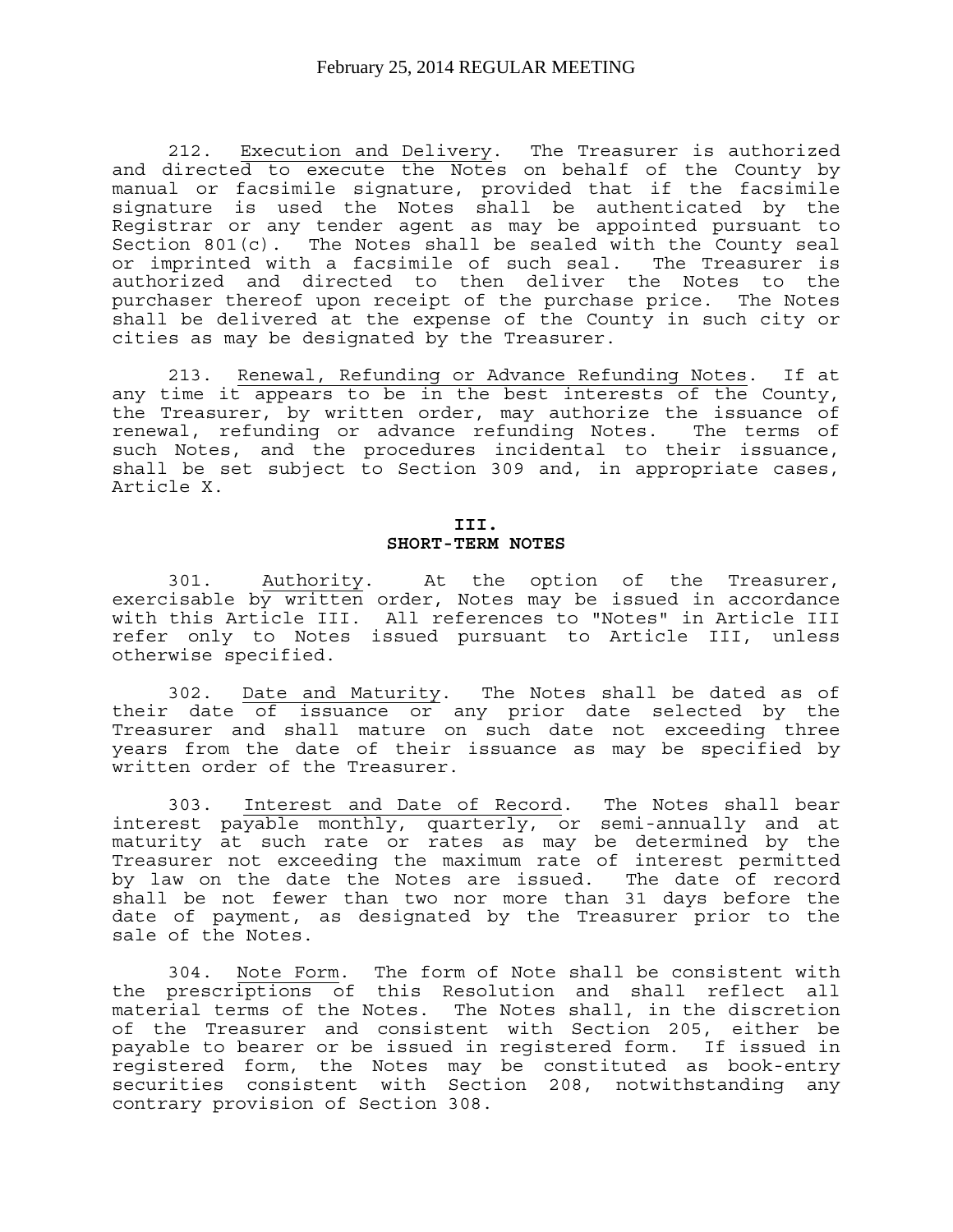305. Denomination and Numbers. The Notes shall be issued in one or more denomination or denominations, as determined by the Treasurer. The Notes shall be numbered from one upwards in such order as the Treasurer determines.

 306. Redemption. The authority and obligations of the Treasurer set forth in subsections (b) and (c) of Section 209 (in the case of fixed rate Notes), or Section 404 (in the case of variable rates Notes), as the case may be, shall apply also to Notes issued under Article III.

 307. Sale of Notes. The authority and obligations of the Treasurer set forth in Sections 210 and 211 respecting Fixed Maturity Notes shall apply also to Notes issued under Article III.

 308. Execution and Delivery. The authority and obligations of the Treasurer set forth in Section 212 respecting Fixed Maturity Notes shall also apply to Notes issued under Article III.

309. Renewal or Refunding Notes.

 (a) The Treasurer may by written order authorize the issuance of renewal or refunding Notes (collectively the "Renewal Notes"). Renewal Notes shall be sold on the maturity date of, and the proceeds applied to the payment of debt service on, the Notes to be renewed. The maturities and repayment terms of the Renewal Notes shall be set by written order of the Treasurer.

 (b) In the order authorizing Renewal Notes, the Treasurer shall specify whether the Notes shall be issued in accordance with this Article III, in which event the provisions of Article III shall govern the issuance of the Notes, or whether the Notes shall be issued in accordance with Article II, in which event the provisions of Article II shall govern the issuance of the Notes. The order shall also provide for and shall also govern with respect to:

- (i) the aggregate amount of the Renewal Notes;
- (ii) the date of the Renewal Notes;
- (iii) the denominations of the Renewal Notes;

 (iv) the interest payment dates of the Renewal Notes;

 (v) the maturity or maturities of the Renewal Notes;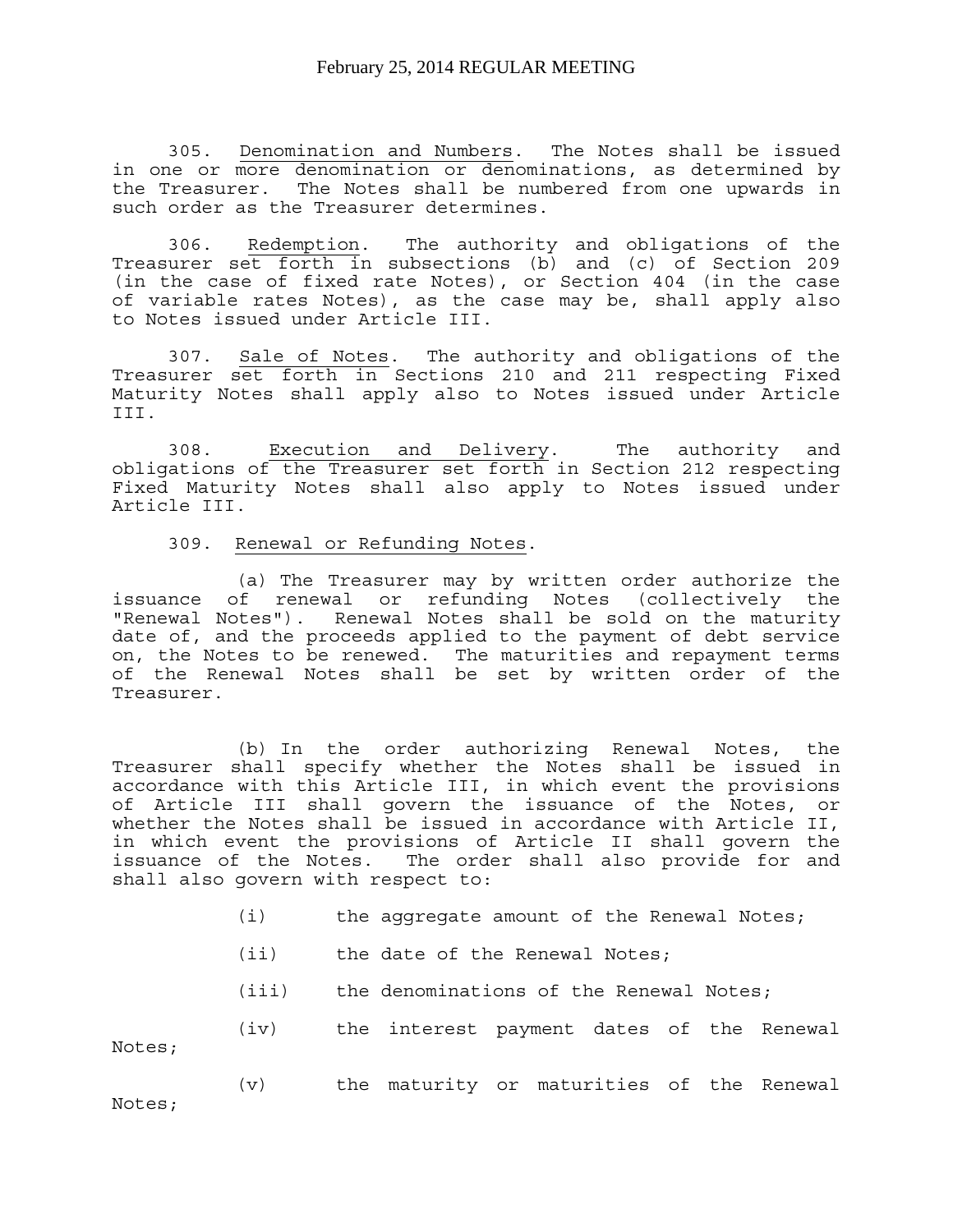(vi) the terms of sale of the Renewal Notes;

 (vii) whether any Renewal Notes issued in accordance with Article II shall be subject to redemption and, if so, the terms thereof; and

 (viii) any other terms of the Renewal Notes consistent with, but not specified in, Article II or Article III.

 (c) Regardless of whether Renewal Notes need be approved by prior order of the Department of Treasury, the Treasurer, pursuant to Section 89(5)(d) of Act 206, shall promptly report to the Department of Treasury the issuance of any Renewal Notes.

#### **IV. VARIABLE INTEREST RATE**

 401. Variable Rate Option. At the option of the Treasurer, exercisable by written order, the Notes, whether issued pursuant to Article II or Article III, may be issued with a variable interest rate, provided that the rate shall not exceed the maximum rate of interest permitted by law.

 402. Determination of Rate. The order of the Treasurer shall provide how often the variable interest rate shall be subject to recalculation, the formula or procedure for determining the variable interest rate, whether and on what terms the rate shall be determined by a remarketing agent in the case of demand obligations consistent with Section 801(d), and whether and on what terms a fixed rate of interest may be converted to or from a variable rate of interest. Such formula or procedure shall be as determined by the Treasurer, but shall track or float within a specified percentage band around the rates generated by any one or more of the following indices:

 (i) Publicly reported prices or yields of obligations of the United States of America;

 (ii) An index of municipal obligations periodically reported by a nationally recognized source;

 (iii) The prime lending rate from time to time set by any bank or trust company in the United States with unimpaired capital and surplus exceeding \$40,000,000;

 (iv) Any other rate or index that may be designated by order of the Treasurer provided such rate or index is set or reported by a source which is independent of and not controlled by the Treasurer or the County.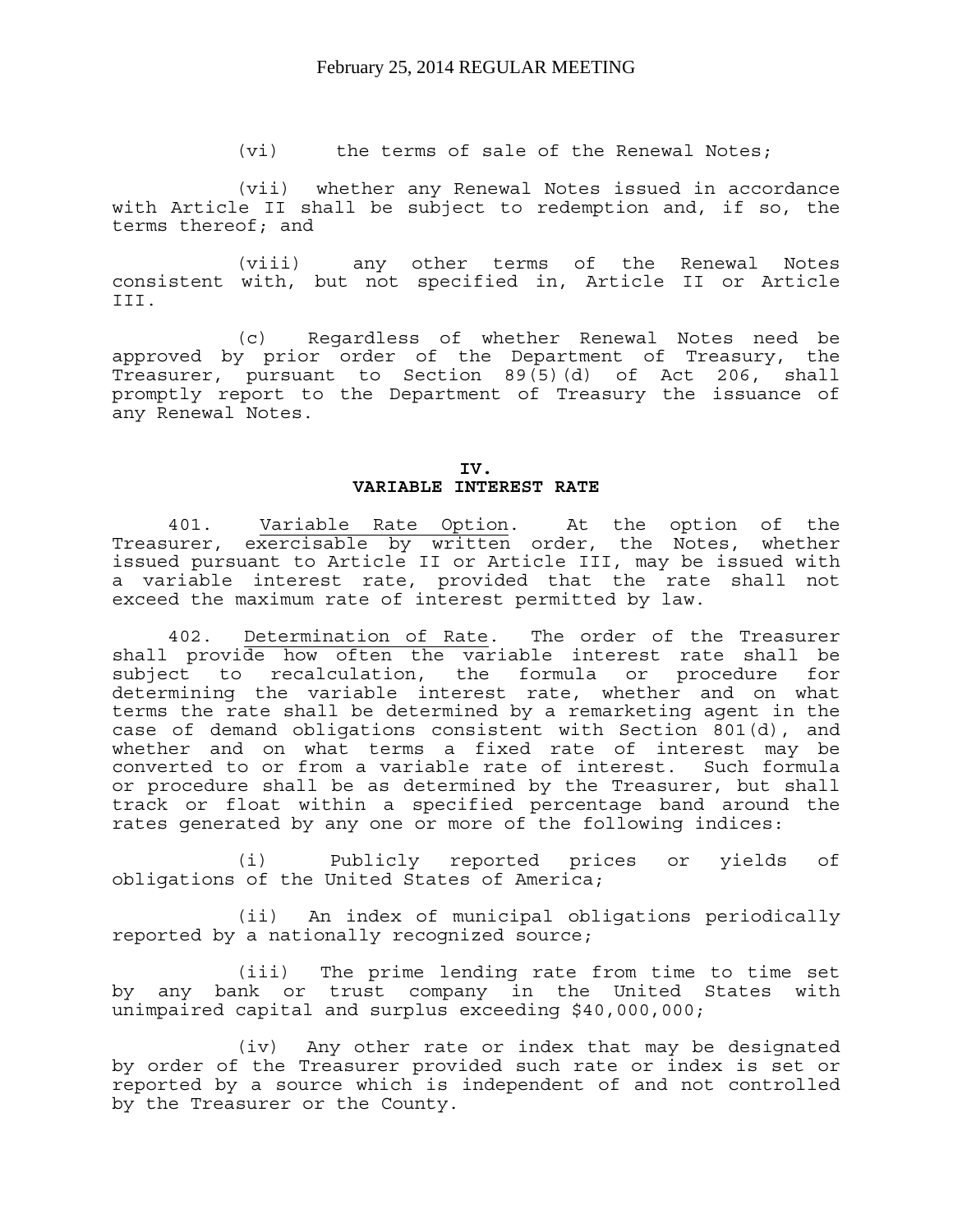The procedure for determining the variable rate may involve one or more of the above indices as alternatives or may involve the setting of the rate by a municipal bond specialist provided such rate shall be within a stated percentage range of one or more of the indices set forth above.

 403. Date of Record. The Date of Record shall be not fewer than one nor more than 31 days before the date of payment, as designated by written order of the Treasurer.

 404. Redemption. Notwithstanding any contrary provision of subsections (b) and (c) of Section 209, but subject to the last sentence of this Section 404, Notes bearing interest at a variable rate may be subject to redemption by the County and/or put by the holder at any time or times and in any order, as may be determined pursuant to written order of the Treasurer. Notes shall not be subject to redemption more frequently than monthly.

#### 405. Remarketing, Repurchase and Resale.

 (a) In the event Notes issued under this Article IV are constituted as demand obligations, the interest rate on the Notes shall be governed by, and shall be subject to, remarketing by a remarketing agent appointed in accordance with Section  $801(c)$ , under the terms of a put agreement employed in accordance with Section 801(d).

 (b) The County shall be authorized, consistent with Act 206 and pursuant to order of the Treasurer, to participate in the repurchase and resale of Notes in order to reduce the cost of, or increase the revenue, attendant to the establishment of the Revolving Fund and the issuance and discharge of the Notes. Any purchase of Notes pursuant to this subsection (b) shall be made with unpledged monies drawn from revolving funds established by the County in connection with retired general obligation limited tax notes.

#### **V. MULTIPLE SERIES**

 501. Issuance of Multiple Series. At the option of the Treasurer, exercisable by written order, the Notes issued under Article II, Article III or Article X may be issued in two or more individually designated series. Each series shall bear its own rate of interest, which may be fixed or variable in accordance with Article IV. Various series need not be issued at the same time and may be issued from time to time in the discretion of the Treasurer exercisable by written order. In determining the dates of issuance of the respective series, the Treasurer shall consider, among other pertinent factors, the impact the dates selected may have on the marketability, rating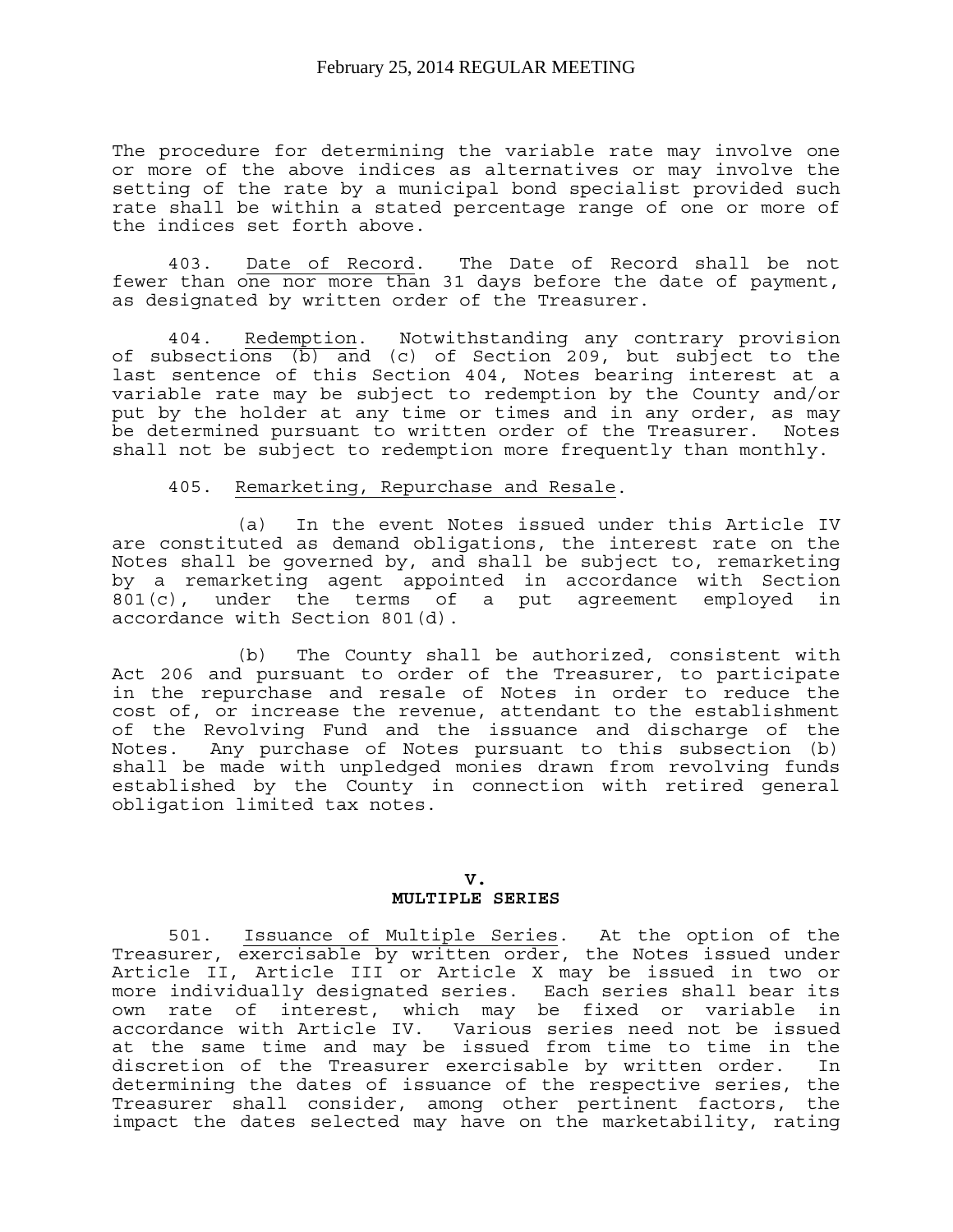and/or qualification for credit support or liquidity support for, or insurance of, the Notes. The Notes of each such series shall be issued according to this Resolution in all respects (and the term "Notes" shall be deemed to include each series of Notes throughout this Resolution), provided that:

 (a) The aggregate principal amount of the Notes of all series shall not exceed the maximum aggregate amount permitted under Section 103;

 (b) Each series shall be issued pursuant to Article II or Article III, and different series may be issued pursuant to different Articles;

 (c) Each series shall be issued pursuant to Section 502 or Section 503, and different series may be issued pursuant to different Sections;

 (d) A series may be issued under Article II for one or more of the annual maturities set forth in Article II with the balance of the annual maturities being issued under Article II or under Article III in one or more other series, provided that the minimum annual maturities set forth in Section 203 shall be reduced and applied pro rata to all Notes so issued; and

 (e) The Notes of all series issued pursuant to Article II above shall not, in aggregate, mature in amounts or on dates exceeding the maximum authorized maturities set forth in Section 203.

 502. Series Secured Pari Passu. If the Notes are issued in multiple series pursuant to this Article V, each series of Notes may, by written order of the Treasurer, be secured *pari passu* with the other by the security described in and the amounts pledged by Article VII below. Moreover, such security may, pursuant to further written order of the Treasurer, be segregated in accordance with the following provisions.

 (a) The Treasurer may by written order establish separate sub-accounts in the County's 2014 Note Reserve Account for each series of Notes, into which shall be deposited the amount borrowed for the Note Reserve Account for each such series.

 (b) The Treasurer may by written order establish separate sub-accounts in the County's 2014 Note Payment Account for each series of Notes, and all amounts deposited in the Note Payment Account shall be allocated to the sub-accounts.

 (c)(i) In the event separate sub-accounts are established pursuant to subsection  $(b)$  above, and subject to Paragraph (ii) below, the percentage of deposits to the County's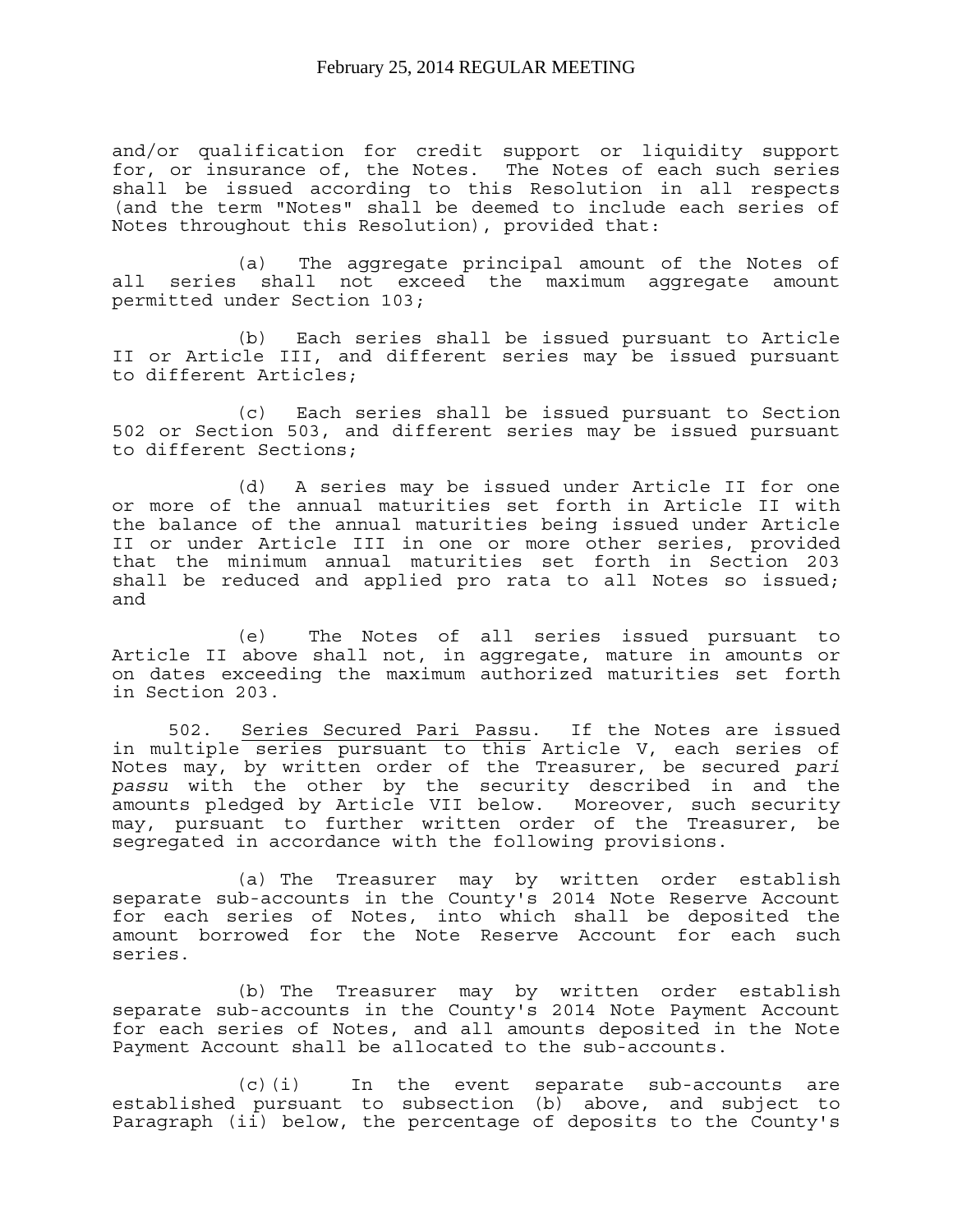2014 Note Payment Account allocated to each sub-account may be set equal to the percentage that Notes issued in the corresponding series bears to all Notes issued under this Resolution or to any other percentage designated by the Treasurer pursuant to written order; provided that if the various series are issued at different times or if the various series are structured with different maturity dates, (I) sums deposited in the Note Payment Account prior to the issuance of one or more series may upon the issuance of each such series be reallocated among the various sub-accounts established under Subsection (b) above to achieve a balance among the sub-accounts proportionate to the designated percentage allocation, and/or (II) deposits to the Note Payment Account may be allocated among the sub-accounts according to the total amount of debt service that will actually be paid from the respective sub-accounts.

 (ii) Alternatively, the Treasurer may, by written order, rank the sub-accounts established under Subsection (b) above in order of priority, and specify that each such subaccount shall receive deposits only after all sub-accounts having a higher priority have received deposits sufficient to discharge all (or any specified percentage of) Notes whose series corresponds to any of the sub-accounts having priority.

 (d) In the absence of a written order of the Treasurer to the contrary, the amounts in each sub-account established pursuant to this Section 502 shall secure only the Notes issued in the series for which such sub-account was established, until such Notes and interest on such Notes are paid in full, after which the amounts in such sub-account may, pursuant to written order of the Treasurer, be added pro rata to the amounts in the other sub-accounts and thereafter used as part of such other sub-accounts to secure all Notes and interest on such Notes for which such other sub-accounts were created, until paid in full. Alternatively, amounts held in two or more sub-accounts within either the Note Reserve Account or the Note Payment Account may be commingled, and if commingled shall be held *pari passu* for the benefit of the holders of each series of Notes pertaining to the relevant sub-accounts.

 503. Series Independently Secured. If the Notes are issued in multiple series pursuant to this Article V, each series of Notes may, by written order of the Treasurer, be independently secured in accordance with this Section 503.

 (a) Each series of Notes shall pertain to one or more taxing units, as designated by the Treasurer pursuant to written order, and no two series of Notes shall pertain to the same taxing unit. A school district, intermediate school district, or community college district extending beyond the boundaries of a city in which it is located may, pursuant to written order of the Treasurer, be subdivided along the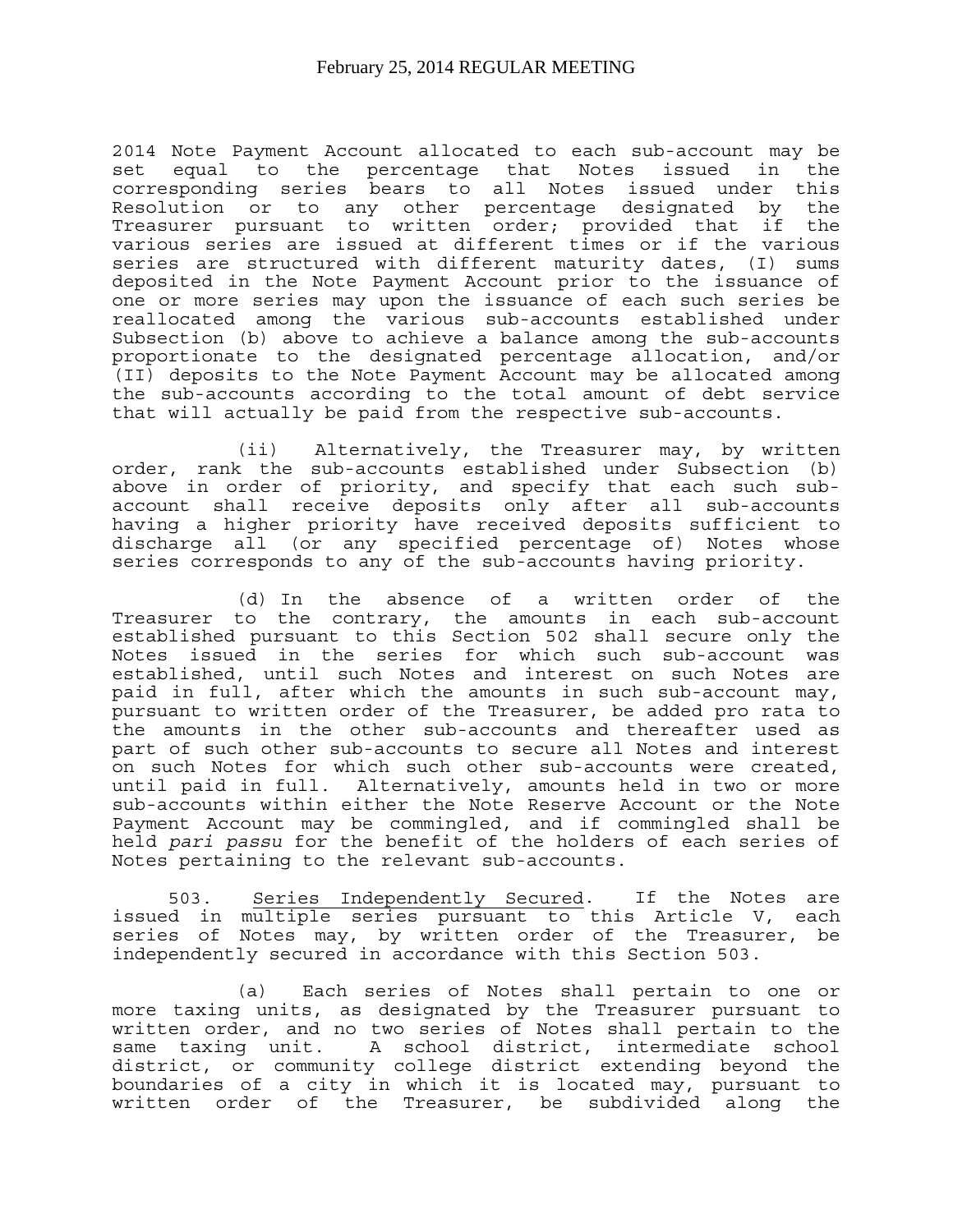boundaries of one or more cities and each such subdivision shall be deemed a taxing unit for purposes of this Section 503.

 (b) Separate sub-accounts shall be established in the County's 2014 Tax Payment Account. Each sub-account shall receive the proceeds of one and only one series of Notes, and amounts shall be disbursed from the sub-account to only those taxing units designated as being in that series.

 (c) In the event Notes are issued for deposit into the Project Account established under Section 701, separate subaccounts shall be established in the Project Account. Each subaccount shall receive the proceeds of one and only one series of Notes, and amounts shall be disbursed from the sub-account only to accounts, sub-accounts and/or taxing units designated as being in the series corresponding to the sub-account from which disbursement is being made.

 (d) A separate sub-account shall be established in the County's 2014 Note Reserve Account for each series of Notes, into which shall be deposited the amount determined by the Treasurer under Section 103 or Section 703 with respect to the series. Each sub-account shall secure one and only one series.

 (e) A separate sub-account shall be established in the County's 2014 Note Payment Account for each series of Notes. Each sub-account shall be allocated only those amounts described in Section 704 which pertain to the taxing units included in the series corresponding to the sub-account. Chargebacks received from a taxing unit pursuant to Section 905 shall be deposited in the sub-account corresponding to the series in which the taxing unit is included. Amounts held in each sub-account shall secure the debt represented by only those Notes included in the series corresponding to the sub-account, and disbursements from each sub-account may be applied toward the payment of only those Notes included in the series corresponding to the sub-account.

 (f) The amounts in each sub-account established pursuant to this Section 503 shall secure only the Notes issued in the series for which such sub-account was established until such Notes and interest on such Notes are paid in full, after which any amounts remaining in such sub-account shall accrue to the County and shall no longer be pledged toward payment of the Notes.

#### **VI. TAXABILITY OF INTEREST**

 601. Federal Tax. The County acknowledges that the current state of Federal law mandates that the Notes be structured as taxable obligations. Consequently, the Notes shall, subject to Article X, be issued as obligations the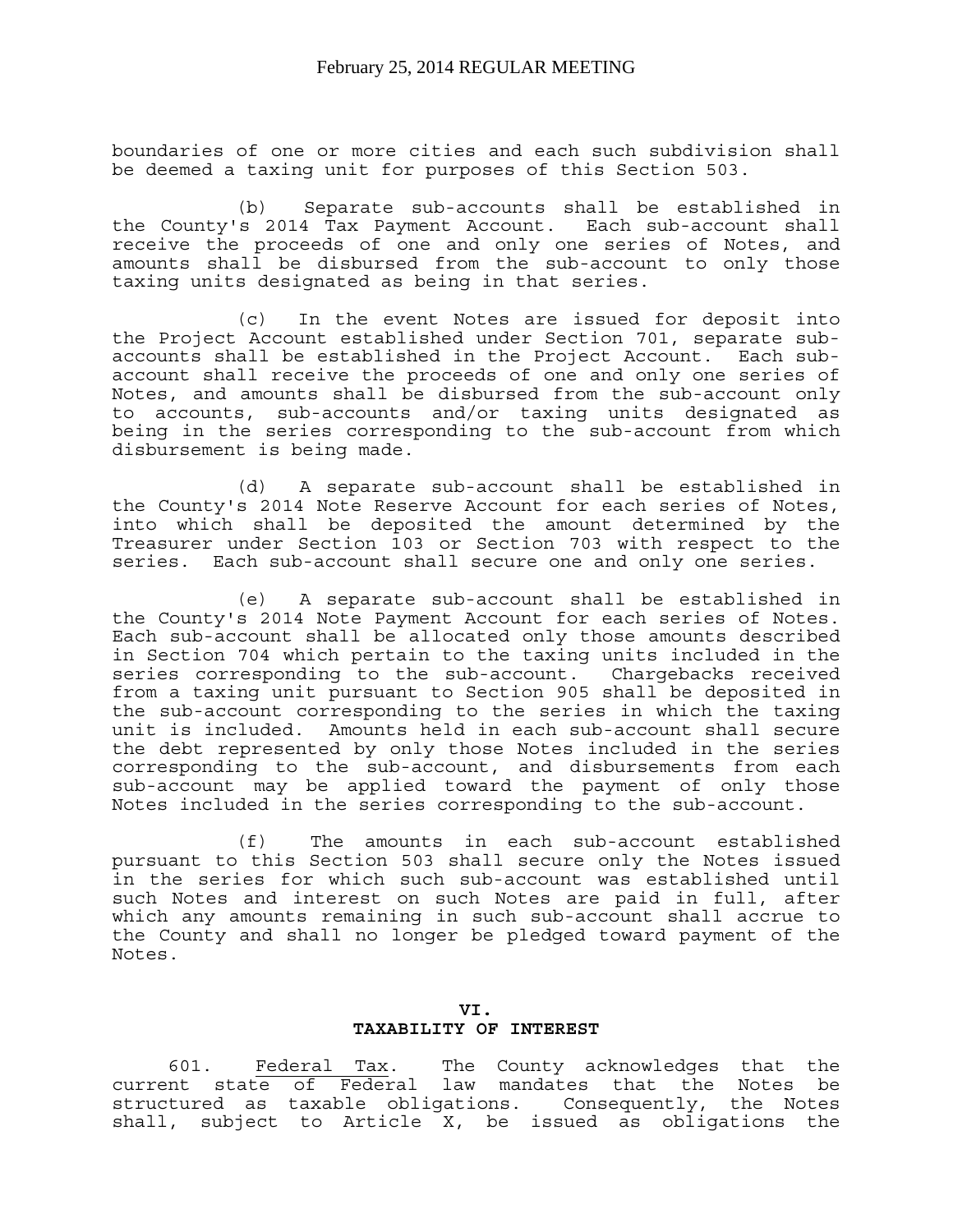interest on which is not excluded from gross income for purposes of Federal income tax.

 602. State of Michigan Tax. Consistent with the treatment accorded all obligations issued pursuant to Act 206, interest on the Notes shall be exempt from the imposition of the State of Michigan income tax and the State of Michigan single business tax, and the Notes shall not be subject to the State of Michigan intangibles tax.

 603. Change in Federal Tax Status. In the event there is a change in the Federal tax law or regulations, a ruling by the U.S. Department of Treasury or Internal Revenue Service establishes that the Notes may be issued as exempt from Federal income taxes or a change in Michigan law causes the Notes in the opinion of counsel to be exempt from federal income taxes, the Notes may be so issued.

#### **VII. FUNDS AND SECURITY**

 701. Delinquent Tax Project Account. If the Notes are issued and sold before the Treasurer has received certification from the taxing units of the amount of the Delinquent Taxes and if such certification is not reasonably anticipated in time to allow distribution of the proceeds of the Notes within 20 days after the date of issue, a 2014 Delinquent Tax Project Account (the "Project Account") shall be established by the Treasurer as a separate and distinct fund of the County within its general fund. The Project Account shall receive all proceeds from the sale of the Notes, including any premium or accrued interest received at the time of sale. The Project Account shall be held in trust by an escrow agent until the monies therein are disbursed in accordance with this Article VII. The escrow agent shall be a commercial bank, shall be located in Michigan, shall have authority to exercise trust powers, and shall have a net worth in excess of \$25,000,000. The form and content of the agreement between the County and the escrow agent shall be approved by the Treasurer. Subject to the following sentence, monies deposited in the Project Account shall be expended only (i) for the purpose of funding the Tax Payment Account established under Section 702 and (ii) to the extent permitted by Act 206, for the purpose of paying the expenses of the offering of the Notes. In the event the Treasurer by written order so directs, additional funding of the Project Account may be undertaken, and any surplus proceeds remaining in the Project Account after the Treasurer has completed the funding of the Tax Payment Account may be transferred to either the 2014 Note Reserve Account created under Section 703 or the 2014 Note Payment Account created under Section 704. Monies in the Project Account may be disbursed by the escrow agent to the County's 2014 Tax Payment Account at any time and from time to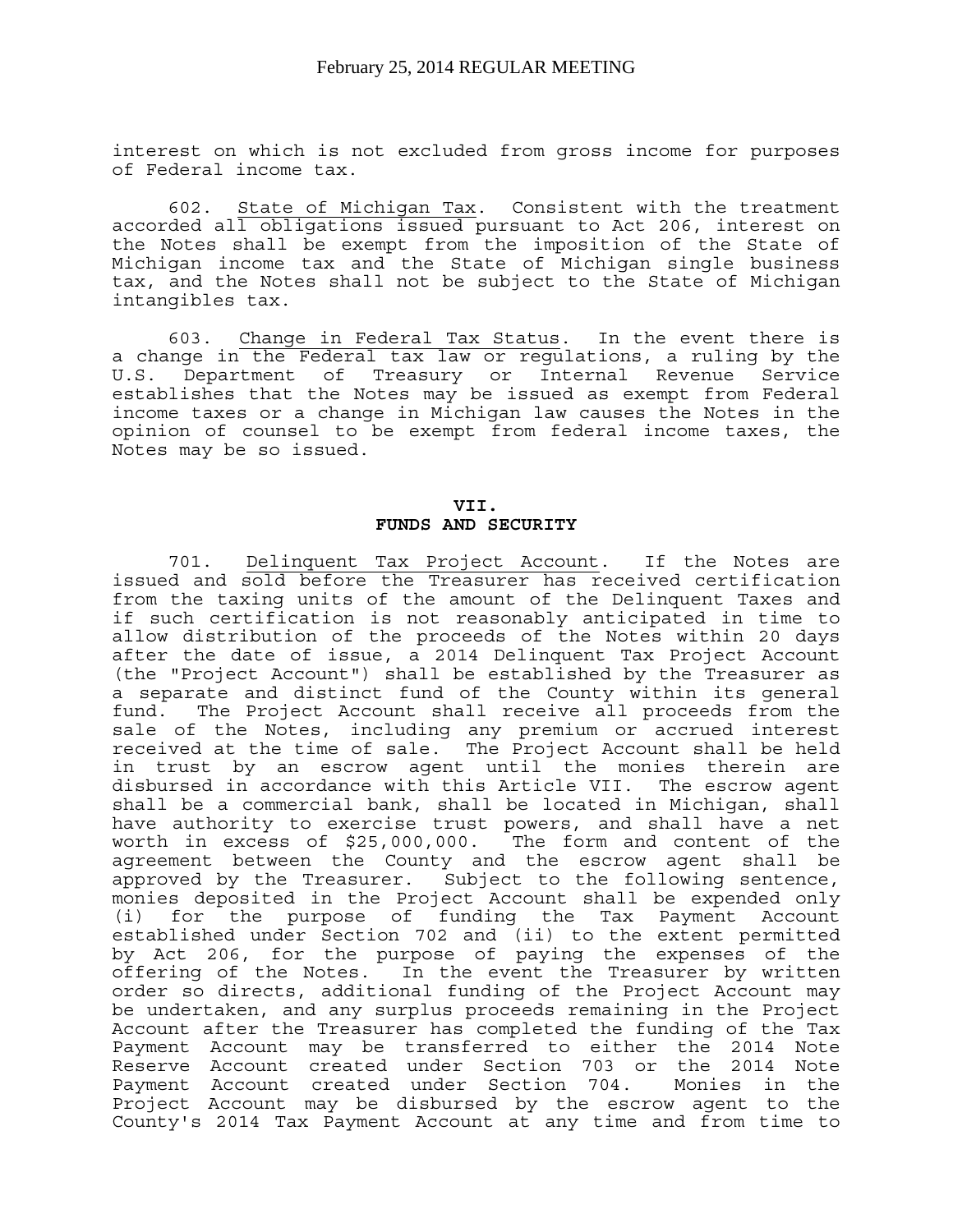time, upon receipt of a written requisition signed by the Treasurer.

 702. 2014 Tax Payment Account. The County's 2014 Tax Payment Account (the "Tax Payment Account") is hereby established as a distinct account within the Revolving Fund. The Treasurer shall designate all or a portion of the proceeds of the Notes, not to exceed the amount of Delinquent Taxes, for deposit in the Tax Payment Account. If, however, the proceeds of the Notes are initially deposited in the Project Account pursuant to Section 701, the Treasurer is instead authorized and directed to transfer monies included in the Project Account in accordance with the procedures set forth in Section 701. The County shall apply the monies in the Tax Payment Account to the payment of the Delinquent Taxes or expenses of the borrowing in accordance with Act 206. The allocation of monies from the Tax Payment Account may be made pursuant to a single, comprehensive disbursement or may instead be made from time to time, within the time constraints of Act 206, to particular taxing units as monies are paid into the Tax Payment Account, such that the source of the monies (whether from the County's own funds, from the proceeds of a tax exempt borrowing or from the proceeds of a taxable borrowing) may be traced to the particular taxing unit receiving the funds. Moreover, and regardless of whether multiple series of Notes are issued, the Tax Payment Account may be divided into separate sub-accounts in order to allow the Treasurer to designate which taxing units shall receive borrowed funds and which shall receive funds otherwise contributed by the County.

 703. 2014 Note Reserve Account. In the event funding is provided as described in this Section 703, the Treasurer shall establish a 2014 Note Reserve Account (the "Note Reserve Account") as a distinct account within the Revolving Fund. After depositing all of the monies to fund the Tax Payment Account pursuant to Section 702, the Treasurer shall next transfer to the Note Reserve Account, either from the Project Account or directly from the proceeds of Notes, any proceeds remaining from the initial issuance of the Notes. In addition, the Treasurer may transfer unpledged monies from other County sources to the Note Reserve Account in an amount which, when added to any other amounts to be deposited in the Note Reserve Account, does not exceed the amount reasonably required for the Notes secured by the Reserve Account or, if less, 20% of the total amount of the Notes secured by the Reserve Account. Except as provided below, all monies in the Note Reserve Account shall be used solely for payment of principal of, premium, if any, and interest on the Notes to the extent that monies required for such payment are not available in the County's 2014 Note Payment Account. Monies in the Note Reserve Account shall be withdrawn first for payment of principal of, premium, if any, and interest on the Notes before County general funds are used to make the payments. All income or interest earned by, or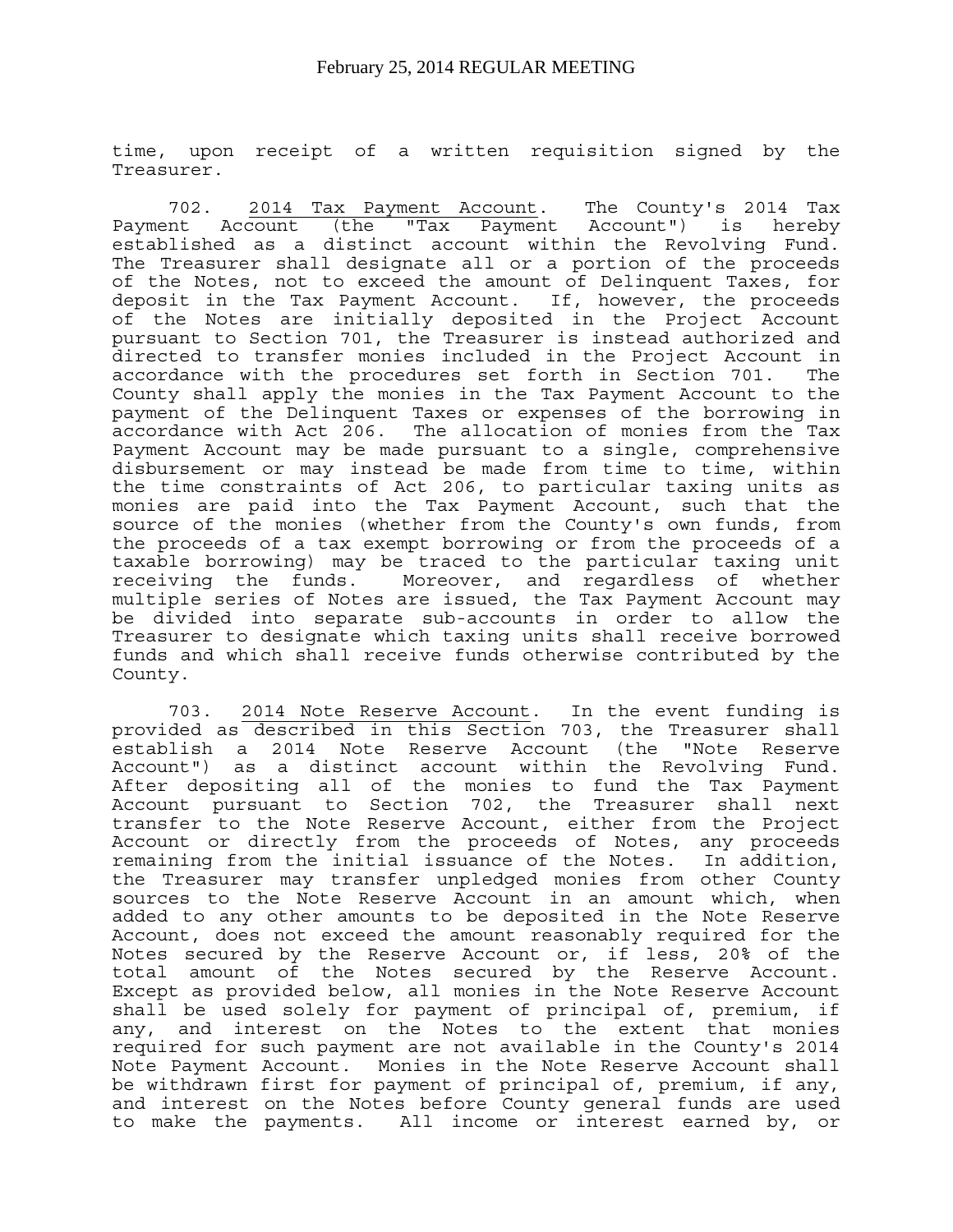increment to, the Note Reserve Account due to its investment or reinvestment shall be deposited in the Note Reserve Account.

When the Note Reserve Account is sufficient to retire the Notes and accrued interest thereon, the Treasurer may order that the Note Reserve Account be used to purchase the Notes on the market, or, if the Notes are not available, to retire the Notes when due. If so ordered by the Treasurer, all or any specified portion of the Note Reserve Account may be applied toward the redemption of any Notes designated for redemption in accordance with Section 209.

704. 2014 Note Payment Account.

 (a) The County's 2014 Note Payment Account is hereby established as a distinct account within the Revolving Fund. (The County's 2014 Note Payment Account, as supplemented by monies held in any interim account that are designated for transfer to the 2014 Note Payment Account, is herein referred to as the "Note Payment Account".) The Treasurer is directed to deposit into the Note Payment Account, promptly on receipt, those amounts described below in Paragraphs (i), (ii), (iv), and (v) that are not excluded pursuant to Subsection (c) below. Furthermore, the Treasurer may, by written order, deposit into the Note Payment Account all or any portion of the amounts described below in Paragraph (iii).

(i) All Delinquent Taxes.

 (ii) All statutory interest on the Delinquent Taxes.

 (iii) All property tax administration fees on the Delinquent Taxes, net of any amounts applied toward the expenses of this borrowing.

 (iv) Any amounts which are received by the Treasurer from the taxing units within the County because of the uncollectability of the Delinquent Taxes.

 (v) Any amounts remaining in the Project Account after the transfers to the Tax Payment Account and Note Reserve Account have been made as specified in Sections 702 and 703.

 (b) Monies in the Note Payment Account shall be used by the County to pay principal of, premium, if any, and interest on the Notes as the same become due and payable.

 (c)(i) The Treasurer may by written order provide that only a portion of the sums described above in Subsection (a) shall be deposited into the Note Payment Account and applied toward the payment of debt service on the Notes, in which event those sums which are withheld from the Note Payment Account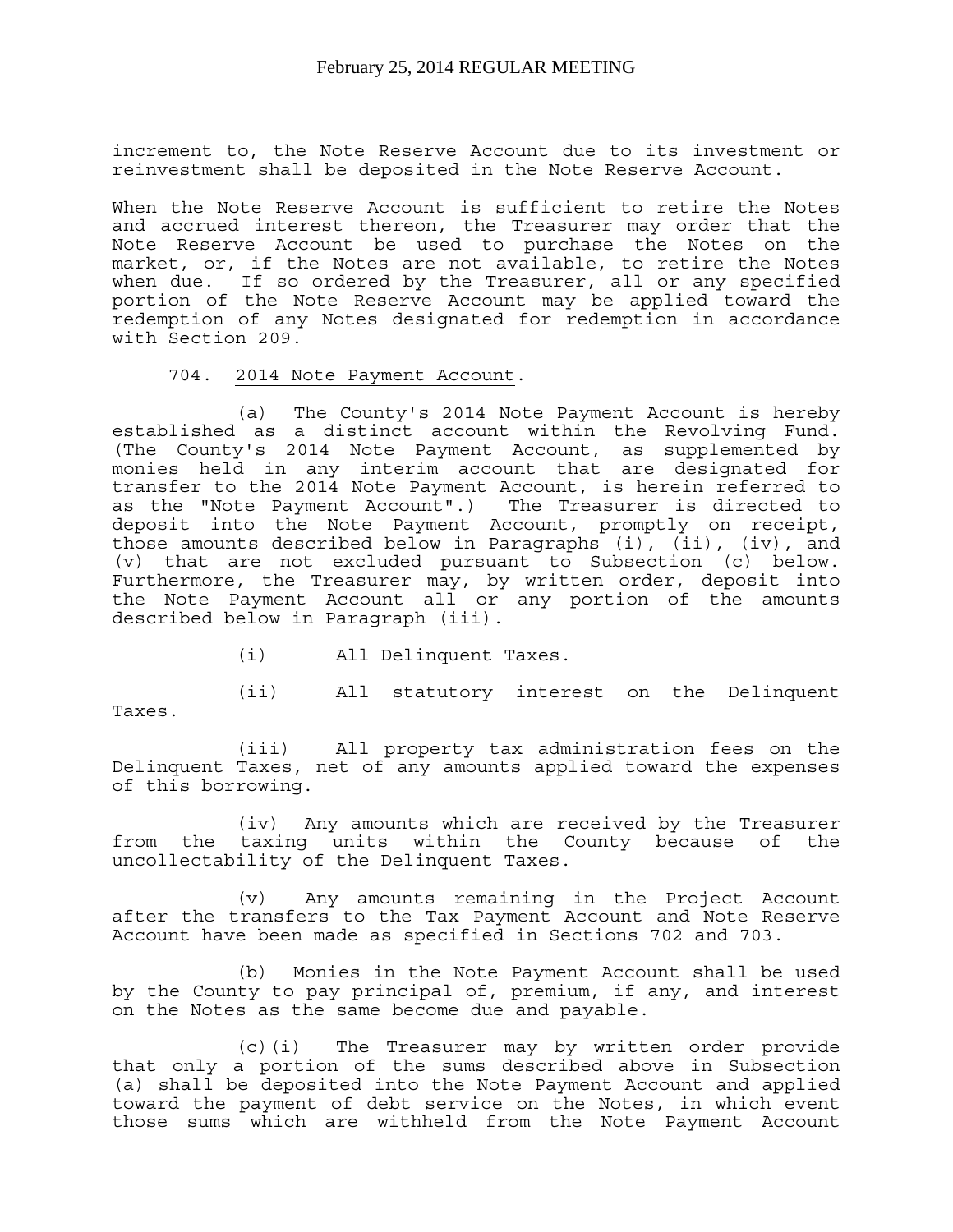shall be deposited into the Tax Payment Account or, pursuant to further order of the Treasurer, applied toward any other purpose consistent with Act 206. The portion of any sums described in Subsection (a) which are withheld from the Note Payment Account pursuant to this Subsection shall be determined in accordance with the following Paragraph.

 (ii) Prior to the issuance of the Notes, the Treasurer may by written order specify a cut-off date not earlier than March 1, 2014, and only those sums payable to the Note Payment Account and received by the County after the cutoff date shall be applied to the Note Payment Account.

 (d) The Treasurer may by written order provide that at such time as sufficient funds shall have been deposited into the Note Payment Account to pay all remaining amounts owed under the Notes the pledge on any additional monies otherwise payable to the Note Payment Account shall be discharged and such monies shall not be deposited into the Note Payment Account or otherwise pledged toward payment of the Notes.

 (e) The Treasurer may by written order provide that in the event Notes are issued pursuant to Article III, amounts which would otherwise be included in the Note Payment Account or the Note Reserve Account (or any sub-account therein for a particular series of Notes) shall not include any amounts received by the County prior to the latest maturity date of any series of Notes previously issued under Article II and/or Article III.

#### 705. Limited Tax General Obligation and Pledge.

 (a) The Notes shall be the general obligation of the County, backed by the County's full faith and credit, the County's tax obligation (within applicable constitutional and statutory limits) and the County's general funds. The County budget shall provide that if the pledged monies are not collected in sufficient amounts to meet the payments of the principal and interest due on the Notes, the County, before paying any other budgeted amounts, shall promptly advance from its general funds sufficient monies to pay such principal and interest.

 (b) In addition, the monies listed below are pledged to the repayment of the Notes and, subject to Section 901, shall be used solely for repayment of the Notes until the principal of, premium, if any, and interest on the Notes are paid in full:

 (i) All amounts deposited or earned in any Project Account, until disbursed in accordance with Section 701;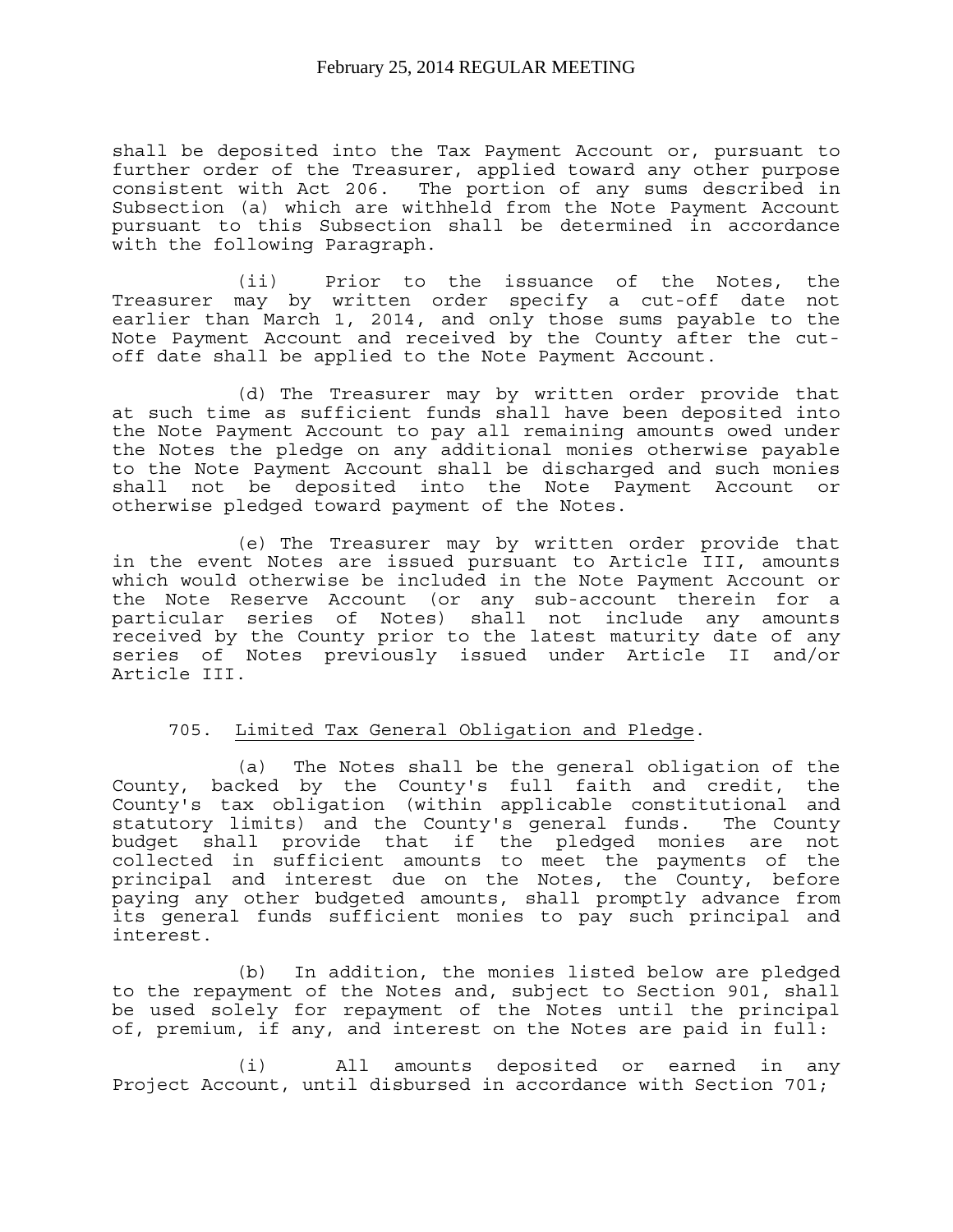(ii) All net proceeds from the sale of the Notes deposited or earned in the Tax Payment Account, until disbursed in accordance with Section 702;

 (iii) All amounts deposited in the Note Payment Account pursuant to Section 704(a);

 (iv) All amounts deposited in the Note Reserve Account;

 (v) All amounts earned from the investment of monies held in the Note Payment Account or the Note Reserve Account; and

 (vi) Any monies placed in the Note Payment Account and drawn in the discretion of the Treasurer from unpledged sums on the revolving funds, which pledge shall be subject to such limitations or exceptions as shall be set forth in the written order of the Treasurer.

 (c) If the Notes shall be issued in various series pursuant to Article V, this pledge shall in the case of any independently secured series extend only to monies in accounts or sub-accounts pertaining to the particular series.

 (d) If the amounts so pledged are not sufficient to pay the principal and interest when due, the County shall pay the same from its general funds or other available sources. Pursuant to written order of the Treasurer, the County may later reimburse itself for such payments from the Delinquent Taxes collected.

 706. Security for Renewal, Refunding or Advance Refunding Notes. Renewal, refunding, or advance refunding Notes shall be secured by all or any portion of the same security securing the Notes being renewed, refunded or advance refunded. The monies pledged in Section 705 for the repayment of the Notes are also pledged for the repayment of the principal of, premium, if any, and interest on any renewal, refunding, or advance refunding Notes issued pursuant to this Resolution, and any such renewal, refunding, or advance refunding Notes shall be the general obligation of the County, backed by its full faith and credit, which shall include the tax obligation of the County, within applicable constitutional and statutory limits.

 707. Use of Funds after Full Payment or Provisions for Payment. After all principal of, premium, if any, and interest on the Notes have been paid in full or provision made therefor by investments of pledged amounts in direct noncallable obligations of the United States of America in amounts and with maturities sufficient to pay all such principal, premium, if any, and interest when due, any further collection of Delinquent Taxes and all excess monies in any fund or account of the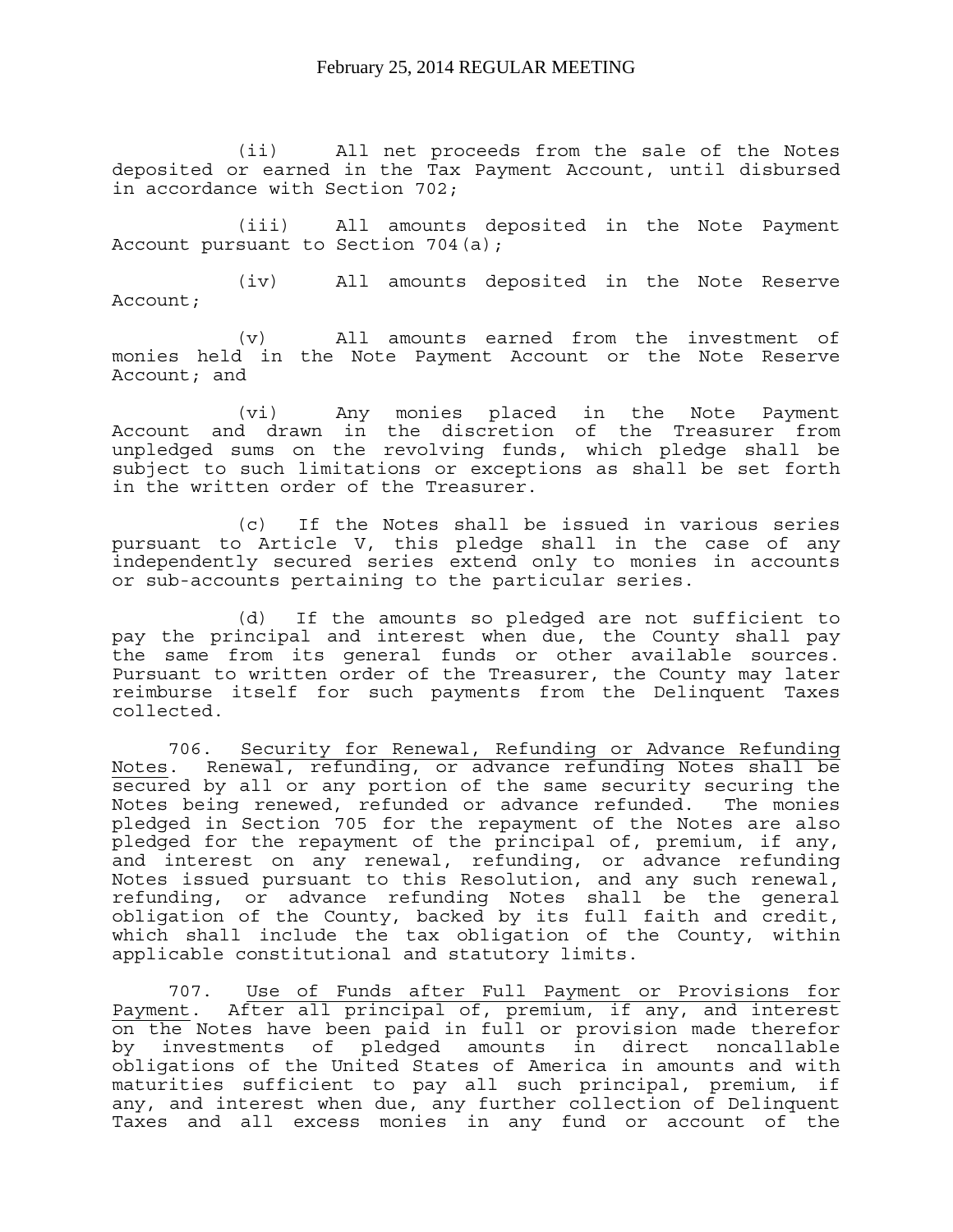Revolving Fund, and any interest or income on any such amounts, may, pursuant to written order of the Treasurer and subject to Article V, be used for any proper purpose within the Revolving Fund including the securing of subsequent issues of notes.

#### **VIII. SUPPLEMENTAL AGREEMENTS**

 801. Supplemental Agreements and Documents. The Treasurer, on behalf of the County, is authorized to enter into any or all of the following agreements or commitments as may, in the Treasurer's discretion, be necessary, desirable or beneficial in connection with the issuance of the Notes, upon such terms and conditions as the Treasurer may determine appropriate:

 (a) A letter of credit, line of credit, repurchase agreement, note insurance, or similar instrument, providing backup liquidity and/or credit support for the Notes;

 (b) A reimbursement agreement, revolving credit agreement, revolving credit note, or similar instrument, setting forth repayments of and security for amounts drawn under the letter of credit, line of credit, repurchase agreement or similar instrument;

 (c) A marketing, remarketing, placement, authenticating, paying or tender agent agreement or dealer agreement designating a marketing, remarketing, authenticating, paying, tender or placement agent or dealer and prescribing the duties of such person or persons with respect to the Notes; and

 (d) A put agreement or provision allowing the purchaser of the Notes to require the County to repurchase the Notes upon demand at such times as may be provided in such put agreement or provision.

 (e) An agreement to use amounts formerly pledged to other years borrowings as security for the Notes when no longer so pledged.

 802. Revolving Credit Notes. If the Treasurer enters into a revolving credit agreement (the "Agreement") pursuant to Section 801 above, the Agreement may call for the issuance of one or more revolving credit notes (the "Revolving Credit Notes") for the purpose of renewing all or part of maturing Notes or Notes that have been put pursuant to a put agreement or provision. Such Revolving Credit Notes shall be issued pursuant to Article II or III, as appropriate, and in accordance with the following provisions: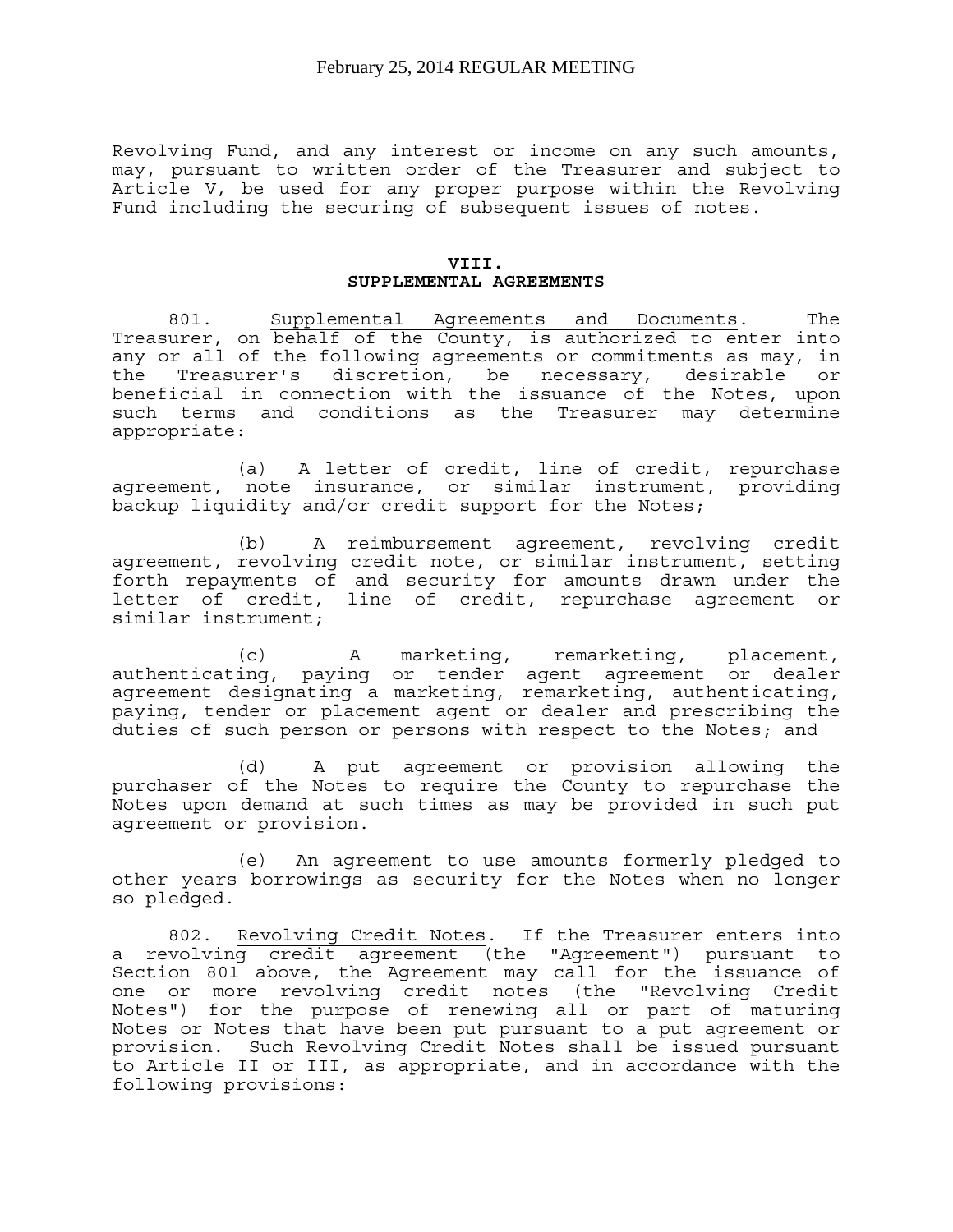(a) Interest on the Revolving Credit Notes may be payable on maturity, on prior redemption, monthly, bimonthly, quarterly, or as otherwise provided in the Agreement.

 (b) The Revolving Credit Notes may mature on one or more date or dates not later than the final maturity date of the Notes, as provided in the Agreement.

 (c) The Treasurer may, at the time of the original issuance of the Notes, execute and deliver one Revolving Credit Note in a maximum principal amount not exceeding the lending commitment under the Agreement from time to time in force (and may substitute one such Note in a lesser principal amount for another in the event the lending commitment is reduced), provided that a schedule shall be attached to such Note on which loans and repayments of principal and interest are evidenced and further provided that the making of a loan and the evidencing of such loan on the schedule of any such Note shall constitute the issuance of a renewal Note for the purposes of this Resolution.

**IX.** 

#### **MISCELLANEOUS PROVISIONS**

 901. Expenses. Expenses incurred in connection with the Notes shall be paid from the property tax administration fees collected on the Delinquent Taxes and, if so ordered by the Treasurer, from any earnings on the proceeds of the offering or from other monies available to the County.

 902. Bond Counsel. The Notes (and any renewal, refunding or advance refunding Notes) shall be delivered with the unqualified opinion of Axe & Ecklund, P.C., attorneys of Grosse Pointe Farms, Michigan, bond counsel chosen by the Treasurer, which selection may, at the option of the Treasurer, be for one or more years.

 903. Financial Consultants. Stauder, BARCH & ASSOCIATES, Inc., Ann Arbor, Michigan, is hereby retained to act as financial consultant and advisor to the County in connection with the sale and delivery of the Notes.

 904. Complete Records. The Treasurer shall keep full and complete records of all deposits to and withdrawals from each of the funds and accounts in the Revolving Fund and any account or sub-account created pursuant to this Resolution and of all other transactions relating to such funds, accounts and sub-accounts, including investments of money in, and gain derived from, such funds and accounts.

 905. Chargebacks. If, by the date which is three months prior to the final maturity date of the Notes, sufficient monies are not on deposit in the Note Payment Account and the Note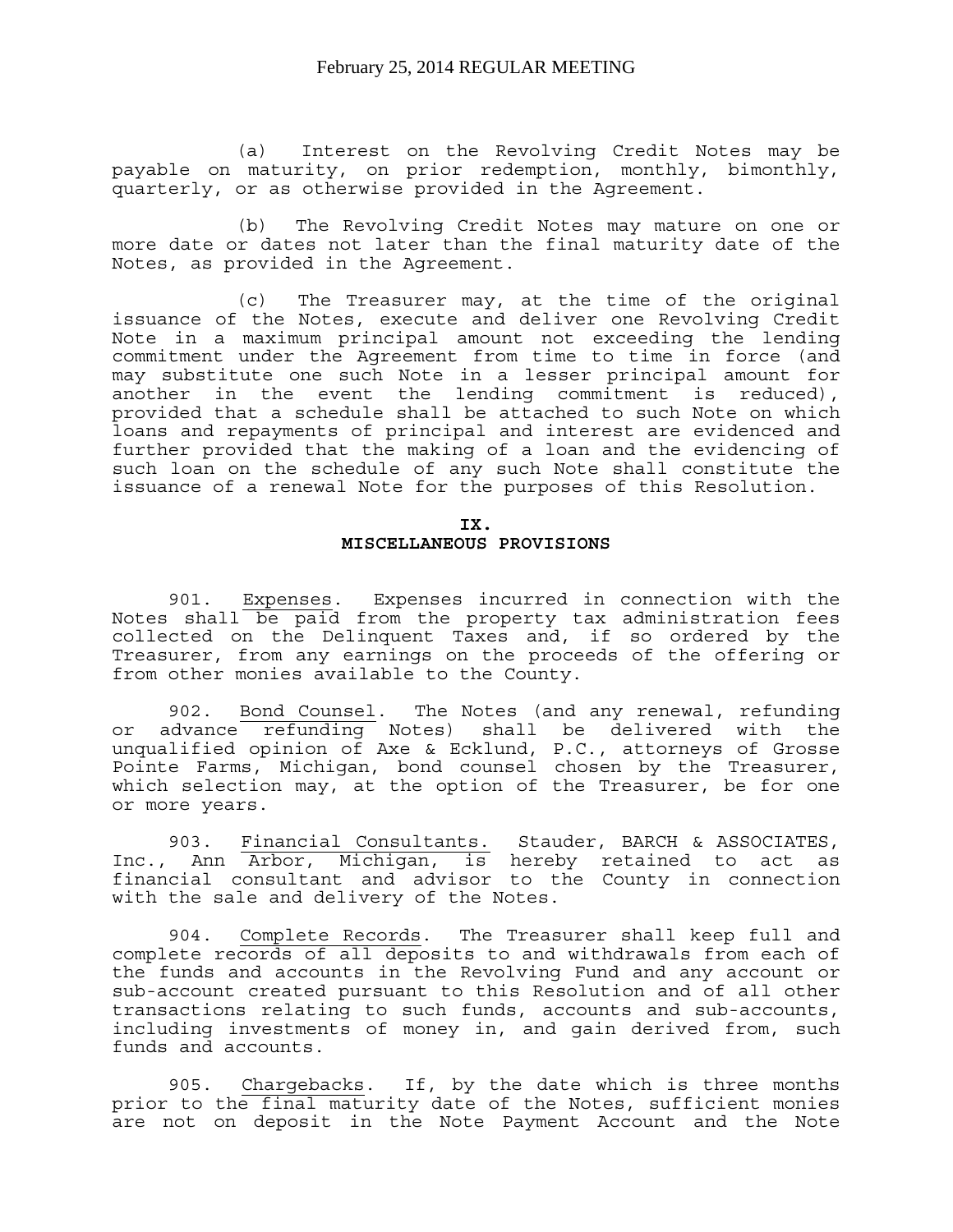Reserve Account to pay all principal of and interest on the Notes when due, Delinquent Taxes not then paid or recovered at or prior to the latest tax sale transacted two or more months before the final maturity of the Notes shall, if necessary to ensure full and timely payment on the date of final maturity, be charged back to the local units in such fashion as the Treasurer may determine, and, subject to Article V, the proceeds of such chargebacks shall be deposited into the County's 2014 Note Payment Account no later than five weeks prior to the final maturity of the Notes. This Section 905 shall not be construed to limit the authority of the Treasurer under State law to charge back under other circumstances or at other times.

 906. Investments. The Treasurer is authorized to invest all monies in the Project Account, in the Revolving Fund or in any account or sub-account therein which is established pursuant to this Resolution in any one or more of the investments authorized as lawful investments for counties under Act No. 20, Public Acts of 1943, as amended. The Treasurer is further authorized to enter into a contract on behalf of the County under the Surplus Funds Investment Pool Act, Act No. 367, Michigan Public Acts of 1982, as amended, and to invest in any investment pool created thereby monies held in the Project Account, in the Revolving Fund, or in any account or sub-account therein which is established pursuant to this Resolution.

 907. Mutilated, Lost, Stolen or Destroyed Notes. In the event any Note is mutilated, lost, stolen, or destroyed, the Treasurer may, on behalf of the County, execute and deliver, or order the Registrar or Paying Agent to authenticate and deliver, a new Note having a number not then outstanding, of like date, maturity and denomination as that mutilated, lost, stolen, or destroyed. In the case of a mutilated Note, a replacement Note shall not be delivered unless and until such mutilated Note is surrendered to the Treasurer or the Registrar or Paying Agent. In the case of a lost, stolen or destroyed Note, a replacement Note shall not be delivered unless and until the Treasurer and the Registrar or Paying Agent shall have received such proof of ownership and loss and indemnity as they determine to be sufficient.

#### **ARTICLE X. TAX-EXEMPT NOTES OR REFUNDING**

 1001. Refunding of Taxable Debt or Issuance of Tax-Exempt Debt. The County acknowledges that the current state of Federal law precludes the issuance of the Notes as obligations the interest on which is exempt from Federal income tax. However, the County presently contemplates that anticipated amendments to the Internal Revenue Code of 1986 (the "Code") and/or the Treasury Regulations issued thereunder (the "Regulations") or a change in Michigan law changing the character of the Notes may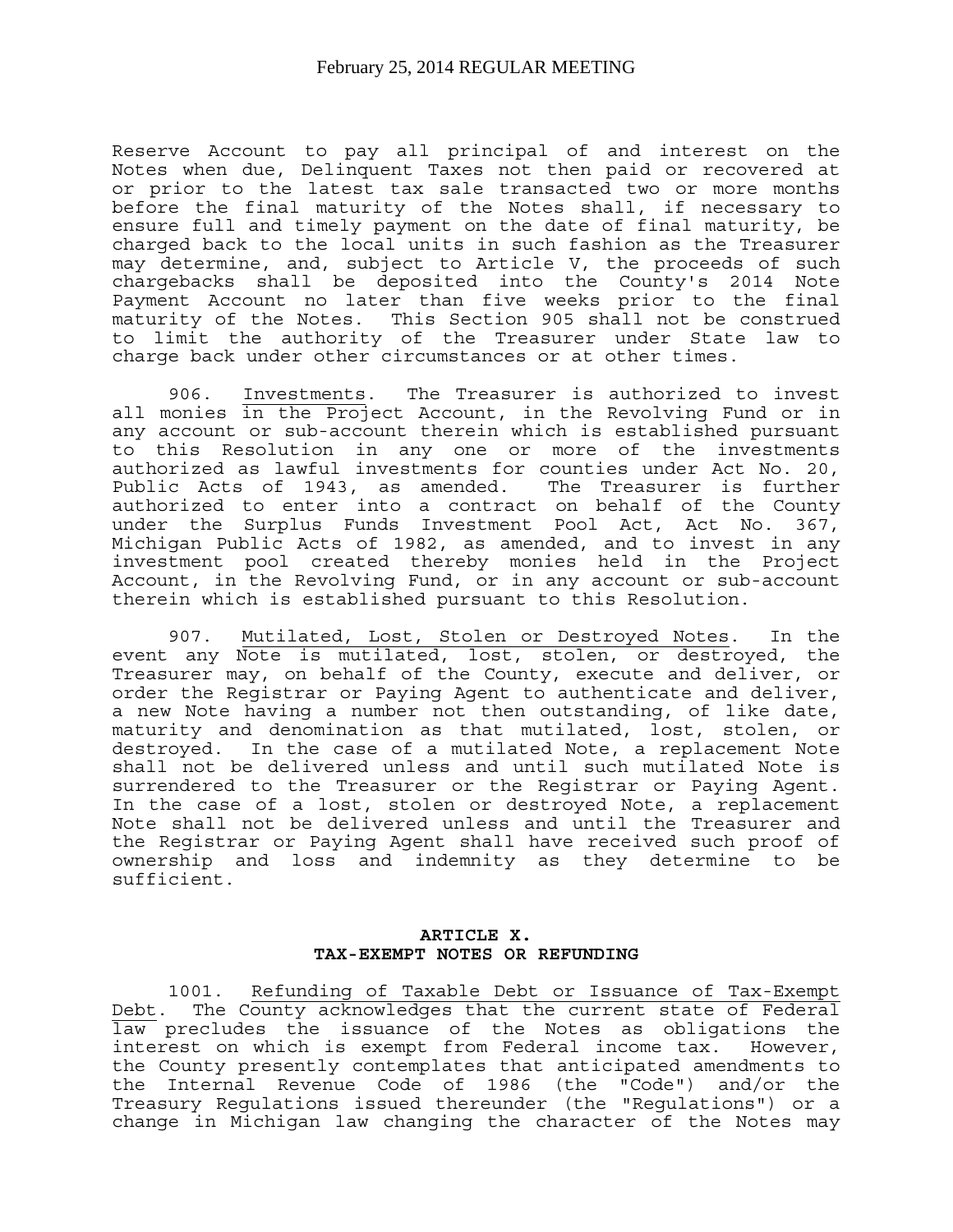in the future permit the issuance of general obligation limited tax notes on a tax-exempt basis, and, in view of this expectation, the County, through the offices of the Treasurer, shall issue tax-exempt notes or issue obligations to refund any or all outstanding Notes issued as taxable obligations, at the time, on the terms, and to the extent set forth in this Article X.

 1002. Timing of Refunding. The aforementioned refunding obligations (the "Refunding Notes") shall be issued after the effective date of any change in the Code, Regulations, Internal Revenue Service pronouncements or judicial rulings which, as confirmed by the written opinion of bond counsel, permit the refunding of all or some of the outstanding Notes with proceeds from obligations the interest on which is excluded from gross income for purposes of Federal income tax.

 1003. Extent of Refunding. Subject to the other provisions of this Section 1003, the Refunding Notes shall refund all Notes outstanding at or after the effective date of any change in the law described in Section 1002. This Section 1003 shall not, however, be construed to require the refunding of any Note prior to the time such Note may be refunded on a tax-exempt basis, nor shall this Section 1003 be construed to require the refunding of any Note, if that refunding would result in greater cost to the County (including interest expense, professional fees and administrative outlays) than would arise if the Note were to remain outstanding.

 1004. Confirmatory Action. Subsequent to any change in the law described in Section 1002, the Board shall convene to consider any terms of the Refunding Notes requiring specific ratification by the Board.

 1005. Arbitrage Covenant and Tax Law Compliance. In the event tax-exempt Notes or Refunding Notes are issued pursuant to this Article X, the following covenants shall be observed by the County:

 (i) the County will make no use of the proceeds of the Notes or Refunding Notes and will undertake no other intentional act with respect to the Notes or Refunding Notes which, if such use or act had been reasonably expected on the date of issuance of the Notes or Refunding Notes or if such use or act were intentionally made or undertaken after the date of issuance of the Notes or Refunding Notes, would cause the Notes or Refunding Notes to be "arbitrage bonds," as defined in Section 148 of the Internal Revenue Code of 1986, as amended (the "Code"), in the Regulations promulgated under Sections 103 and 148 of the Code or in any successor or supplementary provision of law hereinafter promulgated,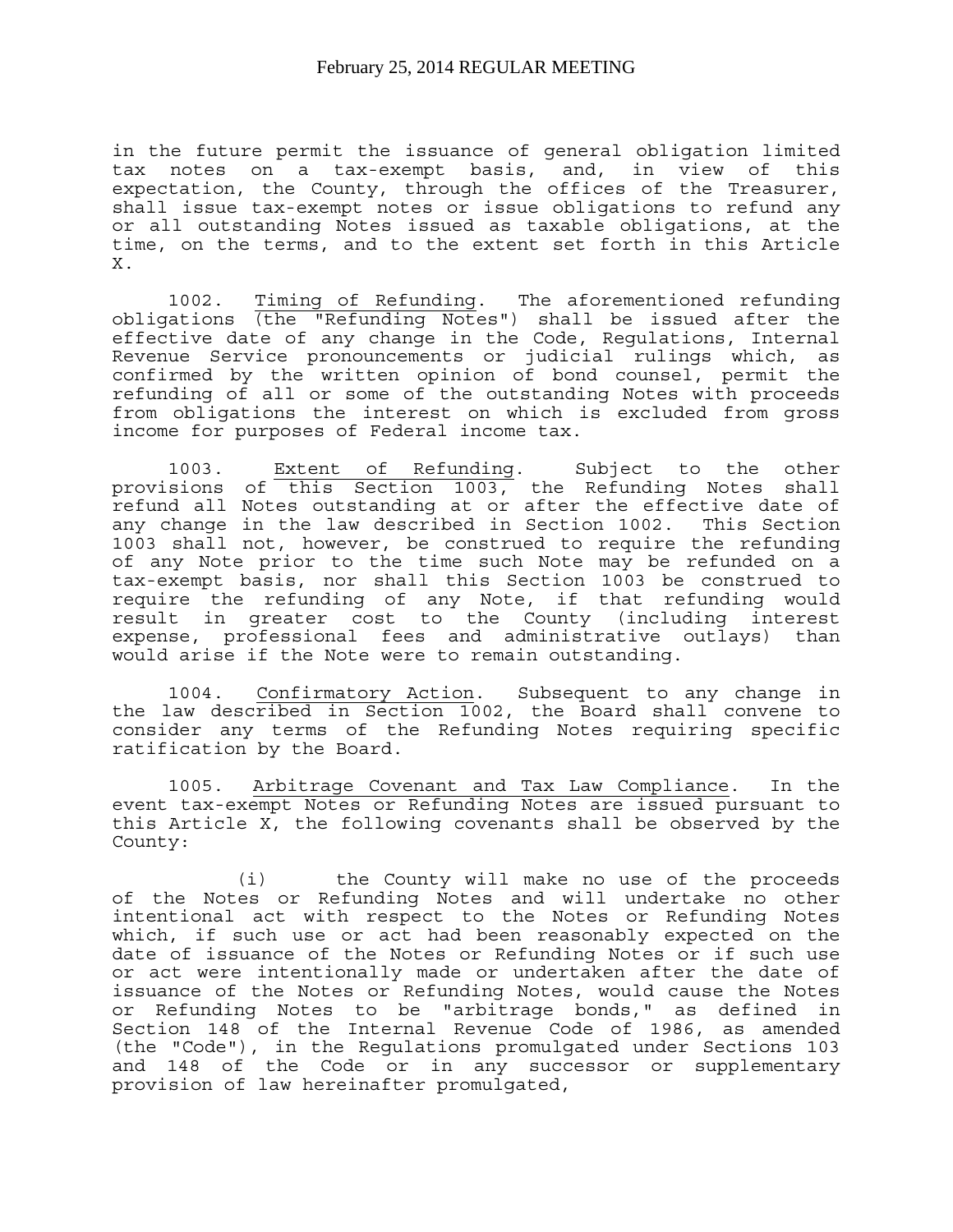(ii) the County will undertake all actions as shall be necessary to maintain the Notes or Refunding Notes as obligations the interest on which qualifies for the tax exemption provided by Section 103(a) of the Code, including, where appropriate and without limitation, filing informational returns with the Secretary of Treasury, keeping accurate account of all monies earned in any fund, account or sub-account authorized by this Resolution or any resolution adopted in accordance with Section 1004 above, certifying cumulative cash flow deficits of the County and the local units, and investing any required portion of the gross proceeds of the Notes or Refunding Notes, whether on behalf of the County or the local units, in tax-exempt obligations or State and Local Government Series obligations, and

 (iii) the County will make timely payment to the United States of any investment earnings, realized by the County on the gross proceeds of the Notes or Refunding Notes, as may be subject to rebate under Section 148(f) of the Code, and, to the extent required under applicable law or deemed by the Treasurer to be in the best interest of the County pursuant to written order, the County's obligation to make such payment to the United States shall also account for excess investment earnings realized by local units on all or a portion of the gross proceeds distributed to, and held by, the local units pursuant to Section 702.

 (iv) the Treasurer shall be directed to take such actions and to enter into such agreements and certifications, on behalf of the County, as the Treasurer shall deem necessary or appropriate to comply with the foregoing covenants.

1006. Undertaking to Provide Continuing Disclosure. If necessary, this Board of Commissioners, for and on behalf of the County of Ingham, hereby covenants and agrees, for the benefit of the beneficial owners of the Notes to be issued by the County, to enter into a written undertaking (the "Undertaking") required by Rule 15c2-12 promulgated by the Securities and Exchange Commission pursuant to the Securities and Exchange Act of 1934 (the "Rule") to provide continuing disclosure of certain financial information and operating data and timely notices of the occurrence of certain events in accordance with the Rule. The Undertaking shall be substantially in the form as approved by the Underwriter of the Notes. The Undertaking shall be enforceable by the beneficial owners of Notes or by the Underwriter on behalf of such beneficial owners (provided that the Underwriter's right to enforce the provisions of the Undertaking shall be limited to a right to obtain specific enforcement of the County's obligations hereunder and under the Undertaking), and any failure by the County to comply with the provisions of the Undertaking shall not be deemed a default with respect to the Notes.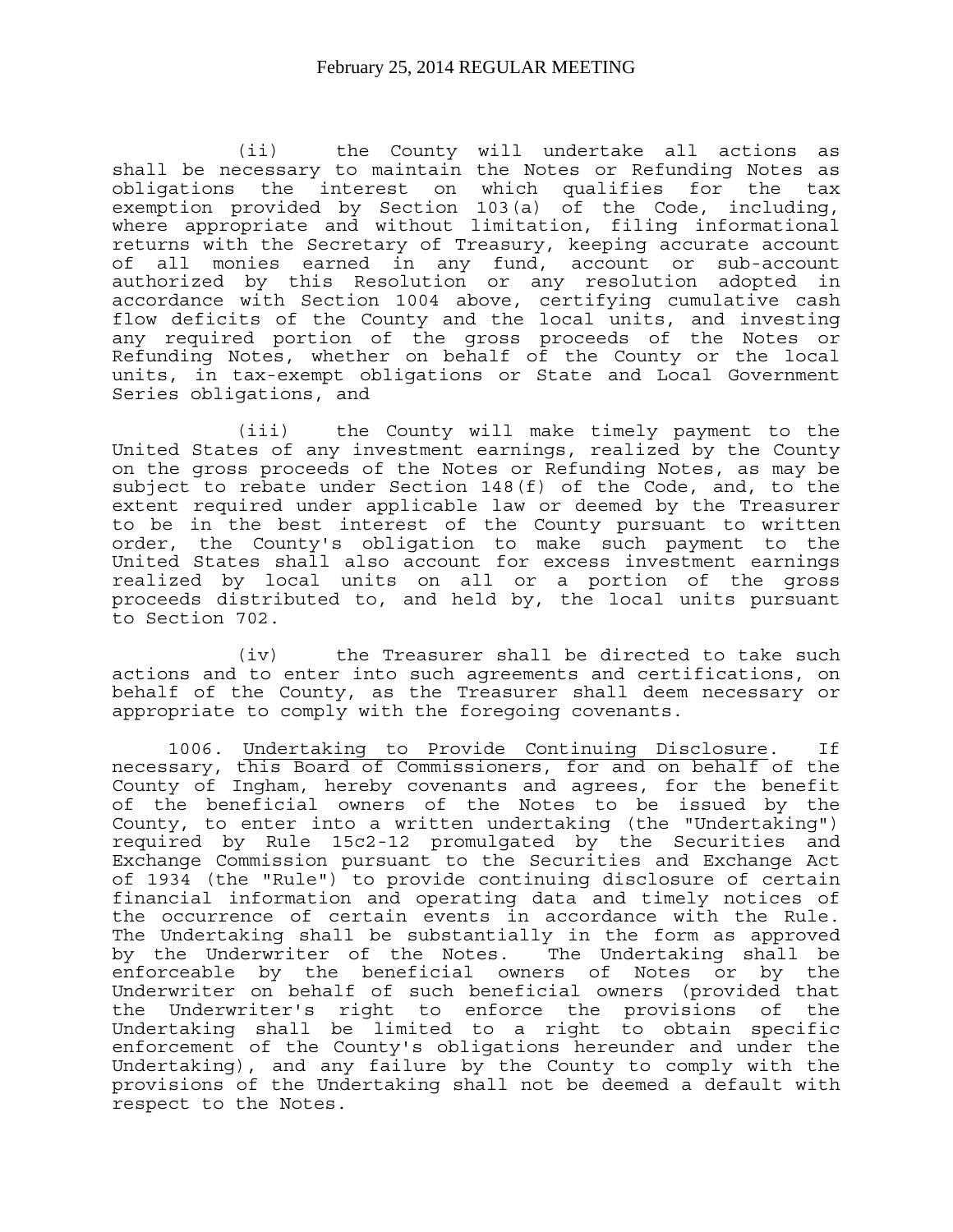The County Treasurer or other officer of the County charged with the responsibility for issuing the Notes shall provide a Continuing Disclosure Certificate for inclusion in the transcript of proceedings, setting forth the terms of the County's Undertaking.

 Discussion followed. A vote was thereupon taken on the foregoing resolution and the vote for each such resolution was as follows:

- AYES: Anthony, Bahar-Cook, Crenshaw, Holman, Hope, Koenig, Maiville, McGrain, Nolan, Schafer, Tsernoglou and Vickers
- NAYS: None

ABSTAIN: None

 A sufficient majority having voted therefor, the two resolutions appearing above were adopted.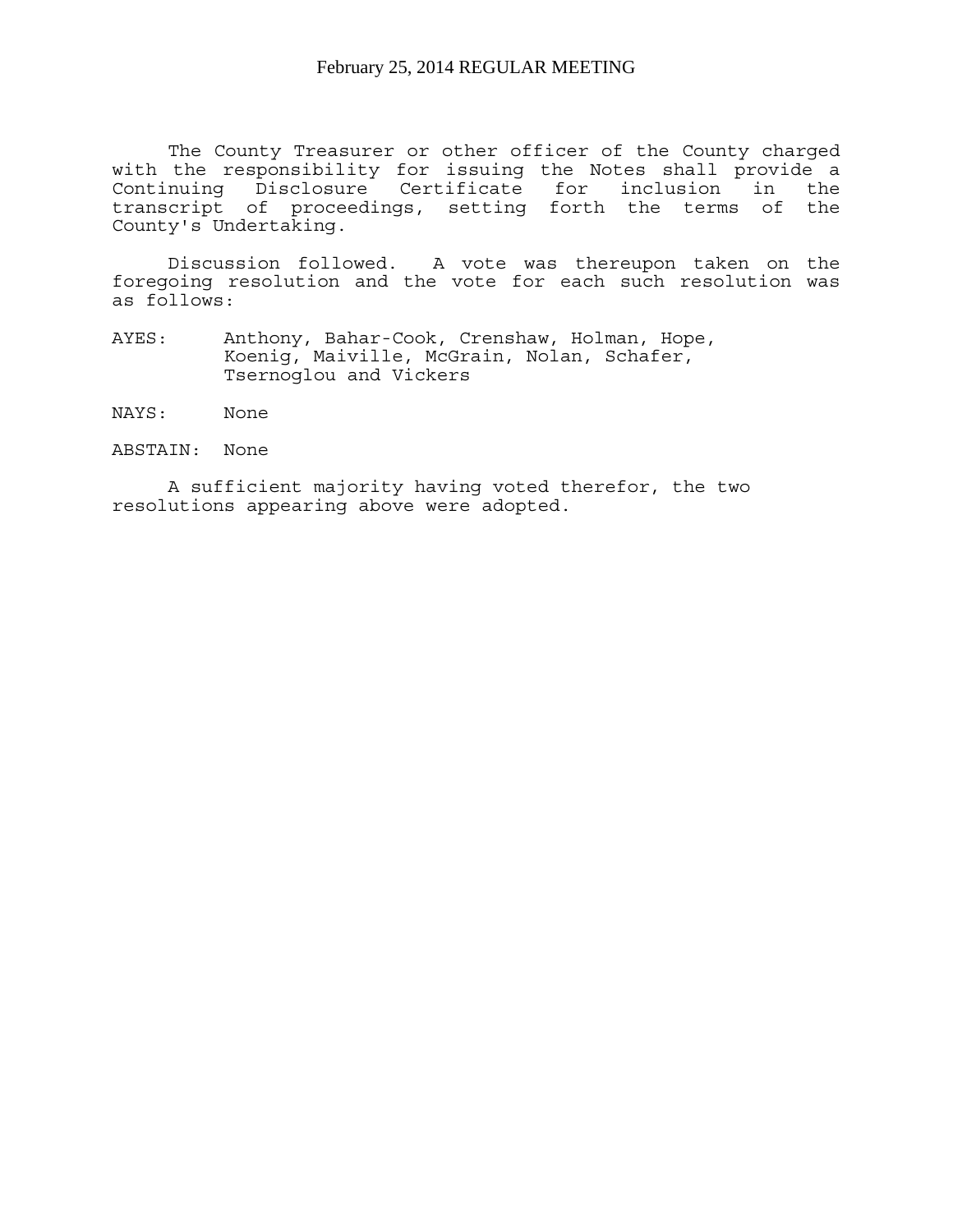STATE OF MICHIGAN

COUNTY OF INGHAM

I, which count is the County of Ingham, do hereby certify that the above and foregoing is a true and correct copy of a resolution adopted by the Board of Commissioners of the County of Ingham, Michigan on , as appears on record in my office, and that I have compared the same with the original and that it is a true transcript therefrom and of the whole thereof.

IN TESTIMONY WHEREOF, I have hereunto set my hand and affixed the sale of said County at Mason, Michigan this day of \_\_\_\_\_\_\_\_\_\_\_\_\_, \_\_\_\_.

 $\mathcal{L}_\text{max}$ 

\_\_\_\_\_\_\_\_\_\_\_\_\_\_\_\_\_\_\_\_\_\_\_, Ingham County Clerk

[SEAL]

elk.gr-ing2014.doc

**FINANCE: Yeas:** Koenig, Anthony, Tennis, McGrain, Bahar-Cook, Vickers  **Nays:** None **Absent:** Schafer **Approved 2/19/14**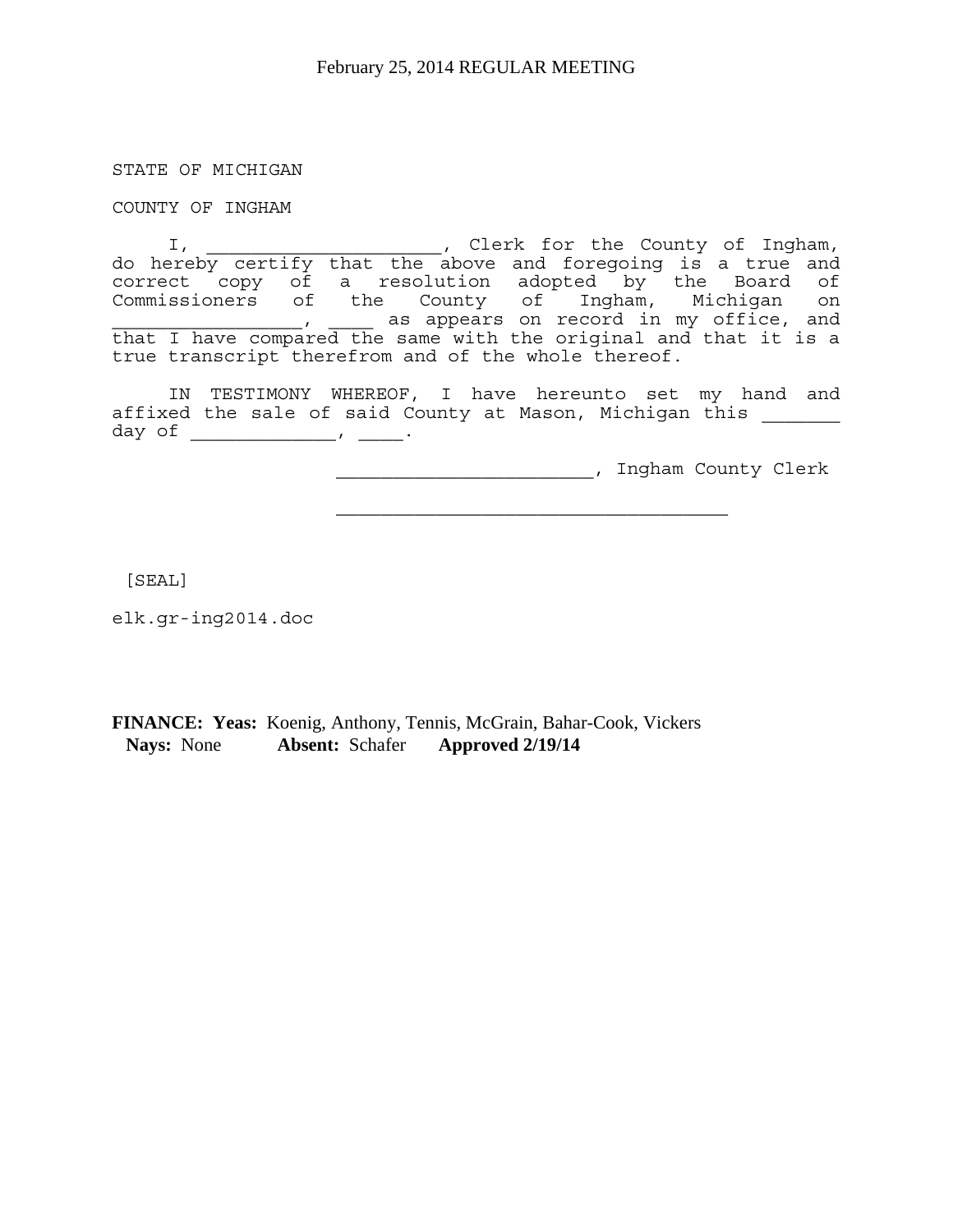Introduced by the Finance Committee of the:

### INGHAM COUNTY BOARD OF COMMISSIONERS

## **RESOLUTION SUPPORTING THE GOVERNOR'S RECOMMENDATION FOR FULLY FUNDING COUNTY REVENUE SHARING IN FISCAL YEAR 2015**

### **RESOLUTION # 14 – 073**

WHEREAS, in the Governor's recommendation for the Fiscal Year 2015 budget, counties are scheduled to receive 100% full funding of revenue sharing totaling \$211,134,899; and

WHEREAS, this will bring counties to the level of revenue sharing agreed upon in 2004 for the 2005 Fiscal Year; and

WHEREAS, this marks the first time in fourteen years that the administration has recommended full funding for county revenue sharing; and

WHEREAS, counties have worked diligently for the past decade by leading the effort to reform, consolidate, and right-size government in an effort to increase efficiency and adjust to declining revenues; and

WHEREAS, revenue sharing is more than just a pot of money to be allocated in whole or in part to counties but is a statutory promise made to counties in exchange for giving up local taxing authority and for a more recent change in local taxing administration; and

WHEREAS, revenue sharing is used by counties to pay for the multitude of state mandated services including the courts, the jails, the constitutional officers, elections and the public health system and, coupled with the recent reduction in property values and increased mandated state service delivery, counties are stretched to the financial limit.

THEREFORE BE IT RESOLVED, that the Ingham County Board of Commissioners would like to thank the Governor for fully funding county revenue sharing payments for Fiscal Year 2015.

BE IT FURTHER RESOLVED, that the Ingham County Board of Commissioners calls upon the state legislature to live up to its promise and adopt the Governor's recommendation for fully funding county revenue sharing in Fiscal Year 2015.

BE IT FURTHER RESOLVED, that the County Clerk shall send copies of this resolution to the Ingham County State Legislative Delegation and the Michigan Association of Counties.

**FINANCE: Yeas:** Koenig, Anthony, Tennis, McGrain, Bahar-Cook, Vickers  **Nays:** None **Absent:** Schafer **Approved 2/19/14**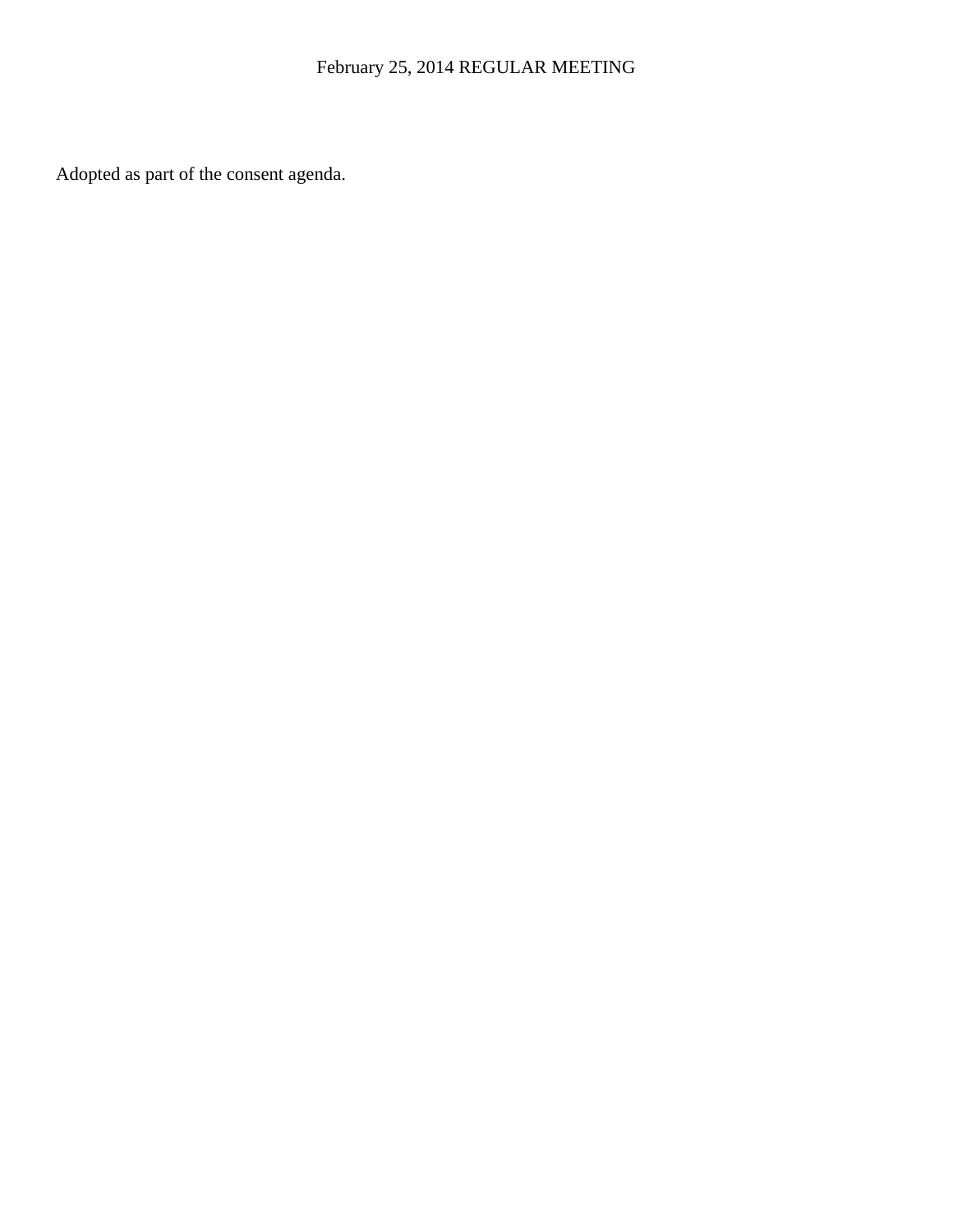Introduced by the Human Services Committee of the:

### INGHAM COUNTY BOARD OF COMMISSIONERS

## **RESOLUTION SUPPORTING RESTORATION OF THE COMMUNITY MENTAL HEALTH GENERAL FUND APPROPRIATION FROM THE STATE OF MICHIGAN**

### **RESOLUTION # 14 – 074**

WHEREAS, the Community Mental Health Authority of Clinton, Eaton, and Ingham Counties (CMH) has served, for the past 50 years, as the public mental health and developmental disability services provider for this community, annually serving more than 11,000 residents of the tri-county community; and

WHEREAS, CMH is required to provide community safety net services including: 24 hour per day/7 day per week crises services, in –patient and outpatient psychiatric care, mental health and developmental disability assessment and treatment, coordination with local law enforcement, schools, judiciary, and the Department of Human Services; and

WHEREAS, CMH is entitled to a sufficient amount of state general funds to provide support and recovery services in this community for citizens of Clinton, Easton, and Ingham counties whom are not eligible for Medicaid; and

WHEREAS, the State of Michigan and the federal Centers for Medicare and Medicaid have approved the expansion of Medicaid through the Healthy Michigan Plan; and

WHEREAS, the State of Michigan has projected savings to the State's Community mental health System, as a result of the implementation of the healthy Michigan Plan, which are overly optimistic and has, as a result, adopted a Fiscal Year 2014 budget which reduces the State General Fund payments to the state's CMH system by 72%; and

WHEREAS, as a result of this reduction in the State's funding of the Community mental health system, CMH is expecting an annualized reduction of \$6.6 million in its state support – the result of reducing CMH's current State General Fund revenue \$9.2 million per year to \$2.6 million per year; and

WHEREAS, this overly optimistic savings projection leaves unfunded:

- Services to the more than 30,000 tri-county residents who will not be covered by Medicaid nor commercial insurance, even after the expansion of Medicaid coverage under the Healthy Michigan Plan
- Services to thousands of tri-county residents provided in county and city jails and juvenile facilities which cannot be covered by Medicaid funds
- Services to thousands of tri-county residents whose Medicaid eligibility is contingent upon CMH paying the deductible for these services with State General Fund or county dollars ("spend down" clients)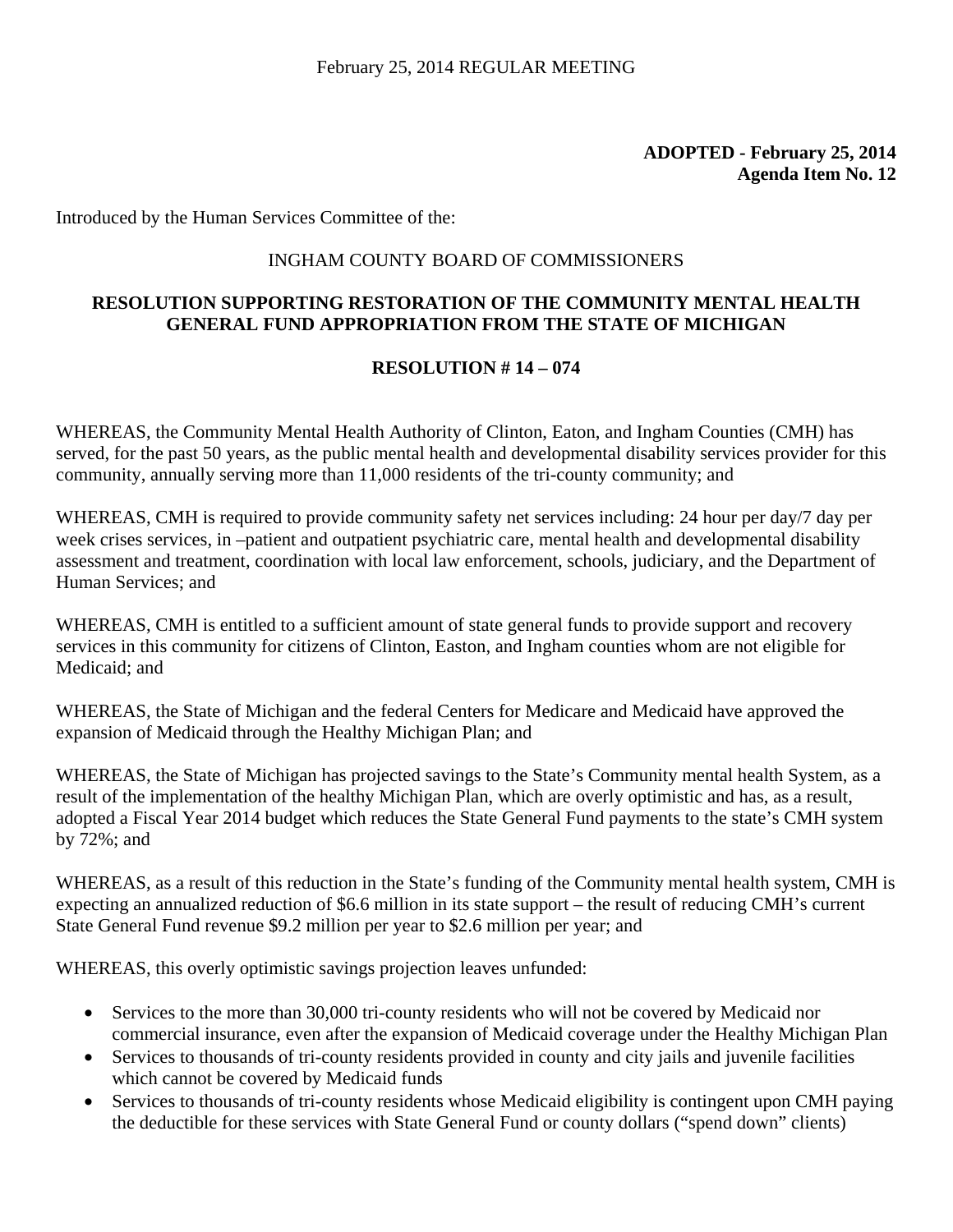• Services to persons in need of mental health or developmental disability services during the periods in which they are transitioning between insurance plans and Medicaid

THEREFORE BE IT RESOLVED, that the Ingham County Board of Commissioners is in support of restoration of the community mental health general fund appropriation, in the States Fiscal Year 2014 Budget, to a level consistent with more accurate savings projections, sufficient to serve the mental health and developmental disability needs of the residents of Ingham County.

**HUMAN SERVICES: Yeas:** Nolan, Holman, McGrain, Hope, Anthony and Vickers  **Nays:** None **Absent:** Tennis **Approved 2/24/14**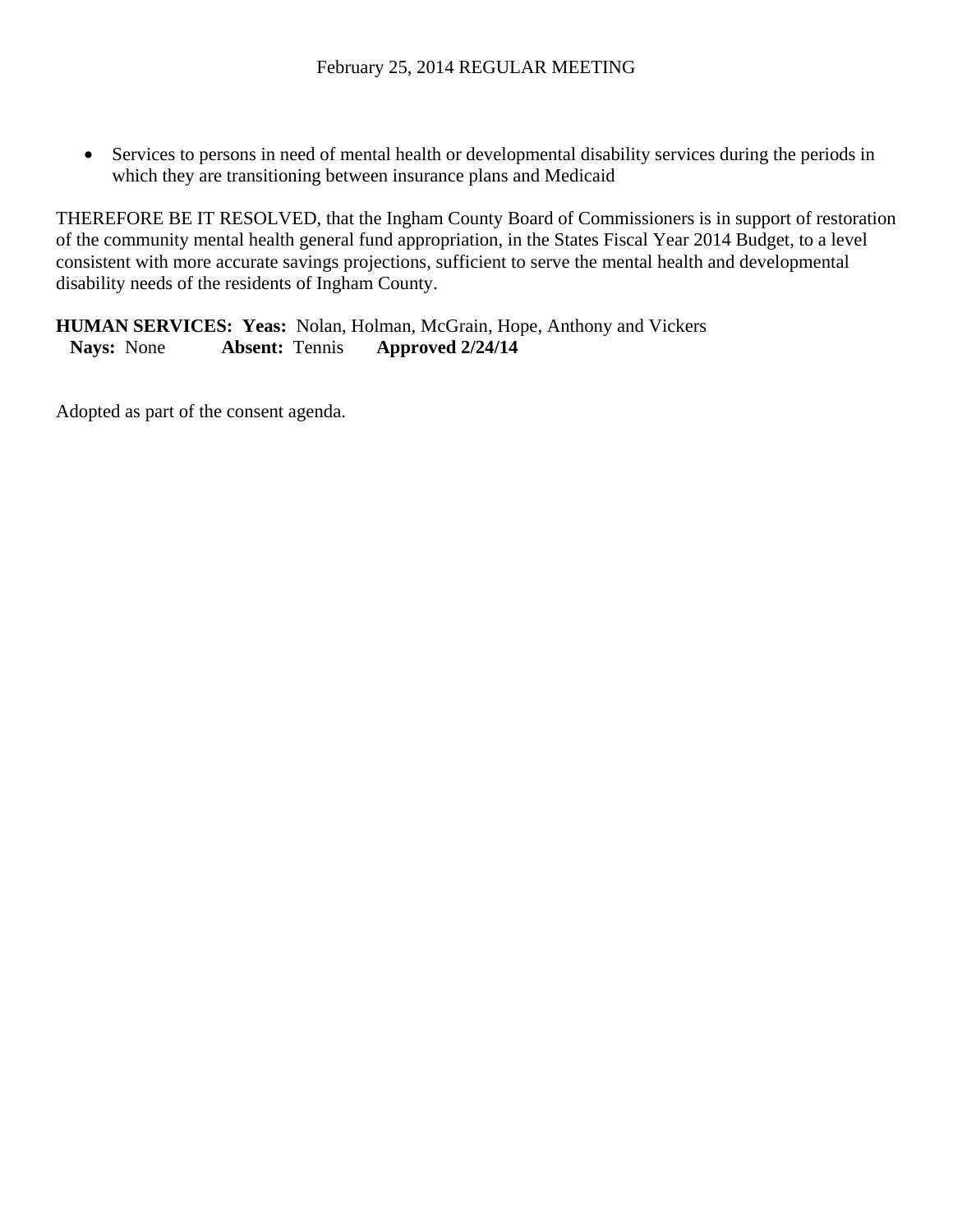Introduced by the Human Services Committee of the:

## INGHAM COUNTY BOARD OF COMMISSIONERS

### **RESOLUTION IN SUPPORT OF INGHAM COUNTY'S DEPARTMENT OF HUMAN SERVICES BOARD AND THE INGHAM COUNTY MEDICAL CARE FACILITY'S EFFORTS FOR PARTNERING WITH VOLUNTEERS OF AMERICA AND UNITED METHODIST RETIREMENT COMMUNITIES TO OPERATE A PROGRAM OF ALL-INCLUSIVE CARE FOR THE ELDERLY IN THE INGHAM COUNTY AREA**

### **RESOLUTION # 14 – 075**

WHEREAS, many frail older adults and their family caregivers are increasingly demanding options to the traditional nursing home environment; and

WHEREAS, these individuals need integrated, seamless health and financial systems that deliver high quality care and services; and

WHEREAS, PACE (Program for All-inclusive Care for the Elderly) is a tested, financially feasible and proven program that delivers community-based care to the frail and disabled elderly; it provides a full range of primary, acute and long term care services in both community and institutional settings for the nursing-homequalified population; uses a team-managed approach to care, integrates a comprehensive package of acute and long term health services in both inpatient and outpatient settings; and

WHEREAS, the Michigan Department of Community Health has embraced the PACE model of care as an option in their continuum of care, and there are currently six other PACE programs in Michigan communities including Detroit, Grand Rapids, and Muskegon; and

WHEREAS, the Michigan Department of Community Health has granted the National Volunteers of America (VOA) authorization to develop a PACE Program in the Lansing area; and

WHEREAS, the VOA has invited the Ingham County Medical Care Facility (ICMCF) and the United Methodist Retirement Communities into a partnership that will present a plan to the Michigan Department of Community Health to operate a PACE Program in Clinton, Eaton and Ingham Counties; and

WHEREAS, the Tri-County Office on Aging has submitted a letter in support of a PACE program in Ingham, Eaton and Clinton counties; and

WHEREAS, the Ingham County Board of Commissioners adopted a November 27, 2012 resolution supporting the VOA in its efforts to establish a PACE program that will serve the elderly in the Tri-County area; and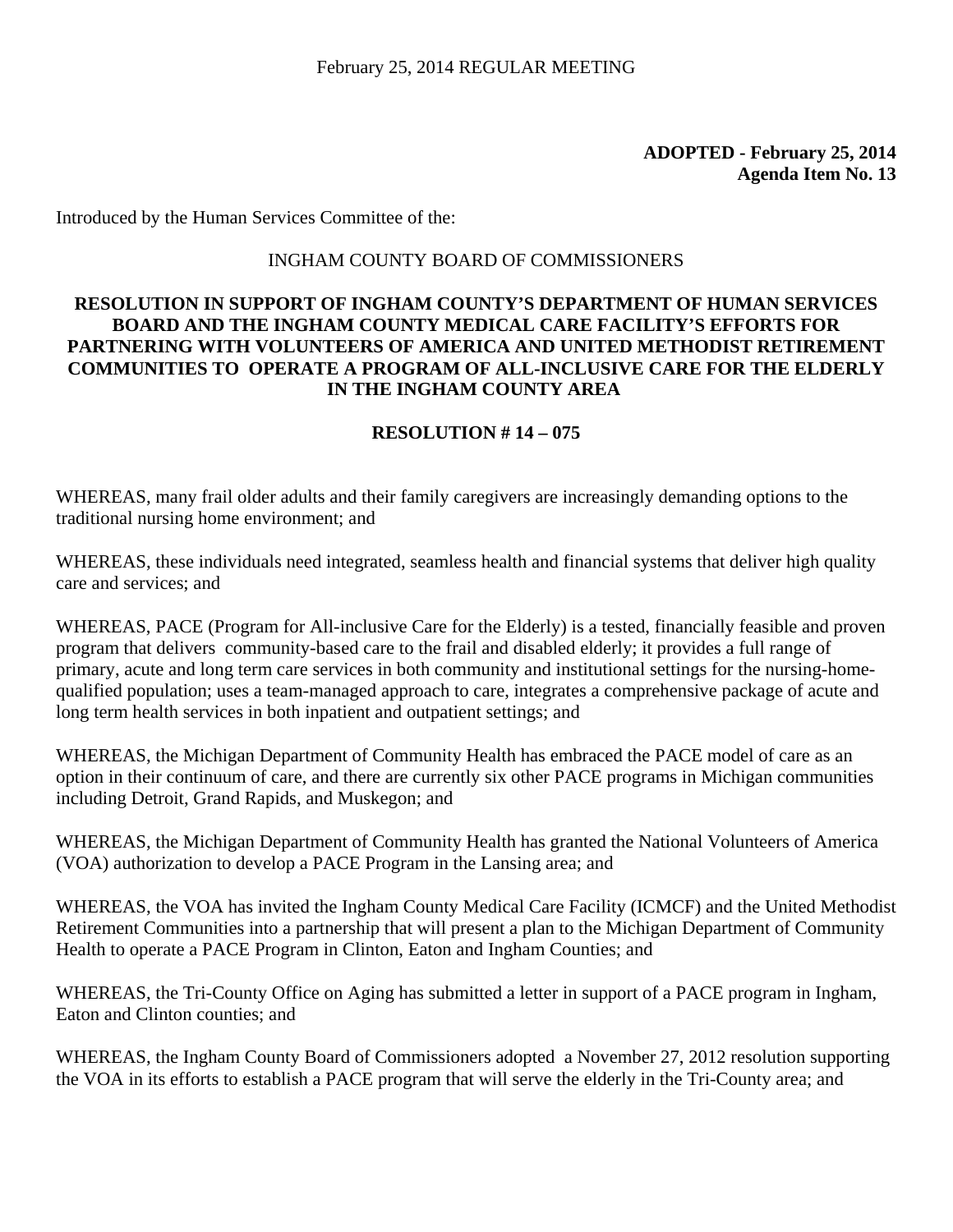WHEREAS, the proposed PACE Program in Lansing will invest in significant infrastructure for a clinical center and will employ up to 100 staff to serve the frail elderly in the community; and

WHEREAS, ICMCF's participation in PACE governance will help assure that the program operates in a collaborative manner and will assist the ICMCF in its efforts to provide the optimal set of services to meet the needs of frail older adults in Ingham County; and

WHEREAS, the PACE program would assist ICMCF with continuing to operate in a financially self-sufficient manner, and ICMCF's \$1.3 million contribution to the proposed equity and working capital of the partnership is projected to be repaid within six years.

THEREFORE BE IT RESOLVED, the Ingham County Board of Commissioners supports Ingham County's Department of Human Services Board and the Ingham County Medical Care Facility in the proposed partnership with Volunteers of America and United Methodist Retirement Communities to establish a PACE program that will serve the frail elderly in the Ingham County area.

**HUMAN SERVICES: Yeas:** Nolan, Holman, McGrain, Hope, Anthony and Vickers  **Nays:** None **Absent:** Tennis **Approved 2/24/14**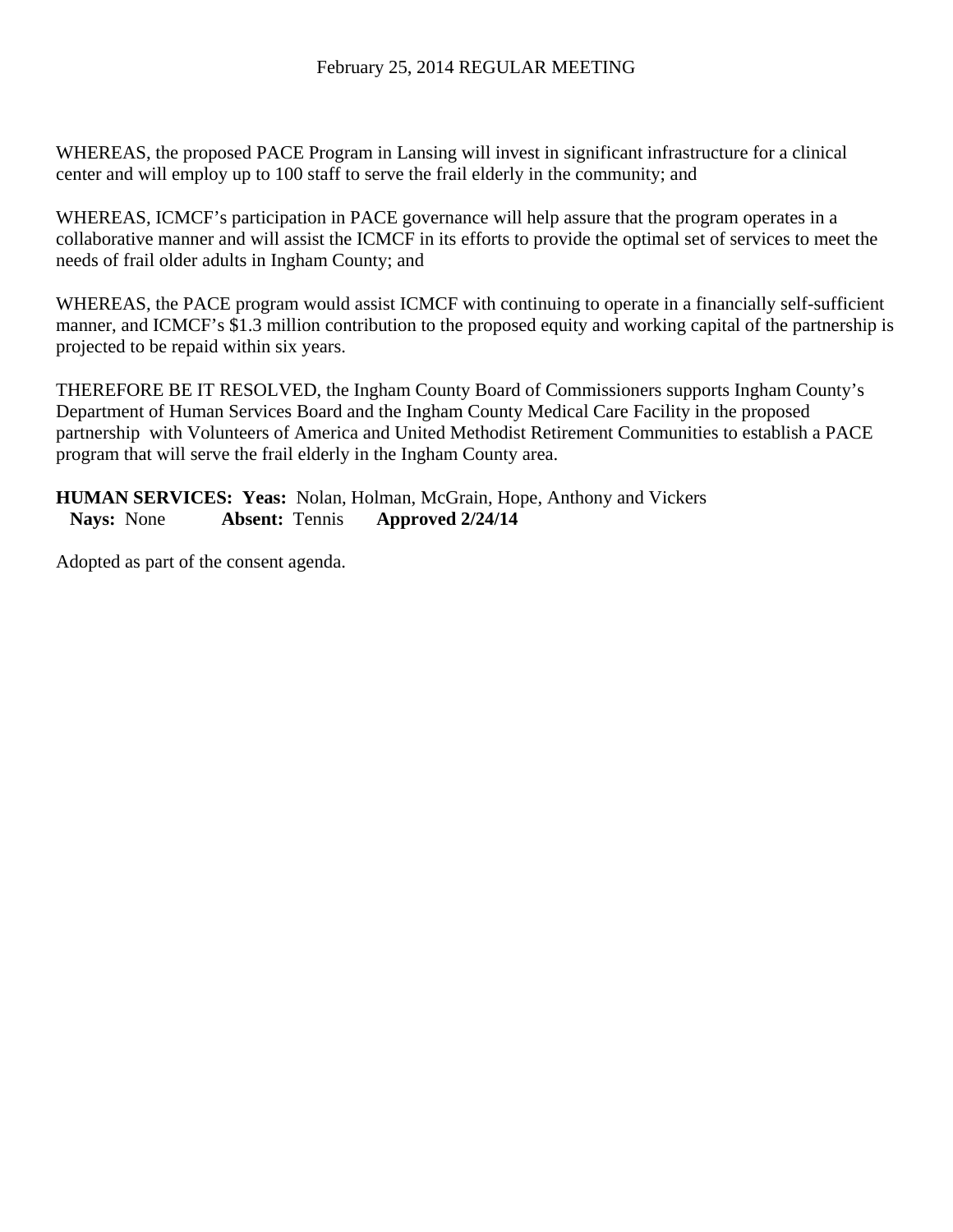Introduced by the Human Services and Finance Committees of the:

#### INGHAM COUNTY BOARD OF COMMISSIONERS

## **RESOLUTION TO AUTHORIZE THE CREATION OF AN INTERFACE BETWEEN CMH-CEI AND HEALTH DEPARTMENT ELECTRONIC HEALTH RECORD (EHR) SOFTWARE SYSTEMS AND AMEND THE BEHAVIORAL HEALTH SERVICES AGREEMENT**

## **RESOLUTION # 14 – 076**

WHEREAS, In Resolution #12-228, the Board of Commissioners authorized a Behavioral Health Services Agreement with Community Mental Health of Clinton, Eaton and Ingham Counties (CMH-CEI) to provide behavioral health services to Health Department Health Center patients; and

WHEREAS, CMH-CEI and the Health Department use incompatible electronic health record (EHR) software systems; and

WHEREAS, an interface is necessary for CMH-CEI's EHR software to access patient data through the Health Department's EHR software system; and

WHEREAS, the interface that will enable CMH-CEI to access the necessary patient data must be created within the Health Department's EHR software system, NextGen; and

WHEREAS, CMH-CEI shall be responsible for the total cost of the creation of the interface; and

WHEREAS, the County shall not incur any cost or dedicate staff time to the creation of the interface; and

WHEREAS, the Ingham Community Health Center Board has reviewed and supports the creation of the interface; and

WHEREAS, the Acting Health Officer recommends that the Board of Commissioners authorize the creation of an interface between Community Mental Health of Clinton, Eaton and Ingham County and the Health Department Electronic Health Record Software Systems.

THEREFORE BE IT RESOLVED, that the Board of Commissioners authorizes the creation of an interface between Community Mental Health of Clinton, Eaton and Ingham County and the Health Department Electronic Health Record Software Systems.

BE IT FURTHER RESOLVED, that the Health Department be authorized to amend the NextGen Software License and Services Agreement to include the creation of the interface at a cost not to exceed \$15,000.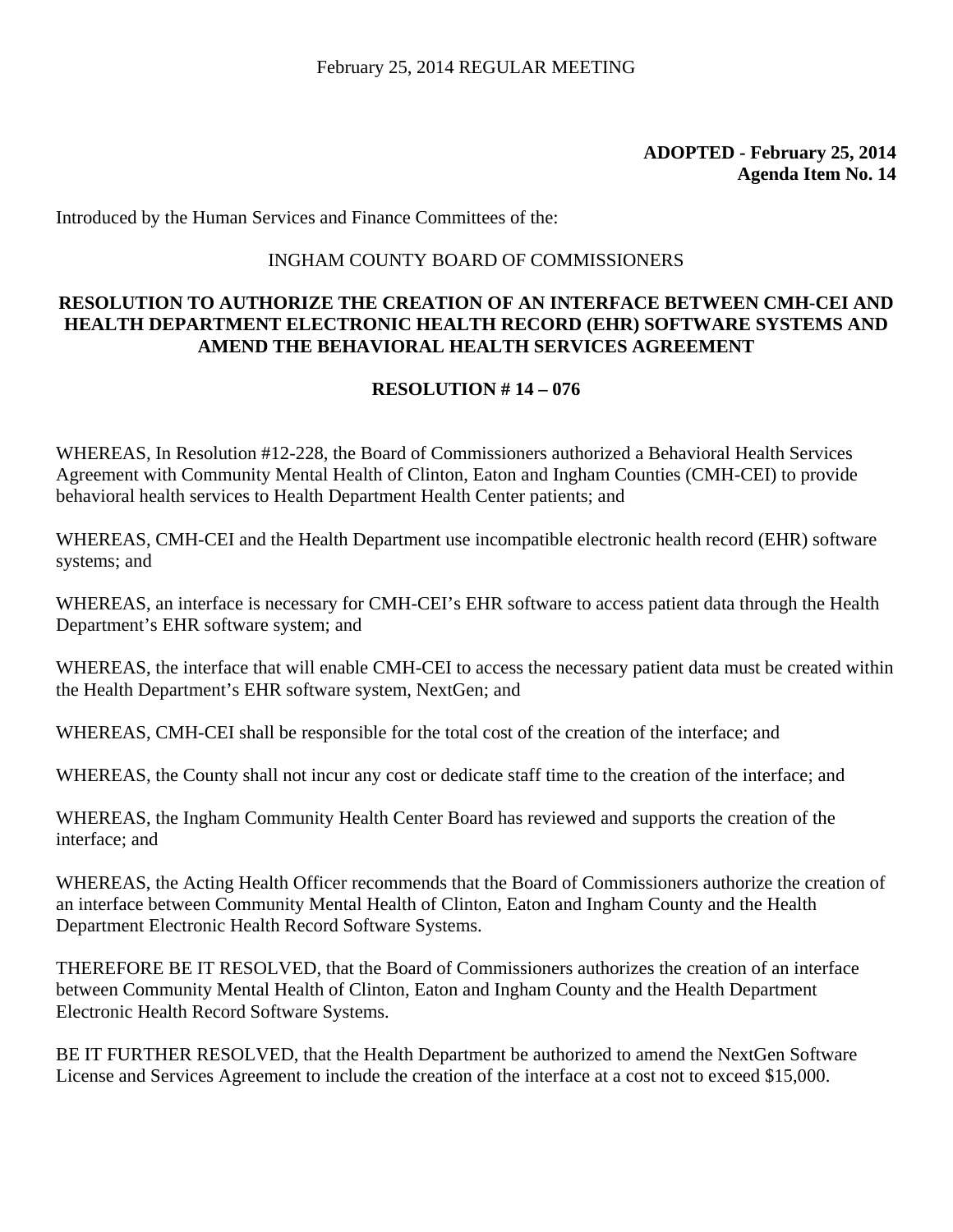BE IT FURTHER RESOLVED, that the Agreement between the Health Department and CMH-CEI for Behavioral Health Services is amended to include compensation to Ingham County for the total cost of the interface.

BE IT FURTHER RESOLVED, that all other terms and conditions of the Behavioral Health Services Agreement are unchanged.

BE IT FURTHER RESOLVED, the Controller/Administrator is authorized to make any necessary budget adjustments consistent with this resolution.

BE IT FURTHER RESOLVED, that the Chairperson of the Board of Commissioners is hereby authorized to sign the necessary contract documents on behalf of the county after approval as to form by the County Attorney.

**HUMAN SERVICES: Yeas:** Nolan, Holman, McGrain, Hope, Anthony, Vickers  **Nays:** None **Absent:** Tennis **Approved 2/24/14** 

**FINANCE: Yeas:** Koenig, Anthony, Tennis, McGrain, Bahar-Cook, Vickers  **Nays:** None **Absent:** Schafer **Approved 2/19/14**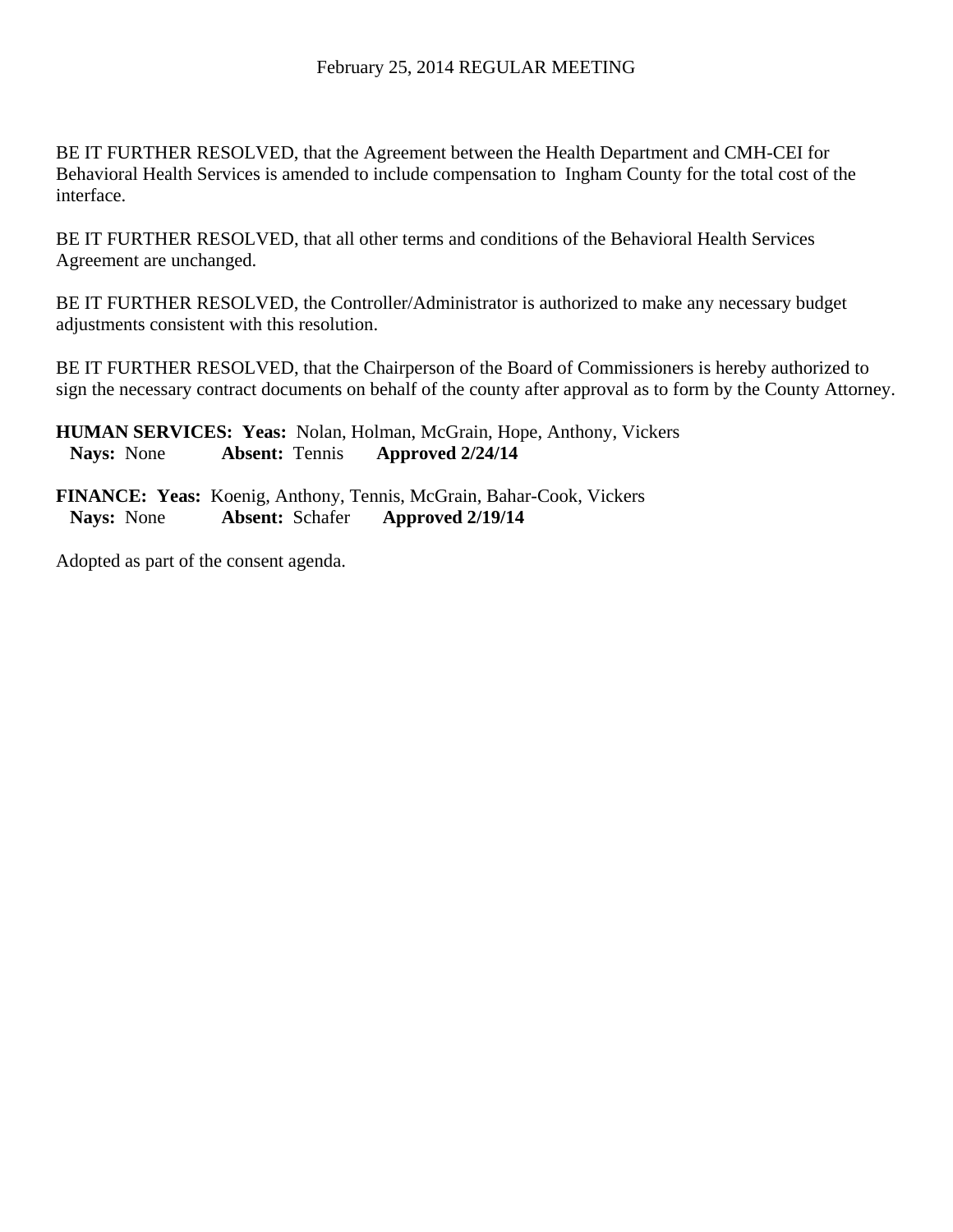Introduced by the Human Services and Finance Committees of the:

#### INGHAM COUNTY BOARD OF COMMISSIONERS

## **RESOLUTION TO AUTHORIZE AN AGREEMENT WITH EATON REGIONAL EDUCATION SERVICE AGENCY (RESA) TO PREVENT AND REDUCE TOBACCO USE AND ALCOHOL ABUSE IN INGHAM COUNTY**

## **RESOLUTION # 14 – 077**

WHEREAS, Eaton Regional Education Service Agency (RESA) provides administrative support for the Ingham Substance Abuse Prevention Coalition to collaborate and advocate for stronger prevention measures for the access and availability of tobacco and alcohol; and

WHEREAS, Ingham Substance Abuse Prevention Coalition's Implementation Plan for FY2014 includes several outcomes targeted to prevent and reduce tobacco use and alcohol abuse in Ingham County; and

WHEREAS, the Ingham County Health Department is committed to preventing and reducing the use of tobacco and alcohol abuse; and

WHEREAS, the Ingham County Health Department has been requested to perform activities related to tobacco and alcohol prevention and reduction in the Ingham Substance Abuse Prevention Coalition's Implementation Plan; and

WHEREAS, Eaton Regional Education Service Agency has agreed to reimburse the County for up to \$35,300 for performance of such activities; and

WHEREAS, the Acting Health Officer recommends that the Board of Commissioners authorize an agreement with Eaton Regional Education Services Agency (RESA) for tobacco and alcohol prevention and reduction activities in Ingham County.

THEREFORE BE IT RESOLVED, that the Ingham County Board of Commissioners authorizes an agreement with Eaton Regional Education Service Agency (RESA) for up to \$35,300 for tobacco and alcohol prevention and reduction activities in Ingham County.

BE IT FURTHER RESOLVED, the contract period shall be from October 1, 2013 through September 30, 2014.

BE IT FURTHER RESOLVED, that the Chairperson of the Ingham County Board of Commissioners is authorized to sign the agreement after it is approved as to form by the County Attorney.

**HUMAN SERVICES: Yeas:** Nolan, Holman, McGrain, Hope, Anthony, Vickers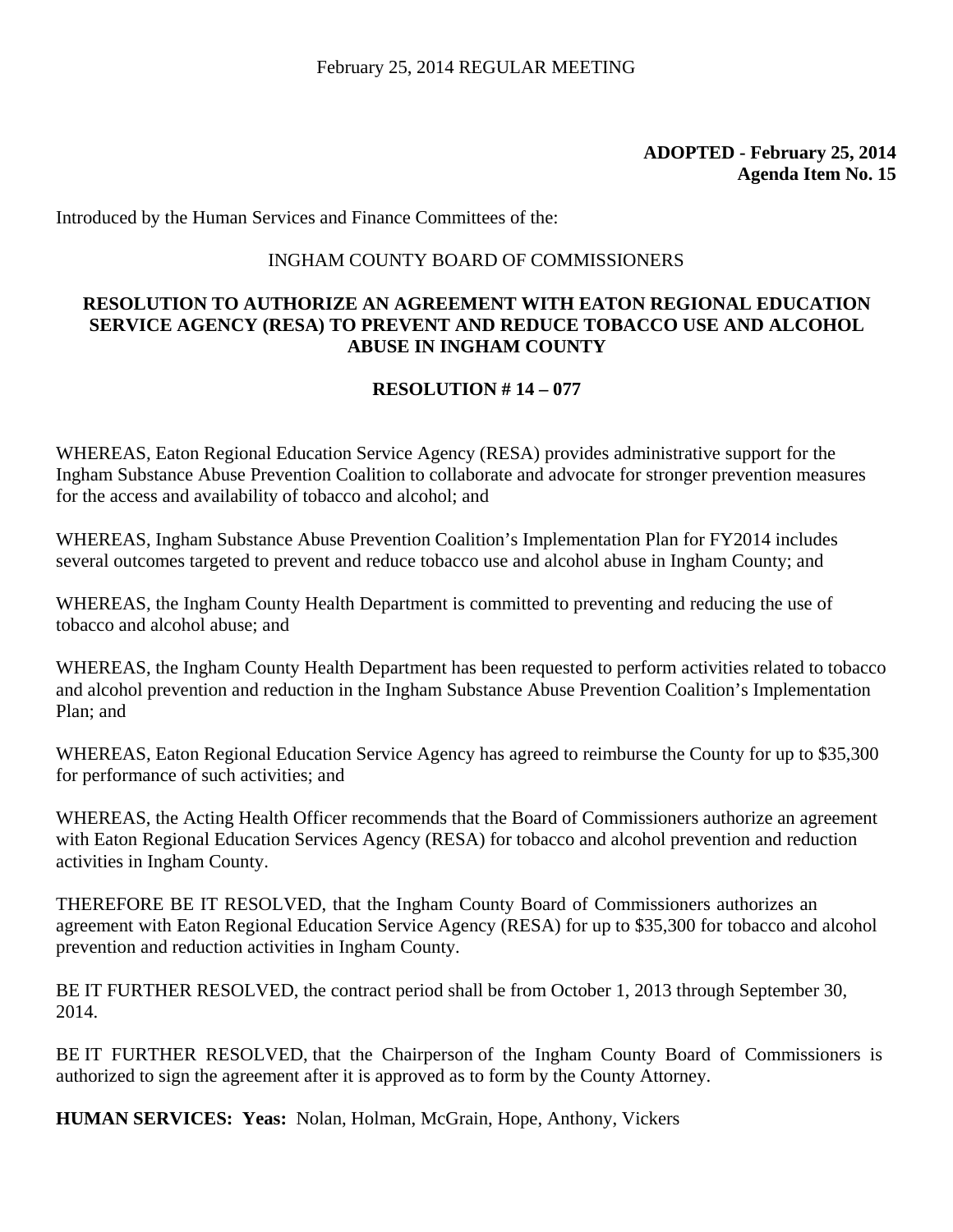**Nays:** None **Absent:** Tennis **Approved 2/24/14** 

FINANCE: Yeas: Koenig, Anthony, Tennis, McGrain, Bahar-Cook, Vickers<br>Nays: None **Absent: Schafer Approved 2/19/14 Nays:** None **Absent:** Schafer **Approved 2/19/14**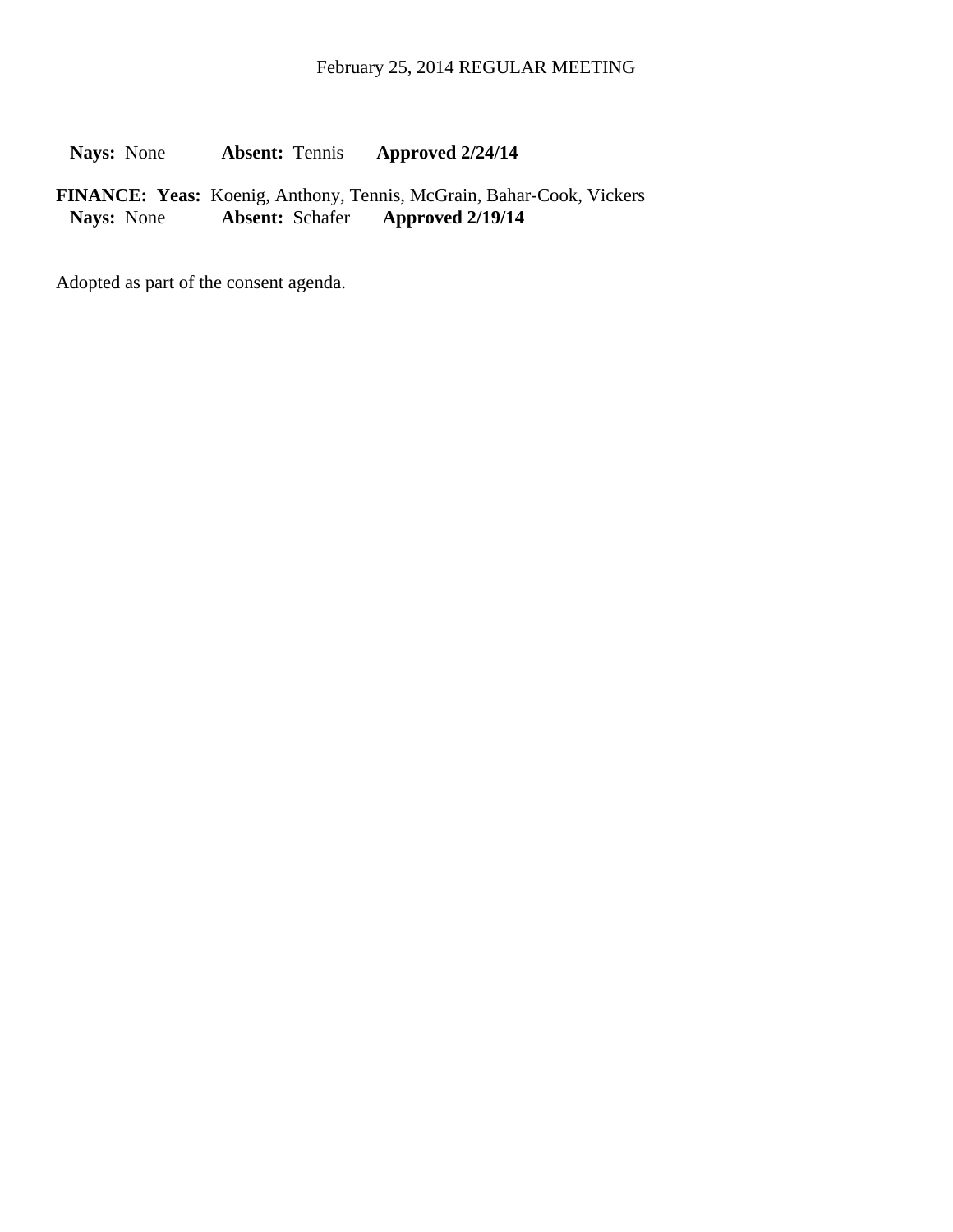Introduced by the Human Services, County Services and Finance Committees of the:

#### INGHAM COUNTY BOARD OF COMMISSIONERS

## **RESOLUTION TO AUTHORIZE AN AMENDMENT TO THE AGREEMENT WITH THE MICHIGAN PUBLIC HEALTH INSTITUTE (MPHI) FOR THE PATHWAYS TO BETTER HEALTH GRANT AND AUTHORIZE EQUIPMENT PURCHASES AND ESTABLISH TEMPORARY POSITIONS**

#### **RESOLUTION # 14 – 078**

WHEREAS, in 2004 the U.S. spent more on health care than any other country in the world as a percentage of gross domestic product (15.2% in 2004) and Michigan spent 13.5% of its gross state product (GSP) on personal health care in the same year; and

WHEREAS, current rate of growth in health care spending is unsustainable and ultimately damaging to our economy and the health system; and

WHEREAS, social determinants have an undeniable effect on health and well-being; and

WHEREAS, Ingham County was one of three sites selected to participate in the Michigan Pathways to Better Health project; and

WHEREAS, in Resolution #13-245, the Board of Commissioners accepted a grant in the amount of \$1,344,869.00 and authorized an agreement with the Michigan Public Health Institute (MPHI) for the period of July 1, 2013 through June 30, 2014; and

WHEREAS, The Michigan Public Health Institute (MPHI), received authorization from federal Centers for Medicare and Medicaid Services (CMS) to reallocate unspent grant funds from FY 12-13; and

WHEREAS, MPHI will provide Ingham County additional grant funds in the amount up to \$215,719; and

WHEREAS, the Acting Health Officer recommends that the Board of Commissioners accept the additional funding in the amount of up to \$215,719 from the Michigan Public Health Institute.

THEREFORE BE IT RESOLVED, that the Board of Commissioners authorizes an amendment to the agreement with the Michigan Public Health Institute accepting additional funding in the amount of up to \$215,719.

BE IT FURTHER RESOLVED, that the subcontract agreements authorized in Resolution #13-245 be amended to increase the amount up to \$2,000 to provide smart phones with monthly cost and tablet keyboard for one Community Health Worker (CHW) to the following agencies: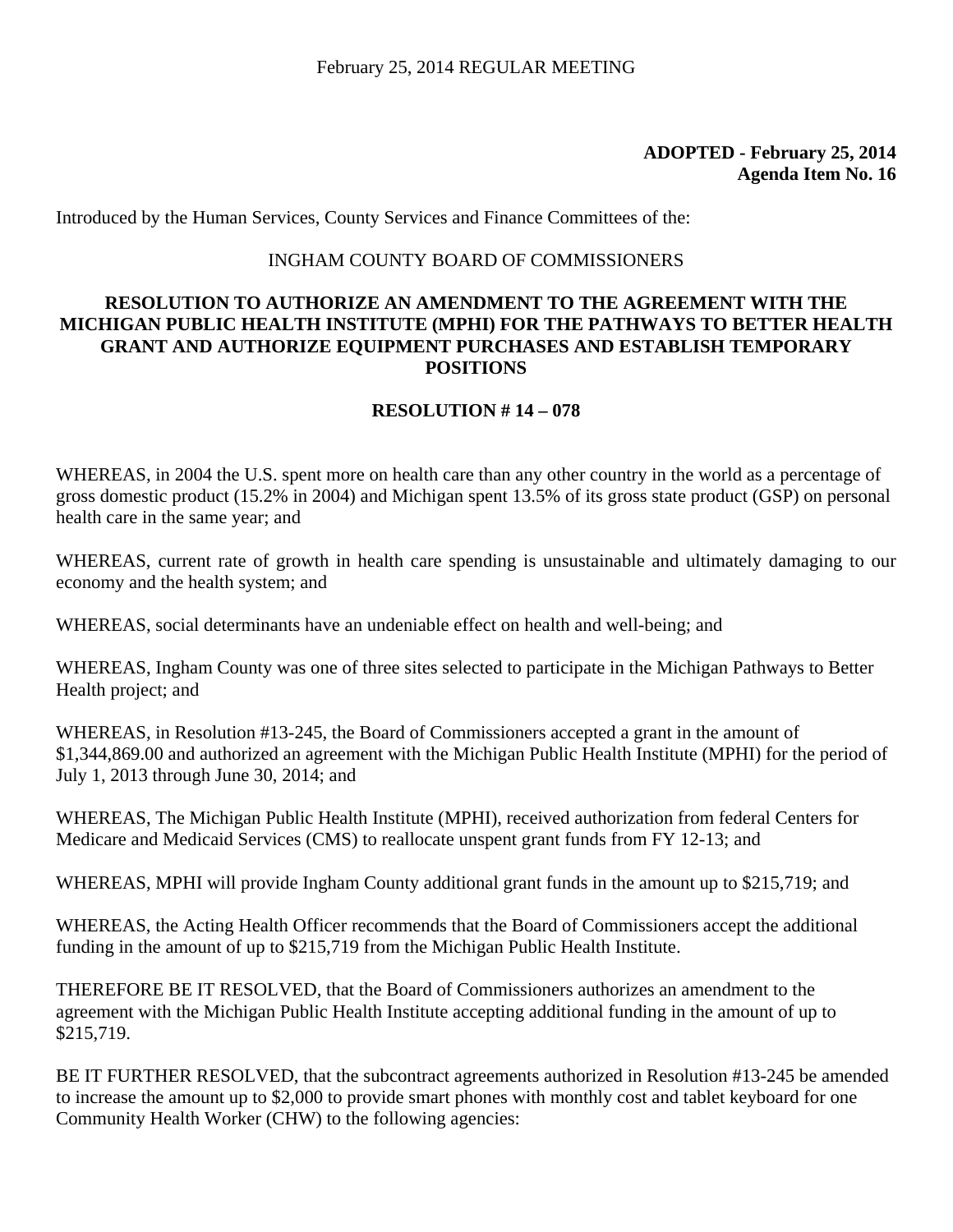Allen Neighborhood Center NorthWest Initiative South Side Community Coalition National Counsel on Alcohol of Lansing Tri-County Office on Aging

BE IT FURTHER RESOLVED, that the subcontract agreements authorized in Resolution #13-245 be amended to increase the amount up to \$3,000 to provide smart phones with monthly cost and tablet keyboards for two CHWs to the following agencies:

 Capital Area Community Services Volunteers of America

BE IT FURTHER RESOLVED, that the agreement with the Ingham Health Plan Corporation shall be amended in the amount of up to \$15,000 to provide training for all 20 staff including full Motivational Interviewing training.

BE IT FURTHER RESOLVED, a subcontract agreement is authorized with the Mid-Michigan District Health Department in the amount of up to \$55,000 to hire one CHW to provide services to Clinton County Residents.

BE IT FURTHER RESOLVED, that the following equipment will be purchased:

13 Smart phones including charging package (11 ICHD CHWs and 2 ICHD Clinical Supervisors) plus monthly fees

3 computers (computers to be share between the eleven ICHD CHWs)

3 tablets to support new ICHD CHWs

11 wireless keyboards for CHWs' tablets

BE IT FURTHER RESOLVED, that the following temporary positions are established for the duration of the grant: Community Health Worker (UAW/D, 3 positions) Project Specialist (ICEA/5, 2 positions).

BE IT FURTHER RESOLVED, that the funds to support this amendment shall be spent by June 30, 2014.

BE IT FURTHER RESOLVED, that the Controller/Administrator is authorized to make any necessary budget adjustments consistent with this resolution.

BE IT FURTHER RESOLVED, that the Board Chairperson is authorized to sign the subcontracts and any other documents after review by the County Attorney.

**HUMAN SERVICES: Yeas:** Nolan, Holman, McGrain, Hope, Anthony, Vickers  **Nays:** None **Absent:** Tennis **Approved 2/24/14**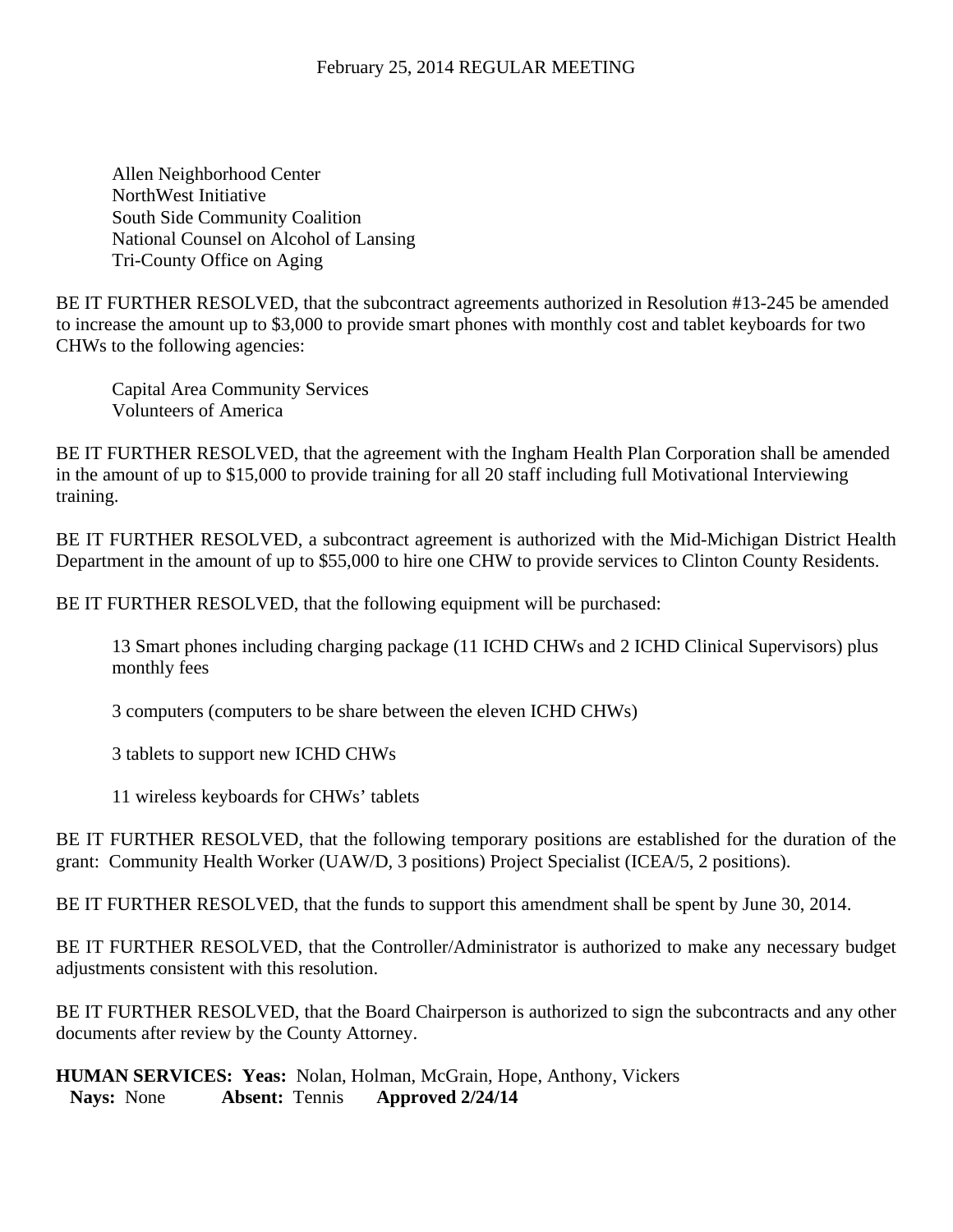**COUNTY SERVICES: Yeas:** Holman, Tsernoglou, Crenshaw, Nolan, Koenig, Celentino, Maiville **Nays**: None **Absent:** None **Approved 2/18/14**

**FINANCE: Yeas:** Koenig, Anthony, Tennis, McGrain, Bahar-Cook, Vickers<br>Nays: None **Absent:** Schafer **Approved 2/19/14 Nays:** None **Absent:** Schafer **Approved 2/19/14**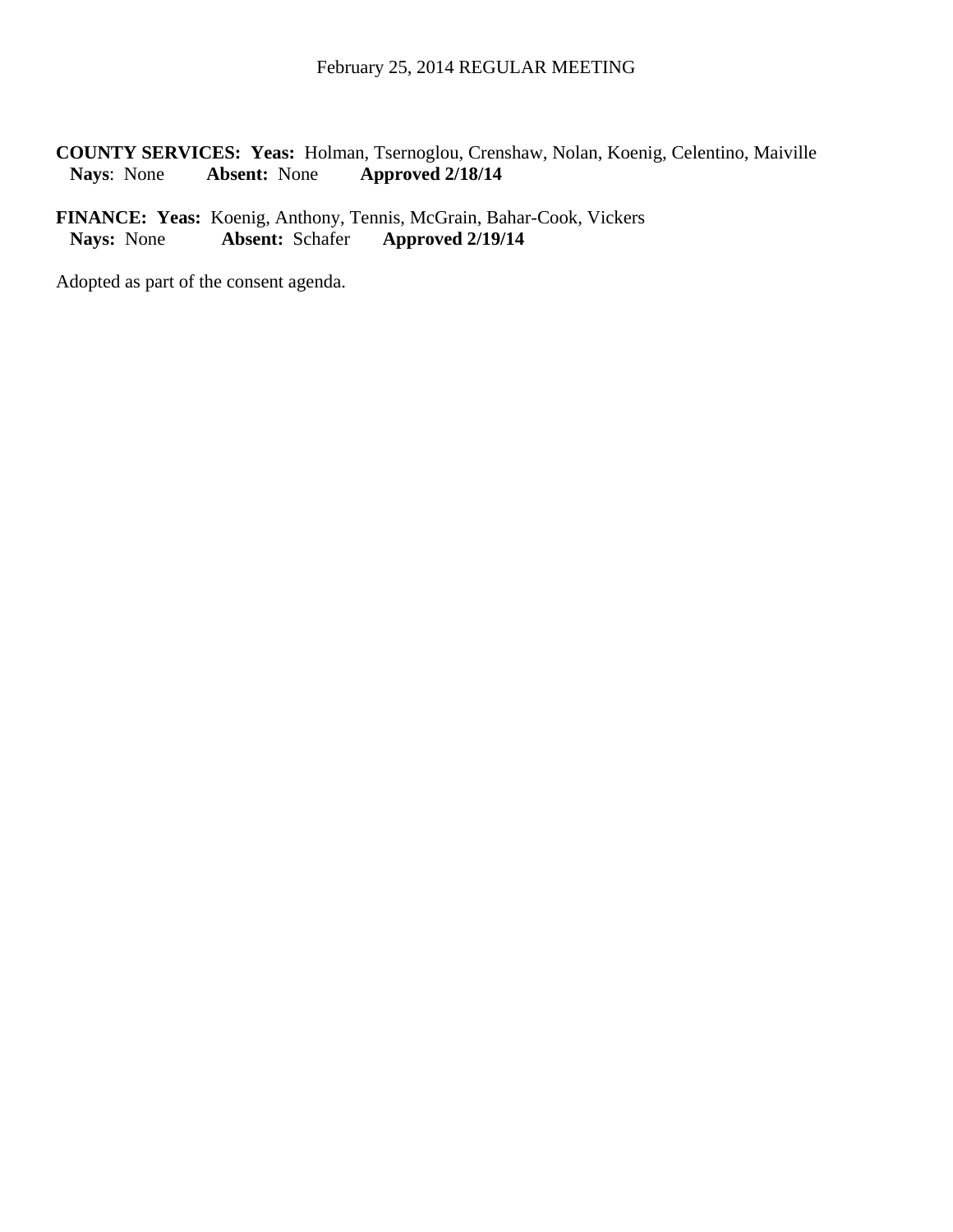Introduced by the Law and Courts, County Services and Finance Committees of the:

#### INGHAM COUNTY BOARD OF COMMISSIONERS

#### **RESOLUTION TO RECLASSIFY THE ANIMAL CONTROL DIRECTOR POSITION**

#### **RESOLUTION # 14 – 079**

WHEREAS, the Animal Control Director position has recently become vacant; and

WHEREAS, the core duties of the Animal Control Director position were analyzed for the first time since 2004 to determine if any adjustments were warranted; and

WHEREAS, through the process of analyzing the duties of the Animal Control Director position by the Human Resources Department it was determined that the position should be reclassified.

THEREFORE BE IT RESOLVED, Position number 421001 Animal Control Director (MCF11, \$63,641 - \$76,389) is reclassified to (MCF12, \$68,331 - \$82,015) effective upon passage of this resolution.

BE IT FURTHER RESOLVED, that the Controller/Administrator's Office is authorized to make any necessary budget adjustments and Position Allocation List adjustments consistent with this Resolution.

**LAW & COURTS: Yeas:** Bahar-Cook, Hope, Celentino, Tsernoglou, Schafer, Maiville **Nays:** None **Absent:** Crenshaw **Approved 2/13/14**

**COUNTY SERVICES: Yeas:** Holman, Tsernoglou, Crenshaw, Nolan, Koenig, Celentino, Maiville **Nays**: None **Absent:** None **Approved 2/18/14**

**FINANCE: Yeas:** Koenig, Anthony, Tennis, McGrain, Bahar-Cook, Vickers  **Nays:** None **Absent:** Schafer **Approved 2/19/14**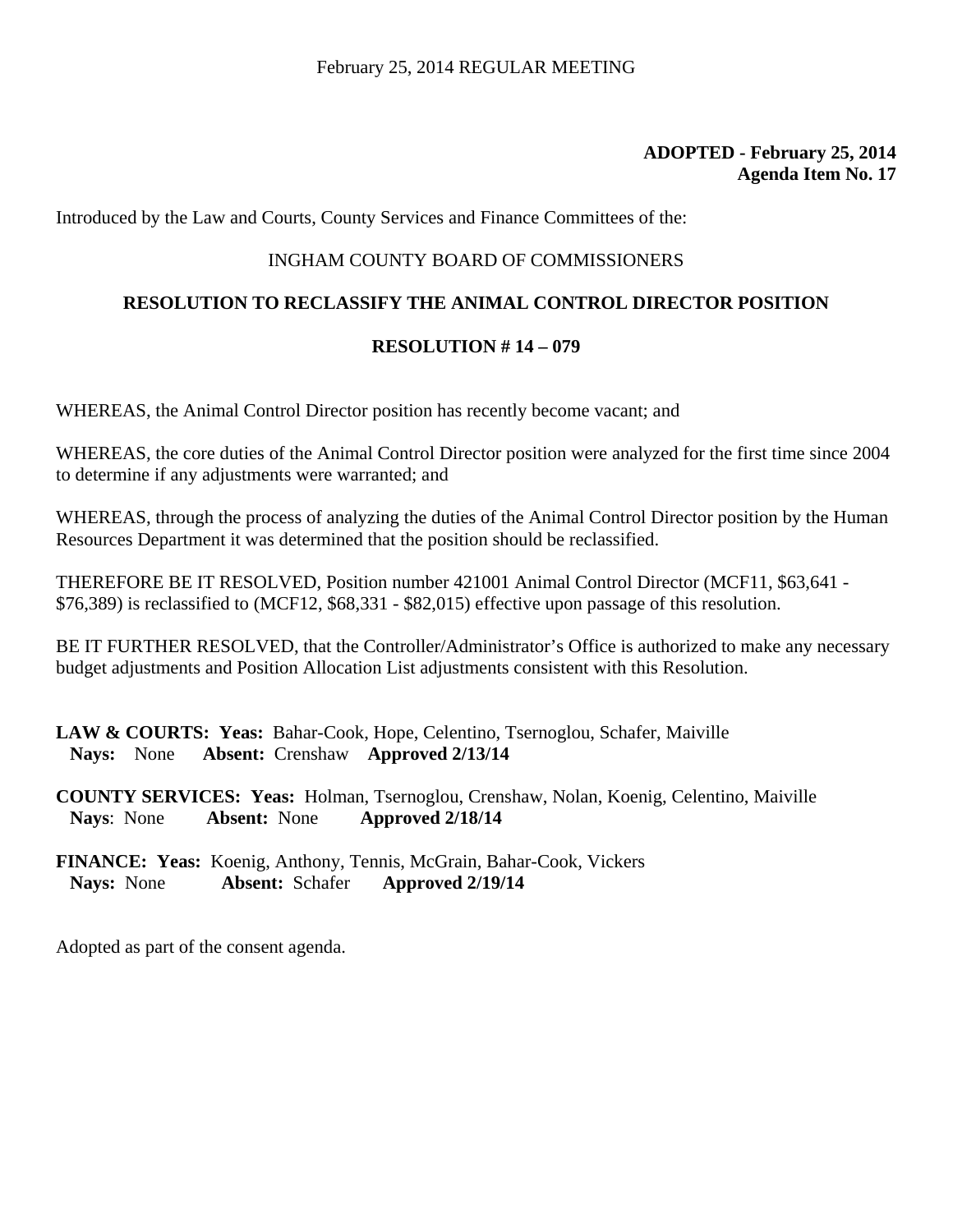Introduced by the Law and Courts and Finance Committees of the:

#### INGHAM COUNTY BOARD OF COMMISSIONERS

## **RESOLUTION AUTHORIZING FAMILY DEPENDENCY TREATMENT COURT TO ENTER INTO A SUBCONTRACT WITH DR. NORMAN MILLER**

#### **RESOLUTION # 14 – 080**

WHEREAS, the Michigan Drug Court Grant program, administered by the State Court Administrative Office, has awarded a grant in the amount of \$72,000 to the Ingham County Circuit Court Family Dependency Treatment Court for the purpose of eliminating barriers to treatment as well as the continuation of funding for a position; and

WHEREAS, Resolution #13-425 authorized the acceptance of that grant and entering into subcontracts with various professionals providing assessment and treatment; and

WHEREAS, the Family Dependency Treatment Court handles cases involving parents of children petitioned to the Court for abuse and or neglect and the parent's primary issue is substance abuse; and

WHEREAS, the barriers affected with this grant will include transportation, rewards and incentives, therapeutic parenting time, substance testing, cognitive behavioral therapy, relapse prevention programming, in-patient treatment, risk assessment, psychiatric consultation and assessment, and medical consultation; and

WHEREAS, Dr. Norman Miller, MD JD PLLC has over 30 years of experience; specializing in addiction and forensic psychiatry, and is board certified in addiction psychiatry, forensic psychiatry, neurology, and psychiatry.

THEREFORE BE IT RESOLVED, that a grant subcontract with Dr. Norman Miller, MD JD PLLC is authorized to provide case consultation, psychiatric evaluation, and pain management evaluation at a cost of \$300.00 per hour, not to exceed \$8,000 for the duration of this grant period, which ends on September 30, 2014.

BE IT FURTHER RESOLVED, that the Ingham County Board of Commissioners authorizes the Board Chairperson to sign any necessary contract documents that are consistent with this resolution and approved as to form by the County Attorney.

BE IT FURTHER RESOLVED, that the Controller is directed to make the necessary adjustments to the 2014 Ingham County Circuit Court Family Division budget.

LAW & COURTS: Yeas: Bahar-Cook, Hope, Celentino, Tsernoglou, Schafer, Maiville **Nays:** None **Absent:** Crenshaw **Approved 2/13/14**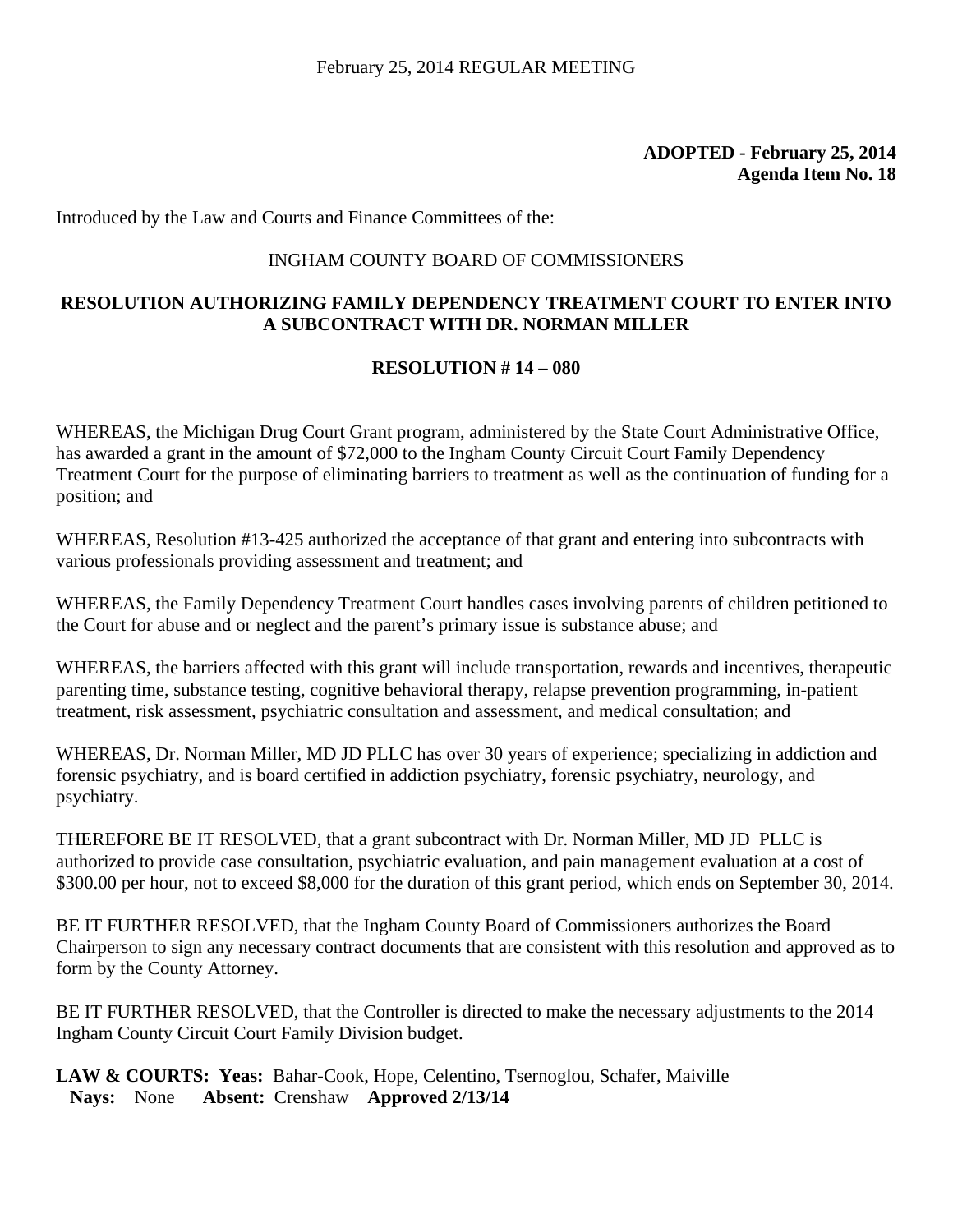## FINANCE: Yeas: Koenig, Anthony, Tennis, McGrain, Bahar-Cook, Vickers<br>Nays: None Absent: Schafer Approved 2/19/14  **Nays:** None **Absent:** Schafer **Approved 2/19/14**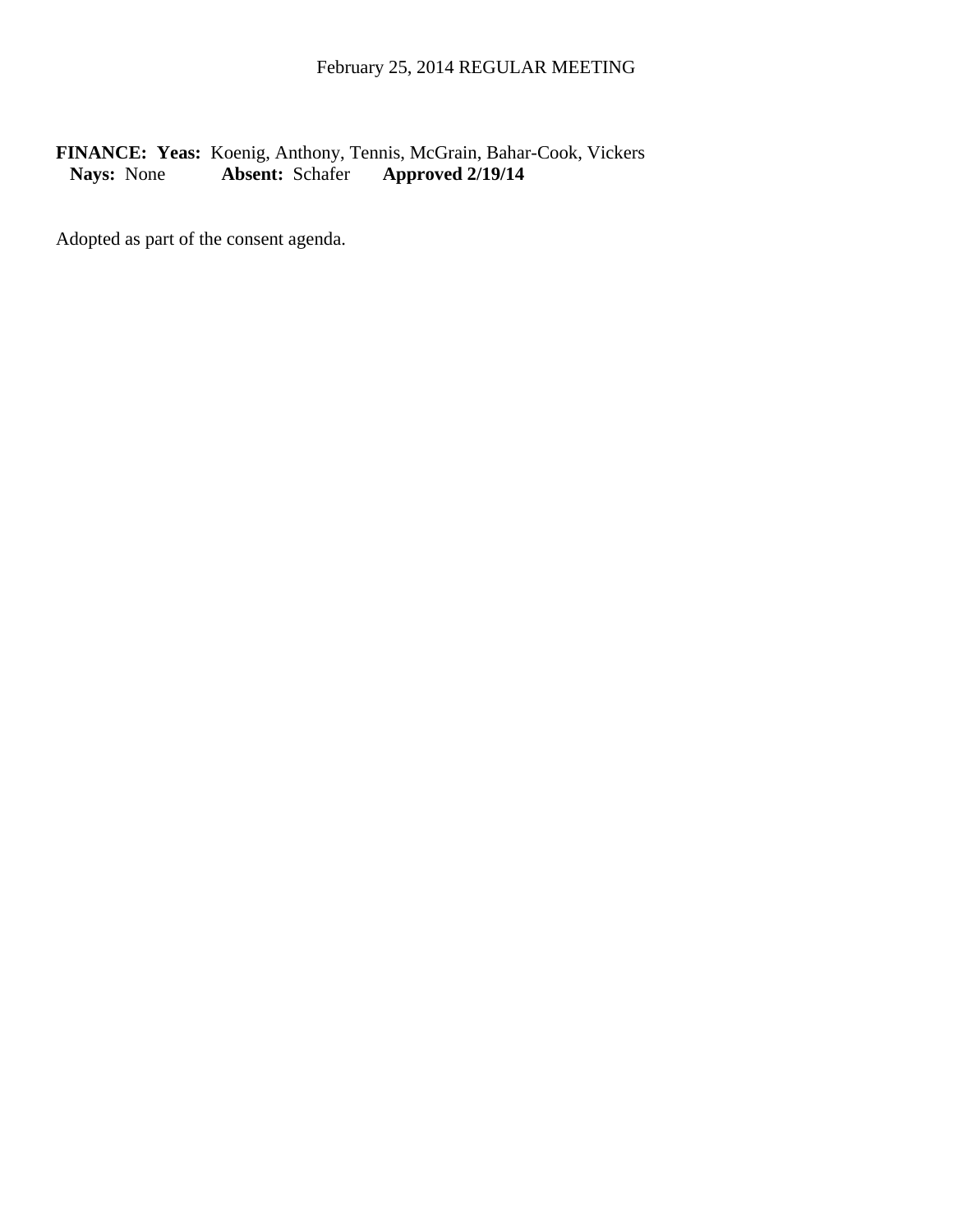### **ADOPTED - February 25, 2014 Agenda Item No. 19**

Introduced by the Law and Courts and Finance Committees of the:

#### INGHAM COUNTY BOARD OF COMMISSIONERS

## **RESOLUTION AUTHORIZING CONTRACTS WITH TRITECH FOR A NEW COMPUTER AIDED DISPATCH** (**CAD) AND PRIORITY DISPATCH FOR COMPUTERIZED EMERGENCY MEDICAL DISPATCH (ProQA) FOR THE INGHAM COUNTY 9-1-1 CENTRAL DISPATCH CENTER**

## **RESOLUTION # 14 – 081**

WHEREAS, the Ingham County Board of Commissioners operates the 9-1-1 Emergency Telephone Dispatch System through the Ingham County 9-1-1 Central Dispatch Center; and

WHEREAS, the Ingham County Board of Commissioners previously authorized the acquisition of VisionAir CAD for the Ingham County 9-1-1 Center CAD System; and

WHEREAS, the 9-1-1 Center Staff and MIS Administration working with TriTech/VisionAir have determined that the current VisionAir CAD system does not have the functionality needed to meet the current needs of the Center and an upgrade to their tier one InformCAD system will meet the Center's needs; and

WHEREAS, the current Emergency Medical Dispatch (EMD) is not integrated with the CAD system, implementation of the Priority Dispatch, ProQA EMD program, would result in an intergraded system to the TriTech Inform CAD, resulting in increased service to our citizens; and

WHEREAS, this project will also provide upgraded in-vehicle mobile unit communications and information with the various Police, Fire and EMS agencies throughout the county; and

WHEREAS, this upgraded CAD system will be NextGen ready as the state moves forward with the Next Generation of 9-1-1 technologies.

THEREFORE BE IT RESOLVED, that the Ingham County Board of Commissioners authorizes a contract up to \$374,170 with TriTech for the purchase of a 9-1-1 Center CAD System as outlined by the Proposal/Sales quotation, #Q-00006140 dated December 10, 2013.

BE IT FURTHER RESOLVED, that the Ingham County Board of Commissioners authorizes a contract up to \$126,359.60 with Priority Dispatch for the purchase of their ProQA Paramount Emergency Medical Dispatch (EMD) program, automating a heretofore manual flip card process for the 9-1-1 Center CAD System as outlined by the Proposal/Sales quotation, #95229 dated December 17, 2013.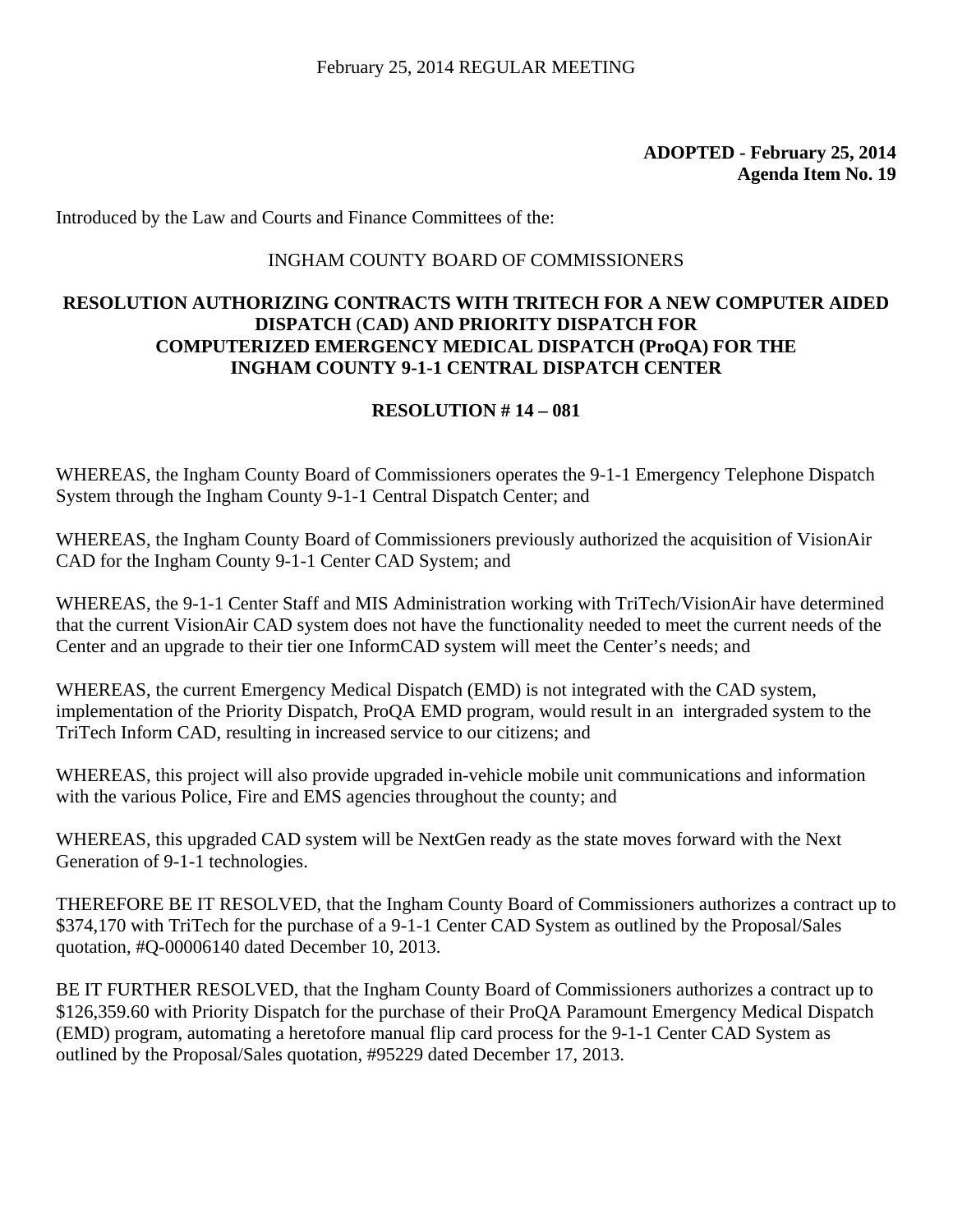BE IT FURTHER RESOLVED, that the Ingham County Board of Commissioners authorizes an appropriation of up to \$550,529 from 9-1-1 Fund balance for the total cost of this CAD System EMD purchase and upgrade project which includes:

| - TriTech Purchase Contract   | \$374,170.00 |
|-------------------------------|--------------|
| - Priority Dispatch ProQA EMD | \$126,359.60 |
| - Project Contingency Fund    | \$50,000.00  |

BE IT FURTHER RESOLVED, that the Chairperson of the Ingham County Board of Commissioners is authorized to sign any Software License Agreement/purchase documents with TriTech and Priority Dispatch consistent with this resolution and approved as to form by the County Attorney.

LAW & COURTS: Yeas: Bahar-Cook, Hope, Celentino, Tsernoglou, Schafer, Maiville **Nays:** None **Absent:** Crenshaw **Approved 2/13/14**

**FINANCE: Yeas:** Koenig, Anthony, Tennis, McGrain, Bahar-Cook, Vickers  **Nays:** None **Absent:** Schafer **Approved 2/19/14** 

Adopted as part of the consent agenda.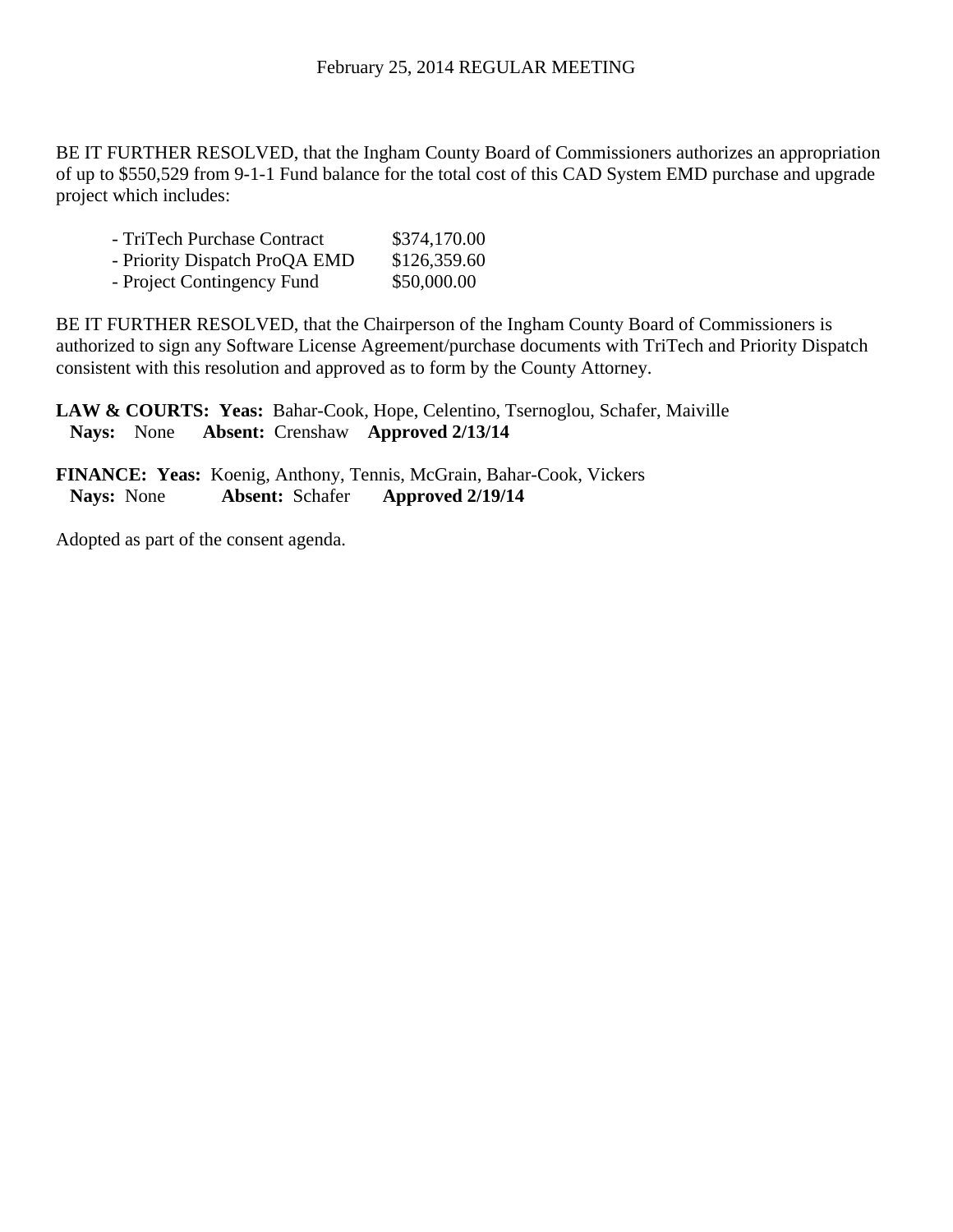## **SPECIAL ORDERS OF THE DAY**:

Commissioner Anthony moved to appoint Thuy Bui, Dichondra Johnson and Laura Fuller to the Women's Commission. Supported by Commissioner Crenshaw.

Motion carried unanimously. Absent: Commissioners Celentino and Tennis.

Commissioner Anthony moved to appoint Paul Palmer to the Community Mental Health Authority. Supported by Commissioner Maiville.

Motion carried unanimously. Absent: Commissioners Celentino and Tennis.

## **PUBLIC COMMENT**:

Eric Schertzing, Ingham County Treasurer, addressed the Board regarding both the Resolution Authorizing the 2014 Administrative Fund and also the 2014 Borrowing Resolution (2013 Delinquent Taxes). He thanked the Board for its continued support.

## **COMMISSIONER ANNOUNCEMENTS**:

Commissioner Nolan informed the Board of an upcoming Michigan Arbor Day Alliance event.

Commissioner Anthony informed the Board of an Ingham County Cultural Diversity Luncheon to be held on Thursday, February 27, 2014 from 11:30 a.m. to 2:00 p.m. at the Veterans Memorial Courthouse.

Commissioner Schafer expressed his gratitude to Vice-Chairperson McGrain for running the meeting in Chairperson Celentino's absence and that it was a productive meeting.

Vice-Chairperson McGrain informed the Board of an upcoming Tri-County Regional Planning Commission event and also a Greater Lansing Convention Visitors Bureau program to take place on March 6.

## **CONSIDERATION AND ALLOWANCE OF THE CLAIMS**:

Commissioner Anthony moved to approve payment of the claims submitted by the County Clerk and Financial Services Department. Commissioner Koenig seconded the motion. The motion carried unanimously.

Absent: Commissioners Celentino and Tennis.

#### **ADJOURNMENT**:

There being no further business, the meeting was adjourned at 6:54 p.m.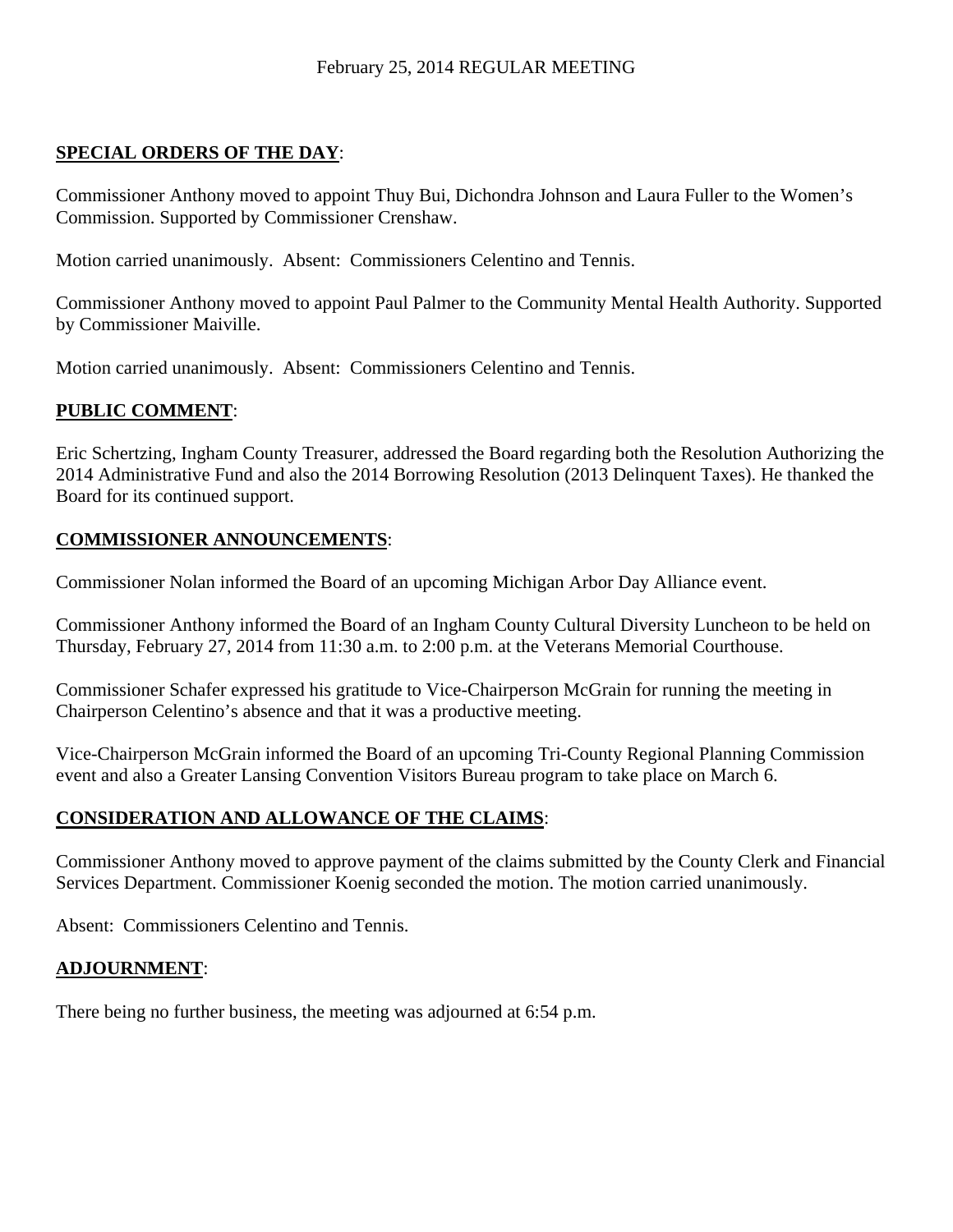Introduced by the County Services Committee of the:

### INGHAM COUNTY BOARD OF COMMISSIONERS

#### **RESOLUTION ESTABLISHING A TRAILS AND PARKS TASK FORCE**

#### **RESOLUTION # 14 -**

WHEREAS, the County Services Committee has been charged with the responsibility of establishing a task force to explore the feasibility of a trails and parks millage for Ingham County; and

WHEREAS, the County Services Committee has recommended that County Commissioners and members of the Ingham County Parks and Recreation Committee initially serve on the Task Force.

THEREFORE BE IT RESOLVED, that the Ingham County Board of Commissioners hereby establishes a Trails and Parks Task Force and appoints the following:

Commissioner Carol Koenig Commissioner Penelope Tsernoglou Commissioner Dianne Holman Commissioner Don Vickers Commissioner Todd Tennis Commissioner Rebecca Bahar-Cook Commissioner Bryan Crenshaw Matt Bennett, Parks and Recreation Commission Mike Rice, Parks and Recreation Commission Sara Nichols, Parks and Recreation Commission Ralph Monsma, Parks and Recreation Commission Commissioner Victor Celentino (ex-officio member)

BE IT FURTHER RESOLVED, the Task Force will assess the needs of the trails and parks, weigh the necessity for a millage, determine the use of the millage funds and establish precise ballot language.

BE IT FURTHER RESOLVED, Commissioner Carol Koenig will serve as the Chairperson of the Task Force and the first meeting is scheduled for Monday, March 24, 2014 at 7 pm.

**COUNTY SERVICES: Yeas:** Holman, Tsernoglou, Crenshaw, Nolan, Koenig, Celentino, Maiville **Nays:** None **Absent:** None **Approved 3/4/14**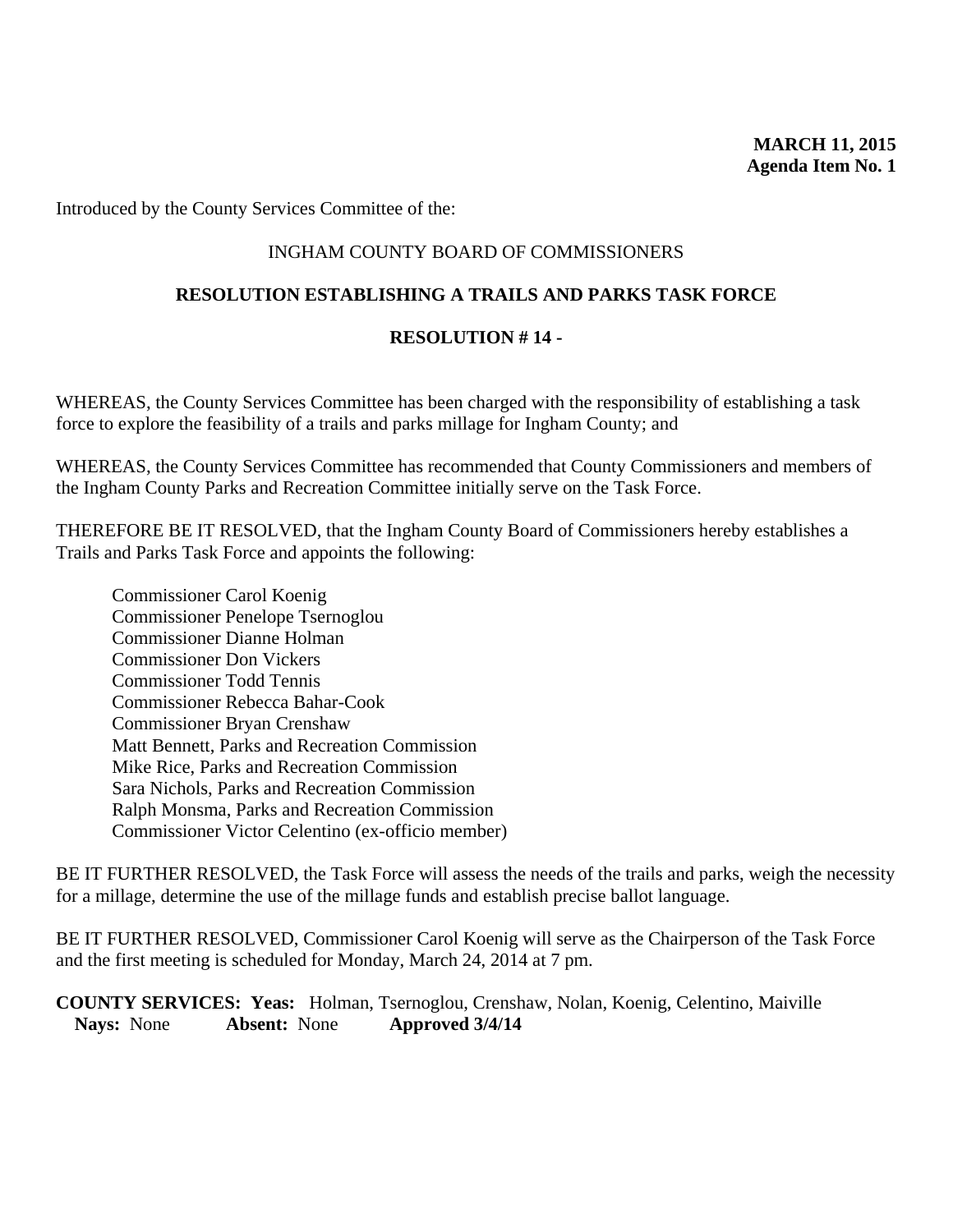Introduced by the County Services Committee of the:

### INGHAM COUNTY BOARD OF COMMISSIONERS

#### **RESOLUTION TO APPROVE THE SPECIAL AND ROUTINE PERMITS FOR THE INGHAM COUNTY ROAD DEPARTMENT**

#### **RESOLUTION # 14 -**

WHEREAS, as of July 23, 2013, the Ingham County Department of Transportation and Roads became the Ingham County Road Department per Resolution #13-289; and

WHEREAS, the Ingham County Road Commission periodically approved Special and Routine permits as part of their roles and responsibilities; and

WHEREAS, this is now the responsibility of the Board of Commissioners to approve these permits as necessary.

THEREFORE BE IT RESOLVED, that the Ingham County Board of Commissioners approves the attached list of Special and Routine Permits dated February 20, 2014 as submitted.

**COUNTY SERVICES: Yeas:** Holman, Tsernoglou, Crenshaw, Nolan, Koenig, Celentino, Maiville **Nays:** None **Absent:** None **Approved 3/4/14**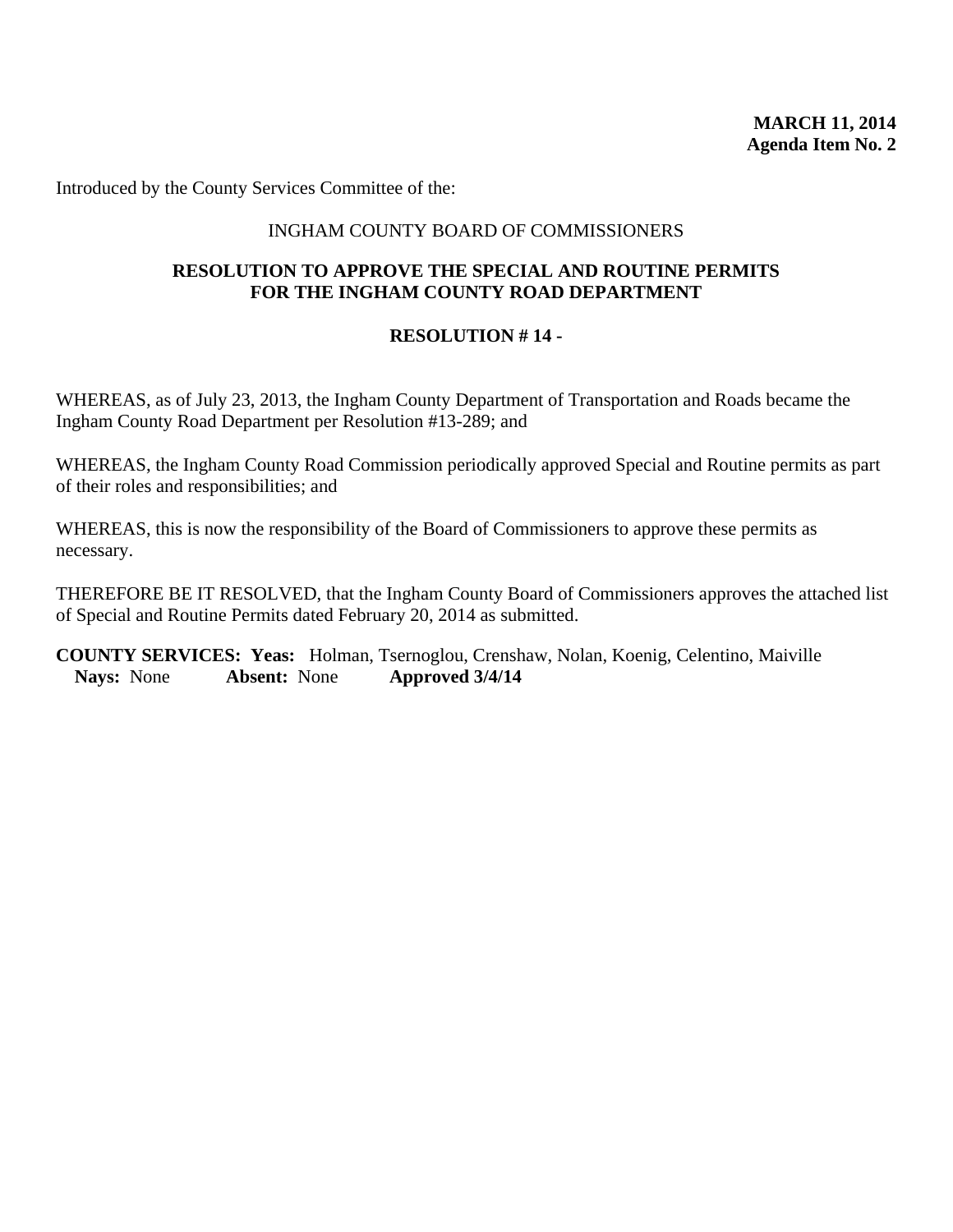#### **INGHAM COUNTY ROAD DEPARTMENT**

DATE: February 20, 2014

#### LIST OF CURRENT PERMITS ISSUED

| <b>R/W PERMIT#</b> | <b>R/W APPLICANT /CONTRACTOR</b> | <b>R/W WORK</b>                             | <b>R/W LOCATION</b>                              | R/W CITY/TWP.   | <b>R/W SECTION</b> |
|--------------------|----------------------------------|---------------------------------------------|--------------------------------------------------|-----------------|--------------------|
| 2014-046           | <b>LANSING CHARTER TOWNSHIP</b>  | <b>WATERMAIN</b>                            | DEERFIELD AVE BET SAGINAW ST<br>& GENESEE ST     | <b>LANSING</b>  | 18                 |
| 2014-047           | WEBBERVILLE FEED & GRAIN         | <b>AGRICULTURAL</b><br><b>MULTIPLE MOVE</b> | <b>VARIOUS</b>                                   | <b>VARIOUS</b>  |                    |
| 2014-048           | <b>LANSING CHARTER TOWNSHIP</b>  | <b>WATERMAIN</b>                            | MITCHELL RD BET WILLOW ST &<br><b>OVERLEA DR</b> | <b>LANSING</b>  | $7\phantom{.0}$    |
| 2014-049           | <b>LANSING CHARTER TOWNSHIP</b>  | <b>WATERMAIN</b>                            | PENDELTON DE BET MACON AVE<br>& FITING AVE       | <b>LANSING</b>  | $\tau$             |
| 2014-050           | AT & T                           | CABLE/UG                                    | OKEMOS RD & MT HOPE RD                           | <b>MERIDIAN</b> | 21                 |
| 2014-051           | AT & T                           | CABLE / UG                                  | LAKE LANSING RD BET MARSH RD<br>& EDSON ST       | <b>MERIDIAN</b> | 10                 |
| 2014-052           | <b>CONSUMERS ENERGY</b>          | ELECTRIC / UG                               | NEWMAN RD & MERIDIAN RD                          | <b>MERIDIAN</b> | 24                 |
| 2014-053           | AT & T                           | CABLE / UG                                  | HASLETT RD BET MARSH RD &<br><b>GREEN RD</b>     | <b>MERIDIAN</b> | 10 & 11            |
|                    |                                  |                                             |                                                  |                 |                    |
|                    |                                  |                                             |                                                  |                 |                    |
|                    |                                  |                                             |                                                  |                 |                    |
|                    |                                  |                                             |                                                  |                 |                    |
|                    |                                  |                                             |                                                  |                 |                    |
|                    |                                  |                                             |                                                  |                 |                    |
|                    |                                  |                                             |                                                  |                 |                    |
|                    |                                  |                                             |                                                  |                 |                    |
|                    |                                  |                                             |                                                  |                 |                    |
|                    |                                  |                                             |                                                  |                 |                    |
|                    |                                  |                                             |                                                  |                 |                    |
|                    |                                  |                                             |                                                  |                 |                    |
|                    |                                  |                                             |                                                  |                 |                    |

 **MANAGING DIRECTOR: \_\_\_\_\_\_\_\_\_\_\_\_\_\_\_\_\_\_\_\_\_\_\_\_\_\_\_\_\_\_**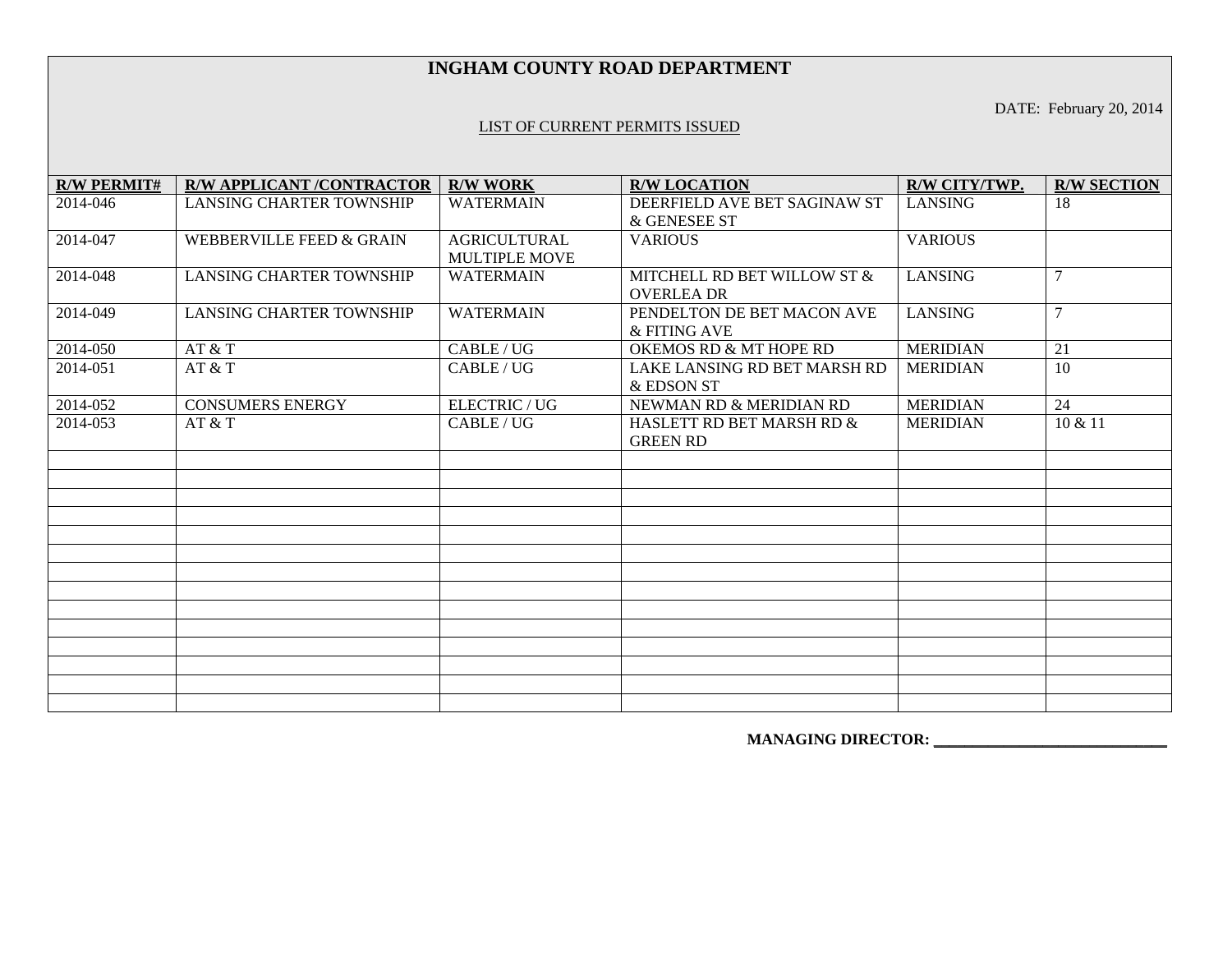Introduced by the County Services Committee of the:

## INGHAM COUNTY BOARD OF COMMISSIONERS

#### **RESOLUTION TO APPROVE AND CERTIFY THE INGHAM COUNTY 2013 PUBLIC ROAD MILEAGE REPORT**

#### **RESOLUTION # 14 -**

WHEREAS, Public Act 51 of 1951, as amended, requires that each county submit an annual report to the State Transportation Commission that illustrates its public road mileage at the end of each year; and

WHEREAS, The Ingham County road mileage can fluctuate from year to year through the addition of roads through development or jurisdiction transfers and by subtraction of roads by road abandonments or jurisdiction transfers; and

WHEREAS, the reported road mileage is used to apportion Michigan Transportation Fund (MTF) revenue to each public road agency (MDOT, county road commissions, cities, and villages) within the state; and

WHEREAS, the provisions of Public Act 51 of 1951 require that the report "must be signed and dated by the Chairman of the Board of County Road Commissioners."

THEREFORE BE IT RESOLVED, that the Ingham County Board of Commissioners approves and authorizes the Board Chairperson to sign the 2013 Public Road Mileage Report document that is consistent with this resolution.

**COUNTY SERVICES: Yeas:** Holman, Tsernoglou, Crenshaw, Nolan, Koenig, Celentino, Maiville **Nays:** None **Absent:** None **Approved 3/4/14**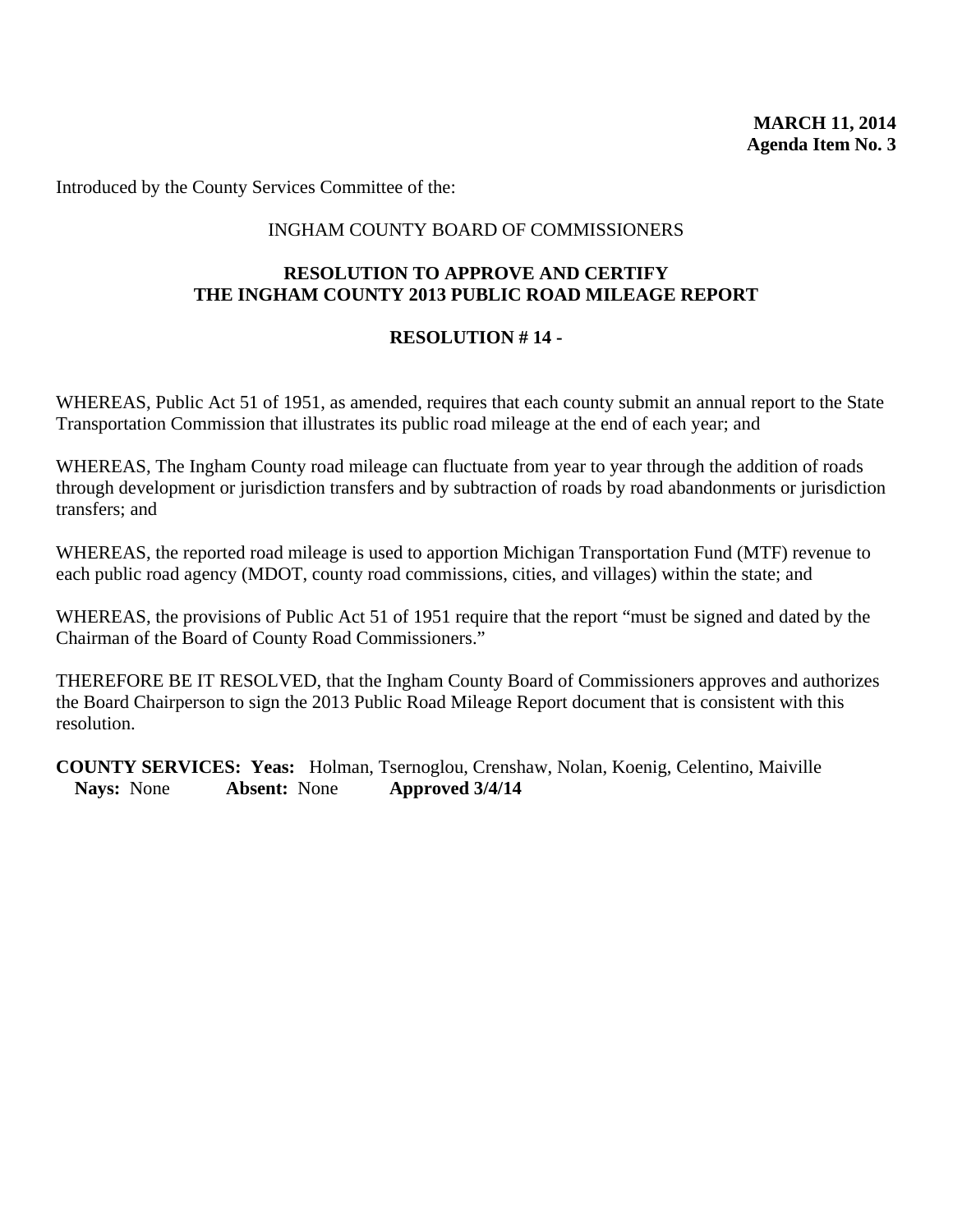|               |                       |                     | <b>CERTIFICATION MILEAGE</b>         |                |                        |               |
|---------------|-----------------------|---------------------|--------------------------------------|----------------|------------------------|---------------|
|               |                       |                     | <b>Ingham County Road Commission</b> |                |                        |               |
|               |                       |                     | 2013                                 |                |                        |               |
| <b>SHEET</b>  | <b>PRIMARY SYSTEM</b> | <b>LOCAL SYSTEM</b> |                                      |                | <b>URBAN AREA</b>      |               |
| <b>NUMBER</b> | (MILES)               | (MILES)             | <b>TOWNSHIP</b>                      | PRIMARY SYSTEM | <b>LOCAL SYSTEM</b>    | <b>SHEET</b>  |
|               |                       |                     |                                      | (MILES)        | (MILES)                | <b>NUMBER</b> |
| $1 - 5$       | 34.20                 | 41.66               | <b>ALAIEDON</b>                      | 14.94          | 7.57                   | $123 - 126$   |
| $6 - 9$       | 26.11                 | 45.98               | <b>AURELIUS</b>                      |                |                        |               |
| $10 - 12$     | 30.00                 | 30.50               | <b>BUNKER HILL</b>                   |                |                        |               |
| $13 - 34$     | 43.33                 | 97.77               | <b>DELHI</b>                         | 34.47          | 91.06                  | $127 - 148$   |
| $35 - 38$     | 19.54                 | 35.65               | <b>INGHAM</b>                        |                |                        |               |
| $39 - 47$     | 15.93                 | 26.99               | <b>LANSING</b>                       | 15.93          | 26.99                  | $149 - 157$   |
| $48 - 52$     | 22.30                 | 45.02               | <b>LEROY</b>                         | 2.80           | 2.68                   | $158 - 160$   |
| 53            | 27.13                 | 50.04               | <b>LESLIE</b>                        |                |                        |               |
| $54 - 56$     | 20.84                 | 49.79               | <b>LOCKE</b>                         |                | 0.28                   | $161 - 162$   |
| $57 - 88$     | 52.15                 | 155.91              | <b>MERIDIAN</b>                      | 52.15          | 155.91                 | $163 - 194$   |
| $89 - 94$     | 23.50                 | 41.01               | <b>ONONDAGA</b>                      |                |                        |               |
| $95 - 97$     | 21.80                 | 29.84               | <b>STOCKBRIDGE</b>                   |                |                        |               |
| $98 - 103$    | 29.39                 | 47.53               | <b>VEVAY</b>                         | 7.98           | 4.11                   | 195 - 197     |
| $104 - 107$   | 27.63                 | 29.50               | <b>WHEATFIELD</b>                    | 1.08           | 1.40                   | 198           |
| 108           | 10.80                 | 45.70               | WHITE OAK                            |                |                        |               |
| $109 - 122$   | 28.61                 | 47.07               | <b>WILLIAMSTOWN</b>                  | 11.67          | 13.70                  | 199 - 208     |
|               |                       |                     |                                      |                |                        |               |
|               | 433.26                | 819.96              | <b>TOTAL</b>                         | 141.02         | 303.70                 |               |
|               |                       |                     |                                      |                |                        |               |
|               |                       |                     |                                      |                |                        |               |
|               |                       |                     | <b>TOTAL=1253.22</b>                 |                | <b>January 1, 2013</b> |               |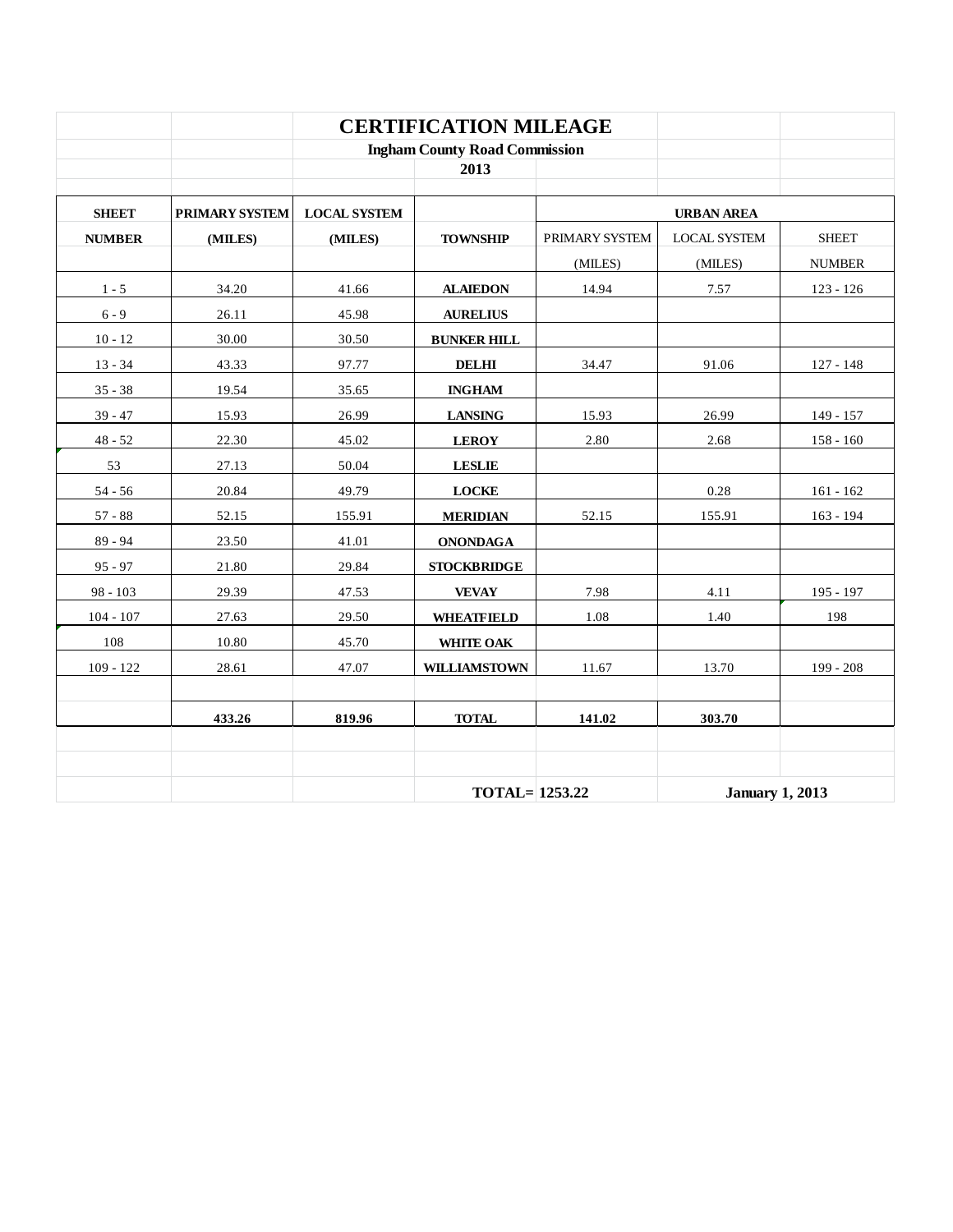|               |                |                                      | <b>CERTIFICATION MILEAGE</b> |                |                        |               |
|---------------|----------------|--------------------------------------|------------------------------|----------------|------------------------|---------------|
|               |                | <b>Ingham County Road Commission</b> |                              |                |                        |               |
|               |                |                                      | 2014                         |                |                        |               |
| <b>SHEET</b>  | PRIMARY SYSTEM | <b>LOCAL SYSTEM</b>                  |                              |                | <b>URBAN AREA</b>      |               |
| <b>NUMBER</b> | (MILES)        | (MILES)                              | <b>TOWNSHIP</b>              | PRIMARY SYSTEM | <b>LOCAL SYSTEM</b>    | <b>SHEET</b>  |
|               |                |                                      |                              | (MILES)        | (MILES)                | <b>NUMBER</b> |
| $1 - 5$       | 34.20          | 41.66                                | <b>ALAIEDON</b>              | 15.19          | 7.81                   | $123 - 126$   |
| $6 - 9$       | 26.11          | 45.98                                | <b>AURELIUS</b>              |                |                        |               |
| $10 - 12$     | 30.00          | 30.50                                | <b>BUNKER HILL</b>           |                |                        |               |
| $13 - 34$     | 43.33          | 97.77                                | <b>DELHI</b>                 | 34.47          | 91.06                  | $127 - 148$   |
| $35 - 38$     | 19.54          | 35.65                                | <b>INGHAM</b>                |                |                        |               |
| $39 - 47$     | 15.93          | 26.99                                | <b>LANSING</b>               | 15.93          | 26.99                  | 149 - 157     |
| $48 - 52$     | 22.30          | 45.02                                | <b>LEROY</b>                 | 2.80           | 2.48                   | $158 - 160$   |
| 53            | 27.13          | 49.97                                | <b>LESLIE</b>                |                |                        |               |
| $54 - 56$     | 20.84          | 49.79                                | <b>LOCKE</b>                 |                | 0.28                   | $161 - 162$   |
| $57 - 88$     | 52.15          | 156.12                               | <b>MERIDIAN</b>              | 52.15          | 156.12                 | $163 - 194$   |
| $89 - 94$     | 23.50          | 41.01                                | <b>ONONDAGA</b>              |                |                        |               |
| $95 - 97$     | 21.80          | 29.84                                | <b>STOCKBRIDGE</b>           |                |                        |               |
| $98 - 103$    | 29.39          | 47.53                                | <b>VEVAY</b>                 | 8.50           | 6.49                   | 195 - 197     |
| $104 - 107$   | 27.63          | 29.50                                | <b>WHEATFIELD</b>            | 1.08           | 1.40                   | 198           |
| 108           | 10.80          | 45.70                                | WHITE OAK                    |                |                        |               |
| $109 - 122$   | 28.61          | 47.07                                | <b>WILLIAMSTOWN</b>          | 11.67          | 13.70                  | 199 - 208     |
|               |                |                                      |                              |                |                        |               |
|               | 433.26         | 820.10                               | <b>TOTAL</b>                 | 141.79         | 306.33                 |               |
|               |                |                                      |                              |                |                        |               |
|               |                |                                      |                              |                |                        |               |
|               |                | <b>TOTAL=1253.36</b>                 |                              |                | <b>January 1, 2014</b> |               |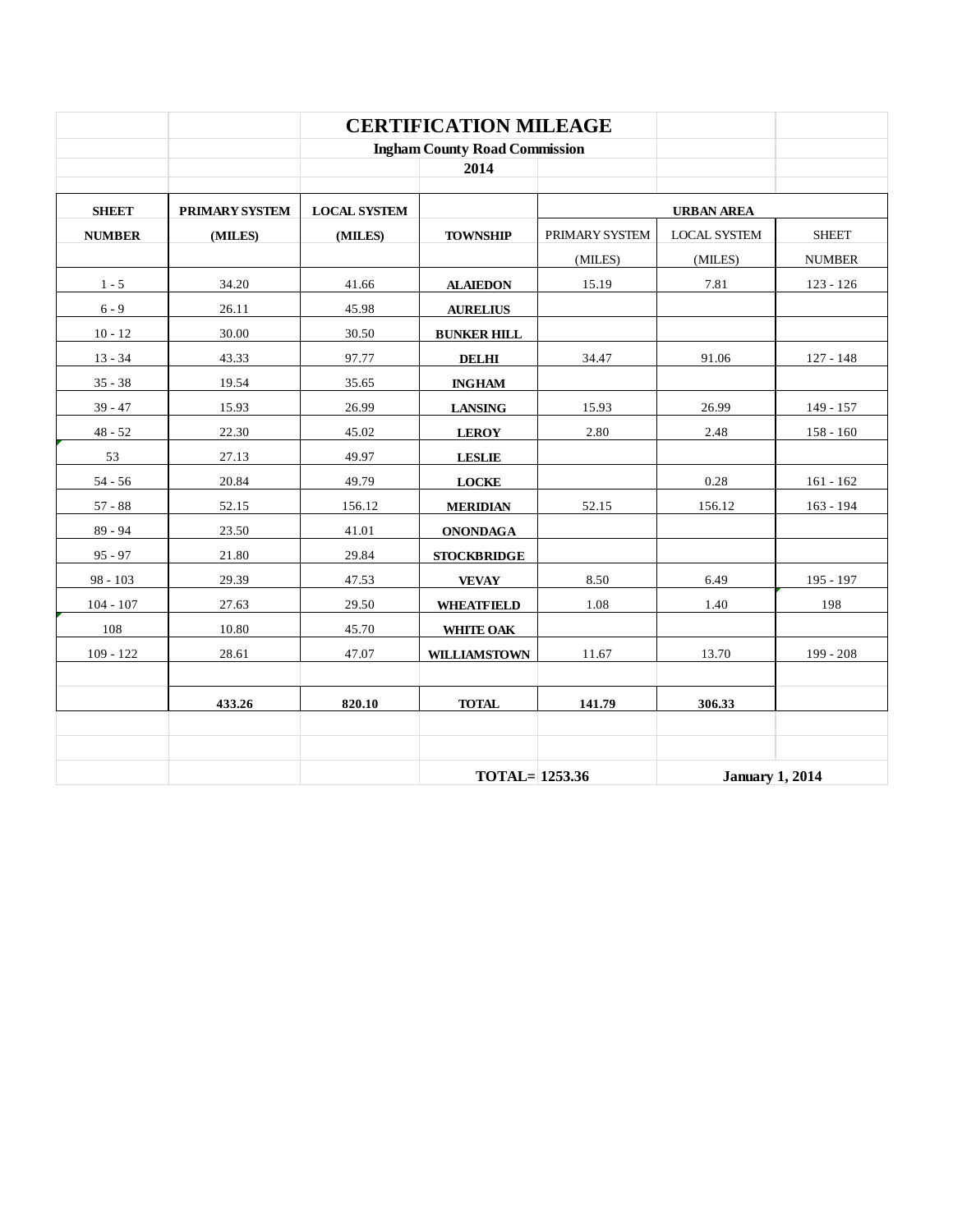#### INGHAM COUNTY BOARD OF COMMISSIONERS

## **RESOLUTION TO APPROVE AN AGREEMENT BETWEEN THE MICHIGAN DEPARTMENT OF TRANSPORTATION AND THE INGHAM COUNTY ROAD DEPARTMENT FOR REIMBURSEMENT OF PRELIMINARY ENGINEERING EXPENSES FOR THE SHOEMAN ROAD AND BARRY ROAD INTERSECTION PROJECT**

### **RESOLUTION # 14 -**

WHEREAS, the Ingham County Road Department (ROAD DEPARTMENT) has received federal Surface Transportation Program (STP), Safety Program funding to reconstruct the intersection of Shoeman Road and Barry Road in Williamstown Township, hereafter called the (PROJECT); and

WHEREAS, the STP Safety Program funding is one of three different federal funding sources the ROAD DEPARTMENT intends to use to refurbish Shoeman Road from Haslett Road to the north county line; and

WHEREAS, federal funding was also secured to reimburse the ROAD DEPARTMENT a portion of the preliminary engineering (design) expenses for the STP Safety project; and

WHEREAS, said preliminary engineering funding will be used to offset 50% of the ROAD DEPARTMENT's eligible engineering costs up to a maximum of \$20,000.

THEREFORE BE IT RESOLVED, that the Ingham County Board of Commissioners authorizes entering into a contract with State of Michigan/MDOT to allow reimbursement of 50% of the ROAD DEPARTMENT's preliminary engineering expenses for the Shoeman Road and Barry Road project up to a maximum of \$20,000.

BE IT FURTHER RESOLVED, that the Chairperson of the Ingham County Board of Commissioners is hereby authorized to sign any necessary contract documents, on behalf of the County, after approved as to form by the County Attorney.

**COUNTY SERVICES: Yeas:** Holman, Tsernoglou, Crenshaw, Nolan, Koenig, Celentino, Maiville **Nays:** None **Absent:** None **Approved 3/4/14**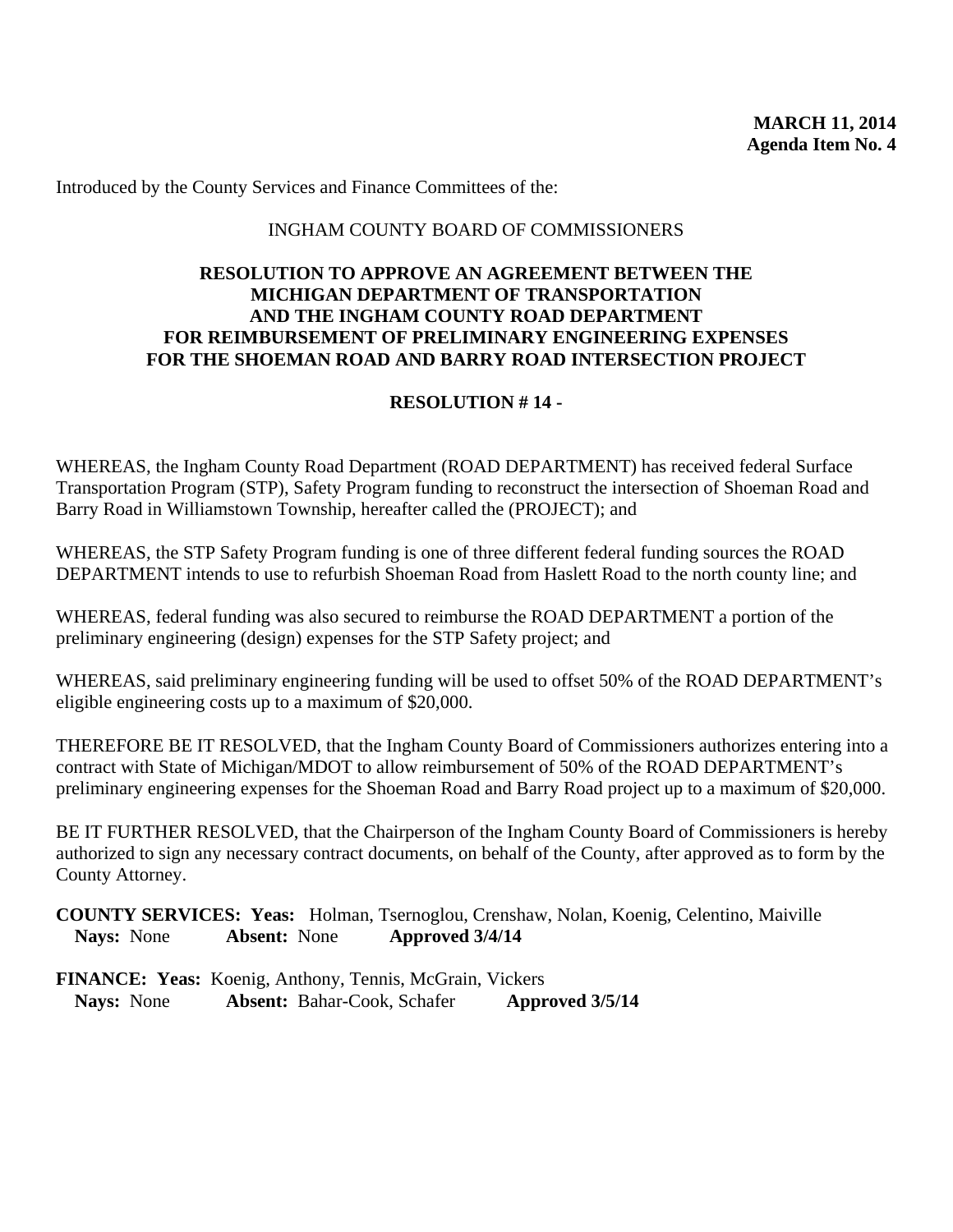## INGHAM COUNTY BOARD OF COMMISSIONERS

#### **RESOLUTION TO APPROVE THE PURCHASE OF A NEW SUN SERVER FROM MYTHICS**

#### **RESOLUTION # 14 -**

WHEREAS, Ingham County Court System currently utilize a SUN server to host its primary application Court View and the Jury System; and

WHEREAS, the current server is over 7 years old and has exceeded the systems useful life; and

WHEREAS, due to limited disk space and higher cost of maintenance it is recommended the current server be replaced; and

WHEREAS, three quotes were obtained and the lowest cost vendor on the GSA Schedule #GS-35F-013M was selected; and

WHEREAS, it is the recommendation of the Chief Information Officer and MIS personnel that a replacement system from MYTHICS, located in Virginia, be procured to replace the outdated system.

THEREFORE BE IT BE RESOLVED, that the Board of Commissioners authorizes the County to purchase a replacement system through MYTHICS at a cost of \$57,015.55.

BE IT FURTHER RESOLVED, that funding for this replacement server in the amount of \$57,015.55 come from the MIS Network Hardware Maintenance Fund (636-25810-932032).

BE IT FURTHER RESOLVED, that the Controller/Administrator is authorized to make any necessary budget adjustments.

BE IT FURTHER RESOLVED, that the Board of Commissioners authorizes the Purchasing Department to issue a purchase order for the replacement system.

**COUNTY SERVICES: Yeas:** Holman, Tsernoglou, Crenshaw, Nolan, Koenig, Celentino, Maiville **Nays:** None **Absent:** None **Approved 3/4/14**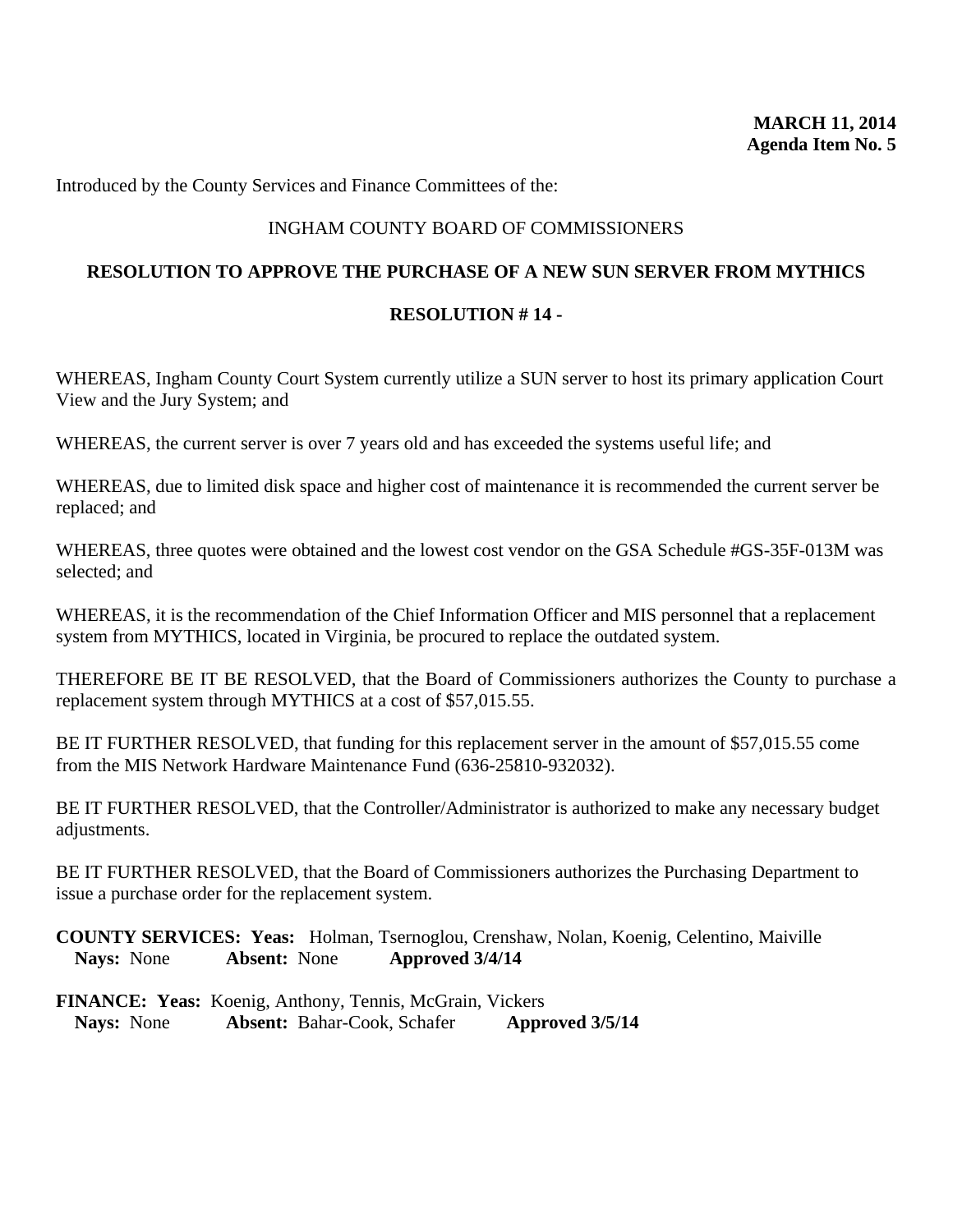Introduced by the Finance Committee of the:

### INGHAM COUNTY BOARD OF COMMISSIONERS

#### **RESOLUTION ESTABLISHING THE BUDGET CALENDAR FOR 2015**

### **RESOLUTION # 14 -**

WHEREAS, Public Act 621 of 1978 provides that the Board of Commissioners establishes an appropriate time schedule for preparing the budget; and

WHEREAS, this Act requires that each elected official, department head, administrative office or employer of a budgetary center shall comply with the time schedule and requests for information from the Controller.

THEREFORE BE IT RESOLVED, that the attached budget calendar for the 2015 budget process be adopted.

BE IT FURTHER RESOLVED, that the County Clerk shall be directed to provide written notification of the attached budget calendar to all elected officials and department heads.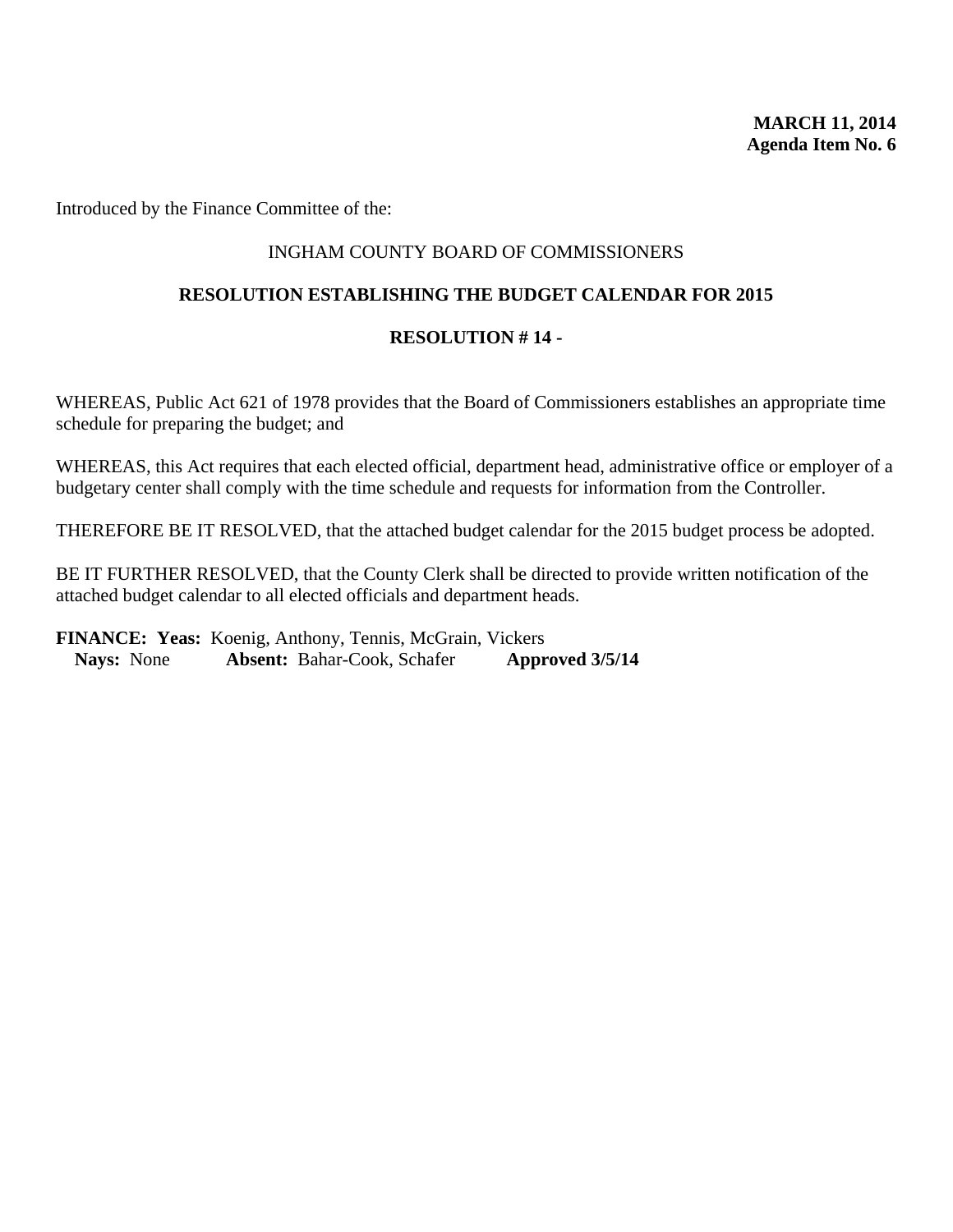# **2015 BUDGET CALENDAR**

| March 5        | Finance Committee recommends 2015 budget calendar.                                                                                           |
|----------------|----------------------------------------------------------------------------------------------------------------------------------------------|
| March 11       | Board of Commissioners approves 2015 budget calendar.                                                                                        |
| April 17 - 23  | Committees review fees for various county services to make recommendations for<br>any appropriate increases to be effective January 1, 2015. |
| April 17 - 22  | Liaison Committees forward recommendations for strategic goals for 2015 to the<br>Finance Committee.                                         |
| April 23       | Finance Committee recommends strategic goals for 2015.                                                                                       |
| April 29       | Board of Commissioners adopts strategic goals for 2015.                                                                                      |
| May 1 - 7      | Committees make recommendations for increases to fees for various county services<br>to be effective January 1, 2015.                        |
| May 13         | Board of Commissioners adopts increases to fees for various county services to be<br>effective January 1, 2015.                              |
| May 30         | Department heads, agencies and community agencies submit operating and capital<br>budgets.                                                   |
| June 16 - 27   | Controller holds budget meetings with departments.                                                                                           |
| August 20      | Controller's Recommended Budget distributed to full Board of Commissioners.                                                                  |
| Aug. $25 - 28$ | Liaison Committees hold hearings on operating and capital budget recommendations.                                                            |
| September 10   | Finance Committee holds hearing and makes operating and capital improvement<br>budget recommendations.                                       |
| October 28     | Board holds public hearing on the General Fund Budget. Board adopts operating and<br>capital budgets and millages.                           |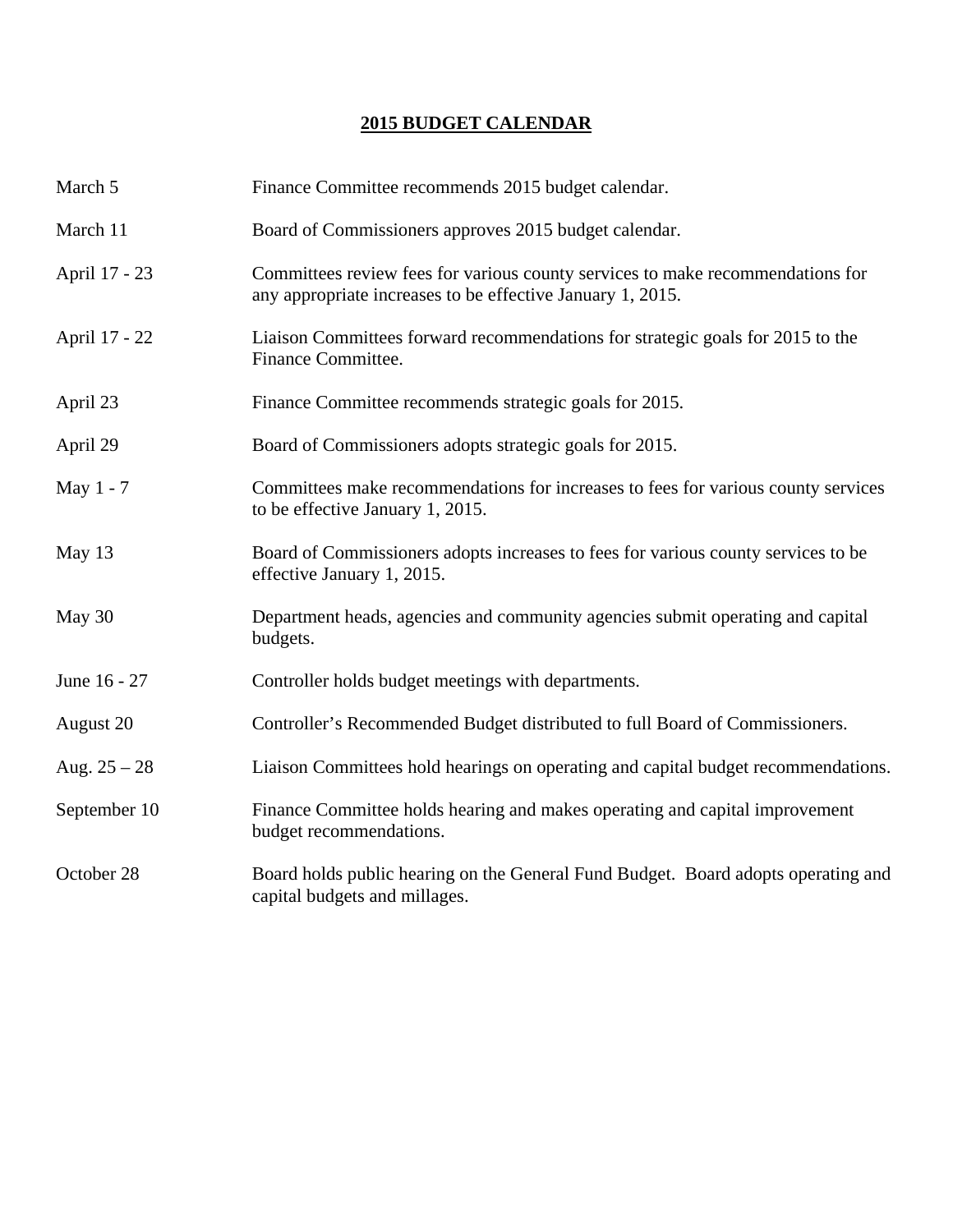### INGHAM COUNTY BOARD OF COMMISSIONERS

## **RESOLUTION AUTHORIZING ENTERING INTO A CONTRACT WITH THE ARCHITECTURAL AND ENGINEERING FIRM OF HOBBS AND BLACK TO PROVIDE ARCHITECTURAL AND ENGINEERING SERVICES FOR THE INGHAM COUNTY COMMUNITY HEALTH CENTER (MCLAREN) RENOVATION PROJECT**

## **RESOLUTION # 14 -**

WHEREAS, the Health Department has been operating at capacity at each of its ten Community Health Centers; and

WHEREAS, these centers have not had the physical space to meet the growing demands of Ingham County residents; and

WHEREAS, although Hobbs and Black submitted the second lowest bid, they are a local registered vendor and have the most experience with health care facilities; and

WHEREAS, the Purchasing Department submitted proposals and after careful review of the bids, it is the recommendation of both the Purchasing and Facilities Departments to award a contract to Hobbs and Black to provide architectural and engineering services for the Ingham County Community Health Center (McLaren) renovation project, in the amount of \$58,380.00; and

WHEREAS, the funds for this project are available within the CIP Line Item 511-60000-975000.

THEREFORE BE IT RESOLVED, the Ingham County Board of Commissioners hereby authorizes entering into a contract with Hobbs and Black, 117 East Allegan Street, Lansing, Michigan 48933 to provide architectural and engineering services for the Ingham County Community Health Center (McLaren) renovation project for a not to exceed cost of \$58,380.00.

BE IT FURTHER RESOLVED, the Ingham County Board of Commissioners authorizes the Board Chairperson to sign any necessary documents that are consistent with this resolution and approved as to form by the County Attorney.

**HUMAN SERVICES: Yeas:** Nolan, Tennis, Holman, McGrain, Hope, Anthony, Vickers **Nays:** None **Absent:** None **Approved 3/3/14** 

|                   | <b>FINANCE: Yeas:</b> Koenig, Anthony, Tennis, McGrain, Vickers |                 |
|-------------------|-----------------------------------------------------------------|-----------------|
| <b>Nays:</b> None | <b>Absent:</b> Bahar-Cook, Schafer                              | Approved 3/5/14 |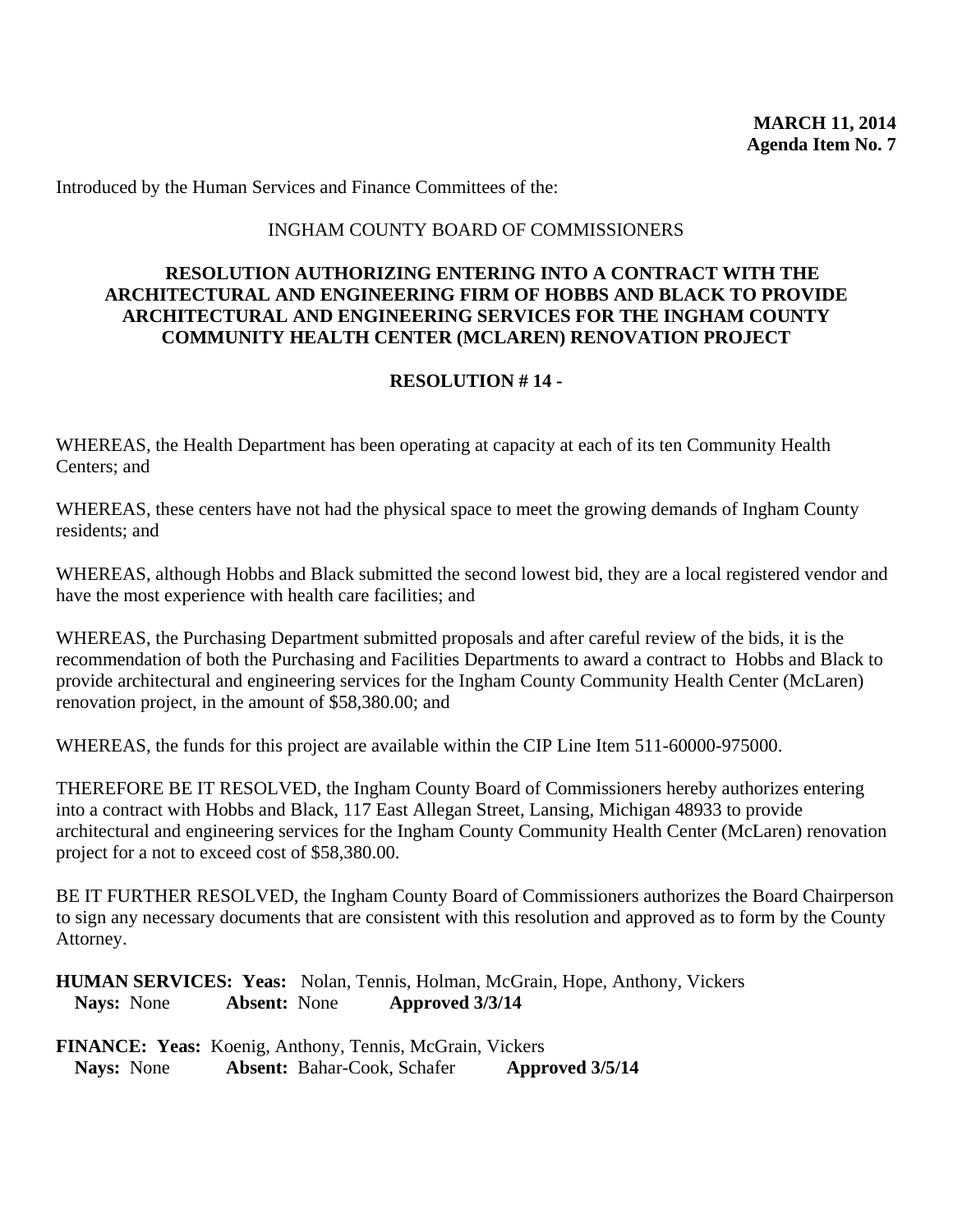#### INGHAM COUNTY BOARD OF COMMISSIONERS

## **RESOLUTION TO EXTEND THE AGREEMENT WITH EDWARD W. SPARROW HOSPITAL ASSOCIATION FOR PHYSICIAN AND MEDICAL DIRECTION SERVICES FOR WOMEN'S HEALTH**

### **RESOLUTION # 14 -**

WHEREAS, in Resolution #13-139 an agreement was authorized between the Health Department and Edward W. Sparrow Hospital Association (Sparrow) for physician services and part-time medical direction for the Ingham Community Health Centers' Women's Health Services (Women's Health) for the period April 1, 2013 through March 31, 2014; and

WHEREAS, the Health Department and Sparrow would like to extend the term of this agreement from April 1, 2014 through March 31, 2016; and

WHEREAS, there are no other changes to the terms of the agreement or compensation rates; and

WHEREAS, the Community Health Center Board of Directors has reviewed and supports this extension of the physician services and medical direction agreement with Sparrow; and

WHEREAS, the Acting Health Officer recommends that the Board of Commissioners authorize an extension of the physician services and medical direction agreement with Sparrow Hospital Association.

THEREFORE BE IT RESOLVED, that the Board of Commissioners authorizes an extension to the agreement between the Health Department and Sparrow Hospital Association for physician services and medical direction for the Women's Health Center for the period of April 1, 2014 through March 31, 2016.

BE IT FURTHER RESOLVED, that all other terms of the agreement and compensation rates shall remain unchanged.

BE IT FURTHER RESOLVED, that the Controller/Administrator is authorized to make the necessary budget adjustments in the Health Department's Budget.

BE IT FURTHER RESOLVED, that the Chairperson of the Board of Commissioners is hereby authorized to sign the necessary contract documents on behalf of the County after approval as to form by the County Attorney.

**HUMAN SERVICES: Yeas:** Nolan, Tennis, Holman, McGrain, Hope, Anthony, Vickers **Nays:** None **Absent:** None **Approved 3/3/14**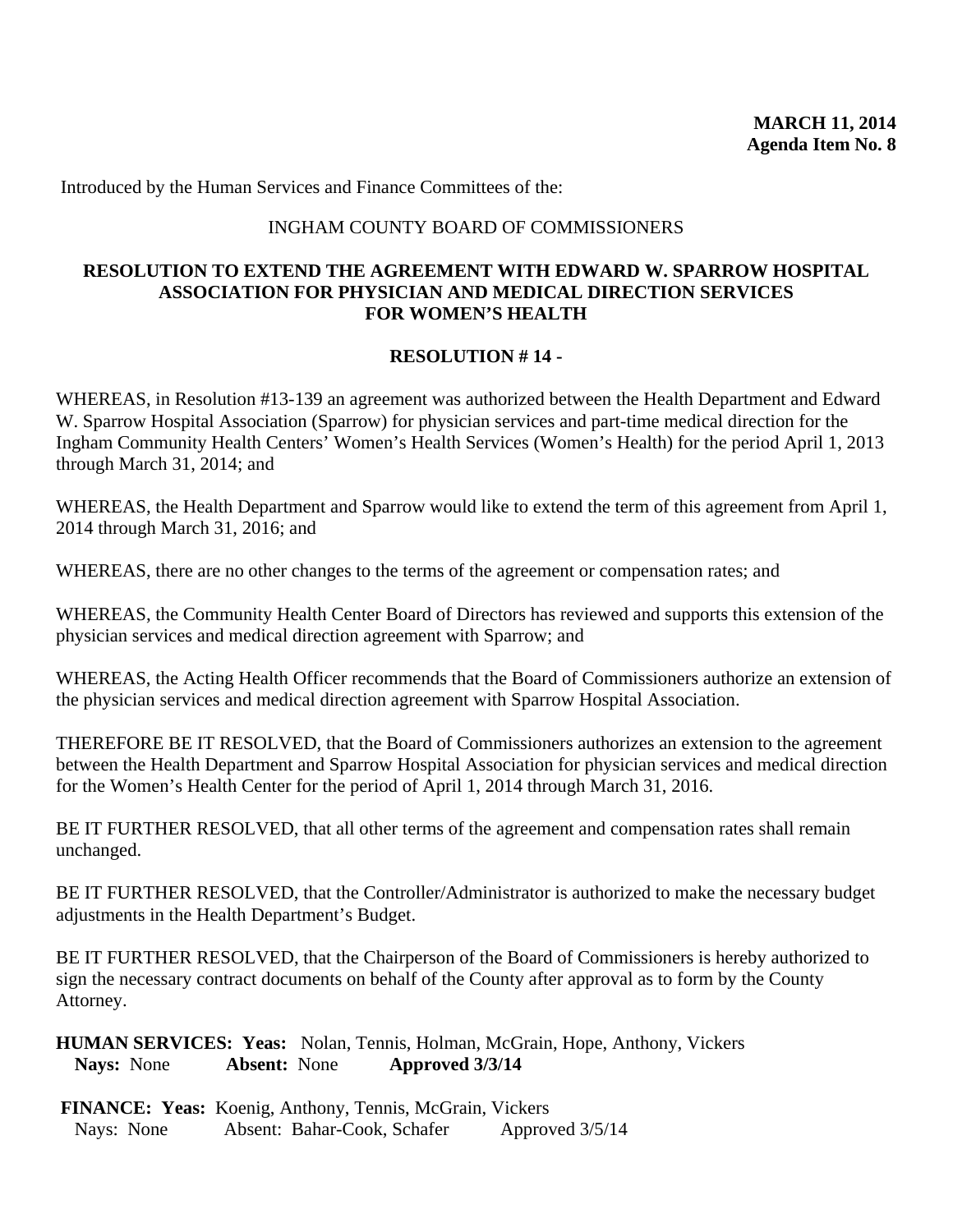#### INGHAM COUNTY BOARD OF COMMISSIONERS

## **RESOLUTION TO AUTHORIZE AN AMENDMENT TO THE LEASE OF THE FACILITY AT 5656 S. CEDAR STREET**

### **RESOLUTION # 14 -**

WHEREAS, Ingham County currently leases 14,672 square feet of the facility located at 5656 South Cedar Street in Lansing from Cedar IV, LLC; and

WHEREAS, the facility located at 5656 South Cedar Street in Lansing, known as Cedar Pointe, houses certain administrative functions of the Health Department, including Ingham Community Health Center Administration; and

WHEREAS, the Health Department will be down-sizing its operations at Cedar Pointe from 14,672 square feet to a total 9,396 square feet effective May 1, 2014 through the remaining term of the lease, through October 15, 2015; and

WHEREAS, formal notice has been provided to Cedar IV, LLC that effective May 1, 2014 approximately 6005 square feet of space currently leased by the County will be turned back to Cedar IV, LLC for re-leasing and 729 additional square feet of space, currently being leased by Ingham Health Plan Corporation, will be absorbed into the County's lease; and

WHEREAS, an amendment to the lease agreement between the County and Cedar IV, LLC is necessary to reduce the total square footage to be leased by the County to 9,396 square feet; and

WHEREAS, there will be no change to the cost per square foot, however the monthly lease payment will decrease accordingly effective May 1, 2014 to the following:

May 1, 2014 – Oct 31, 2014: 9,396 sq ft x  $$12.73/sq$  ft/yr  $\div 12 \text{ mos} = $9,967.59/\text{month}$ Nov 1, 2014 – Oct 31, 2015: 9,396 sq ft x  $$13.11/sq$  ft/yr  $\div 12 \text{ mos} = $10,265.13/\text{month}$ 

WHEREAS, all other terms of the lease agreement shall remain the same; and

WHEREAS, the Ingham Community Health Center Board has reviewed and supports this resolution to amend the lease agreement between Ingham County and Cedar IV, LLC for the facility located at 5656 South Cedar Street in Lansing.

THEREFORE BE IT RESOLVED, that the lease agreement between Ingham County and Cedar IV, LLC for the facility located at 5656 South Cedar Street in Lansing (Cedar Pointe) shall be amended to reflect a reduction of the total square footage leased by the County from 14,672 square feet to 9,396 square feet effective May 1, 2014.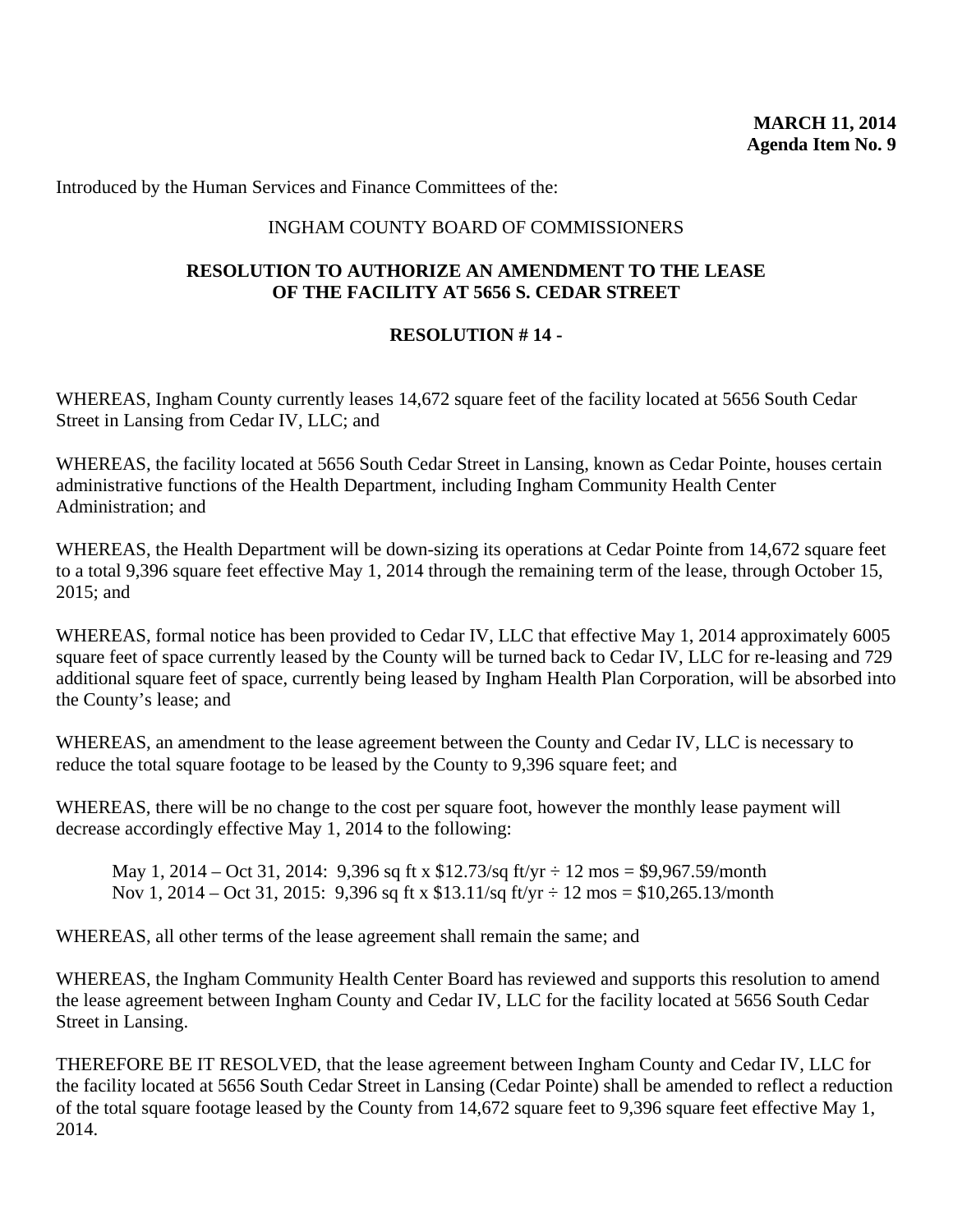BE IT FURTHER RESOLVED, that the amendment to the lease agreement shall reduce the monthly rental payment accordingly to be paid by the County to Cedar IV, LLC effective May 1, 2014 to the following:

May 1, 2014 – Oct 31, 2014: 9,396 sq ft x  $$12.73/sq$  ft/yr  $\div 12 \text{ mos} = $9,967.59/\text{month}$ Nov 1, 2014 – Oct 31, 2015: 9,396 sq ft x \$13.11/sq ft/yr ÷ 12 mos = \$10,265.13/month

BE IT FURTHER RESOLVED, that all other terms of the lease agreement shall remain unchanged.

BE IT FURTHER RESOLVED, that the Chairperson of the Board of Commissioners is hereby authorized to sign the necessary contract documents on behalf of the County after approval as to form by the County Attorney.

**HUMAN SERVICES: Yeas:** Nolan, Tennis, Holman, McGrain, Hope, Anthony, Vickers **Nays:** None **Absent:** None **Approved 3/3/14**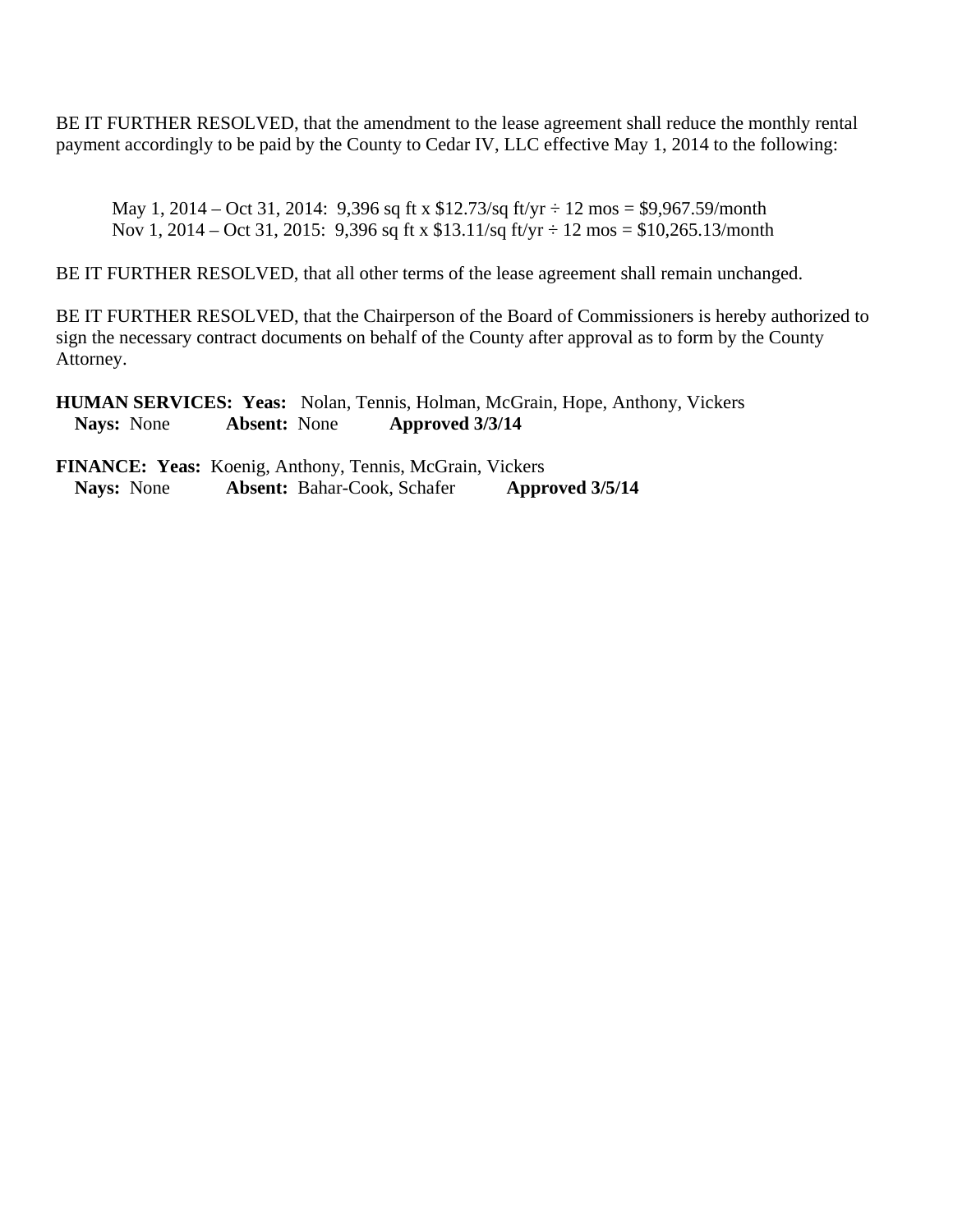#### INGHAM COUNTY BOARD OF COMMISSIONERS

## **RESOLUTION TO EXTEND THE AGREEMENT WITH MEDICAL STAFFING NETWORK FOR PER DIEM PROFESSIONAL STAFFING FOR MEDICATION PASSING SERVICES AT THE INGHAM COUNTY JAIL**

## **RESOLUTION # 14 -**

WHEREAS, in Resolution #13-166 the Ingham County Board of Commissioners authorized the an agreement with a vendor to provide medication passing services at the Ingham County Jail; and

WHEREAS, the Health Department entered into a per diem professional staffing agreement with Medical Staffing Network for medication passing services at the Ingham County Jail; and

WHEREAS, medication passing is a necessity in the delivery of high quality and efficient health care services to jail inmates; and

WHEREAS, the Medical Staffing Network provides the Health Department per diem professionals for the daily staffing assignments necessary for medication passing services at the Ingham County Jail; and

WHEREAS, the agreement with Medical Staffing Network will expire on April 22, 2014; and

WHEREAS, the Acting Health Officer recommends an extension of the agreement with Medical Staffing Network for per diem professional staffing for medication passing services at the Ingham County Jail.

THEREFORE BE IT RESOLVED, that the agreement with Medical Staffing Network for per diem professional staffing for medication passing services at the Ingham County Jail be extended for the period of April 23, 2014 through April 22, 2015.

BE IT FURTHER RESOLVED, that the agreement be extended with no changes to the Per Diem Professionals Rate Schedule.

BE IT FURTHER RESOLVED, that all other terms of the agreement shall remain unchanged.

BE IT FURTHER RESOLVED, that the Chairperson of the Board of Commissioners is hereby authorized to sign the necessary contract documents on behalf of the County after approval as to form by the County Attorney.

**HUMAN SERVICES: Yeas:** Nolan, Tennis, Holman, McGrain, Hope, Anthony, Vickers **Nays:** None **Absent:** None **Approved 3/3/14**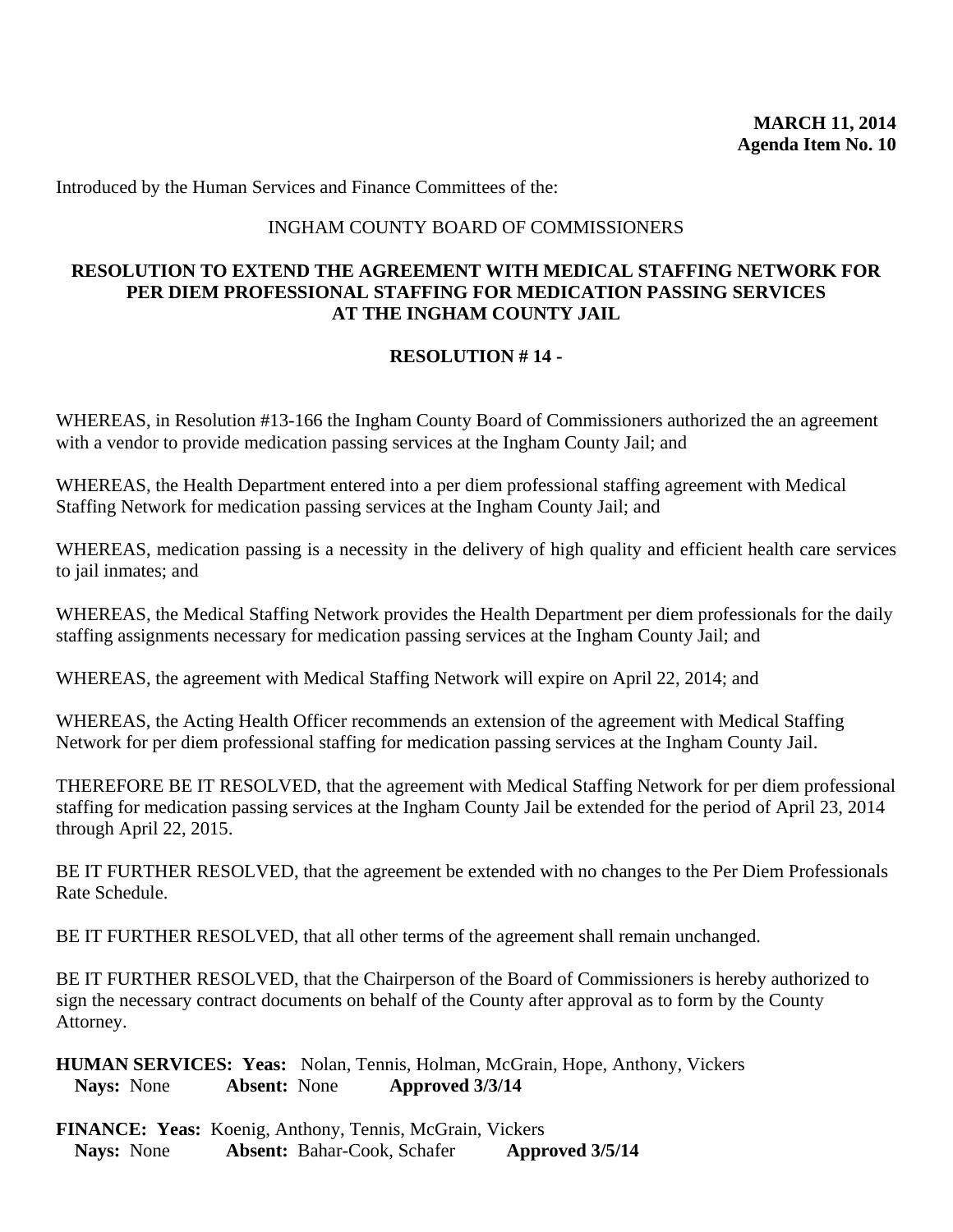Introduced by the Human Services, County Services and Finance Committees of the:

#### INGHAM COUNTY BOARD OF COMMISSIONERS

## **RESOLUTION TO AMEND RESOLUTION #12-285 TO AUTHORIZE THE USE OF GRANT FUNDS FOR SUBCONTRACT SERVICES, TEMPORARY STAFF AND MARKETING AND MEDIA NEEDS**

### **RESOLUTION # 14 -**

WHEREAS, the infant mortality rate, the rate at which babies less than one year of age die, is often viewed as an overall indicator of a community's health; and

WHEREAS, African American women bear an undue disease burden with disproportionately high rates of infant mortality, with rates of 17.8 per 1,000 live births, as compared to the white infant mortality rate of 8.0 per 1,000 live births; and

WHEREAS, Resolution #12-285 a grant agreement was authorized from the U.S. Department of Health and Human Services (HHS), Division of Health Resources and Services Administration (HRSA) in support of the Healthy Start Project. The Health Department was awarded an amount of up to \$965,000 for the period June 1, 2012 through May 31, 2014; and

WHEREAS, the amendment will authorize the use of grant funds for subcontract services, temporary staff and marketing and media needs; and

WHEREAS, the Acting Health Officer recommends that the Board authorize an amendment to Resolution #12- 285 and authorize subcontract agreements, temporary staffing, and marketing and media expenditures using Healthy Start grant funds.

THEREFORE BE IT RESOLVED, that the Board of Commissioners authorizes an amendment to Resolution #12-285.

BE IT FURTHER RESOLVED, that a subcontract agreement for the period of March 1, 2014 through May 31, 2014 in an amount up to \$12,000 is authorized with Andrea Collier, Writing and Editing Consultant and Contractor for facilitation of focus groups among faith based communities and narration including: collection of demographic characteristics, analyzing the data, writing a report of the analysis and disseminating to the Healthy Start staff and support the development of a Photo Voice project through narration designed to showcase images and stories to be published at a later date.

BE IT FURTHER RESOLVED, that through an RFP process, a subcontract is authorized for the period of March 1, 2014 through May 31, 2014 for an amount up to \$40,000 for Media, Marketing, Videography, Public Services Announcements (PSA's) and Transcription to include: videography, public service announcements, infomercials and transcription to be used for publication.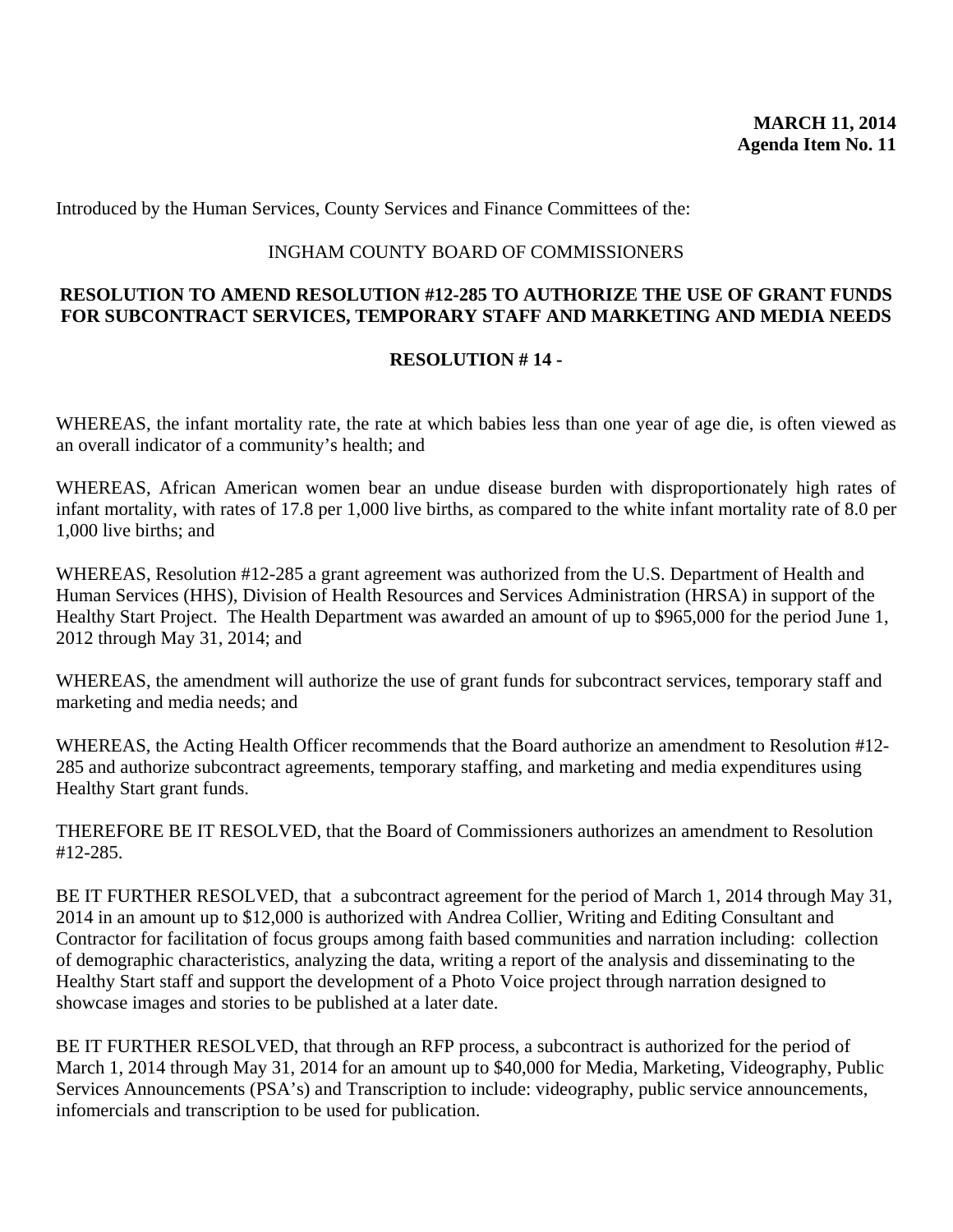BE IT FURTHER RESOLVED, that an existing .75 Public Health Nurse II (PHN3), Position #601151, shall be increased to 1.0 FTE, a temporary Public Health Advocate (UAW/D) .5 FTE, and a temporary Health Educator (ICEA/PRO7) .5 FTE be established for the duration of the grant.

BE IT FURTHER RESOLVED, that the Board Chairperson is authorized to sign any necessary documents consistent with this resolution on behalf of the County after approval as to form by the County Attorney.

**HUMAN SERVICES: Yeas:** Nolan, Tennis, Holman, McGrain, Hope, Anthony, Vickers **Nays:** None **Absent:** None **Approved 3/3/14** 

**COUNTY SERVICES: Yeas:** Holman, Tsernoglou, Crenshaw, Nolan, Koenig, Celentino, Maiville **Nays:** None **Absent:** None **Approved 3/4/14**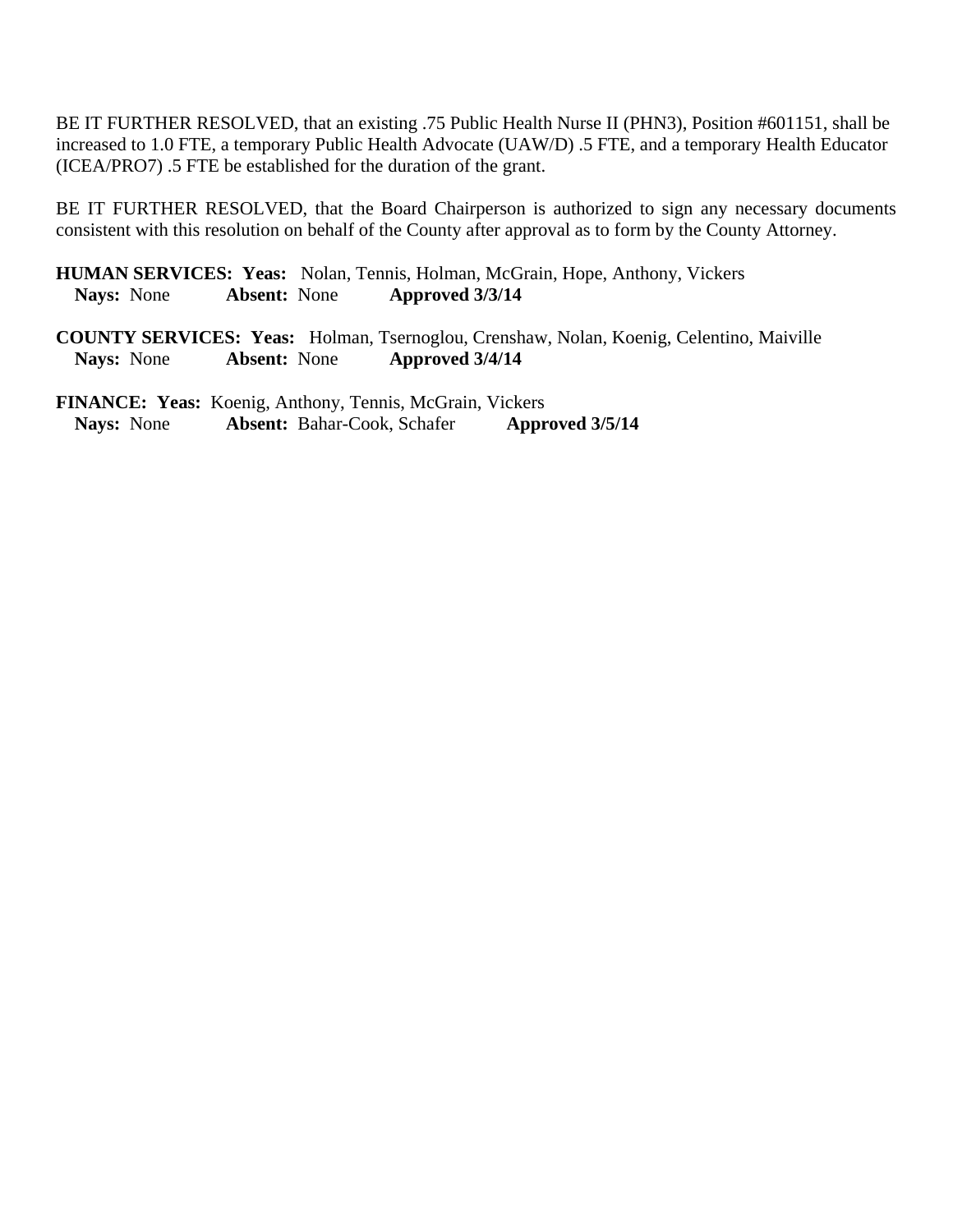Introduced by the Human Services, County Services and Finance Committees of the:

### INGHAM COUNTY BOARD OF COMMISSIONERS

#### **RESOLUTION APPOINTING THE INGHAM COUNTY HEALTH OFFICER**

### **RESOLUTION # 14 -**

WHEREAS, Renee Canady resigned from her position as the Ingham County Health Officer; and

WHEREAS, it is necessary for the Ingham County Health Department to have a Health Officer, to act as the administrative head of the Health Department, and to carry out the Health Department's delegated functions to protect the public health and prevent disease; and

WHEREAS, pursuant to MCL 333.2428(1), the Board of Commissioners has the responsibility to appoint a new Health Officer to succeed Renee Canady; and

WHEREAS, the Ingham County Board of Commissioners conducted a search process for a qualified Health Officer; and

WHEREAS, the Health Officer Search Committee recommends the appointment of Linda Vail as the Health Officer for the Ingham County Health Department; and

WHEREAS, Linda Vail's credentials and references have been checked and verified.

THEREFORE BE IT RESOLVED, that the Ingham County Board of Commissioners hereby accepts the Health Officer Search Committee's recommendation, and appoints Linda Vail to the permanent full-time position of Ingham County Health Officer, at the salary level of MCF18 Step 5 (\$126,350) with all the duties and responsibilities inherent in that position, effective April 7, 2014.

BE IT FURTHER RESOLVED, that a copy of this Resolution, together with Linda Vail's curriculum vitae, shall be forwarded to the Michigan Department of Community Health (Local Health Services).

**HUMAN SERVICES: Yeas:** Nolan, Tennis, Holman, McGrain, Hope, Anthony, Vickers **Nays:** None **Absent:** None **Approved 3/3/14** 

**COUNTY SERVICES: Yeas:** Holman, Tsernoglou, Crenshaw, Nolan, Koenig, Celentino, Maiville **Nays:** None **Absent:** None **Approved 3/4/14**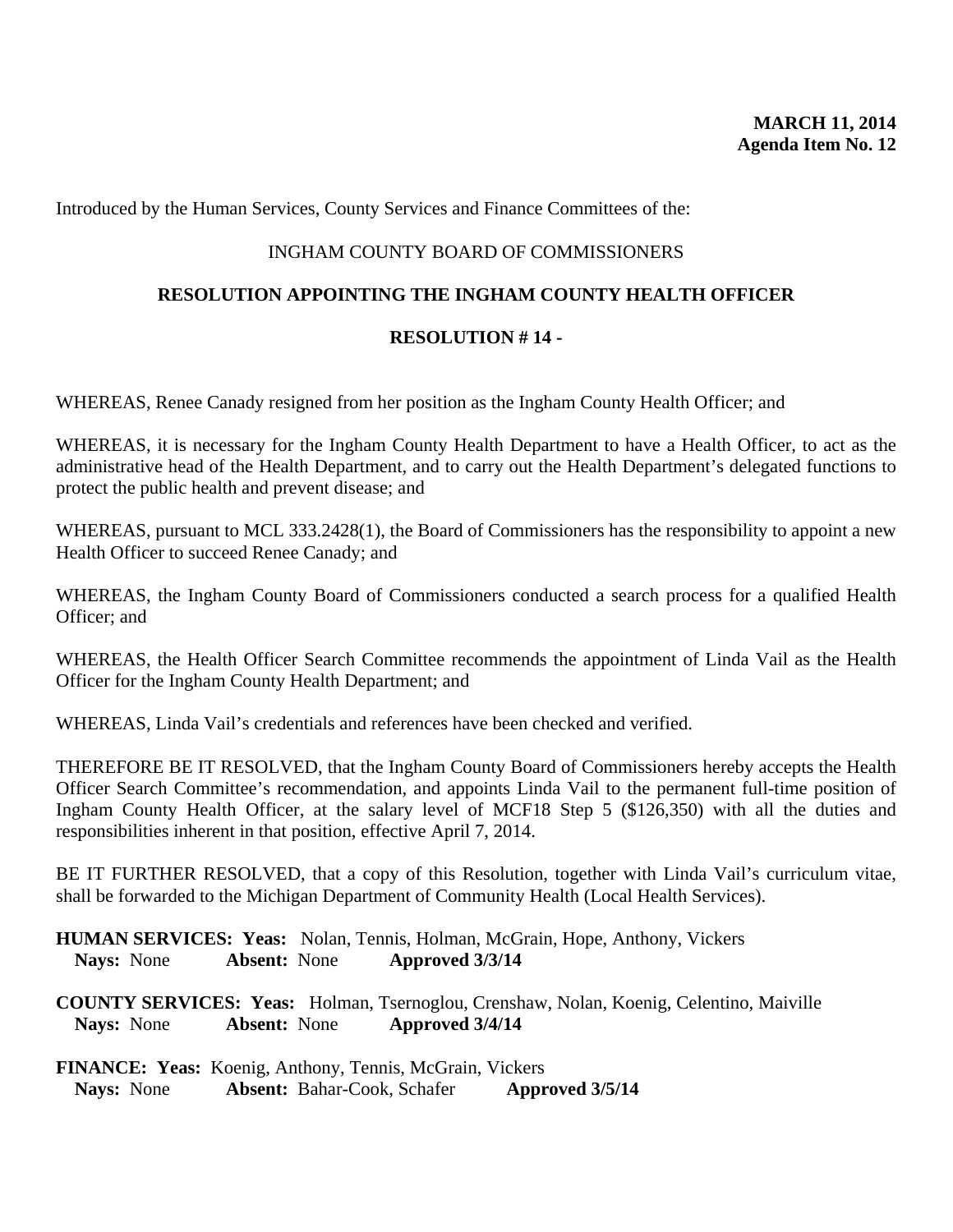Introduced by the Law and Courts Committee of the:

#### INGHAM COUNTY BOARD OF COMMISSIONERS

## **RESOLUTION HONORING DETECTIVE RODNEY BEALS OF THE INGHAM COUNTY SHERIFF'S OFFICE**

## **RESOLUTION # 14 -**

WHEREAS, Detective Rodney Beals was hired by the Ingham County Sheriff's Office as a Deputy in March of 1989 and assigned to the Corrections Division; and

WHEREAS, Detective Beals, after working several assignments in Corrections, was sent to the Mid-Michigan Police Academy in 1990 where he graduated and became a licensed MCOLES police officer; and

WHEREAS, upon his graduation from the Police Academy Rod was assigned to the Field Services Division of the Sheriff's Office, serving as a Deputy/Paramedic in the out county patrol unit along with being assigned to the Delhi Patrol Division; and

WHEREAS, in 1998 Rod was promoted to the rank of Detective and assigned to the Detective Unit, as an investigator with a specialty in Fire Investigations; and

WHEREAS, during his years as an investigator Rod investigated over 50 fires and was able to secure warrants and convictions on numerous individuals for arson; and

WHEREAS, Detective Beals was also assigned to a regional task force involving the East Lansing Police Department, the Michigan State University Police Department, and the Ingham County Sheriff's Office in the investigation of the Shemika Rodgers homicide resulting in the successful conviction of the two suspects responsible for this crime; and

WHEREAS, during his 25 year career in law enforcement Rodney worked on multiple homicides, armed robbery, and home invasion crimes which resulted in the successful prosecution of the suspect responsible; and

WHEREAS, throughout his career with the Ingham County Sheriff's Office Detective Rodney Beals received several letters of recognition, awards, and commendations from the Ingham County Sheriff's Office, East Lansing Police Department, and MADD; and

WHEREAS, after 25 years of dedicated service to the citizens of Ingham County Detective Rodney Beals is retiring on March 31, 2014.

THEREFORE BE IT RESOLVED, that the Ingham County Board of Commissioners hereby honors Detective Rodney Beals for his 25 years of dedicated service to the citizens of Ingham County and wishes him continued success in all of his future endeavors.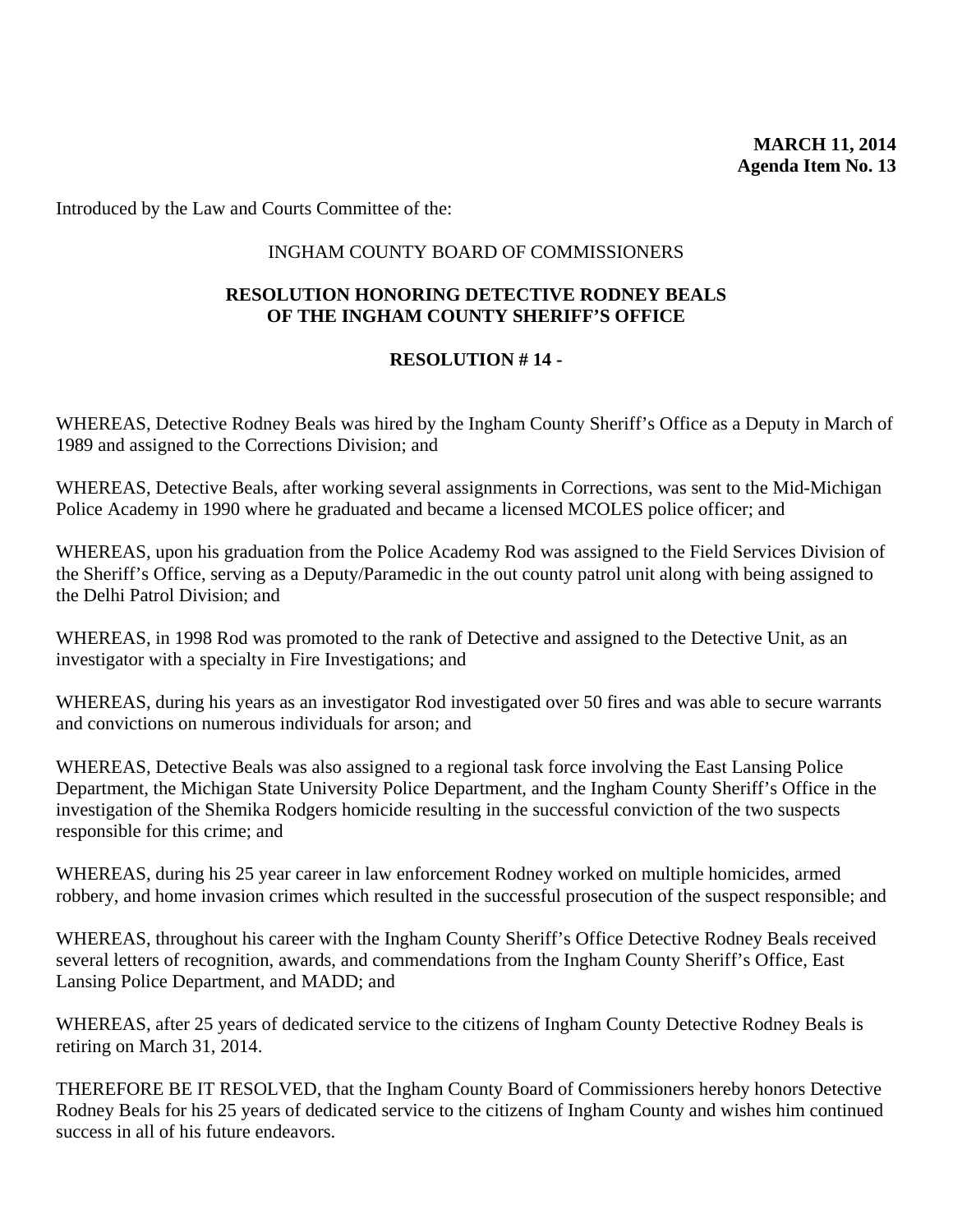**LAW & COURTS : Yeas:** Bahar-Cook, Hope, Crenshaw, Celentino, Tsernoglou, Schafer, Maiville **Nays:** None **Absent:** None **Approved 2/27/14**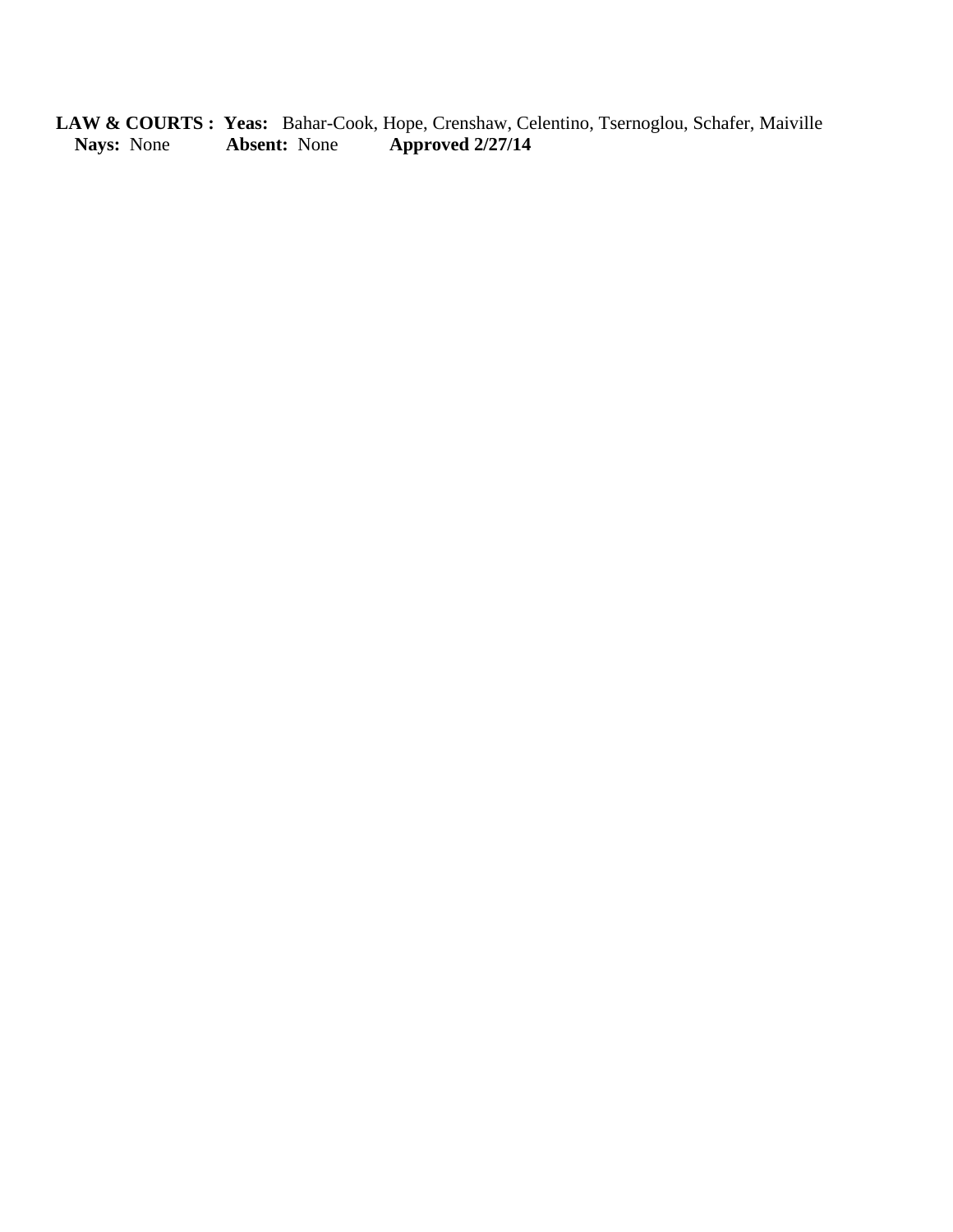Introduced by the Law and Courts Committee of the:

## INGHAM COUNTY BOARD OF COMMISSIONERS

## **RESOLUTION TO HONOR DEPUTY EVAN BENNEHOFF OF THE INGHAM COUNTY SHERIFF'S OFFICE**

## **RESOLUTION # 14 -**

WHEREAS, Deputy Evan Bennehoff was hired by the Ingham County Sheriff's Office as a Deputy in 1989 and assigned to the Corrections Division; and

WHEREAS, Deputy Bennehoff was sent to the Mid-Michigan Police Academy in 1997 where he graduated and became a licensed MCOLES police officer; and

WHEREAS, upon his graduation from the Police Academy Evan was assigned to the Field Services Division of the Sheriff's Office, serving as a Deputy Sheriff in the patrol unit; and

WHEREAS, in 1999 Evan was assigned to the Tri-County Metro Narcotics Unit as an undercover officer and investigator; and

WHEREAS, during his three years as an investigator with Tri-County Metro Narcotics Evan investigated over 100 drug cases and was able to secure warrants and convictions on numerous individuals for violating the Controlled Substance Act; and

WHEREAS, upon completion of his tour with Tri-County Metro Evan was re-assigned back to the patrol division where he worked out county and for the last five years with the Delhi Division Patrol Unit; and

WHEREAS, throughout his career Deputy Bennehoff was a dedicated deputy, solving numerous minor crimes to major felony crimes through his tenacity as an police investigator; and

WHEREAS, due to his professionalism, dedication and police knowledge it became apparent Evan was a go to person for his command; and

WHEREAS, during his 25 year career in law enforcement Evan served as a Defensive Tactics Instructor and Field Training Officer, training many Ingham County Sheriff's Office personnel; and

WHEREAS, throughout his career with the Ingham County Sheriff's Office Deputy Evan Bennehoff received over 50 letters of recognition, Unit Citations, Meritorious Service awards, a Bravery award, and Professional Excellent Commendations from the Ingham County Sheriff's Office, the Drug Enforcement Agency, and the Federal Bureau of Investigations; and

WHEREAS, after 25 years of dedicated service to the citizens of Ingham County Deputy Evan Bennehoff retired on February 14, 2014.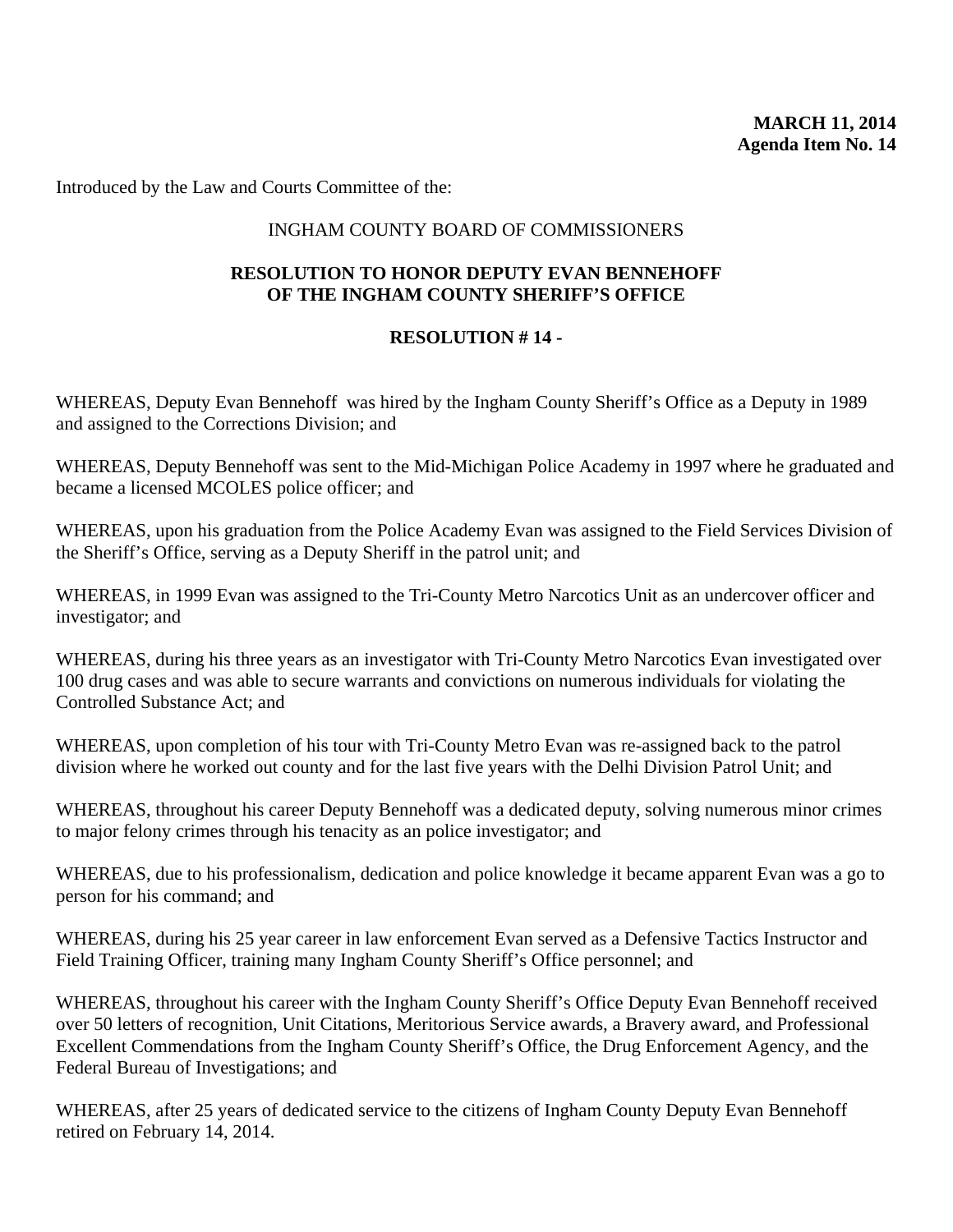THEREFORE BE IT RESOLVED, that the Ingham County Board of Commissioners hereby honors Deputy Evan Bennehoff for his 25 years of dedicated service to the citizens of Ingham County and wishes him continued success in all of his future endeavors.

LAW & COURTS : Yeas: Bahar-Cook, Hope, Crenshaw, Celentino, Tsernoglou, Schafer, Maiville Nays: None Approved 2/27/14 **Nays:** None **Absent:** None **Approved 2/27/14**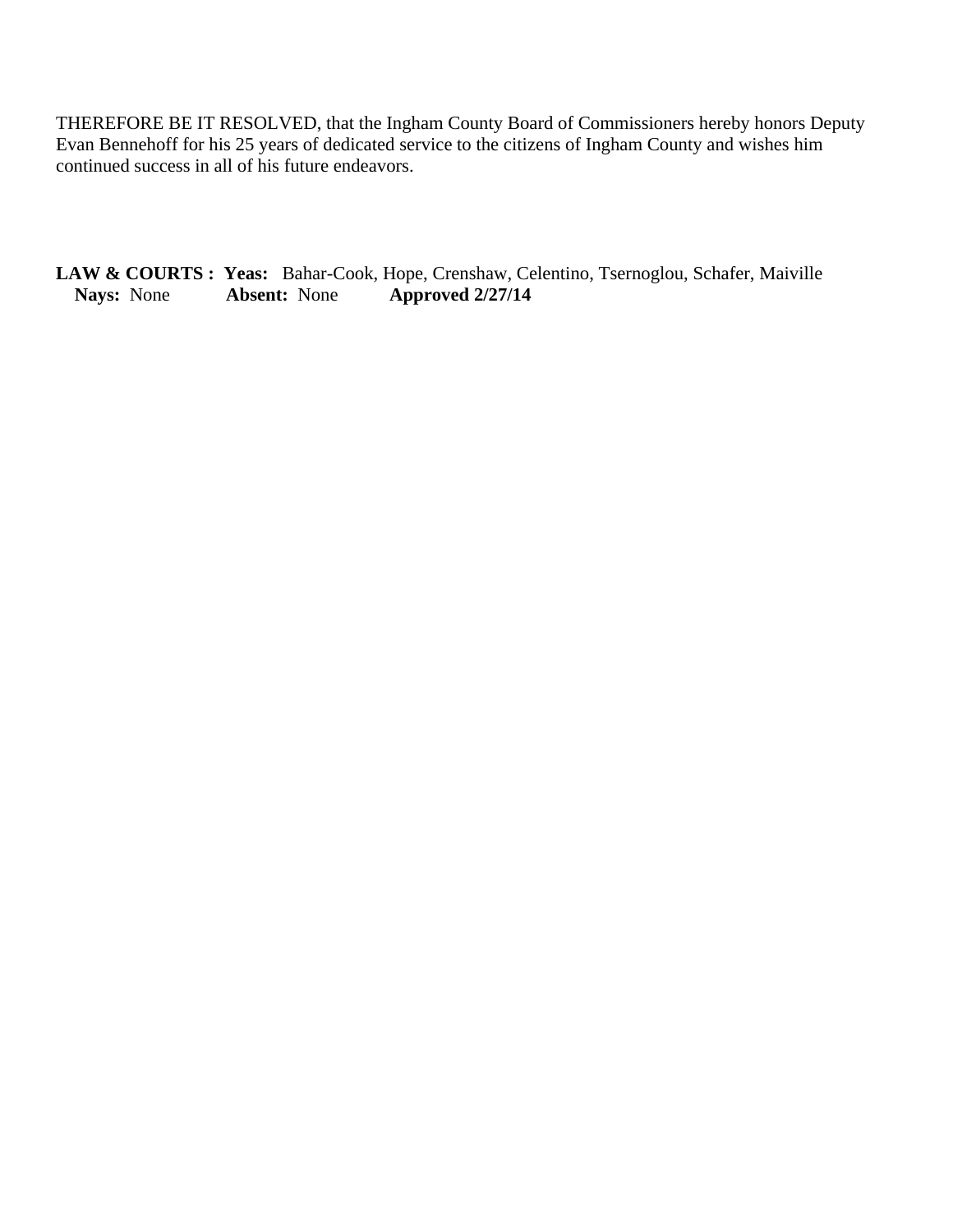Introduced by the Law and Courts and Finance Committees of the:

#### INGHAM COUNTY BOARD OF COMMISSIONERS

## **RESOLUTION TO ENTER INTO A CONTRACT WITH MID MICHIGAN KENNELS TO PURCHASE AND TRAIN A NEW K-9 DOG**

### **RESOLUTION # 14 -**

WHEREAS, the Ingham County Sheriff's Office has had, during Sheriff Wriggelsworth's tenure as the Sheriff, a K-9 Unit; and

WHEREAS, the Ingham County Sheriff's Office K-9 Unit is considered a regional asset that is used throughout Ingham County, through Mutual Aid request and calls for assistance to all Mid Michigan Police Agencies; and

WHEREAS, in November 2013, a tragic accident took the life of Ingham County Sheriff's Office seven year old K-9 Luger during a storm; and

WHEREAS, the Ingham County Sheriff's Office wants to purchase a new K-9 dog to replace K-9 Luger; and

WHEREAS, the Ingham County Sheriff's office has purchased the last two new K-9's and trained their respective handlers from Mid Michigan Kennels; and

WHEREAS, the Ingham County Sheriff's Office wants to enter into a contract with Mid Michigan Kennels to obtain a new K-9 and to train its new handler at a cost not to exceed \$7,500; and

WHEREAS, the Ingham County Sheriff's Office would use drug forfeiture funds to pay this contract cost.

THEREFORE BE IT RESOLVED, that the Ingham County Board of Commissioners approves entering into contract with Mid Michigan Kennels, not to exceed \$7,500.00 from 26533500 958010 (K-9 Corps) for the Ingham County Sheriff's Office to purchase a new K-9 dog and to train its handler.

BE IT FURTHER RESOLVED, that the Ingham County Board of Commissioners directs the Controller/Administrator to make the necessary budget adjustments in the Ingham County Sheriffs Office 2014 budget.

BE IT FURTHER RESOLVED, that the Ingham County Board of Commissioners authorizes the Board Chair to sign any necessary contract/purchase order documents that are consistent with this resolution and approved as to form by the County Attorney.

LAW & COURTS : Yeas: Bahar-Cook, Hope, Crenshaw, Celentino, Tsernoglou, Schafer, Maiville<br>Navs: None **Absent:** None **Approved 2/27/14 Nays:** None **Absent:** None **Approved 2/27/14**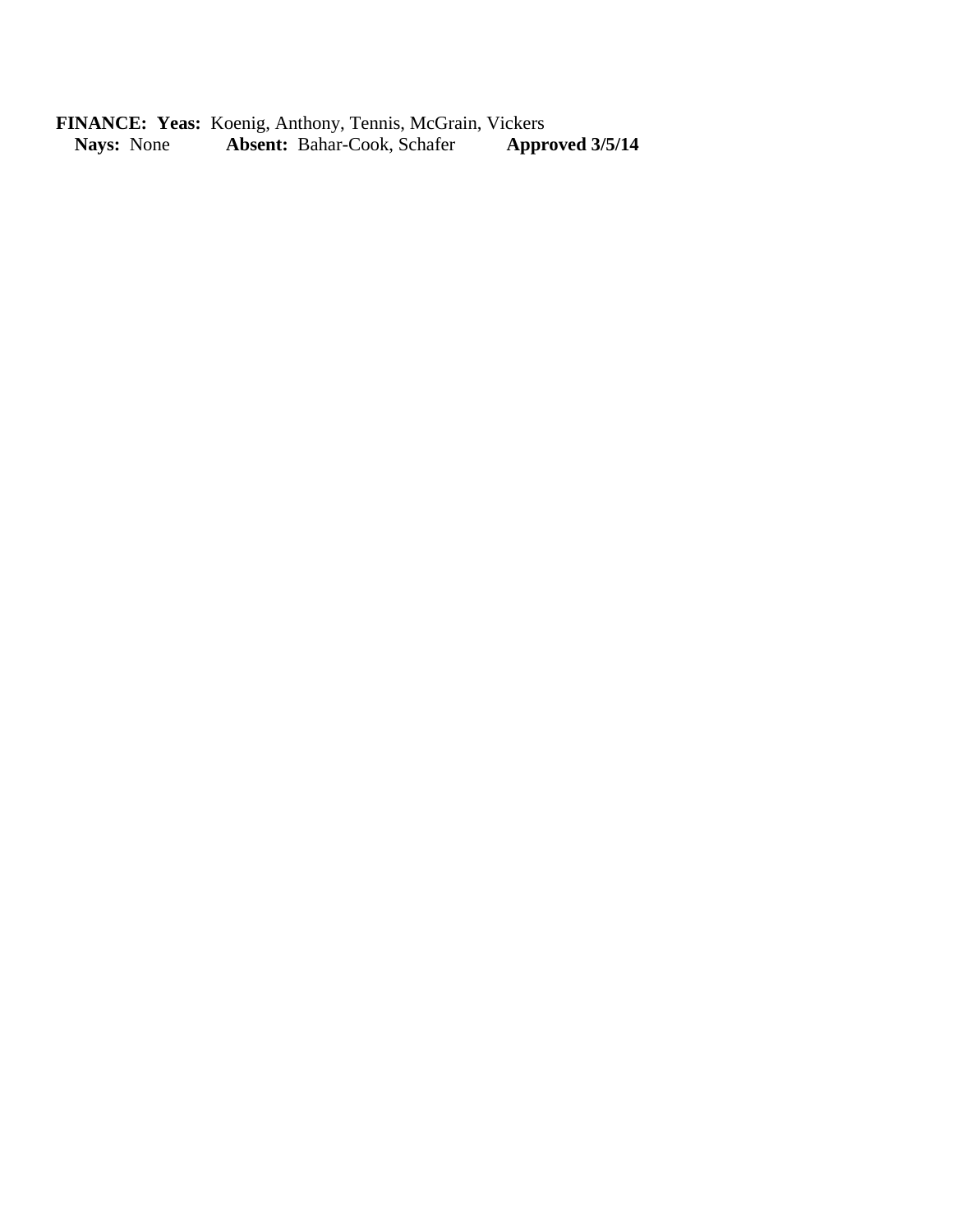Introduced by the Law and Courts and Finance Committees of the:

### INGHAM COUNTY BOARD OF COMMISSIONERS

### **RESOLUTION TO ENTER INTO A CONTRACT WITH THE CITY OF LANSING AND TO ACCEPT THE FY 2013 HOMELAND SECURITY GRANT PROGRAM FUNDS FOR THE REGIONAL PLANNER GRANT**

## **RESOLUTION # 14 -**

WHEREAS, the Ingham County Sheriff's Office/Office of Homeland Security & Emergency Management has been approved to receive grant funds from the Department of State Police, Emergency Management Division, through the City of Lansing, to hire a temporary Regional Planner; and

WHEREAS, this temporary Regional Planner will perform research and provide data to support Regional Homeland Security efforts through the systematic planning, evaluation, and analysis of program elements in the areas of equipment acquisition, training, exercising, and planning as identified in the regions homeland security assessment and strategy; and

WHEREAS, the Regional Planner will also research and provide data through the systematic planning, evaluation, and analysis of projects in bio-terrorism, weapons of mass destruction, and CBRNE (Chemical, Biological, Radiological, Nuclear, Explosive) elements; and

WHEREAS, the Regional Planner is an employee of the Region 1 Homeland Security Board, working on Regional projects that support Ingham County response efforts and is housed at the Sheriff's Office; and

WHEREAS, the Ingham County Sheriff's Office/Office of Homeland Security & Emergency Management in cooperation with the Ingham County Local Emergency Planning Committee has identified some specialized needs eligible for funding through this grant; and

WHEREAS, the City of Lansing has agreed to be the fiduciary agent for these grant funds.

THEREFORE BE IT RESOLVED, the Ingham County Board of Commissioners authorizes entering into a contract with the City of Lansing, to be the fiduciary agent for the FY 2013 Department of Homeland Security, Homeland Security Grant Program, and the acceptance of grant funds, pending State approval for the expenses incurred for the temporary Regional Planner for the time period of May 1, 2014 through April 30, 2015, at a total cost not to exceed \$60,000.00 (no match required).

BE IT FURTHER RESOLVED, that the Ingham County Board of Commissioners directs the Controller/Administrator to make the necessary budget adjustments in the Ingham County Sheriff's Office, Office of Homeland Security & Emergency Management, 2014 and 2015 budgets.

BE IT FURTHER RESOLVED, the Ingham County Board of Commissioners authorizes the Board Chairperson to sign any necessary contract/subcontract documents that are consistent with this resolution and approved as to form by the County Attorney.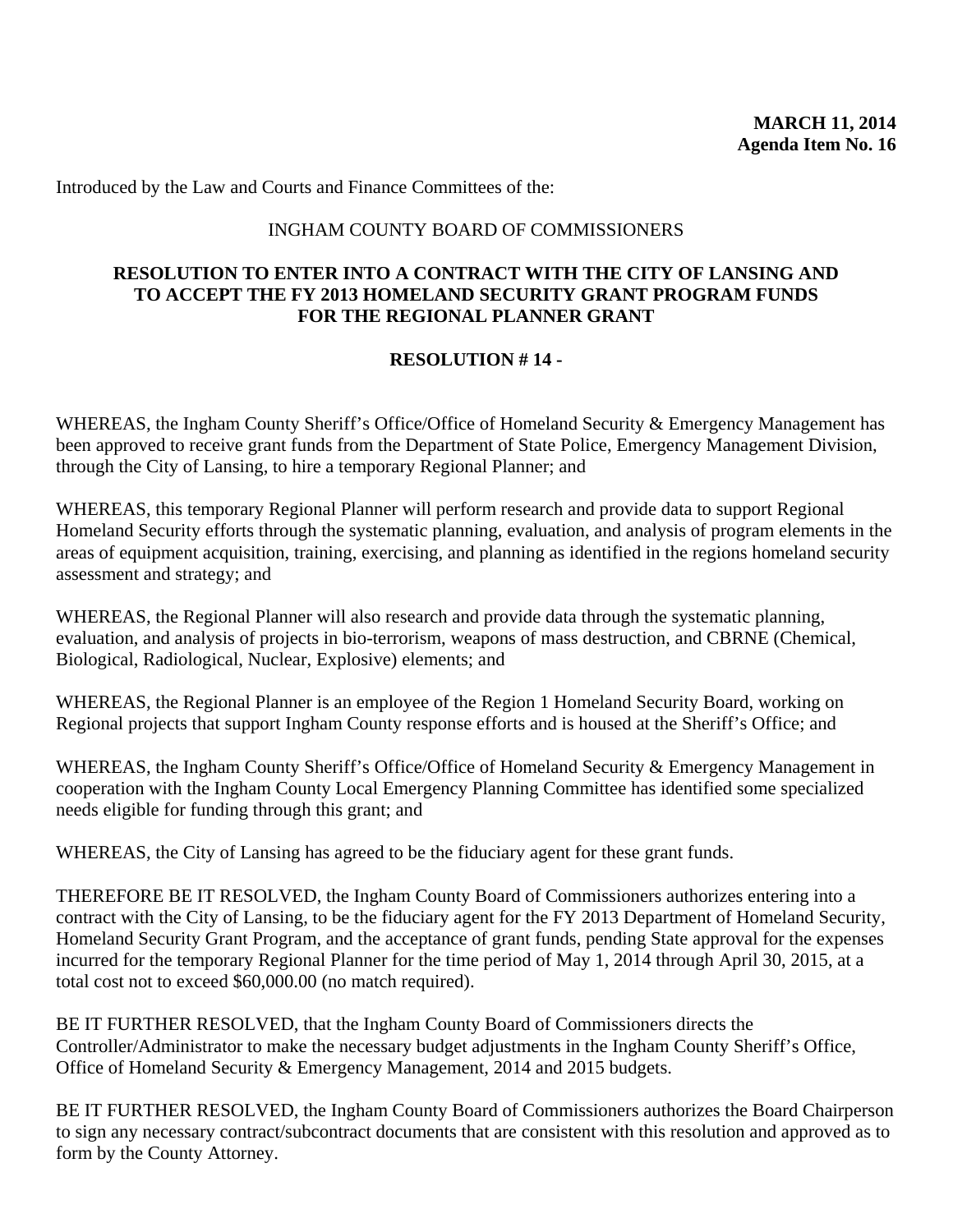LAW & COURTS : Yeas: Bahar-Cook, Hope, Crenshaw, Celentino, Tsernoglou, Schafer, Maiville Nays: None Approved 2/27/14 **Nays:** None **Absent:** None **Approved 2/27/14** 

FINANCE: Yeas: Koenig, Anthony, Tennis, McGrain, Vickers<br>Nays: None **Absent: Bahar-Cook, Schafer Approved 3/5/14** Absent: Bahar-Cook, Schafer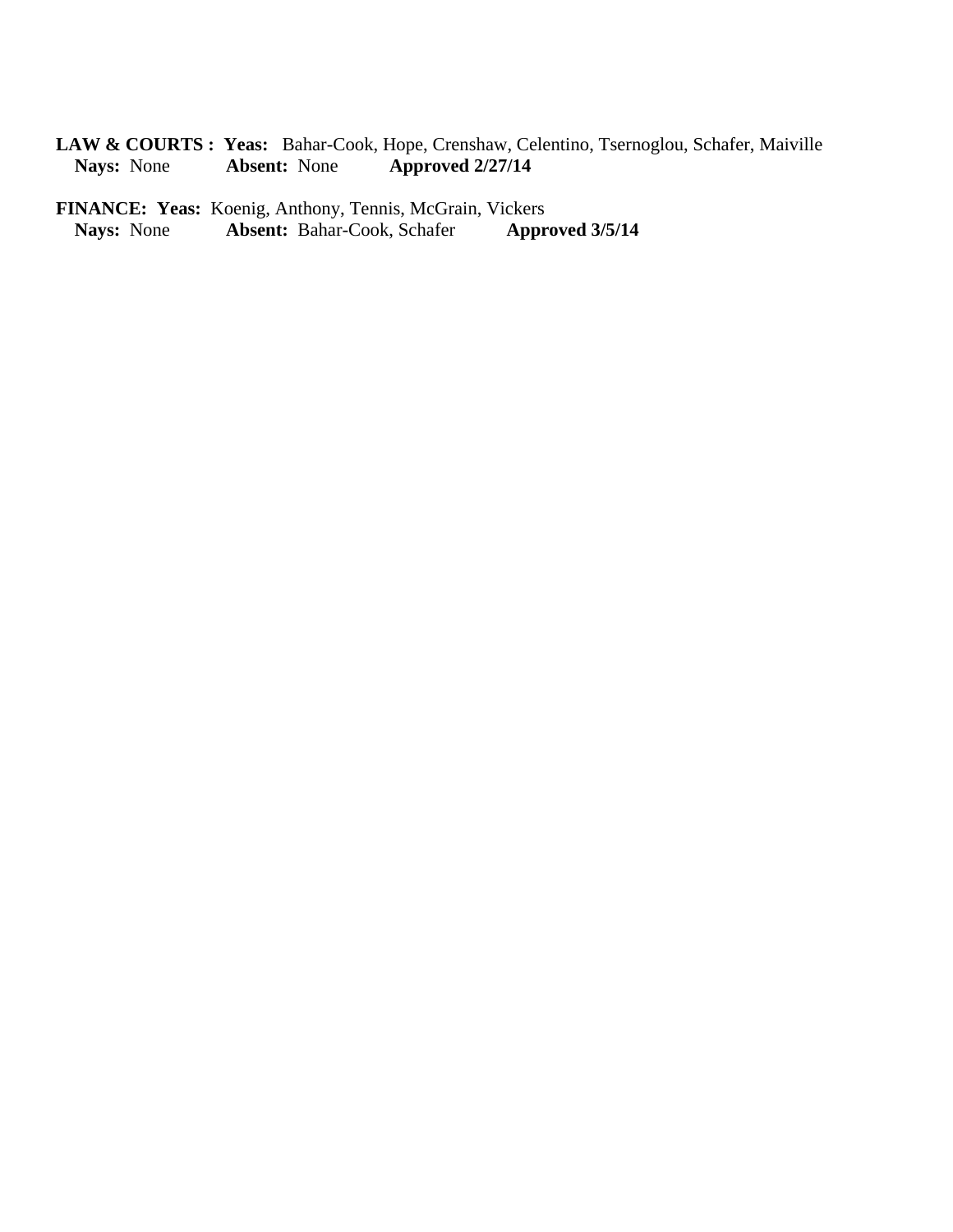Introduced by the Law and Courts and Finance Committees of the:

## INGHAM COUNTY BOARD OF COMMISSIONERS

## **RESOLUTION TO RENEW THE CIRCUIT COURT SERVICE CONTRACT WITH TeL SYSTEMS**

## **RESOLUTION # 14 -**

WHEREAS, each year since 2006 the Circuit Court has entered into an Audio/Video Service Contract with TeL Systems to provide preventative maintenance for all TeL Systems equipment in the courtrooms in the Veterans Memorial Courthouse; and

WHEREAS, all minor repairs, parts, labor and travel costs incurred as a result of equipment requiring repairs that are beyond regular maintenance will also be covered by the service contract; and

WHEREAS, the MIS department recommends entering into this service contract with TeL Systems; and

WHEREAS, funding for this contract has been included within the Circuit Court 2014 Adopted Budget.

THEREFORE BE IT RESOLVED, that the Ingham County Board of Commissioners authorizes entering into a twelve month service contract with TeL Systems in the amount of \$17,040 effective January 1, 2014 through December 31, 2014.

BE IT FURTHER RESOLVED, that the Ingham County Controller/Administrator is hereby authorized to make any adjustments necessary to properly budget and account for these expenditures.

BE IT FURTHER RESOLVED, that the Ingham County Board of Commissioners authorizes the Board Chairperson to sign any necessary contract documents that are consistent with this resolution and approved as to form by the County Attorney.

**LAW & COURTS : Yeas:** Bahar-Cook, Hope, Crenshaw, Celentino, Tsernoglou, Schafer, Maiville **Nays:** None **Absent:** None **Approved 2/27/14** 

|                   | <b>FINANCE: Yeas:</b> Koenig, Anthony, Tennis, McGrain, Vickers |                 |
|-------------------|-----------------------------------------------------------------|-----------------|
| <b>Nays:</b> None | <b>Absent: Bahar-Cook, Schafer</b>                              | Approved 3/5/14 |